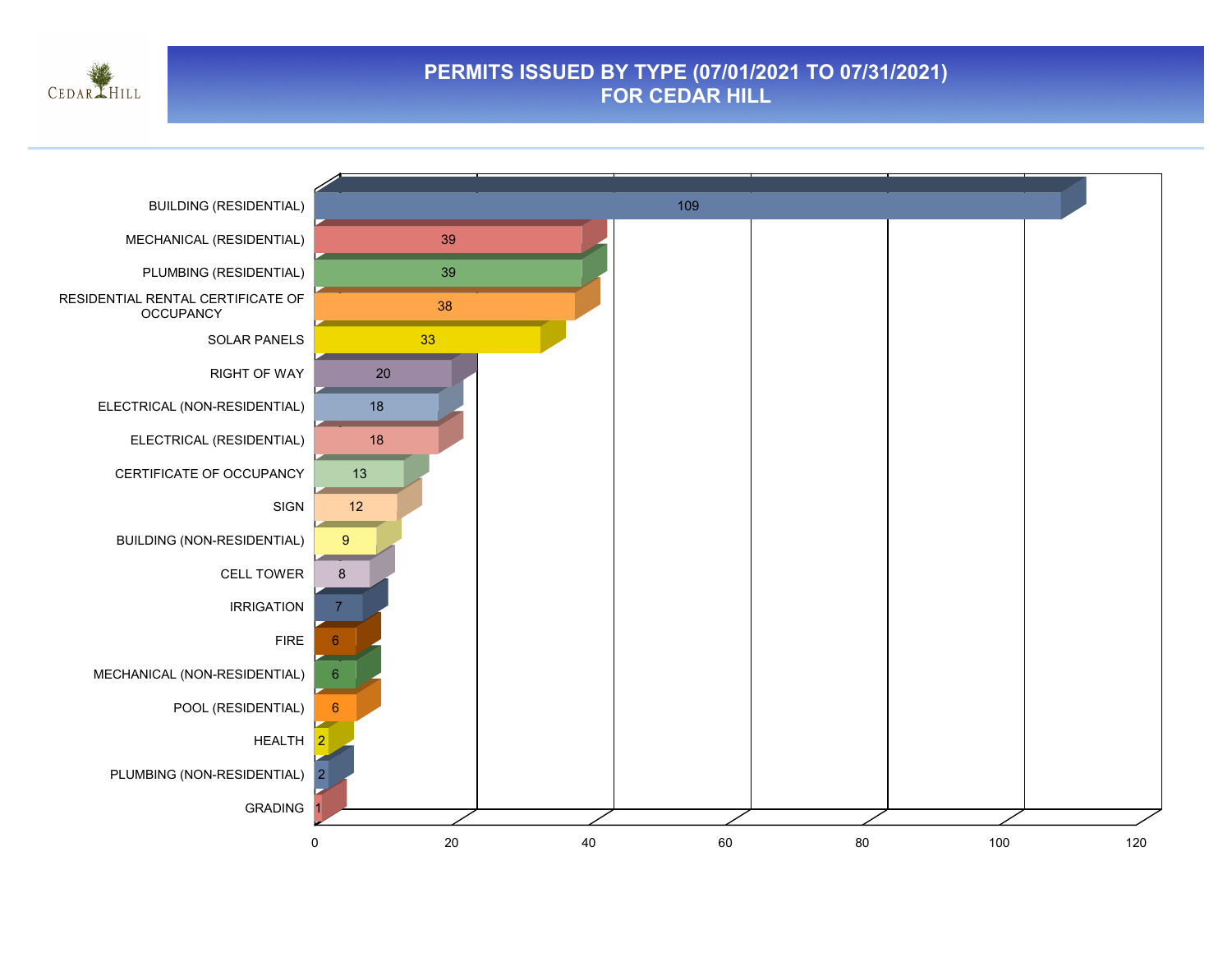|                                   |                                                                                                          |                                                                                                                                                                                                                                  |                                          | PERMITS ISSUED BY TYPE (07/01/2021 TO 07/31/2021)                 |                                           |                                         |                 |                           |
|-----------------------------------|----------------------------------------------------------------------------------------------------------|----------------------------------------------------------------------------------------------------------------------------------------------------------------------------------------------------------------------------------|------------------------------------------|-------------------------------------------------------------------|-------------------------------------------|-----------------------------------------|-----------------|---------------------------|
| Permit#                           | <b>Type</b><br><b>Application Date</b><br>Zone                                                           | <b>Workclass</b><br><b>Issue Date</b><br>Sq Ft                                                                                                                                                                                   | <b>Status</b><br>Expiration<br>Valuation | <b>Main Address</b><br><b>Last Inspection</b><br><b>Fee Total</b> | <b>Finaled Date</b><br><b>Assigned To</b> | <b>Project</b><br><b>Applied Online</b> | <b>District</b> | <b>Parcel</b>             |
| <b>BUILDING (NON-RESIDENTIAL)</b> |                                                                                                          |                                                                                                                                                                                                                                  |                                          |                                                                   |                                           |                                         |                 |                           |
| BLDC-013812-2021                  | <b>Building</b><br>(Non-Residential)<br>06/21/2021<br>Site is 50'x 50' for a total of 200'/lf            | Fence<br>07/06/2021<br>200<br>Description: 8' tall pre-cast concrete masonry screen wall around the existing gas site.                                                                                                           | Issued<br>01/15/2022<br>\$23,000.00      | 840 S Clark Rd, Cedar Hill, TX 75104<br>07/19/2021<br>\$25.00     | Gail Lux                                  | Yes                                     | Zone 3          | 160126500A00100<br>00     |
| BLDC-013398-2021                  | <b>Building</b><br>(Non-Residential)<br>05/21/2021                                                       | Fence<br>07/09/2021<br>902<br>Description: Iron fence with electric sliding entrance. 875 feet fence 6 feet tall. Iron fence, black metal posts 2x2. One sliding gate 27 feet 6 feet tall. Motor electric lift master.           | Issued<br>01/05/2022<br>\$30,753.00      | 1010 E Parkerville Rd, Cedar Hill, TX<br>75104<br>\$25.00         | Gail Lux                                  | Yes                                     | Zone 3          | 160223000A00200<br>00     |
| BLDC-014002-2021*                 | <b>Building</b><br>(Non-Residential)<br>07/06/2021<br>LR LR<br>Description: Replace refrigeration cases. | Alteration<br>07/09/2021<br>0                                                                                                                                                                                                    | Issued<br>01/05/2022<br>\$381,500.00     | 621 Uptown Blvd, Cedar Hill, TX 75104<br>\$3,654.00               | Gail Lux                                  | No                                      | Zone 2          | 160457300A1RA0<br>000     |
| BLDC-014188-2021                  | <b>Building</b><br>(Non-Residential)<br>07/18/2021<br><b>RR RR</b>                                       | Accessory<br>Structure<br>07/18/2021<br>10,720<br>Description: Playground shade structures and plyground                                                                                                                         | Issued<br>01/14/2022<br>\$35,000.00      | 1401 S Clark Rd, Cedar Hill, TX 75104<br>\$0.00                   | Gail Lux                                  | No                                      | Zone 3          | 160065000501601<br>00     |
| BLDC-013887-2021                  | <b>Building</b><br>(Non-Residential)<br>06/25/2021                                                       | Alteration<br>07/19/2021<br>3,520<br>Description: Apartment fire repair on 4 apts in Bldg #6.                                                                                                                                    | Issued<br>01/15/2022<br>\$549,655.00     | 301 N Joe Wilson Rd, Cedar Hill, TX<br>75104<br>\$5,044.00        | Gail Lux                                  | Yes                                     | Zone 2          | 650711755100106<br>$00\,$ |
| BLDC-012609-2021                  | <b>Building</b><br>(Non-Residential)<br>04/05/2021<br><b>LR LR</b><br>portion of the store.              | Alteration<br>07/19/2021<br>100<br>Description: Minor remodel to a small portion of the existing Victoria's Secret store to create a transition pass thru opening between the Victorias Secret portion of the store and the Pink | Issued<br>01/15/2022<br>\$20,000.00      | 305 W 1382 Hwy, 606, Cedar Hill, TX<br>75104<br>\$338.00          | Gail Lux                                  | Yes                                     | Zone 2          | 160456500A02R00<br>00     |
| BLDC-014214-2021                  | <b>Building</b><br>(Non-Residential)<br>07/19/2021<br>PD PD<br><b>Description: Construction Trailer</b>  | <b>Temporary Building</b><br>07/20/2021<br>0                                                                                                                                                                                     | Issued<br>01/17/2022<br>\$1,000.00       | 251 N Joe Wilson Rd, Cedar Hill, TX<br>75104<br>\$55,000.00       | Gail Lux                                  | No                                      | Zone 2          | 167506300A00200<br>$00\,$ |
| BLDC-014228-2021                  | <b>Building</b><br>(Non-Residential)                                                                     | <b>Temporary Building</b>                                                                                                                                                                                                        | Issued                                   | 1750 S J Elmer Weaver Fwy, Cedar Hill,<br>TX 75104                |                                           |                                         | Zone 3          | 160197100A03R00<br>00     |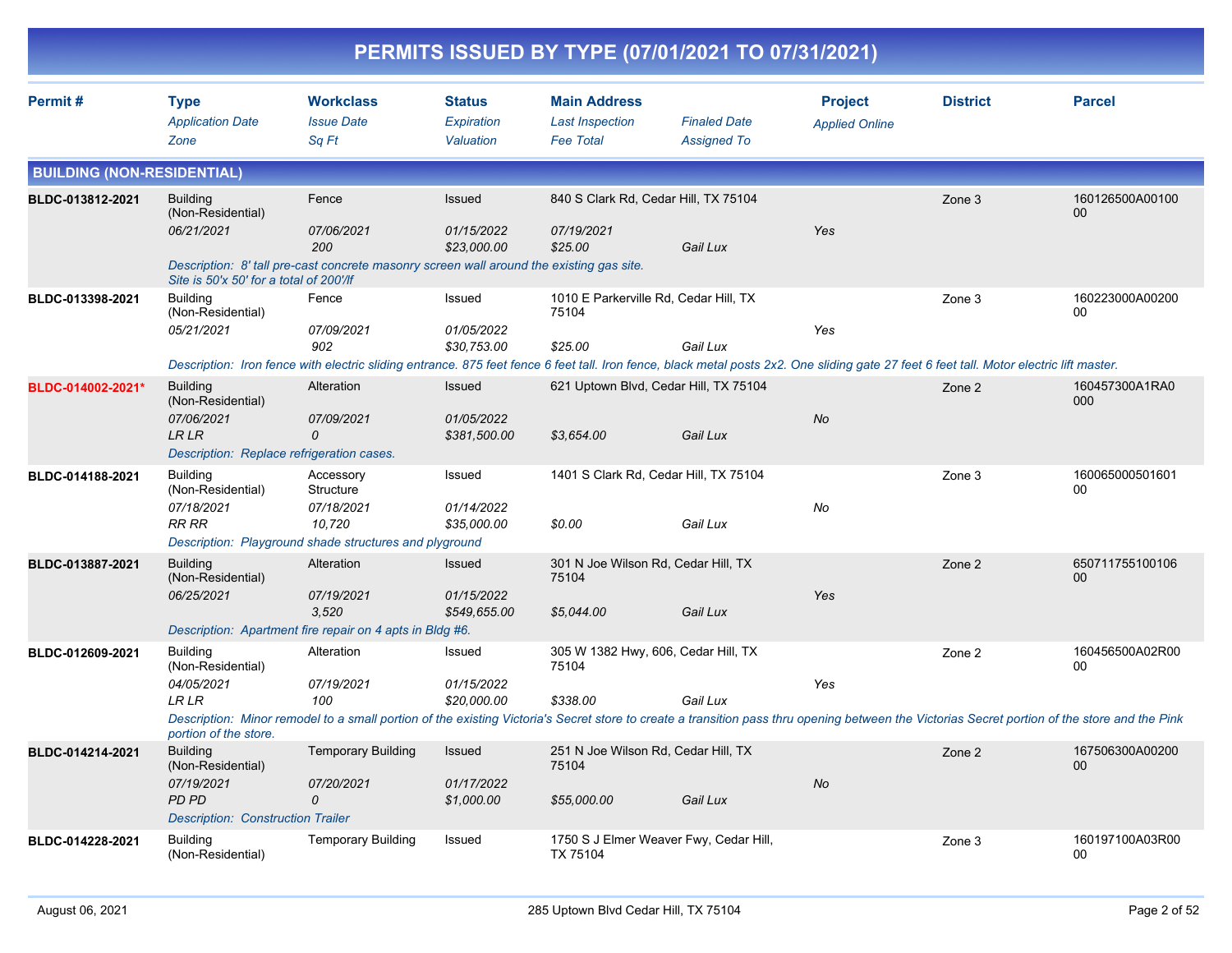| Permit#                       | <b>Type</b>                                    | <b>Workclass</b>                                              | <b>Status</b> | <b>Main Address</b>                  |                                        | <b>Project</b>                                                                                                                                                                   | <b>District</b> | <b>Parcel</b>                                                                                                                                 |
|-------------------------------|------------------------------------------------|---------------------------------------------------------------|---------------|--------------------------------------|----------------------------------------|----------------------------------------------------------------------------------------------------------------------------------------------------------------------------------|-----------------|-----------------------------------------------------------------------------------------------------------------------------------------------|
|                               | <b>Application Date</b>                        | <b>Issue Date</b>                                             | Expiration    | <b>Last Inspection</b>               | <b>Finaled Date</b>                    | <b>Applied Online</b>                                                                                                                                                            |                 |                                                                                                                                               |
|                               | Zone                                           | Sq Ft                                                         | Valuation     | <b>Fee Total</b>                     | <b>Assigned To</b>                     |                                                                                                                                                                                  |                 |                                                                                                                                               |
|                               | 07/20/2021                                     | 07/27/2021                                                    | 01/24/2022    |                                      |                                        | No                                                                                                                                                                               |                 |                                                                                                                                               |
|                               | $\frac{1}{2}$                                  | $\Omega$                                                      | \$1,000.00    | \$100.00                             | Gail Lux                               |                                                                                                                                                                                  |                 |                                                                                                                                               |
|                               | <b>Description: Construction Trailer</b>       |                                                               |               |                                      |                                        |                                                                                                                                                                                  |                 |                                                                                                                                               |
| BLDC-013393-2021              | <b>Building</b><br>(Non-Residential)           | Alteration                                                    | Issued        | Hill, TX 75104                       | 329 N J Elmer Weaver Fwy, 220, Cedar   |                                                                                                                                                                                  | Zone 2          | 160128300B1R2A<br>300                                                                                                                         |
|                               | 05/21/2021                                     | 07/28/2021                                                    | 01/24/2022    |                                      |                                        | Yes                                                                                                                                                                              |                 |                                                                                                                                               |
|                               |                                                | 2,200                                                         | \$40,000.00   | \$578.00                             | Gail Lux                               |                                                                                                                                                                                  |                 |                                                                                                                                               |
|                               |                                                | Description: REMODEL OF EXISTING SPACE FOR A MARTIAL ARTS GYM |               |                                      |                                        |                                                                                                                                                                                  |                 |                                                                                                                                               |
|                               |                                                |                                                               |               |                                      |                                        | PERMITS ISSUED FOR BUILDING (NON-RESIDENTIAL):                                                                                                                                   |                 | 9                                                                                                                                             |
| <b>BUILDING (RESIDENTIAL)</b> |                                                |                                                               |               |                                      |                                        |                                                                                                                                                                                  |                 |                                                                                                                                               |
| BLDR-013972-2021              | Building<br>(Residential)                      | Fence                                                         | Complete      | 75104                                | 609 Woodlands Manor, Cedar Hill, TX    |                                                                                                                                                                                  | Zone 2          | 160155400500300<br>00                                                                                                                         |
|                               | 07/01/2021                                     | 07/01/2021                                                    | 01/03/2022    | 07/07/2021                           | 07/07/2021                             | No                                                                                                                                                                               |                 |                                                                                                                                               |
|                               |                                                | $\Omega$                                                      | \$4,000.00    | \$25.00                              | Lance Baker                            |                                                                                                                                                                                  |                 |                                                                                                                                               |
|                               | Description: 6' Wood fence                     |                                                               |               |                                      |                                        |                                                                                                                                                                                  |                 |                                                                                                                                               |
| BLDR-013957-2021              | <b>Building</b><br>(Residential)               | Fence                                                         | Issued        | 674 Lowe St, Cedar Hill, TX 75104    |                                        |                                                                                                                                                                                  | Zone 2          | 160207700402000<br>$00\,$                                                                                                                     |
|                               | 06/30/2021                                     | 07/01/2021                                                    | 12/28/2021    |                                      |                                        | No                                                                                                                                                                               |                 |                                                                                                                                               |
|                               |                                                | $\Omega$                                                      | \$1,300.00    | \$25.00                              | Lance Baker                            |                                                                                                                                                                                  |                 |                                                                                                                                               |
|                               | Description: 6 ft wood fence                   |                                                               |               |                                      |                                        |                                                                                                                                                                                  |                 |                                                                                                                                               |
| BLDR-013950-2021              | <b>Building</b><br>(Residential)               | Accessory<br>Structure                                        | Complete      |                                      | 1600 Chapman St, Cedar Hill, TX 75104  |                                                                                                                                                                                  | Zone 1          | 160059100700100<br>00                                                                                                                         |
|                               | 06/30/2021                                     | 07/01/2021                                                    | 01/11/2022    | 07/15/2021                           | 07/15/2021                             | No                                                                                                                                                                               |                 |                                                                                                                                               |
|                               | PD PD                                          | 440                                                           | \$2,300.00    | \$74.00                              | Lance Baker                            |                                                                                                                                                                                  |                 |                                                                                                                                               |
|                               |                                                | CALL IN FOR INSPECTIONS TO VERIFY CUTBACK.**                  |               |                                      |                                        |                                                                                                                                                                                  |                 | Description: **MUST BE CUT BACK TO ALLOW THE 20' FROM ROW ON LAST POST. HOMEOWNER ASKING FOR 1 MONTH FROM 7-1-21 TO GET IN COMPLIANCE, AND TO |
|                               | carport 20x22                                  |                                                               |               |                                      |                                        |                                                                                                                                                                                  |                 |                                                                                                                                               |
| BLDR-013935-2021              | <b>Building</b><br>(Residential)               | Accessory<br><b>Structure</b>                                 | Issued        | 235 Trees Dr, Cedar Hill, TX 75104   |                                        |                                                                                                                                                                                  | Zone 1          | 160386000J00300<br>00                                                                                                                         |
|                               | 06/29/2021                                     | 07/01/2021                                                    | 12/28/2021    |                                      |                                        | No                                                                                                                                                                               |                 |                                                                                                                                               |
|                               | PD PD                                          | 330                                                           | \$5,500.00    | \$103.00                             | Gail Lux                               |                                                                                                                                                                                  |                 |                                                                                                                                               |
|                               | conversations with homeowner.                  |                                                               |               |                                      |                                        | Description: rear carport 20'x161/2' with furthest post set in at 20' from ROW. 4"x4"x12' tied together 14ga steel; with 3.1/2' overhang. Metal frame and top. Approved based on |                 |                                                                                                                                               |
| BLDR-013970-2021              | <b>Building</b><br>(Residential)               | Roof                                                          | Complete      |                                      | 1103 Heather Cir, Cedar Hill, TX 75104 |                                                                                                                                                                                  | Zone 4          | 160277000300200<br>00                                                                                                                         |
|                               | 07/01/2021                                     | 07/01/2021                                                    | 01/10/2022    | 07/14/2021                           | 07/14/2021                             | No                                                                                                                                                                               |                 |                                                                                                                                               |
|                               | <b>NSNS</b><br>Description: Replacing shingles | 2,319                                                         | \$16,950.00   | \$206.00                             | Gail Lux                               |                                                                                                                                                                                  |                 |                                                                                                                                               |
| BLDR-013901-2021              | <b>Building</b>                                | Accessory                                                     | Issued        |                                      | 1253 Old Oak Dr, Cedar Hill, TX 75104  |                                                                                                                                                                                  | Zone 1          | 160200200500700                                                                                                                               |
|                               | (Residential)                                  | Structure                                                     |               |                                      |                                        |                                                                                                                                                                                  |                 | $00\,$                                                                                                                                        |
| August 06, 2021               |                                                |                                                               |               | 285 Uptown Blvd Cedar Hill, TX 75104 |                                        |                                                                                                                                                                                  |                 | Page 3 of 52                                                                                                                                  |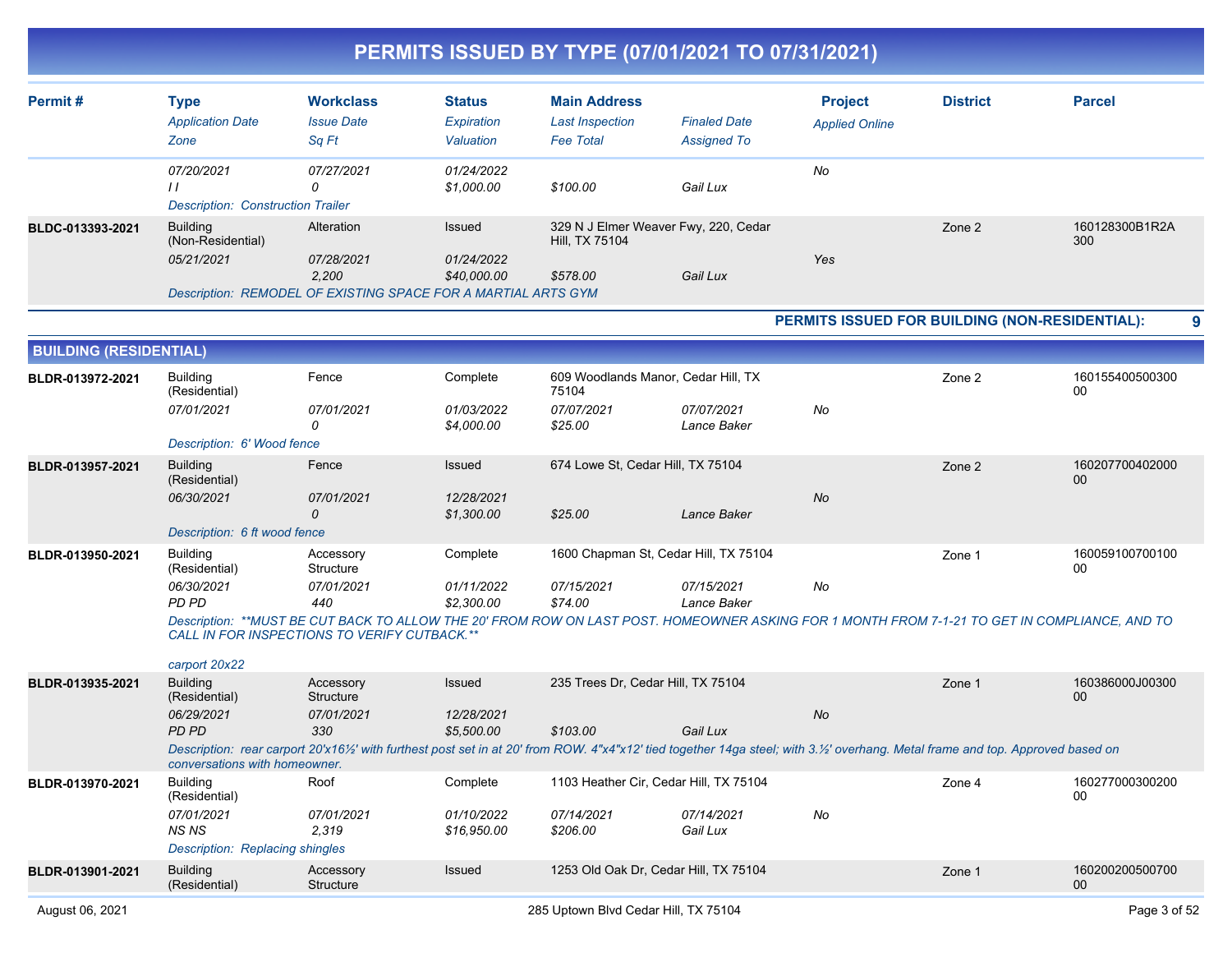|                  |                                                                                                       |                                                                                                                                                                                                                          |                                          | PERMITS ISSUED BY TYPE (07/01/2021 TO 07/31/2021)                 |                                                                    |                                         |                 |                       |
|------------------|-------------------------------------------------------------------------------------------------------|--------------------------------------------------------------------------------------------------------------------------------------------------------------------------------------------------------------------------|------------------------------------------|-------------------------------------------------------------------|--------------------------------------------------------------------|-----------------------------------------|-----------------|-----------------------|
| Permit#          | <b>Type</b><br><b>Application Date</b><br>Zone                                                        | <b>Workclass</b><br><b>Issue Date</b><br>Sa Ft                                                                                                                                                                           | <b>Status</b><br>Expiration<br>Valuation | <b>Main Address</b><br><b>Last Inspection</b><br><b>Fee Total</b> | <b>Finaled Date</b><br><b>Assigned To</b>                          | <b>Project</b><br><b>Applied Online</b> | <b>District</b> | <b>Parcel</b>         |
|                  | 06/28/2021                                                                                            | 07/02/2021<br>80<br>Description: **Must maintain a minimum of 3' from rear and side property line.**                                                                                                                     | 12/29/2021<br>\$3.100.00                 | \$50.00                                                           | Lance Baker                                                        | No                                      |                 |                       |
| BLDR-013949-2021 | <b>Building</b><br>(Residential)<br>06/30/2021                                                        | Fence<br>07/02/2021<br>0<br>Description: **Gate actuator is plug-in type, no wiring required. 8 ft pine fence w/ swing in gate                                                                                           | Issued<br>12/29/2021<br>\$7,320.00       | 703 Sleepy Hollow Dr, Cedar Hill, TX<br>75104<br>\$25.00          | Lance Baker                                                        | No                                      | Zone 1          | 160397500100900<br>00 |
| BLDR-013610-2021 | <b>Building</b><br>(Residential)<br>06/08/2021<br>radius on each side.<br>Driveway to access backyard | Driveway<br>07/02/2021<br>1,600<br>Description: **approved per HOA and building description. Pipe must match culvert and not obstruct drainage. All approaches cut in to city street must be a 22' minimum and have a 5' | Issued<br>12/29/2021<br>\$8,000.00       | 2518 Pikes Peak, Cedar Hill, TX 76065<br>\$125.00                 | Lance Baker                                                        | Yes                                     | Zone 4          | 215824001903001<br>08 |
| BLDR-010859-2020 | <b>Building</b><br>(Residential)<br>12/21/2020<br><b>RR RR</b><br>Description: Outdoor Kitchen        | Accessory<br>Structure<br>07/02/2021<br>1.084                                                                                                                                                                            | Issued<br>12/29/2021<br>\$8,000.00       | 616 E Little Creek Rd, Cedar Hill, TX<br>75104<br>\$250.00        | Andrew Lipscomb                                                    | Yes                                     | Zone 3          | 651085035100910<br>00 |
| BLDR-013973-2021 | <b>Building</b><br>(Residential)<br>07/01/2021<br>PD PD                                               | Roof<br>07/02/2021<br>34<br>Description: 34 SQ - GAF Timberline Mission Brown shingles w/synthetic felt                                                                                                                  | Complete<br>01/10/2022<br>\$17,326.56    | 07/14/2021<br>\$215.00                                            | 823 Witherspoon Ct, Cedar Hill, TX 75104<br>07/14/2021<br>Gail Lux | Yes                                     | Zone 3          | 160425500L02900<br>00 |
| BLDR-013653-2021 | <b>Building</b><br>(Residential)<br>06/09/2021<br>PD PD                                               | Fence<br>07/02/2021<br>120<br>Description: Replace pickets of existing fence                                                                                                                                             | Issued<br>12/29/2021<br>\$700.00         | \$25.00                                                           | 1106 Grounds Rd, Cedar Hill, TX 75104<br>Lance Baker               | Yes                                     | Zone 3          | 160425500L00400<br>00 |
| BLDR-013725-2021 | <b>Building</b><br>(Residential)<br>06/15/2021<br>PD PD                                               | Fence<br>07/02/2021<br>0<br>Description: fence replacement- 6 ft cedar wood                                                                                                                                              | Issued<br>12/29/2021<br>\$5,990.00       | \$25.00                                                           | 1035 Hampshire Ln, Cedar Hill, TX 75104<br>Gail Lux                | No                                      | Zone 2          | 160324000E00800<br>00 |
| BLDR-013952-2021 | <b>Building</b><br>(Residential)<br>06/30/2021<br>PD PD                                               | Repair<br>07/05/2021<br>188<br>Description: replace 7 windows (like for like)                                                                                                                                            | Issued<br>01/01/2022<br>\$26,574.00      | \$294.00                                                          | 1408 Middleton Dr, Cedar Hill, TX 75104<br>Gail Lux                | Yes                                     | Zone 1          | 160428100800700<br>00 |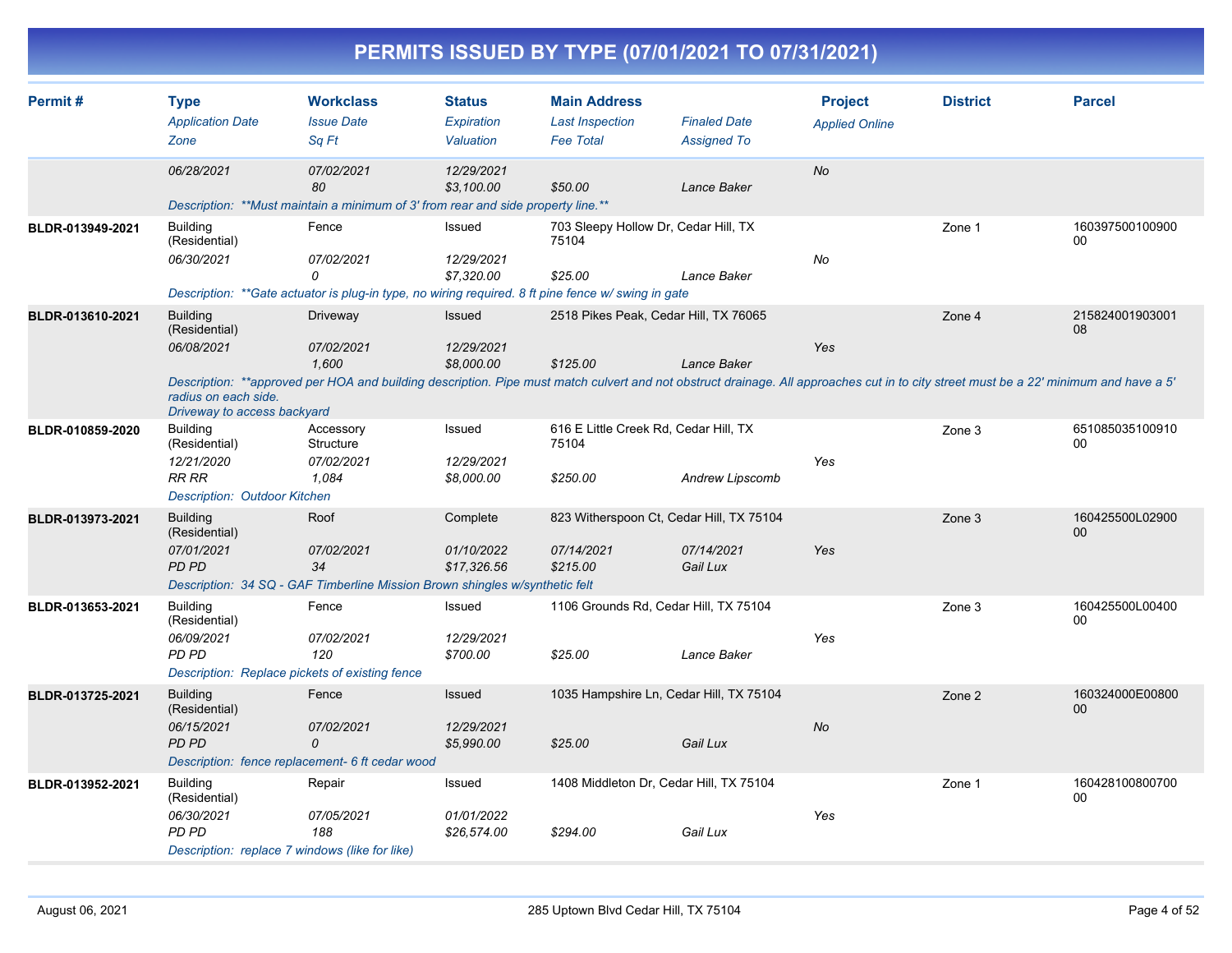| Permit#          | <b>Type</b><br><b>Application Date</b><br>Zone                                                  | <b>Workclass</b><br><b>Issue Date</b><br>Sq Ft                                                                                                                  | <b>Status</b><br>Expiration<br>Valuation | <b>Main Address</b><br><b>Last Inspection</b><br><b>Fee Total</b> | <b>Finaled Date</b><br><b>Assigned To</b> | <b>Project</b><br><b>Applied Online</b> | <b>District</b> | <b>Parcel</b>                      |
|------------------|-------------------------------------------------------------------------------------------------|-----------------------------------------------------------------------------------------------------------------------------------------------------------------|------------------------------------------|-------------------------------------------------------------------|-------------------------------------------|-----------------------------------------|-----------------|------------------------------------|
| BLDR-013997-2021 | <b>Building</b><br>(Residential)<br>07/04/2021<br>PD PD                                         | Repair<br>07/05/2021<br>97<br>Description: replace 4 windows and 1 patio door                                                                                   | Issued<br>01/01/2022<br>\$21,453.00      | 2601 Ranch Ct, Cedar Hill, TX 75104<br>\$251.00                   | Gail Lux                                  | Yes                                     | Zone 4          | 160279600010550<br>$00\,$          |
| BLDR-013934-2021 | <b>Building</b><br>(Residential)<br>06/29/2021<br>PD PD<br>Description: Reroof 25.47            | Roof<br>07/05/2021<br>25                                                                                                                                        | Issued<br>01/01/2022<br>\$8,540.84       | 603 Perry Ct, Cedar Hill, TX 75104<br>\$134.00                    | Gail Lux                                  | Yes                                     | Zone 2          | 160426803703200<br>$00\,$          |
| BLDR-014012-2021 | <b>Building</b><br>(Residential)<br>07/06/2021<br><b>PD PD</b>                                  | Fence<br>07/06/2021<br>0<br>Description: Building a fence on side of home and replacing back fence (6ft)                                                        | Issued<br>01/03/2022<br>\$7,000.00       | 1814 Straus Rd, Cedar Hill, TX 75104<br>\$25.00                   | Lance Baker                               | <b>No</b>                               | Zone 1          | 160060100900300<br>00 <sub>0</sub> |
| BLDR-013974-2021 | <b>Building</b><br>(Residential)<br>07/01/2021<br>PD PD<br>Description: Replace broken sidewalk | Fence<br>07/06/2021<br>0                                                                                                                                        | Complete<br>01/03/2022<br>\$1,500.00     | 2701 Lake Cove, Cedar Hill, TX 75104<br>07/07/2021<br>\$25.00     | 07/07/2021<br>Gail Lux                    | No                                      | Zone 4          | 160279000005300<br>00              |
| BLDR-014048-2021 | <b>Building</b><br>(Residential)<br>07/07/2021<br>Description: 6' wood fence                    | Fence<br>07/07/2021<br>$\mathcal{O}$                                                                                                                            | Issued<br>01/03/2022<br>\$3,100.00       | 808 Braswell Dr, Cedar Hill, TX 75104<br>\$25.00                  | Lance Baker                               | <b>No</b>                               | Zone 1          | 160095000701000<br>00              |
| BLDR-014034-2021 | <b>Building</b><br>(Residential)<br>07/07/2021<br>Description: replace patio door               | Repair<br>07/07/2021<br>39                                                                                                                                      | Issued<br>01/03/2022<br>\$5,605.00       | 1446 Vicki Dr, Cedar Hill, TX 75104<br>\$107.00                   | Gail Lux                                  | Yes                                     | Zone 4          | 160255000001600<br>$00\,$          |
| BLDR-013921-2021 | <b>Building</b><br>(Residential)<br>06/29/2021<br>PD PD<br>Description: 8x12 storage shed       | Accessory<br>Structure<br>07/07/2021<br>96<br>**Must not be placed in easement reflected on survey, and maintain a minimum distance from the side fence of 3"** | Issued<br>01/03/2022<br>\$3,300.00       | 202 Williams St, Cedar Hill, TX 75104<br>\$50.00                  | Lance Baker                               | No                                      | Zone 1          | 160386000C01400<br>00              |
| BLDR-014011-2021 | <b>Building</b><br>(Residential)<br>07/06/2021<br>PD PD                                         | Roof<br>07/07/2021<br>25                                                                                                                                        | Issued<br>01/03/2022<br>\$12,456.00      | 101 Hunter Dr, Cedar Hill, TX 75104<br>\$170.00                   | Gail Lux                                  | Yes                                     | Zone 1          | 160395400200100<br>00              |
| BLDR-014047-2021 | <b>Building</b><br>(Residential)                                                                | Fence                                                                                                                                                           | Issued                                   | 1109 Essex Dr, Cedar Hill, TX 75104                               |                                           |                                         | Zone 2          | 160324000F02500<br>$00\,$          |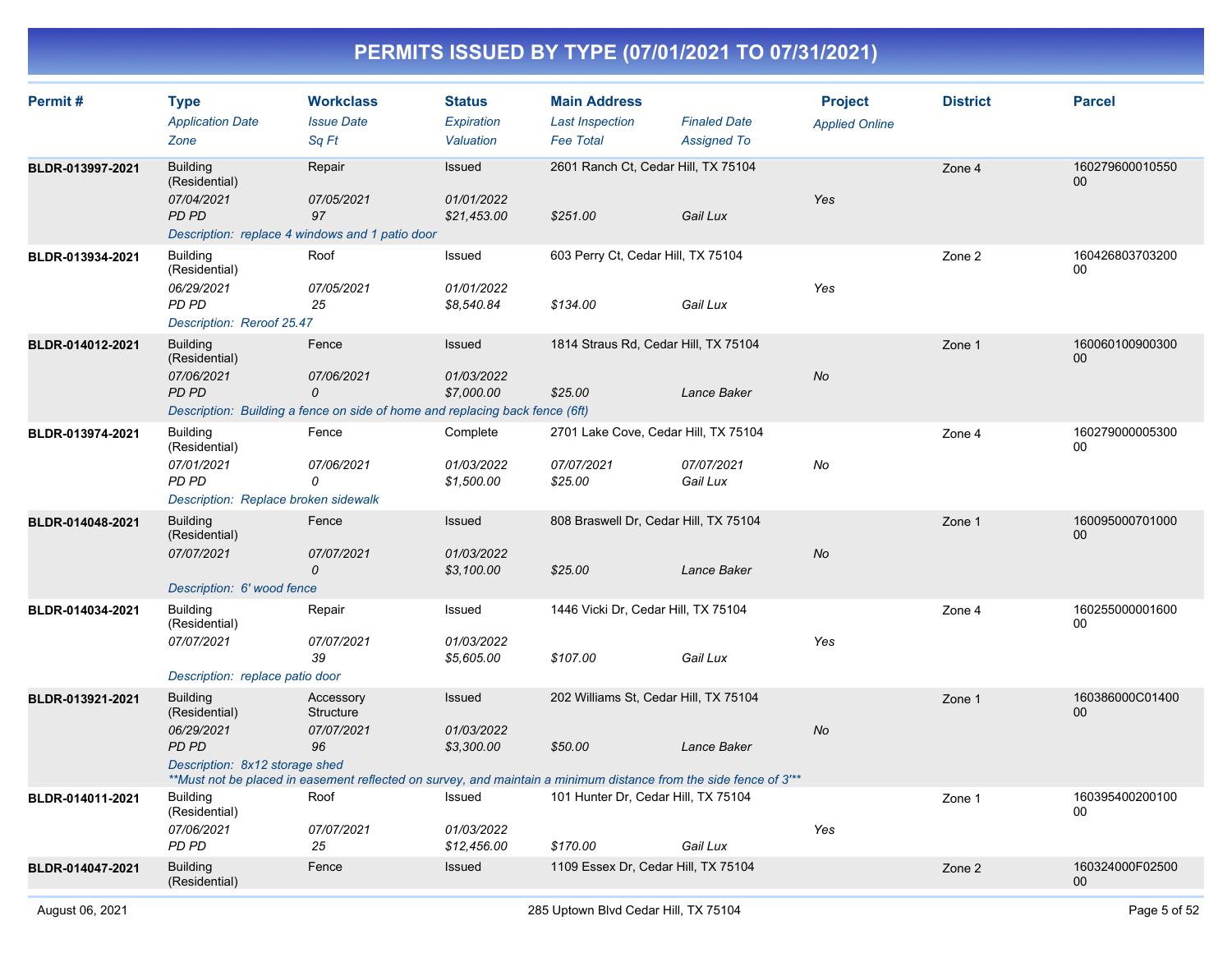| Permit#          | <b>Type</b><br><b>Application Date</b><br>Zone                                                                  | <b>Workclass</b><br><b>Issue Date</b><br>Sq Ft                                                                                      | <b>Status</b><br>Expiration<br>Valuation | <b>Main Address</b><br><b>Last Inspection</b><br><b>Fee Total</b>          | <b>Finaled Date</b><br><b>Assigned To</b> | <b>Project</b><br><b>Applied Online</b> | <b>District</b> | <b>Parcel</b>         |
|------------------|-----------------------------------------------------------------------------------------------------------------|-------------------------------------------------------------------------------------------------------------------------------------|------------------------------------------|----------------------------------------------------------------------------|-------------------------------------------|-----------------------------------------|-----------------|-----------------------|
|                  | 07/07/2021<br><b>PD PD</b><br><b>Description: Fence Replacement</b>                                             | 07/07/2021<br>0                                                                                                                     | 01/03/2022<br>\$4,000.00                 | \$25.00                                                                    | Lance Baker                               | <b>No</b>                               |                 |                       |
| BLDR-013903-2021 | <b>Building</b><br>(Residential)<br>06/28/2021<br>PD PD<br>Description: re roof; no redeck                      | Roof<br>07/07/2021<br>60                                                                                                            | Issued<br>01/03/2022<br>\$12,456.00      | 1528 Bosher Dr, Cedar Hill, TX 75104<br>\$170.00                           | Gail Lux                                  | Yes                                     | Zone 1          | 160325500626R00<br>00 |
| BLDR-014049-2021 | <b>Building</b><br>(Residential)<br>07/07/2021<br><b>PD PD</b><br>Description: Replacing shingles on whole roof | Roof<br>07/07/2021<br>2,300                                                                                                         | Complete<br>01/04/2022<br>\$3,450.00     | 1507 Baker Dr, Cedar Hill, TX 75104<br>07/08/2021<br>\$89.00               | 07/08/2021<br>Gail Lux                    | Yes                                     | Zone 1          | 160325500901100<br>00 |
| BLDR-014023-2021 | <b>Building</b><br>(Residential)<br>07/06/2021<br><b>Description: Re-roof</b>                                   | Roof<br>07/08/2021<br>0                                                                                                             | Issued<br>01/04/2022<br>\$14,487.56      | 1836 Mansfield Rd, Cedar Hill, TX 75104<br>\$188.00                        | Cindy Guzman                              | No                                      | Zone 4          | 651638210101800<br>00 |
| BLDR-014055-2021 | <b>Building</b><br>(Residential)<br>07/08/2021<br>Description: Re-Roof - Shingles Only                          | Roof<br>07/08/2021<br>0                                                                                                             | Complete<br>01/15/2022<br>\$12,000.00    | 1015 Ravine Trl, Cedar Hill, TX 75104<br>07/19/2021<br>\$161.00            | 07/19/2021<br>Gail Lux                    | <b>No</b>                               | Zone 2          | 160498000H01000<br>00 |
| BLDR-014050-2021 | <b>Building</b><br>(Residential)<br>07/08/2021<br>PD PD<br>Description: Shingles only                           | Roof<br>07/08/2021<br>3,266                                                                                                         | Complete<br>01/08/2022<br>\$16,234.09    | 1215 Beatty Dr, Cedar Hill, TX 75104<br>07/12/2021<br>\$206.00             | 07/12/2021<br>Cindy Guzman                | Yes                                     | Zone 3          | 160425500A06700<br>00 |
| BLDR-014058-2021 | <b>Building</b><br>(Residential)<br>07/08/2021<br><b>PD PD</b>                                                  | Alteration<br>07/08/2021<br>$\mathcal I$<br>Description: Window replacement. Install 15 replacement windows, same size as existing. | Issued<br>01/04/2022<br>\$9,484.00       | 159 Hunter Dr, Cedar Hill, TX 75104<br>\$143.00                            | Gail Lux                                  | Yes                                     | Zone 1          | 160395400102500<br>00 |
| BLDR-014005-2021 | <b>Building</b><br>(Residential)<br>07/06/2021<br>PD PD<br>Description: Attached Garage 30'x37'                 | Addition<br>07/08/2021<br>1,110                                                                                                     | Issued<br>01/19/2022<br>\$72,150.00      | 2717 Prairie Acres Cove, Cedar Hill, TX<br>75104<br>07/23/2021<br>\$639.00 | Andrew Lipscomb                           | No                                      | Zone 4          | 160279000012000<br>00 |
| BLDR-014073-2021 | <b>Building</b><br>(Residential)                                                                                | Roof                                                                                                                                | Complete                                 | 814 Springfield Dr, Cedar Hill, TX 75104                                   |                                           |                                         | None            |                       |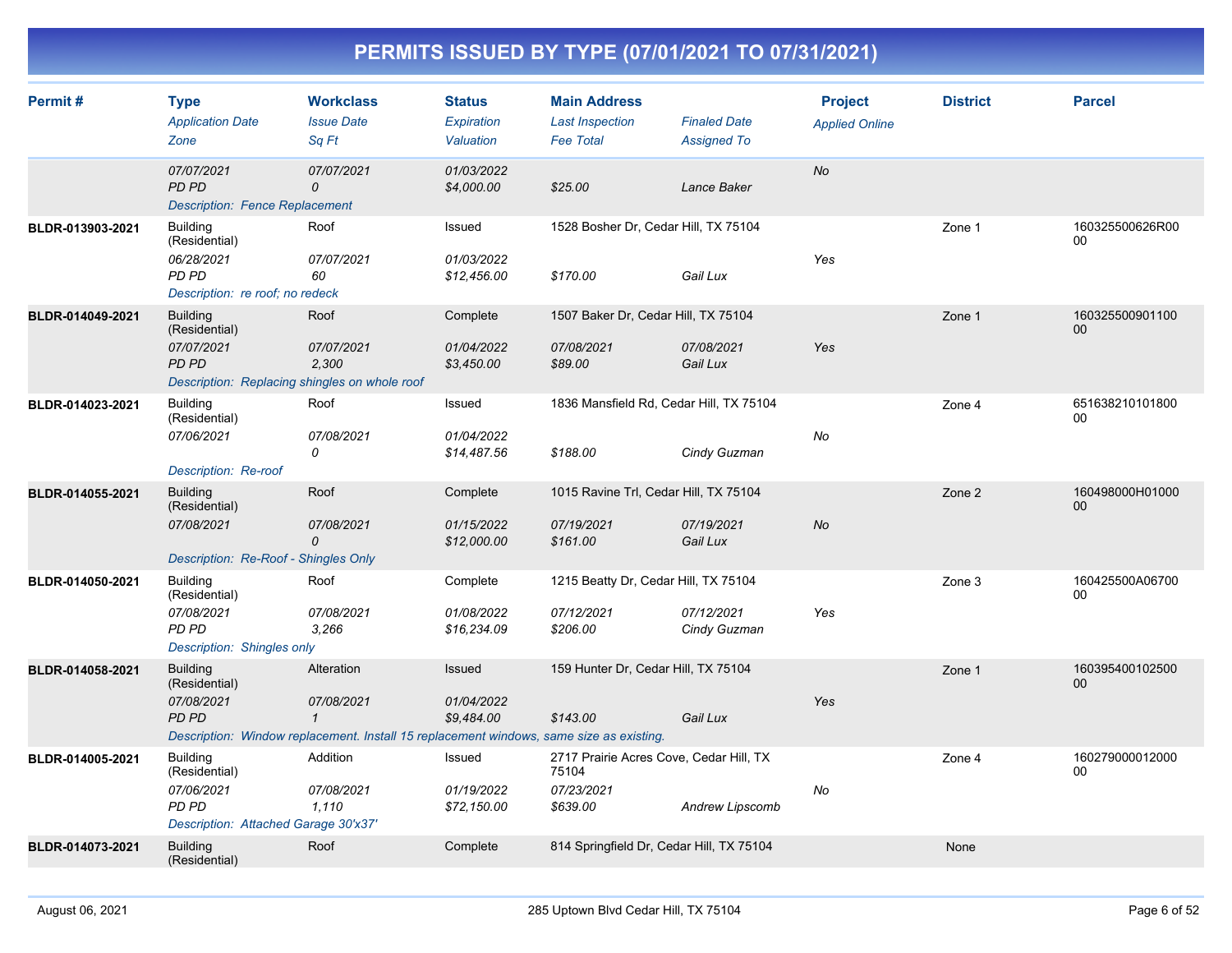| Permit#          | <b>Type</b><br><b>Application Date</b><br>Zone  | <b>Workclass</b><br><b>Issue Date</b><br>Sq Ft                                                    | <b>Status</b><br>Expiration<br>Valuation | <b>Main Address</b><br><b>Last Inspection</b><br><b>Fee Total</b> | <b>Finaled Date</b><br><b>Assigned To</b> | <b>Project</b><br><b>Applied Online</b> | <b>District</b> | <b>Parcel</b>         |
|------------------|-------------------------------------------------|---------------------------------------------------------------------------------------------------|------------------------------------------|-------------------------------------------------------------------|-------------------------------------------|-----------------------------------------|-----------------|-----------------------|
|                  | 07/09/2021<br>Description: Roof - Shingles Only | 07/09/2021<br>$\Omega$                                                                            | 01/08/2022<br>\$10,000.00                | 07/12/2021<br>\$143.00                                            | 07/12/2021<br>Gail Lux                    | No                                      |                 |                       |
|                  |                                                 |                                                                                                   |                                          |                                                                   |                                           |                                         |                 |                       |
| BLDR-013419-2021 | <b>Building</b><br>(Residential)<br>05/24/2021  | New Single Family<br>07/09/2021                                                                   | Issued<br>01/05/2022                     | 2630 Wells Ct, Cedar Hill, TX 75104                               |                                           | Yes                                     | Zone 4          | 215818001511001<br>08 |
|                  | Description: LA 2734 GAR 768 VAL \$482,000      | 3.969                                                                                             | \$482,000.00                             | \$7,959.00                                                        | <b>Andrew Lipscomb</b>                    |                                         |                 |                       |
| BLDR-013741-2021 | <b>Building</b><br>(Residential)                | Fence                                                                                             | Issued                                   | 708 Oak Hill Ln, Cedar Hill, TX 75104                             |                                           |                                         | Zone 1          | 160495000100100<br>00 |
|                  | 06/16/2021                                      | 07/09/2021<br>$\mathcal{O}$                                                                       | 01/05/2022<br>\$2,000.00                 | \$25.00                                                           | <b>Andrew Lipscomb</b>                    | No                                      |                 |                       |
|                  |                                                 | Description: 8 ft brick columns with wood/iron fencing                                            |                                          |                                                                   |                                           |                                         |                 |                       |
| BLDR-010019-2020 | <b>Building</b><br>(Residential)                | New Single Family                                                                                 | Issued                                   | 2622 Mason Ln, Cedar Hill, TX 75104                               |                                           |                                         | Zone 4          | 215822001751001<br>08 |
|                  | 10/08/2020                                      | 07/09/2021<br>3,162                                                                               | 01/05/2022<br>\$280,000.00               | 07/14/2021<br>\$7,636.00                                          | <b>Andrew Lipscomb</b>                    | Yes                                     |                 |                       |
|                  | Description: LA 2511 GAR 444 VAL \$280,000      |                                                                                                   |                                          |                                                                   |                                           |                                         |                 |                       |
| BLDR-013763-2021 | <b>Building</b><br>(Residential)                | Accessory<br><b>Structure</b>                                                                     | Complete                                 | 224 Cedar St, Cedar Hill, TX 75104                                |                                           |                                         | Zone 2          | 160025000303000<br>00 |
|                  | 06/17/2021<br>OT-Res OT-Res                     | 07/09/2021<br>300                                                                                 | 01/15/2022<br>\$2,100.00                 | 07/19/2021<br>\$72.00                                             | 07/19/2021<br>Gail Lux                    | <b>No</b>                               |                 |                       |
|                  | Description: steel car port 15x20               | Last post cannot exceed 10.7' from face of garage. Engineering provided allows for 5' cantilever. |                                          |                                                                   |                                           |                                         |                 |                       |
| BLDR-013598-2021 | <b>Building</b><br>(Residential)                | Fence                                                                                             | Issued                                   | 434 L Thompson St, Cedar Hill, TX 75104                           |                                           |                                         | Zone 1          | 160428100300700<br>00 |
|                  | 06/07/2021<br>PD PD                             | 07/09/2021<br>1,200                                                                               | 01/05/2022<br>\$5,500.00                 | \$25.00                                                           | Lance Baker                               | Yes                                     |                 |                       |
|                  | Description: Cedar Fence with metal poles       |                                                                                                   |                                          |                                                                   |                                           |                                         |                 |                       |
| BLDR-012612-2021 | <b>Building</b><br>(Residential)                | New Single Family                                                                                 | Issued                                   | 2613 Ranch Ct, Cedar Hill, TX 75104                               |                                           |                                         | Zone 4          | 160279600010580<br>00 |
|                  | 04/05/2021<br>PD PD                             | 07/09/2021<br>4,808                                                                               | 01/05/2022<br>\$285,000.00               | 07/28/2021<br>\$8,295.00                                          | <b>Andrew Lipscomb</b>                    | Yes                                     |                 |                       |
|                  |                                                 | Description: LA 3162 GAR 1169 VAL \$285,000                                                       |                                          |                                                                   |                                           |                                         |                 |                       |
| BLDR-014082-2021 | <b>Building</b><br>(Residential)                | Roof                                                                                              | Issued                                   | 1201 Calvert Dr, Cedar Hill, TX 75104                             |                                           |                                         | Zone 2          | 161100001401400<br>00 |
|                  | 07/09/2021<br><b>PD PD</b>                      | 07/09/2021<br>2.833                                                                               | 01/05/2022<br>\$5,544.00                 | \$107.00                                                          | Gail Lux                                  | Yes                                     |                 |                       |
|                  | <b>Description: Roof Replacement</b>            |                                                                                                   |                                          |                                                                   |                                           |                                         |                 |                       |
| BLDR-014074-2021 | <b>Building</b><br>(Residential)                | Fence                                                                                             | Issued                                   | 1516 High Pointe Ln, Cedar Hill, TX 75104                         |                                           |                                         | Zone 1          | 160059000106700<br>00 |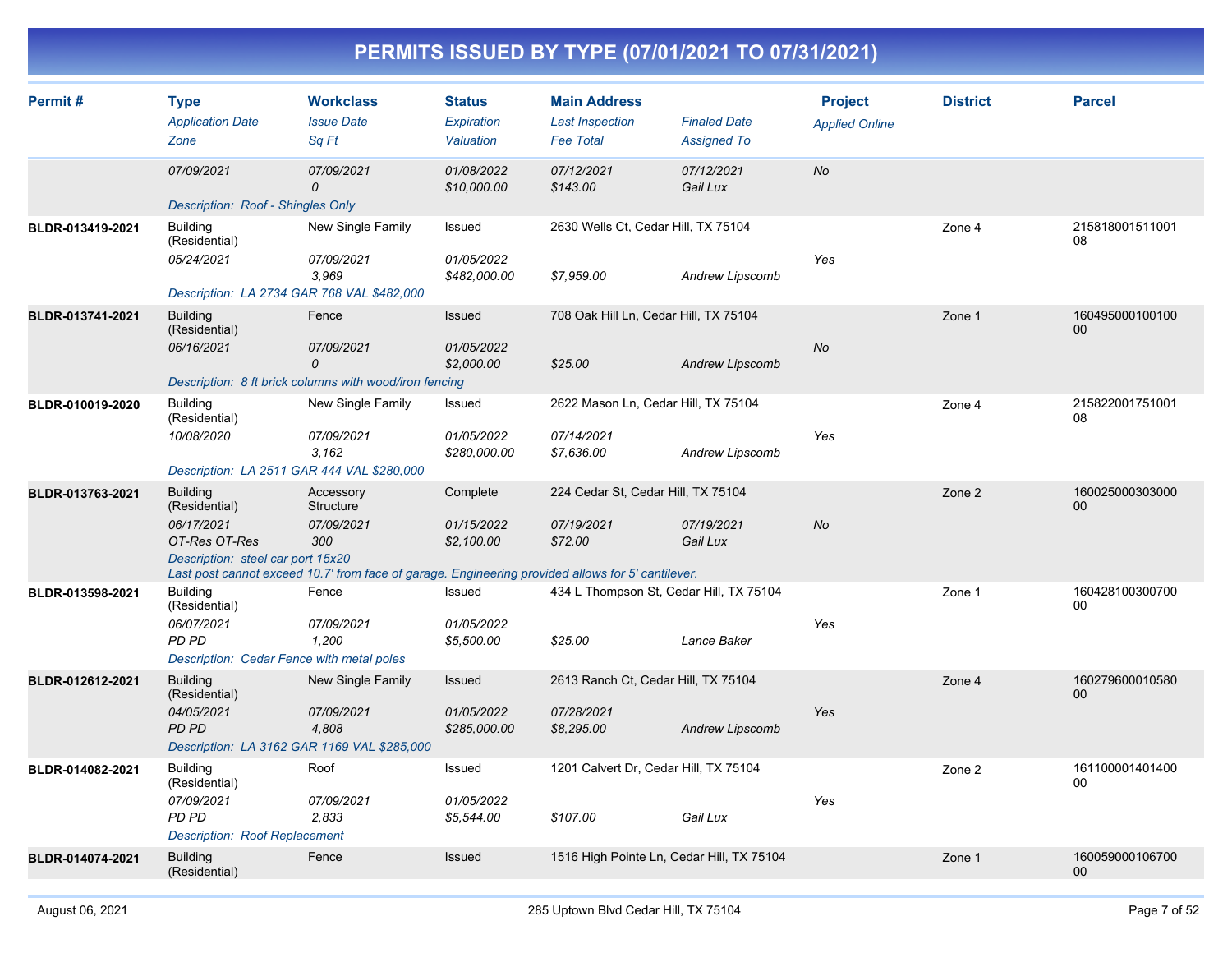|                  |                                                                                                    |                                                                                                                                                                                                                                                                         |                                           | PERMITS ISSUED BY TYPE (07/01/2021 TO 07/31/2021)                     |                                           |                                         |                 |                           |
|------------------|----------------------------------------------------------------------------------------------------|-------------------------------------------------------------------------------------------------------------------------------------------------------------------------------------------------------------------------------------------------------------------------|-------------------------------------------|-----------------------------------------------------------------------|-------------------------------------------|-----------------------------------------|-----------------|---------------------------|
| Permit#          | <b>Type</b><br><b>Application Date</b><br>Zone                                                     | <b>Workclass</b><br><b>Issue Date</b><br>Sq Ft                                                                                                                                                                                                                          | <b>Status</b><br>Expiration<br>Valuation  | <b>Main Address</b><br><b>Last Inspection</b><br><b>Fee Total</b>     | <b>Finaled Date</b><br><b>Assigned To</b> | <b>Project</b><br><b>Applied Online</b> | <b>District</b> | <b>Parcel</b>             |
|                  | 07/09/2021<br><b>PD PD</b><br><b>ITEMS.</b>                                                        | 07/09/2021<br>$\Omega$<br>Description: **NOV received for fence. --- NOTE: FINAL INSPECTION MUST BE CALLED IN BY APPLICANT AFTER PAYMENT AND BELOW ARE THE LISTED COMPLIANCE                                                                                            | 01/05/2022<br>\$1,850.00                  | \$25.00                                                               | Lance Baker                               | No                                      |                 |                           |
|                  |                                                                                                    | Fence Replacement in existing fence location. 8' maximum height allowed without access gate across drive unless set back 20' from right-of-way with solar power as the ONLY allowed<br>actuation. No razor or barbed wire; or electrical wiring permitted in any way.** |                                           |                                                                       |                                           |                                         |                 |                           |
| BLDR-013798-2021 | <b>Building</b><br>(Residential)<br>06/18/2021<br><b>PD PD</b>                                     | Accessory<br>Structure<br>07/09/2021<br>224                                                                                                                                                                                                                             | Issued<br>01/05/2022<br>\$5,500.00        | 2723 Prairie Acres Cove, Cedar Hill, TX<br>75104<br>\$75.00           | Lance Baker                               | Yes                                     | Zone 4          | 160279000012100<br>00     |
|                  | Description: 16'x14' Cedar Cabana                                                                  |                                                                                                                                                                                                                                                                         |                                           |                                                                       |                                           |                                         |                 |                           |
| BLDR-014080-2021 | <b>Building</b><br>(Residential)<br>07/09/2021<br>PD PD<br>Description: 10X12 Storage Building     | Accessory<br>Structure<br>07/09/2021<br>120                                                                                                                                                                                                                             | <b>Issued</b><br>01/05/2022<br>\$4,800.00 | 1208 Old Oak Dr, Cedar Hill, TX 75104<br>\$75.00                      | Gail Lux                                  | No                                      | Zone 1          | 160200200901000<br>00     |
| BLDR-014072-2021 | <b>Building</b><br>(Residential)<br>07/09/2021<br><b>LR LR</b><br>8x10 Barn style storage building | Accessory<br>Structure<br>07/09/2021<br>80<br>Description: NOTE:**Shed outer wall facing side fence must be no more than 20' from house to maintain building line. Must remain 10' minimum from house on total side at house.**                                         | Issued<br>01/05/2022<br>\$2,659.00        | 910 Wooded Creek Dr, Cedar Hill, TX<br>75104<br>\$50.00               | Lance Baker                               | No                                      | Zone 2          | 160498000A00100<br>00     |
| BLDR-013773-2021 | <b>Building</b><br>(Residential)<br>06/17/2021<br><b>PD PD</b><br>Description: reroof              | Roof<br>07/11/2021<br>56                                                                                                                                                                                                                                                | Issued<br>01/07/2022<br>\$12,632.00       | 951 Applewood Dr, Cedar Hill, TX 75104<br>\$170.00                    | Jeanette Cosme                            | Yes                                     | Zone 2          | 160483000B01100<br>$00\,$ |
| BLDR-014070-2021 | <b>Building</b><br>(Residential)<br>07/09/2021<br><b>Description: Re-roof Shingles only</b>        | Roof<br>07/12/2021<br>50                                                                                                                                                                                                                                                | Issued<br>01/08/2022<br>\$28,511.93       | 906 Hidden Lakes Dr, Cedar Hill, TX<br>75104<br>\$310.00              | Gail Lux                                  | Yes                                     | Zone 3          | 160205500E01000<br>00     |
| BLDR-014032-2021 | <b>Building</b><br>(Residential)<br>07/07/2021                                                     | Accessory<br>Structure<br>07/13/2021<br>60<br>Description: Construction of a 10' wide x 6' deep accessory / storage building with concrete slab                                                                                                                         | Complete<br>01/29/2022<br>\$4,000.00      | 922 Bray St, Cedar Hill, TX 75104<br>08/02/2021<br>\$50.00            | 08/02/2021<br>Lance Baker                 | Yes                                     | Zone 2          | 160207700H05600<br>$00\,$ |
| BLDR-014117-2021 | Building<br>(Residential)<br>07/13/2021                                                            | Fence<br>07/13/2021<br>0                                                                                                                                                                                                                                                | Issued<br>01/17/2022<br>\$500.00          | 703 N Joe Wilson Rd, Cedar Hill, TX<br>75104<br>07/21/2021<br>\$25.00 | Lance Baker                               | No                                      | Zone 2          | 160405000001200<br>00     |

*Description: 3ft fence on front yard- metal see through*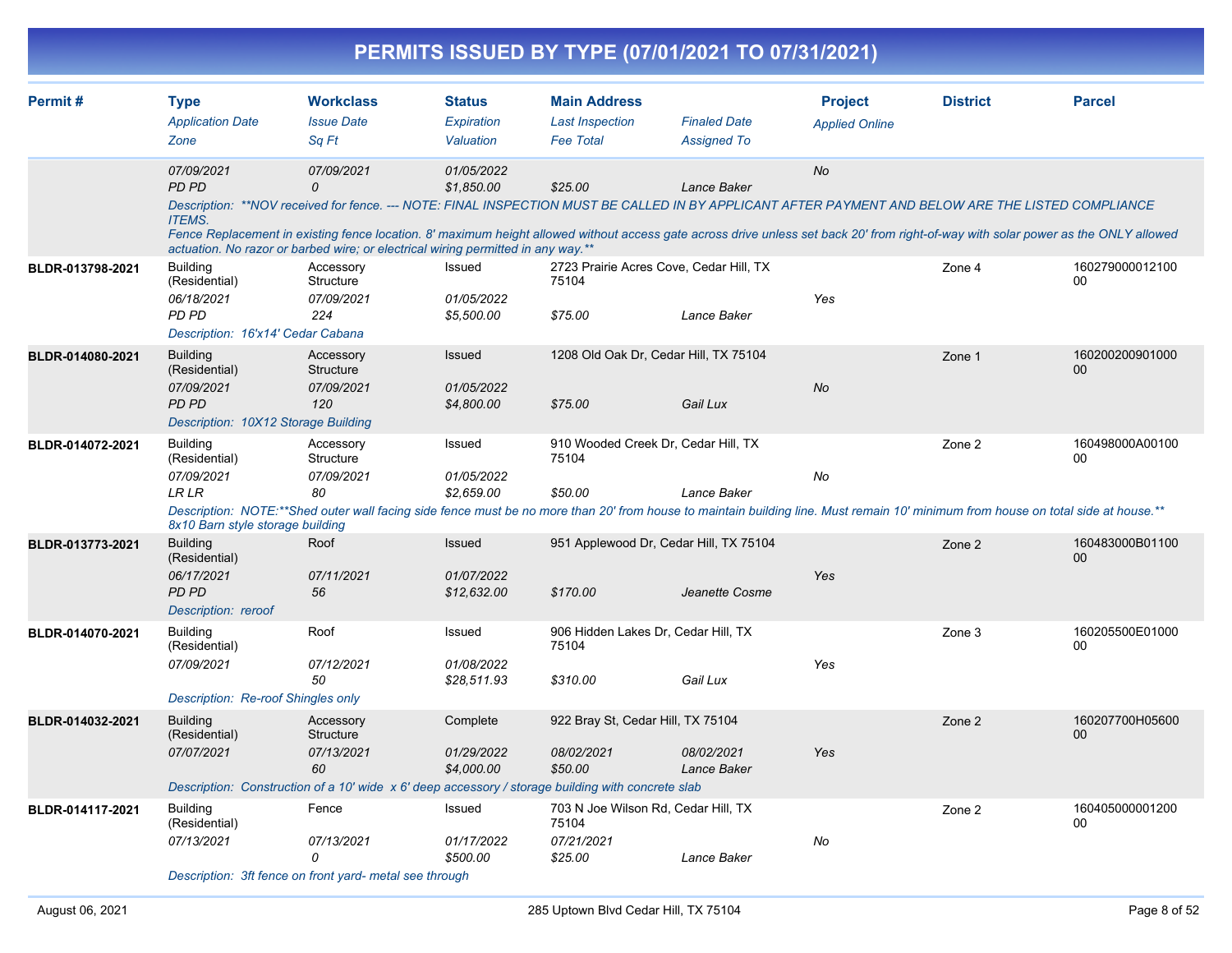| Permit#          | <b>Type</b><br><b>Application Date</b><br>Zone                                                       | <b>Workclass</b><br><b>Issue Date</b><br>Sa Ft                                     | <b>Status</b><br>Expiration<br>Valuation | <b>Main Address</b><br><b>Last Inspection</b><br><b>Fee Total</b> | <b>Finaled Date</b><br><b>Assigned To</b> | <b>Project</b><br><b>Applied Online</b> | <b>District</b> | <b>Parcel</b>             |
|------------------|------------------------------------------------------------------------------------------------------|------------------------------------------------------------------------------------|------------------------------------------|-------------------------------------------------------------------|-------------------------------------------|-----------------------------------------|-----------------|---------------------------|
| BLDR-014083-2021 | <b>Building</b><br>(Residential)<br>07/09/2021<br><b>PD PD</b><br>Description: 8x12x8 ft 7 inch shed | Accessory<br>Structure<br>07/13/2021<br>96                                         | Issued<br>01/10/2022<br>\$4,884.00       | 211 Indian Trl, Cedar Hill, TX 75104<br>\$50.00                   | Lance Baker                               | Yes                                     | Zone 1          | 160386000B00700<br>00     |
| BLDR-014112-2021 | <b>Building</b><br>(Residential)<br>07/13/2021<br>PD PD<br>Description: finish fence installation    | Fence<br>07/13/2021<br>0                                                           | Issued<br>01/10/2022<br>\$1,200.00       | 1611 Mustang Ct, Cedar Hill, TX 75104<br>\$25.00                  | Lance Baker                               | No                                      | Zone 4          | 160279000134900<br>00     |
| BLDR-014113-2021 | <b>Building</b><br>(Residential)<br>07/13/2021<br><b>PD PD</b><br>Description: 6 ft iron fence       | Fence<br>07/13/2021<br>0                                                           | Issued<br>01/10/2022<br>\$5,000.00       | 2436 Sweeping Meadows Ln, Cedar Hill,<br>TX 75104<br>\$25.00      | Lance Baker                               | <b>No</b>                               | Zone 4          | 160279000129300<br>00     |
| BLDR-014115-2021 | <b>Building</b><br>(Residential)<br>07/13/2021<br><b>PD PD</b><br>Description: fence addition        | Fence<br>07/13/2021<br>0                                                           | Complete<br>01/11/2022<br>\$2,500.00     | 1269 Highview Dr, Cedar Hill, TX 75104<br>07/15/2021<br>\$25.00   | 07/15/2021<br>Lance Baker                 | No                                      | Zone 1          | 160200200602800<br>00     |
| BLDR-014111-2021 | <b>Building</b><br>(Residential)<br>07/13/2021<br>PD PD                                              | Fence<br>07/13/2021<br>0<br>Description: 8ft fence wood with brick and reinforcing | Issued<br>01/10/2022<br>\$18,000.00      | 2415 Amber Leaf Ct, Cedar Hill, TX 75104<br>\$25.00               | Lance Baker                               | <b>No</b>                               | Zone 4          | 160279000137200<br>$00\,$ |
| BLDR-014106-2021 | <b>Building</b><br>(Residential)<br>07/12/2021<br>Description: Storage shed                          | Accessory<br>Structure<br>07/14/2021<br>96                                         | Issued<br>01/10/2022<br>\$1,000.00       | 105 Rocky Creek Dr, Cedar Hill, TX 75104<br>\$50.00               | Lance Baker                               | Yes                                     | Zone 1          | 160180000300300<br>00     |
| BLDR-014123-2021 | <b>Building</b><br>(Residential)<br>07/14/2021<br><b>PD PD</b><br>Description: 8x10 shed             | Accessory<br>Structure<br>07/14/2021<br>80                                         | Issued<br>01/10/2022<br>\$1,500.00       | 222 Waterford Oaks Dr, Cedar Hill, TX<br>75104<br>\$50.00         | Lance Baker                               | No                                      | Zone 2          | 161100001201500<br>00     |
| BLDR-014143-2021 | <b>Building</b><br>(Residential)<br>07/14/2021                                                       | Repair<br>07/15/2021<br>148<br>Description: replace 8 windows and 1 patio door     | Issued<br>01/11/2022<br>\$5,818.00       | 497 Rainier St, Cedar Hill, TX 75104<br>\$107.00                  | Jeanette Cosme                            | Yes                                     | Zone 2          | 160206400E00200<br>00     |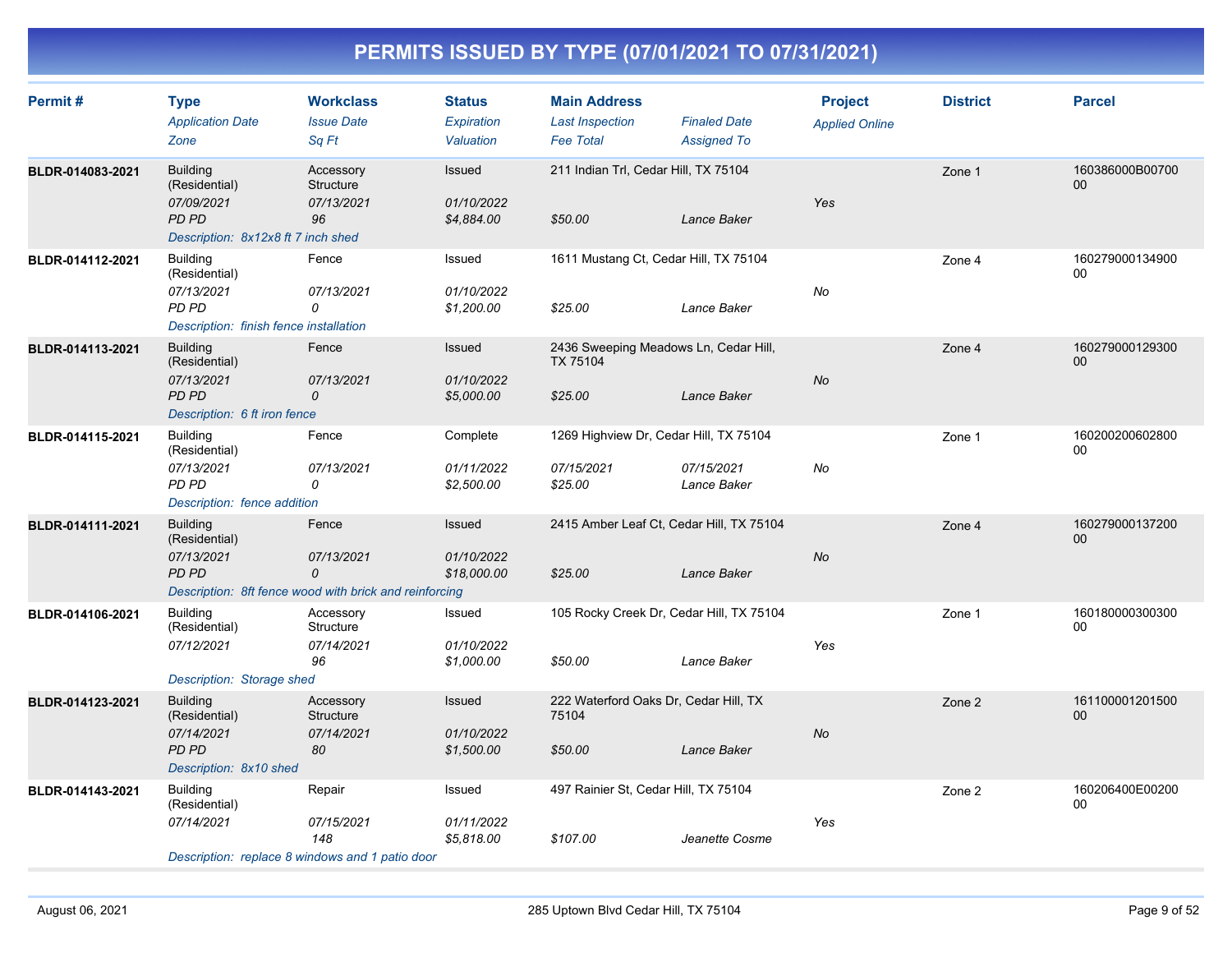| Permit#          | <b>Type</b><br><b>Application Date</b><br>Zone                                                 | <b>Workclass</b><br><b>Issue Date</b><br>Sa Ft                                                                         | <b>Status</b><br>Expiration<br>Valuation   | <b>Main Address</b><br><b>Last Inspection</b><br><b>Fee Total</b> | <b>Finaled Date</b><br><b>Assigned To</b> | <b>Project</b><br><b>Applied Online</b> | <b>District</b> | <b>Parcel</b>             |
|------------------|------------------------------------------------------------------------------------------------|------------------------------------------------------------------------------------------------------------------------|--------------------------------------------|-------------------------------------------------------------------|-------------------------------------------|-----------------------------------------|-----------------|---------------------------|
| BLDR-012369-2021 | <b>Building</b><br>(Residential)<br>03/17/2021                                                 | New Single Family<br>07/15/2021<br>5,910<br>Description: LA 4069 GAR 827 VAL \$500,000                                 | Issued<br>01/11/2022<br>\$500,000.00       | 2603 Gannon Way, Cedar Hill, TX 75104<br>\$8,735.00               | Gail Lux                                  | <b>No</b>                               | Zone 4          | 215822001757001<br>08     |
| BLDR-014144-2021 | <b>Building</b><br>(Residential)<br>07/14/2021<br>Description: replace 9 windows               | Repair<br>07/15/2021<br>104                                                                                            | Issued<br>01/11/2022<br>\$4,693.00         | 710 Sherwood Ct, Cedar Hill, TX 75104<br>\$98.00                  | Jeanette Cosme                            | Yes                                     | Zone 1          | 160397500101600<br>00     |
| BLDR-013929-2021 | <b>Building</b><br>(Residential)<br>06/29/2021                                                 | Fence<br>07/15/2021<br>206<br>Description: Replace 206' of Fencing with 6' Side by side Cedar Fencing with metal posts | <b>Issued</b><br>01/11/2022<br>\$12,000.00 | 1203 Dandelion Dr, Cedar Hill, TX 75104<br>\$25.00                | Lance Baker                               | Yes                                     | Zone 2          | 160395701103000<br>00     |
| BLDR-013996-2021 | <b>Building</b><br>(Residential)<br>07/02/2021<br>Description: Make a storage                  | Accessory<br>Structure<br>07/15/2021<br>240                                                                            | Issued<br>01/11/2022<br>\$3,500.00         | 719 Keessee Dr, Cedar Hill, TX 75104<br>\$75.00                   | Lance Baker                               | No                                      | Zone 2          | 160426902202600<br>00     |
| BLDR-014145-2021 | <b>Building</b><br>(Residential)<br>07/14/2021<br>PD PD<br>Description: replace 19 windows     | Repair<br>07/15/2021<br>311                                                                                            | Issued<br>01/11/2022<br>\$9,484.00         | 1817 Taylor St, Cedar Hill, TX 75104<br>\$143.00                  | Gail Lux                                  | <b>Yes</b>                              | Zone 1          | 160060000200900<br>00     |
| BLDR-014140-2021 | <b>Building</b><br>(Residential)<br>07/14/2021<br>PD PD<br>Description: Re-roof/ Shingles only | Roof<br>07/15/2021<br>1,300                                                                                            | Issued<br>01/11/2022<br>\$5,000.00         | 1028 Shadywood Dr, Cedar Hill, TX 75104<br>\$98.00                | Jeanette Cosme                            | Yes                                     | Zone 2          | 160483200G04400<br>$00\,$ |
| BLDR-014142-2021 | <b>Building</b><br>(Residential)<br>07/14/2021<br>PD PD                                        | Fence<br>07/15/2021<br>414                                                                                             | Complete<br>01/12/2022<br>\$1,350.00       | 344 Timberline Dr, Cedar Hill, TX 75104<br>07/16/2021<br>\$25.00  | 07/16/2021<br>Lance Baker                 | Yes                                     | Zone 2          | 160483200Q01600<br>00     |
| BLDR-014099-2021 | <b>Building</b><br>(Residential)<br>07/12/2021<br>PD PD<br>Description: Re-roof                | Roof<br>07/15/2021<br>2,906                                                                                            | Issued<br>01/11/2022<br>\$26,208.00        | 1020 Glencrest Cove, Cedar Hill, TX<br>75104<br>\$294.00          | Gail Lux                                  | Yes                                     | Zone 2          | 160483000O01200<br>00     |
| BLDR-014131-2021 | <b>Building</b><br>(Residential)                                                               | Alteration                                                                                                             | Issued                                     | 1410 Straus Rd, Cedar Hill, TX 75104                              |                                           |                                         | Zone 1          | 160428100301800<br>00     |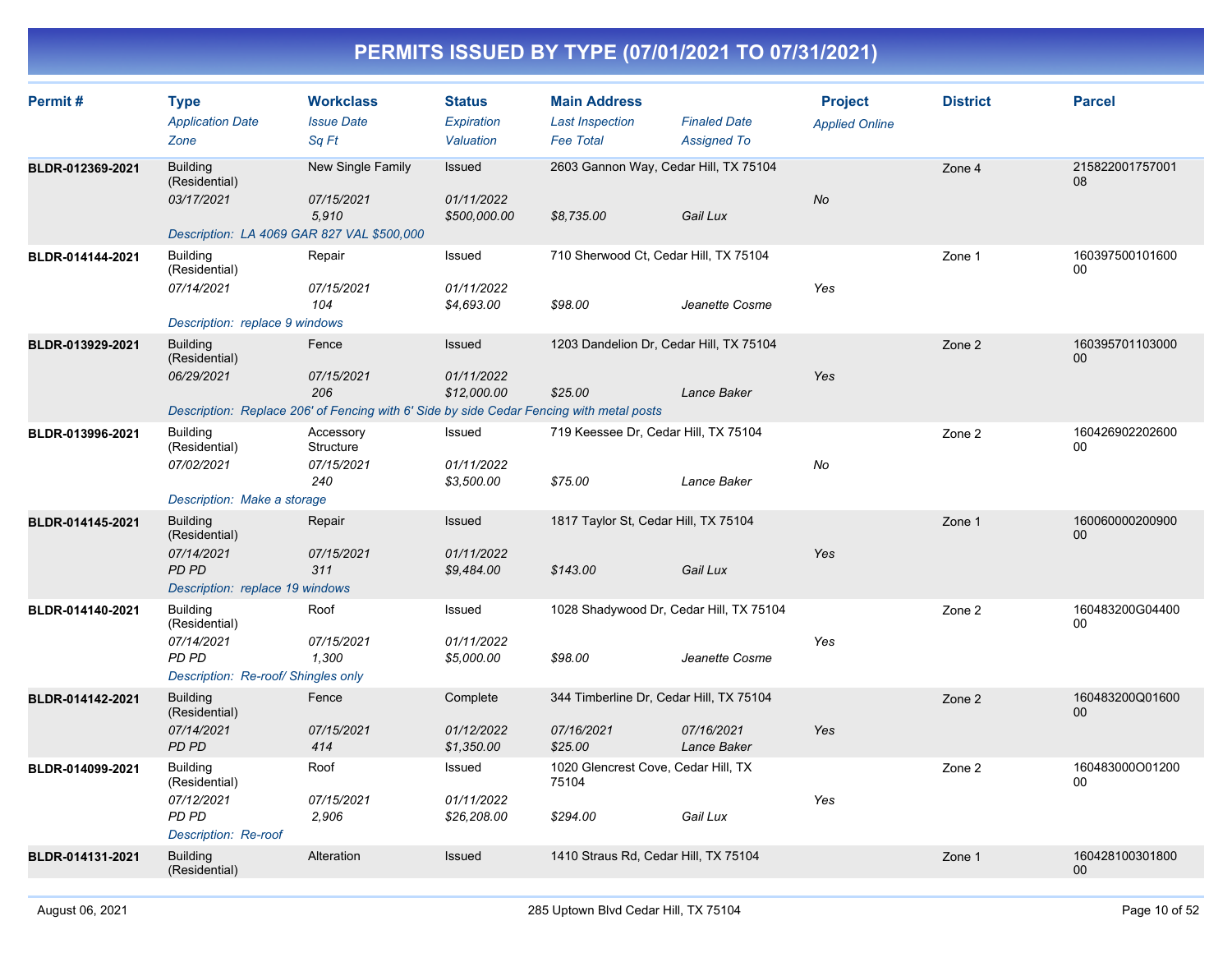| Permit#          | <b>Type</b><br><b>Application Date</b><br>Zone                                                             | <b>Workclass</b><br><b>Issue Date</b><br>Sa Ft                                                                 | <b>Status</b><br>Expiration<br>Valuation   | <b>Main Address</b><br><b>Last Inspection</b><br><b>Fee Total</b>       | <b>Finaled Date</b><br><b>Assigned To</b> | <b>Project</b><br><b>Applied Online</b> | <b>District</b> | <b>Parcel</b>             |
|------------------|------------------------------------------------------------------------------------------------------------|----------------------------------------------------------------------------------------------------------------|--------------------------------------------|-------------------------------------------------------------------------|-------------------------------------------|-----------------------------------------|-----------------|---------------------------|
|                  | 07/14/2021<br><b>PD PD</b>                                                                                 | 07/15/2021<br>2,132<br>Description: Pocket Replacement Windows- Replace 12 Windows                             | 01/11/2022<br>\$10,000.00                  | \$143.00                                                                | Jeanette Cosme                            | Yes                                     |                 |                           |
| BLDR-014068-2021 | <b>Building</b><br>(Residential)<br>07/08/2021                                                             | Alteration<br>07/16/2021<br>$\mathcal I$<br>Description: Replace 8 Windows like for like, no structural change | Issued<br>01/12/2022<br>\$8,810.00         | 102 Couch Ln, Cedar Hill, TX 75104<br>\$134.00                          | Jeanette Cosme                            | Yes                                     | Zone 1          | 160159000102400<br>00     |
| BLDR-013432-2021 | <b>Building</b><br>(Residential)<br>05/25/2021                                                             | Alteration<br>07/19/2021<br>0<br>Description: rebuild to kitchen from damage caused by busted pipe             | <b>Issued</b><br>01/15/2022<br>\$47,000.00 | 324 Windy Meadow Dr, Cedar Hill, TX<br>75104<br>\$454.00                | Gail Lux                                  | <b>No</b>                               | Zone 3          | 160426000300500<br>$00\,$ |
| BLDR-014205-2021 | <b>Building</b><br>(Residential)<br>07/19/2021<br>PD PD<br>Description: 2 ft concrete wall for fence       | Retaining Wall<br>07/19/2021<br>0                                                                              | Issued<br>01/25/2022<br>\$4,900.00         | 303 Waterford Oaks Dr, Cedar Hill, TX<br>75104<br>07/29/2021<br>\$98.00 | Andrew Lipscomb                           | No                                      | Zone 2          | 161100001701700<br>00     |
| BLDR-014206-2021 | <b>Building</b><br>(Residential)<br>07/19/2021<br><b>PD PD</b><br>Description: fence 6 ft fence vinyl      | Fence<br>07/19/2021<br>0                                                                                       | <b>Issued</b><br>01/15/2022<br>\$27,310.00 | 303 Waterford Oaks Dr, Cedar Hill, TX<br>75104<br>\$25.00               | <b>Andrew Lipscomb</b>                    | No                                      | Zone 2          | 161100001701700<br>00     |
| BLDR-014229-2021 | <b>Building</b><br>(Residential)<br>07/20/2021<br>Description: reshingle roof replacement                  | Roof<br>07/20/2021<br>0                                                                                        | Issued<br>01/17/2022<br>\$5,800.00         | 407 Bradshaw St, Cedar Hill, TX 75104<br>\$107.00                       | Gail Lux                                  | No                                      | Zone 1          | 160335200C00700<br>00     |
| BLDR-014147-2021 | <b>Building</b><br>(Residential)<br>07/15/2021<br><b>PD PD</b><br>Description: new wrought iron fence 5 ft | Fence<br>07/20/2021<br>0                                                                                       | <b>Issued</b><br>01/17/2022<br>\$6,900.00  | 2852 Sonterra Dr, Cedar Hill, TX 75104<br>\$25.00                       | Lance Baker                               | No                                      | Zone 4          | 160279000010100<br>$00\,$ |
| BLDR-014219-2021 | <b>Building</b><br>(Residential)<br>07/20/2021<br><b>NS NS</b><br>Description: new driveway                | Driveway<br>07/20/2021<br>0                                                                                    | Issued<br>01/17/2022<br>\$2,700.00         | 501 Straus Rd, Cedar Hill, TX 75104<br>\$80.00                          | Andrew Lipscomb                           | No                                      | Zone 1          | 160355000000200<br>00     |
| BLDR-014234-2021 | <b>Building</b><br>(Residential)                                                                           | Roof                                                                                                           | Issued                                     | 475 Whitney St, Cedar Hill, TX 75104                                    |                                           |                                         | Zone 2          | 160206105800600<br>00     |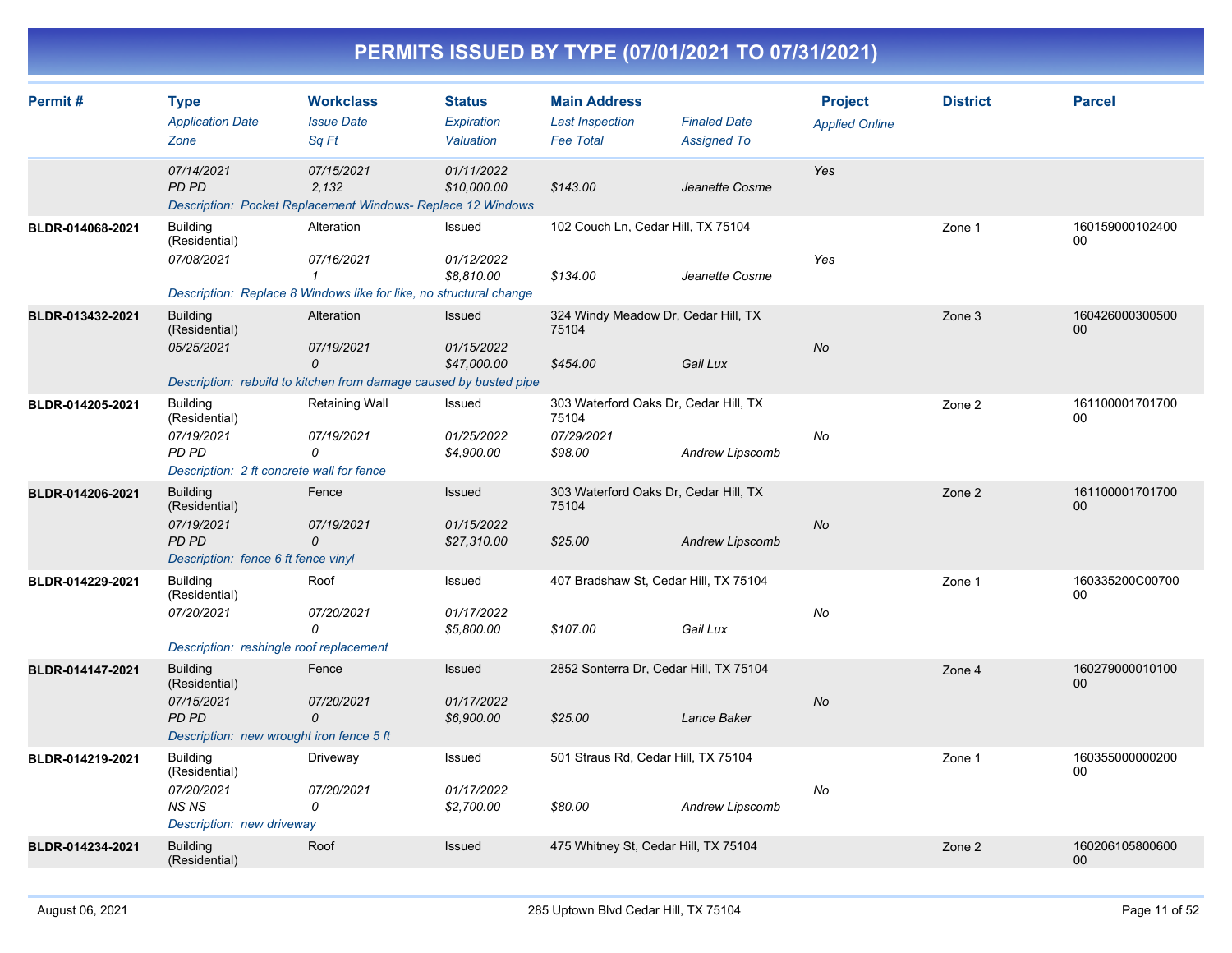|  | PERMITS ISSUED BY TYPE (07/01/2021 TO 07/31/2021) |
|--|---------------------------------------------------|
|  |                                                   |

| Permit#          | <b>Type</b><br><b>Application Date</b><br>Zone | <b>Workclass</b><br><b>Issue Date</b><br>Sq Ft                                                                                                            | <b>Status</b><br>Expiration<br>Valuation | <b>Main Address</b><br><b>Last Inspection</b><br><b>Fee Total</b> | <b>Finaled Date</b><br><b>Assigned To</b> | <b>Project</b><br><b>Applied Online</b> | <b>District</b> | <b>Parcel</b>             |
|------------------|------------------------------------------------|-----------------------------------------------------------------------------------------------------------------------------------------------------------|------------------------------------------|-------------------------------------------------------------------|-------------------------------------------|-----------------------------------------|-----------------|---------------------------|
|                  | 07/21/2021                                     | 07/22/2021<br>31                                                                                                                                          | 01/18/2022<br>\$23,543.00                | \$269.00                                                          | Gail Lux                                  | Yes                                     |                 |                           |
| BLDR-013927-2021 | <b>Building</b><br>(Residential)               | Fence                                                                                                                                                     | Issued                                   |                                                                   | 421 Northwood Trl, Cedar Hill, TX 75104   |                                         | Zone 1          | 160335200E00800<br>00     |
|                  | 06/29/2021                                     | 07/22/2021<br>0                                                                                                                                           | 01/18/2022<br>\$2,200.00                 | \$25.00                                                           | Gail Lux                                  | No                                      |                 |                           |
|                  | Description: 6ft wood fence                    |                                                                                                                                                           |                                          |                                                                   |                                           |                                         |                 |                           |
| BLDR-014249-2021 | <b>Building</b><br>(Residential)               | Roof                                                                                                                                                      | Issued                                   |                                                                   | 1101 Brookside Dr, Cedar Hill, TX 75104   |                                         | Zone 2          | 160395600501000<br>$00\,$ |
|                  | 07/22/2021                                     | 07/22/2021<br>3.088                                                                                                                                       | 01/18/2022<br>\$15,513.00                | \$197.00                                                          | Gail Lux                                  | Yes                                     |                 |                           |
|                  |                                                | Description: Old roof is hail damaged and needs replaced. We will be using a Lifetime Warranty Architectual shingles that come with a 130mph wind rating. |                                          |                                                                   |                                           |                                         |                 |                           |
| BLDR-014043-2021 | <b>Building</b><br>(Residential)               | Accessory<br>Structure                                                                                                                                    | Issued                                   |                                                                   | 312 Meadowglen Dr, Cedar Hill, TX 75104   |                                         | Zone 3          | 160320000300100<br>00     |
|                  | 07/07/2021                                     | 07/22/2021                                                                                                                                                | 01/18/2022                               |                                                                   |                                           | No                                      |                 |                           |
|                  |                                                | 240                                                                                                                                                       | \$9.412.34                               | \$75.00                                                           | Gail Lux                                  |                                         |                 |                           |
|                  |                                                | Description: Storage Shed 12X20- removing existing shed once this one is done                                                                             |                                          |                                                                   |                                           |                                         |                 |                           |
| BLDR-013819-2021 | <b>Building</b><br>(Residential)               | Fence                                                                                                                                                     | <b>Issued</b>                            | 1356 Boyd St, Cedar Hill, TX 75104                                |                                           |                                         | Zone 1          | 160428500302400<br>$00\,$ |
|                  | 06/21/2021                                     | 07/22/2021                                                                                                                                                | 01/18/2022                               |                                                                   |                                           | <b>No</b>                               |                 |                           |
|                  | PD PD                                          | $\Omega$                                                                                                                                                  | \$3,900.00                               | \$25.00                                                           | Gail Lux                                  |                                         |                 |                           |
|                  |                                                | Description: replace old fence and move 1 side - wood 6 ft                                                                                                |                                          |                                                                   |                                           |                                         |                 |                           |
| BLDR-014210-2021 | <b>Building</b><br>(Residential)               | Fence                                                                                                                                                     | Issued                                   |                                                                   | 1122 Castleman Dr, Cedar Hill, TX 75104   |                                         | Zone 3          | 160425500M01900<br>00     |
|                  | 07/19/2021                                     | 07/22/2021                                                                                                                                                | 01/18/2022                               |                                                                   |                                           | No                                      |                 |                           |
|                  | PD PD                                          | 0                                                                                                                                                         | \$3,000.00                               | \$25.00                                                           | Gail Lux                                  |                                         |                 |                           |
|                  |                                                | Description: fence with manual gate 8ft -wood<br>Note: Gate must slide inside property. GL 7/22/2021                                                      |                                          |                                                                   |                                           |                                         |                 |                           |
| BLDR-014213-2021 | <b>Building</b><br>(Residential)               | Fence                                                                                                                                                     | <b>Issued</b>                            |                                                                   | 1124 Castleman Dr, Cedar Hill, TX 75104   |                                         | Zone 3          | 160425500M01800<br>00     |
|                  | 07/19/2021<br><b>PD PD</b>                     | 07/22/2021<br>$\mathcal{O}$                                                                                                                               | 01/18/2022<br>\$3,000.00                 | \$25.00                                                           | Gail Lux                                  | <b>No</b>                               |                 |                           |
|                  |                                                | Description: 8 ft wood fence, metal posts with sliding manual door<br>Note: the gate must slide inside the property. GL 7/22/2021                         |                                          |                                                                   |                                           |                                         |                 |                           |
| BLDR-014116-2021 | <b>Building</b><br>(Residential)               | Fence                                                                                                                                                     | Issued                                   | 105 Dennis Dr, Cedar Hill, TX 75104                               |                                           |                                         | Zone 1          | 160325500101400<br>00     |
|                  | 07/13/2021                                     | 07/22/2021                                                                                                                                                | 01/18/2022                               |                                                                   |                                           | No                                      |                 |                           |
|                  | PD PD                                          | 0                                                                                                                                                         | \$3,500.00                               | \$25.00                                                           | Gail Lux                                  |                                         |                 |                           |
|                  |                                                | Description: metal fence 6 ft- 153 ft lenght total                                                                                                        |                                          |                                                                   |                                           |                                         |                 |                           |
| BLDR-014100-2021 | <b>Building</b><br>(Residential)               | Fence                                                                                                                                                     | <b>Issued</b>                            |                                                                   | 1027 Streamside Dr, Cedar Hill, TX 75104  |                                         | Zone 2          | 160482000F01200<br>$00\,$ |
|                  |                                                |                                                                                                                                                           |                                          |                                                                   |                                           |                                         |                 |                           |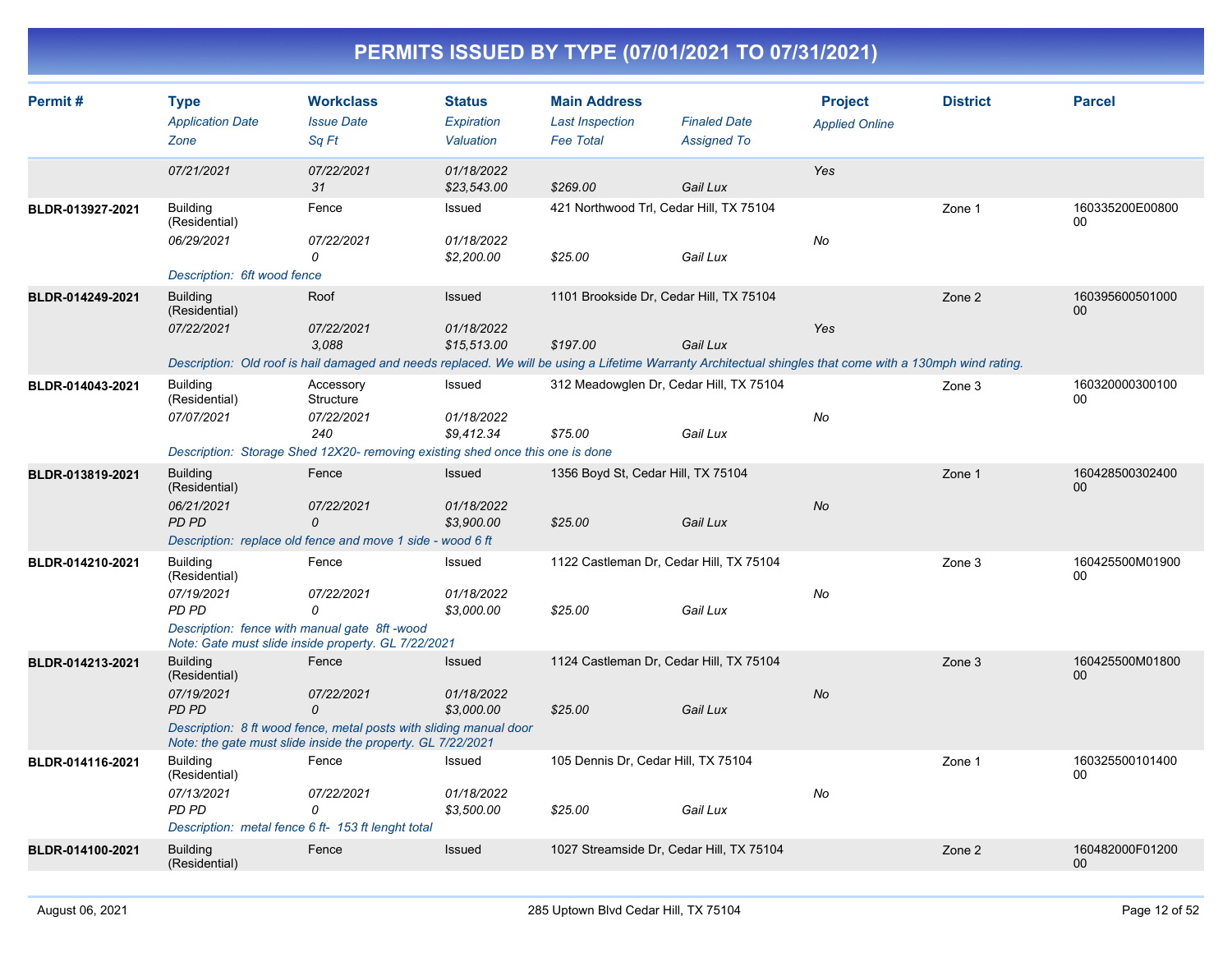| Permit#          | <b>Type</b><br><b>Application Date</b><br>Zone                                                             | <b>Workclass</b><br><b>Issue Date</b><br>Sa Ft                                                                                                                                   | <b>Status</b><br>Expiration<br>Valuation | <b>Main Address</b><br><b>Last Inspection</b><br><b>Fee Total</b> | <b>Finaled Date</b><br><b>Assigned To</b> | <b>Project</b><br><b>Applied Online</b> | <b>District</b> | <b>Parcel</b>         |
|------------------|------------------------------------------------------------------------------------------------------------|----------------------------------------------------------------------------------------------------------------------------------------------------------------------------------|------------------------------------------|-------------------------------------------------------------------|-------------------------------------------|-----------------------------------------|-----------------|-----------------------|
|                  | 07/12/2021<br><b>PD PD</b><br>Description: Cedar 6 foot wood                                               | 07/22/2021<br>0                                                                                                                                                                  | 01/18/2022<br>\$6,000.00                 | \$25.00                                                           | Gail Lux                                  | <b>No</b>                               |                 |                       |
| BLDR-014192-2021 | <b>Building</b><br>(Residential)<br>07/19/2021<br>PD PD                                                    | Fence<br>07/22/2021<br>0<br>Description: replacing fence pickets and runners                                                                                                     | Complete<br>01/22/2022<br>\$2,000.00     | 1229 Highview Dr, Cedar Hill, TX 75104<br>07/26/2021<br>\$25.00   | 07/26/2021<br>Gail Lux                    | No                                      | Zone 1          | 160200200601800<br>00 |
| BLDR-014051-2021 | <b>Building</b><br>(Residential)<br>07/08/2021<br><b>PD PD</b><br>Description: Adding concrete to driveway | Driveway<br>07/22/2021<br>0                                                                                                                                                      | Issued<br>01/18/2022<br>\$4,000.00       | 2449 Briarwood Cove, Cedar Hill, TX<br>75104<br>\$89.00           | Gail Lux                                  | No                                      | Zone 4          | 160279000087000<br>00 |
| BLDR-014281-2021 | <b>Building</b><br>(Residential)<br>07/23/2021<br>Description: replace sliding patio door                  | Alteration<br>07/23/2021<br>0                                                                                                                                                    | Issued<br>01/19/2022<br>\$350.00         | 833 Twilight Dr, Cedar Hill, TX 75104<br>\$50.00                  | Gail Lux                                  | No                                      | Zone 2          | 160475000600800<br>00 |
| BLDR-014266-2021 | <b>Building</b><br>(Residential)<br>07/22/2021<br>Description: Re-Roof                                     | Roof<br>07/23/2021<br>28                                                                                                                                                         | Issued<br>01/19/2022<br>\$8,740.15       | 468 Matterhorn St, Cedar Hill, TX 75104<br>\$134.00               | Jeanette Cosme                            | Yes                                     | Zone 2          | 160206700P01700<br>00 |
| BLDR-014263-2021 | <b>Building</b><br>(Residential)<br>07/22/2021<br>Description: Owens Corning Supreme 25yr                  | Roof<br>07/23/2021<br>1.777                                                                                                                                                      | Issued<br>01/19/2022<br>\$10,727.84      | 925 Black Walnut Trails, Cedar Hill, TX<br>75104<br>\$152.00      | Jeanette Cosme                            | Yes                                     | Zone 3          | 160128500F00700<br>00 |
| BLDR-014265-2021 | <b>Building</b><br>(Residential)<br>07/22/2021<br><b>Description: Re-roof</b>                              | Roof<br>07/23/2021<br>31                                                                                                                                                         | Issued<br>01/19/2022<br>\$12,201.97      | 804 Lemons Dr, Cedar Hill, TX 75104<br>\$170.00                   | Jeanette Cosme                            | Yes                                     | Zone 3          | 160426901601700<br>00 |
| BLDR-014101-2021 | <b>Building</b><br>(Residential)<br>07/12/2021<br>PD PD                                                    | Driveway<br>07/23/2021<br>0<br>Description: Driveway- approach must be 5 ft from property line. The driveway must have a 6 inch curb (if at property line) to prevent water shed | Issued<br>01/19/2022<br>\$2,500.00       | 1027 Streamside Dr, Cedar Hill, TX 75104<br>\$80.00               | Gail Lux                                  | No                                      | Zone 2          | 160482000F01200<br>00 |
| BLDR-014279-2021 | <b>Building</b><br>(Residential)                                                                           | Alteration                                                                                                                                                                       | Issued                                   | 427 Overland Trl, Cedar Hill, TX 75104                            |                                           |                                         | Zone 1          | 160200100602500<br>00 |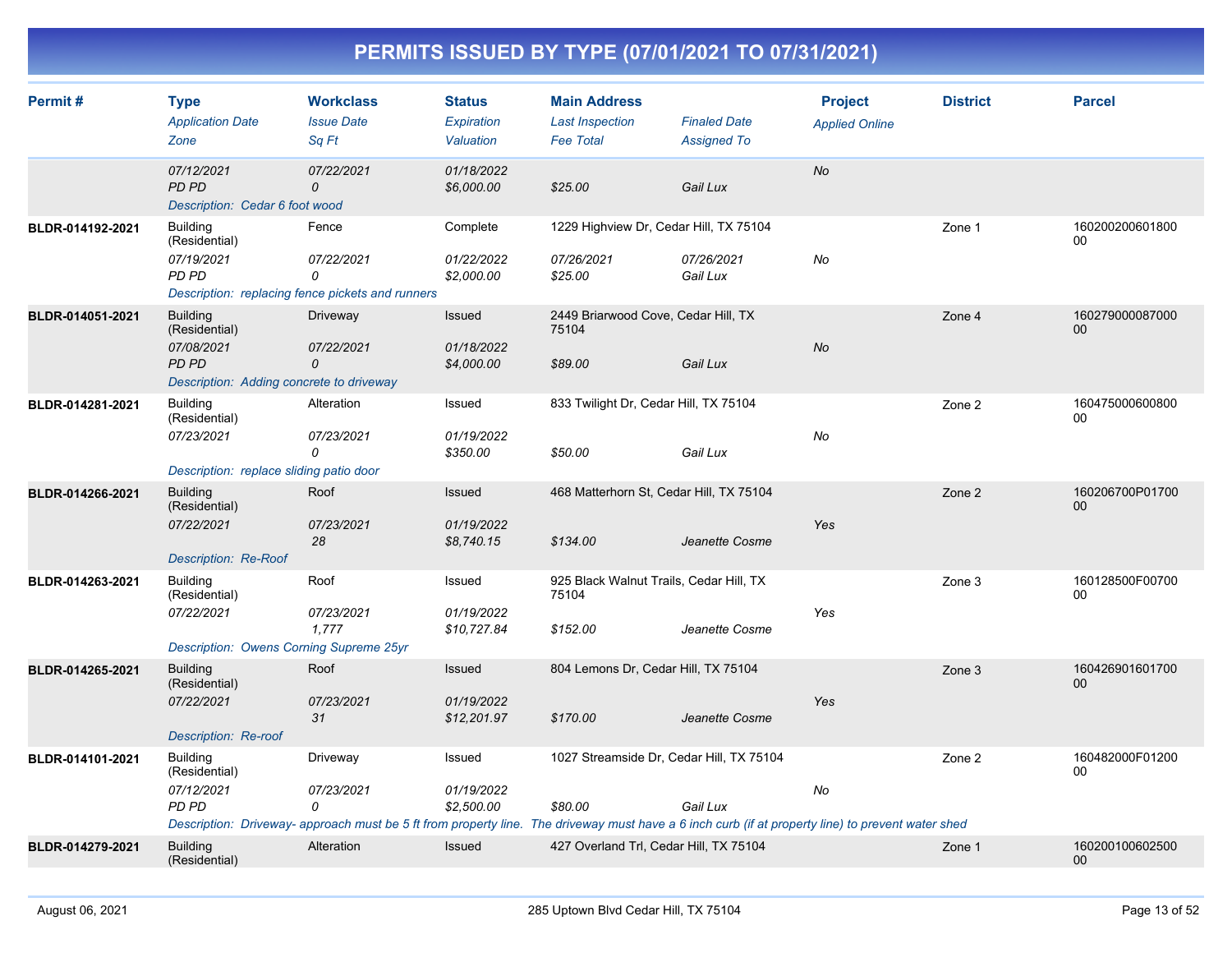|  | PERMITS ISSUED BY TYPE (07/01/2021 TO 07/31/2021) |
|--|---------------------------------------------------|
|  |                                                   |

| Permit#          | <b>Type</b><br><b>Application Date</b><br>Zone                                                     | <b>Workclass</b><br><b>Issue Date</b><br>Sa Ft                                                    | <b>Status</b><br>Expiration<br>Valuation   | <b>Main Address</b><br><b>Last Inspection</b><br><b>Fee Total</b> | <b>Finaled Date</b><br><b>Assigned To</b> | <b>Project</b><br><b>Applied Online</b> | <b>District</b> | <b>Parcel</b>                      |
|------------------|----------------------------------------------------------------------------------------------------|---------------------------------------------------------------------------------------------------|--------------------------------------------|-------------------------------------------------------------------|-------------------------------------------|-----------------------------------------|-----------------|------------------------------------|
|                  | 07/23/2021<br><b>PD PD</b>                                                                         | 07/23/2021<br>1,897<br>Description: Pocket Replacement Windows- Replace 11 Windows                | 01/19/2022<br>\$12,033.00                  | \$170.00                                                          | Gail Lux                                  | Yes                                     |                 |                                    |
| BLDR-014300-2021 | <b>Building</b><br>(Residential)<br>07/26/2021<br>Description: reroof shingles only                | Roof<br>07/26/2021<br>0                                                                           | Issued<br>01/22/2022<br>\$25,000.00        | 2521 Garrett Ct, Cedar Hill, TX 76065<br>\$278.00                 | Jeanette Cosme                            | No                                      | Zone 4          | 215818001625001<br>08              |
| BLDR-014294-2021 | <b>Building</b><br>(Residential)<br>07/26/2021<br>PD PD<br>Description: 6ft wood fence replacement | Fence<br>07/26/2021<br>0                                                                          | <b>Issued</b><br>01/22/2022<br>\$1,500.00  | 1109 Cain Ct, Cedar Hill, TX 75104<br>\$25.00                     | Lance Baker                               | <b>No</b>                               | Zone 2          | 160457901000700<br>00 <sup>°</sup> |
| BLDR-014308-2021 | <b>Building</b><br>(Residential)<br>07/26/2021<br>PD PD<br>Description: re roof shingles only      | Roof<br>07/26/2021<br>0                                                                           | Issued<br>01/22/2022<br>\$4,000.00         | 242 Trees Dr, Cedar Hill, TX 75104<br>\$89.00                     | Jeanette Cosme                            | No                                      | Zone 1          | 160386000H02100<br>$00\,$          |
| BLDR-014009-2021 | <b>Building</b><br>(Residential)<br>07/06/2021<br>Description: 6' Wood Board on board              | Fence<br>07/27/2021<br>0                                                                          | Issued<br>01/24/2022<br>\$4,000.00         | 809 Nafus St, Cedar Hill, TX 75104<br>\$25.00                     | Lance Baker                               | <b>No</b>                               | Zone 2          | 160207700J01700<br>00 <sup>°</sup> |
| BLDR-013986-2021 | <b>Building</b><br>(Residential)<br>07/02/2021<br>Description: Re-roof                             | Roof<br>07/27/2021<br>3,476                                                                       | Issued<br>01/24/2022<br>\$14,487.56        | 1836 Mansfield Rd, Cedar Hill, TX 75104<br>\$188.00               | Gail Lux                                  | Yes                                     | Zone 4          | 651638210101800<br>00              |
| BLDR-014320-2021 | <b>Building</b><br>(Residential)<br>07/27/2021                                                     | Alteration<br>07/27/2021<br>1,569<br>Description: Pocket Replacement Windows - Replace 13 Windows | <b>Issued</b><br>01/24/2022<br>\$15,214.00 | 804 Lemons Dr, Cedar Hill, TX 75104<br>\$197.00                   | Jeanette Cosme                            | Yes                                     | Zone 3          | 160426901601700<br>00 <sup>°</sup> |
| BLDR-014343-2021 | <b>Building</b><br>(Residential)<br>07/28/2021<br>Description: Re-roof shingle 30 year             | Roof<br>07/28/2021<br>34                                                                          | Issued<br>01/24/2022<br>\$7,200.00         | 902 S Cedar Hill Rd, Cedar Hill, TX 75104<br>\$125.00             | Jeanette Cosme                            | Yes                                     | Zone 3          | 651552275100200<br>00              |
| BLDR-014344-2021 | <b>Building</b><br>(Residential)                                                                   | Roof                                                                                              | Issued                                     | 632 King St, Cedar Hill, TX 75104                                 |                                           |                                         | Zone 3          | 160067100105600<br>$00\,$          |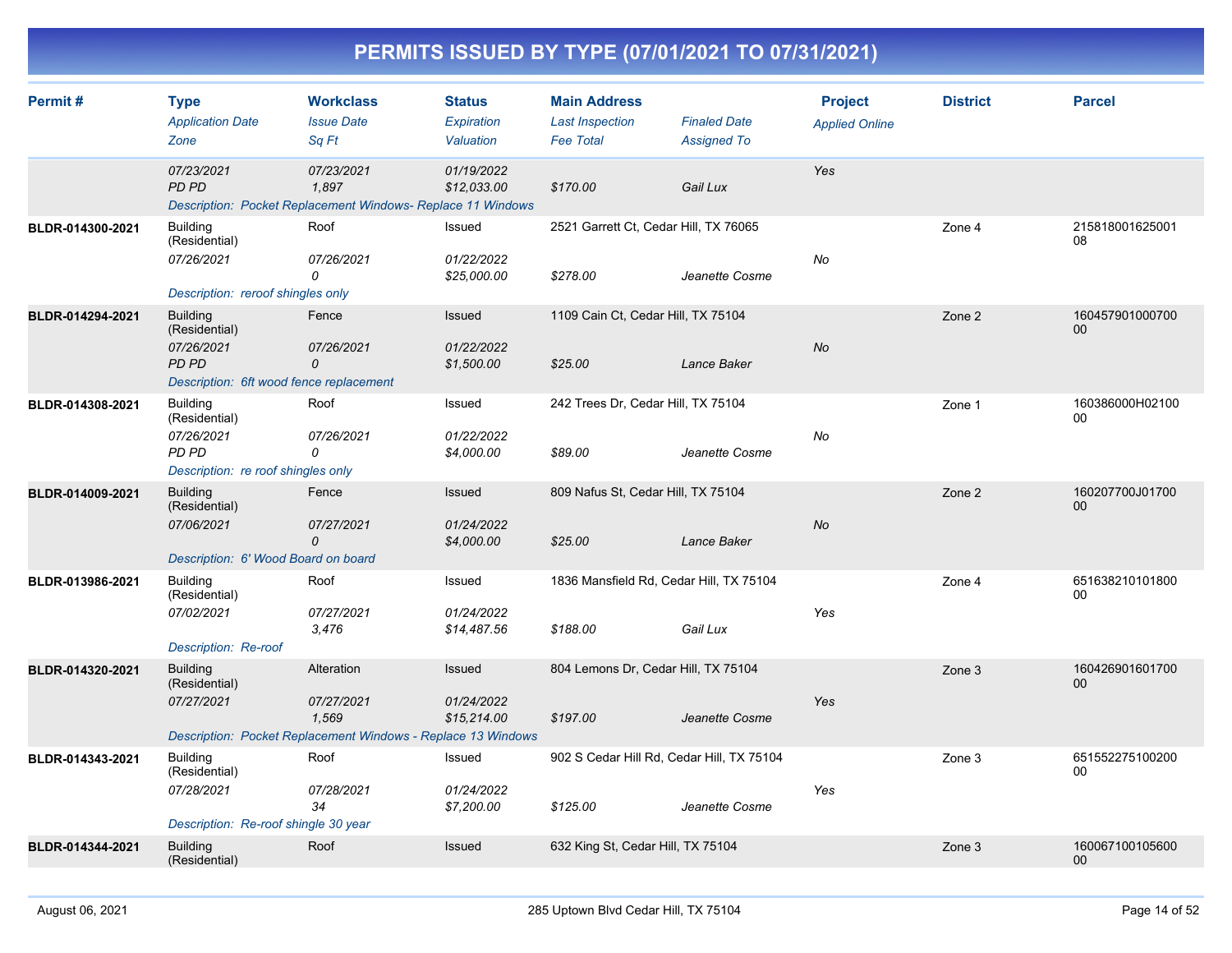| Permit#          | <b>Type</b><br><b>Application Date</b><br>Zone                                                                  | <b>Workclass</b><br><b>Issue Date</b><br>Sq Ft                                               | <b>Status</b><br>Expiration<br>Valuation | <b>Main Address</b><br><b>Last Inspection</b><br><b>Fee Total</b> | <b>Finaled Date</b><br><b>Assigned To</b> | <b>Project</b><br><b>Applied Online</b> | <b>District</b> | <b>Parcel</b>         |
|------------------|-----------------------------------------------------------------------------------------------------------------|----------------------------------------------------------------------------------------------|------------------------------------------|-------------------------------------------------------------------|-------------------------------------------|-----------------------------------------|-----------------|-----------------------|
|                  | 07/28/2021<br>Description: re-roof 30 year shingle                                                              | 07/28/2021<br>25                                                                             | 01/24/2022<br>\$7,200.00                 | \$125.00                                                          | Jeanette Cosme                            | Yes                                     |                 |                       |
| BLDR-014323-2021 | <b>Building</b><br>(Residential)<br>07/27/2021<br>Description: 8x12 shed                                        | Accessory<br>Structure<br>07/28/2021<br>96                                                   | Issued<br>01/24/2022<br>\$1,800.00       | 312 Aquarius Dr, Cedar Hill, TX 75104<br>\$50.00                  | Lance Baker                               | No                                      | Zone 3          | 160415000701500<br>00 |
| BLDR-014327-2021 | <b>Building</b><br>(Residential)<br>07/27/2021<br>6 ft wood fence                                               | Fence<br>07/28/2021<br>0<br>Description: ** CANNOT BE PAST NEIGHBORING FRONT FACE OF HOUSE** | Issued<br>01/24/2022<br>\$4,000.00       | 608 Harvest Glen Dr, Cedar Hill, TX 75104<br>\$25.00              | Lance Baker                               | No                                      | Zone 2          | 160155400703400<br>00 |
| BLDR-014319-2021 | <b>Building</b><br>(Residential)<br>07/27/2021<br>OT-Res OT-Res<br>Description: concrete with patio cover 34x20 | Accessory<br>Structure<br>07/28/2021<br>680                                                  | Issued<br>01/24/2022<br>\$2,400.00       | 123 Meadow Ridge Dr, Cedar Hill, TX<br>75104<br>\$75.00           | Lance Baker                               | No                                      | Zone 1          | 160325000500300<br>00 |
| BLDR-014345-2021 | <b>Building</b><br>(Residential)<br>07/28/2021<br>PD PD<br>Description: Re-roof shingle 50 year                 | Roof<br>07/28/2021<br>85                                                                     | Issued<br>01/24/2022<br>\$32,000.00      | 2527 Mustang Ct, Cedar Hill, TX 75104<br>\$334.00                 | Jeanette Cosme                            | Yes                                     | Zone 4          | 160279000134400<br>00 |
| BLDR-014322-2021 | <b>Building</b><br>(Residential)<br>07/27/2021<br><b>PD PD</b><br>Description: Replace retaining wall           | Retaining Wall<br>07/29/2021<br>715                                                          | Issued<br>01/25/2022<br>\$35,000.00      | 2601 Ranch Ct, Cedar Hill, TX 75104<br>\$358.00                   | Gail Lux                                  | Yes                                     | Zone 4          | 160279600010550<br>00 |
| BLDR-014381-2021 | <b>Building</b><br>(Residential)<br>07/30/2021<br>Description: 6' wood fence                                    | Fence<br>07/30/2021<br>0                                                                     | Issued<br>01/26/2022<br>\$0.00           | 203 Nafus St, Cedar Hill, TX 75104<br>\$25.00                     | Lance Baker                               | No                                      | Zone 2          | 160207700H01600<br>00 |
| BLDR-014382-2021 | <b>Building</b><br>(Residential)<br>07/31/2021<br>Description: Replace driveway                                 | Driveway<br>07/31/2021<br>972                                                                | Complete<br>01/29/2022<br>\$9,000.00     | 2640 Creekwood Dr, Cedar Hill, TX 75104<br>08/02/2021<br>\$134.00 | 08/02/2021<br>Gail Lux                    | Yes                                     | Zone 4          | 160279200015710<br>00 |
| BLDR-014389-2021 | <b>Building</b><br>(Residential)                                                                                | <b>Retaining Wall</b>                                                                        | <b>Issued</b>                            | 1807 Ranch View Dr, Cedar Hill, TX 75104                          |                                           |                                         | Zone 3          | 160045300L03300<br>00 |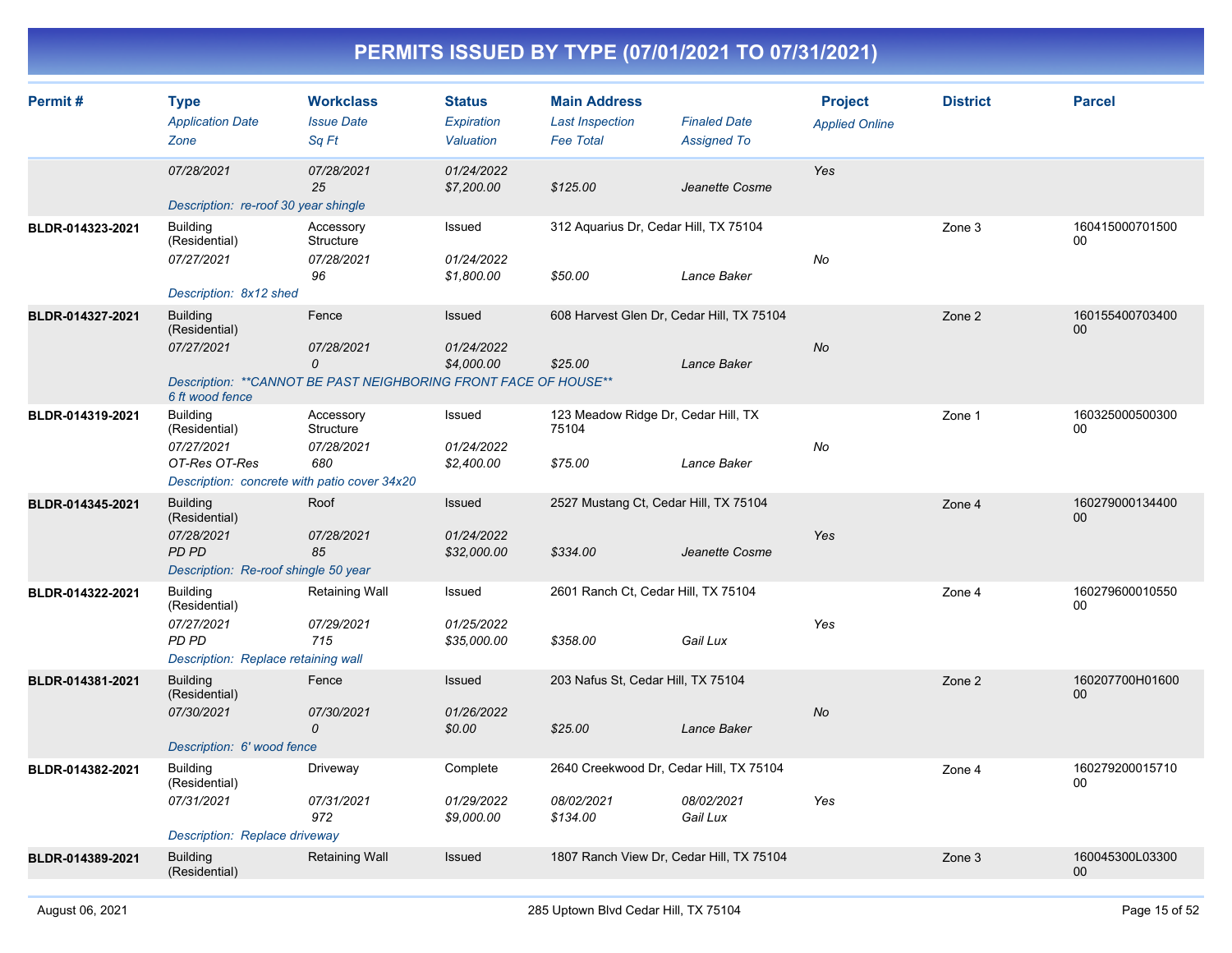| Permit#          | <b>Type</b><br><b>Application Date</b><br>Zone                                                             | <b>Workclass</b><br><b>Issue Date</b><br>Sq Ft | <b>Status</b><br>Expiration<br>Valuation | <b>Main Address</b><br><b>Last Inspection</b><br><b>Fee Total</b> | <b>Finaled Date</b><br><b>Assigned To</b>            | <b>Project</b><br><b>Applied Online</b> | <b>District</b>                            | <b>Parcel</b>         |
|------------------|------------------------------------------------------------------------------------------------------------|------------------------------------------------|------------------------------------------|-------------------------------------------------------------------|------------------------------------------------------|-----------------------------------------|--------------------------------------------|-----------------------|
|                  | 07/31/2021<br>PD PD<br>Description: Stone Retaining Wall 30 LF                                             | 07/31/2021<br>0                                | 01/27/2022<br>\$523.00                   | \$51.40                                                           | Gail Lux                                             | No                                      |                                            |                       |
| BLDR-014386-2021 | <b>Building</b><br>(Residential)<br>07/31/2021<br>PD PD<br>Description: Stone Retaining Wall 150 LF        | Retaining Wall<br>07/31/2021<br>0              | Issued<br>01/27/2022<br>\$2,074.00       | \$80.00                                                           | 1811 Chadwick Dr, Cedar Hill, TX 75104<br>Gail Lux   | No                                      | Zone 3                                     | 160045300R00300<br>00 |
| BLDR-014387-2021 | <b>Building</b><br>(Residential)<br>07/31/2021<br><b>PD PD</b><br>Description: Stone Retaining Wall 117 LF | <b>Retaining Wall</b><br>07/31/2021<br>0       | Issued<br>01/27/2022<br>\$2,154.00       | \$80.00                                                           | 1810 Chadwick Dr, Cedar Hill, TX 75104<br>Gail Lux   | No                                      | Zone 3                                     | 160045300L01700<br>00 |
| BLDR-014383-2021 | <b>Building</b><br>(Residential)<br>07/31/2021<br>PD PD<br>Description: Stone Retaining Wall 153 LF        | Retaining Wall<br>07/31/2021<br>$\Omega$       | Issued<br>01/27/2022<br>\$2,898.00       | 1903 Aspen Ct, Cedar Hill, TX 75104<br>\$80.00                    | Gail Lux                                             | No                                      | Zone 3                                     | 160045300R00500<br>00 |
| BLDR-014388-2021 | <b>Building</b><br>(Residential)<br>07/31/2021<br>PD PD<br>Description: Stone Retaining Wall 125 LF        | Retaining Wall<br>07/31/2021<br>0              | Issued<br>01/27/2022<br>\$1,659.00       | \$66.80                                                           | 1751 Ranch View Dr, Cedar Hill, TX 75104<br>Gail Lux | <b>No</b>                               | Zone 3                                     | 160045300L03600<br>00 |
| BLDR-014385-2021 | <b>Building</b><br>(Residential)<br>07/31/2021<br>PD PD<br>Description: Stone Retaining Wall 129 LF        | Retaining Wall<br>07/31/2021<br>0              | Issued<br>01/27/2022<br>\$2,144.00       | \$80.00                                                           | 1807 Chadwick Dr, Cedar Hill, TX 75104<br>Gail Lux   | No                                      | Zone 3                                     | 160045300R00200<br>00 |
| BLDR-014384-2021 | <b>Building</b><br>(Residential)<br>07/31/2021<br>PD PD<br>Description: Stone Retaining Wall 117 LF        | Retaining Wall<br>07/31/2021<br>0              | Issued<br>01/27/2022<br>\$1,961.00       | \$71.00                                                           | 1803 Chadwick Dr, Cedar Hill, TX 75104<br>Gail Lux   | <b>No</b>                               | Zone 3                                     | 160045300R00100<br>00 |
| BLDR-014390-2021 | <b>Building</b><br>(Residential)<br>07/31/2021<br><b>PD PD</b><br>Description: Stone Retaining Wall 102 LF | Retaining Wall<br>07/31/2021<br>0              | Issued<br>01/27/2022<br>\$2,202.00       | \$80.00                                                           | 1811 Ranch View Dr, Cedar Hill, TX 75104<br>Gail Lux | No                                      | Zone 3                                     | 160045300L03200<br>00 |
|                  |                                                                                                            |                                                |                                          |                                                                   |                                                      |                                         | PERMITS ISSUED FOR BUILDING (RESIDENTIAL): | 109                   |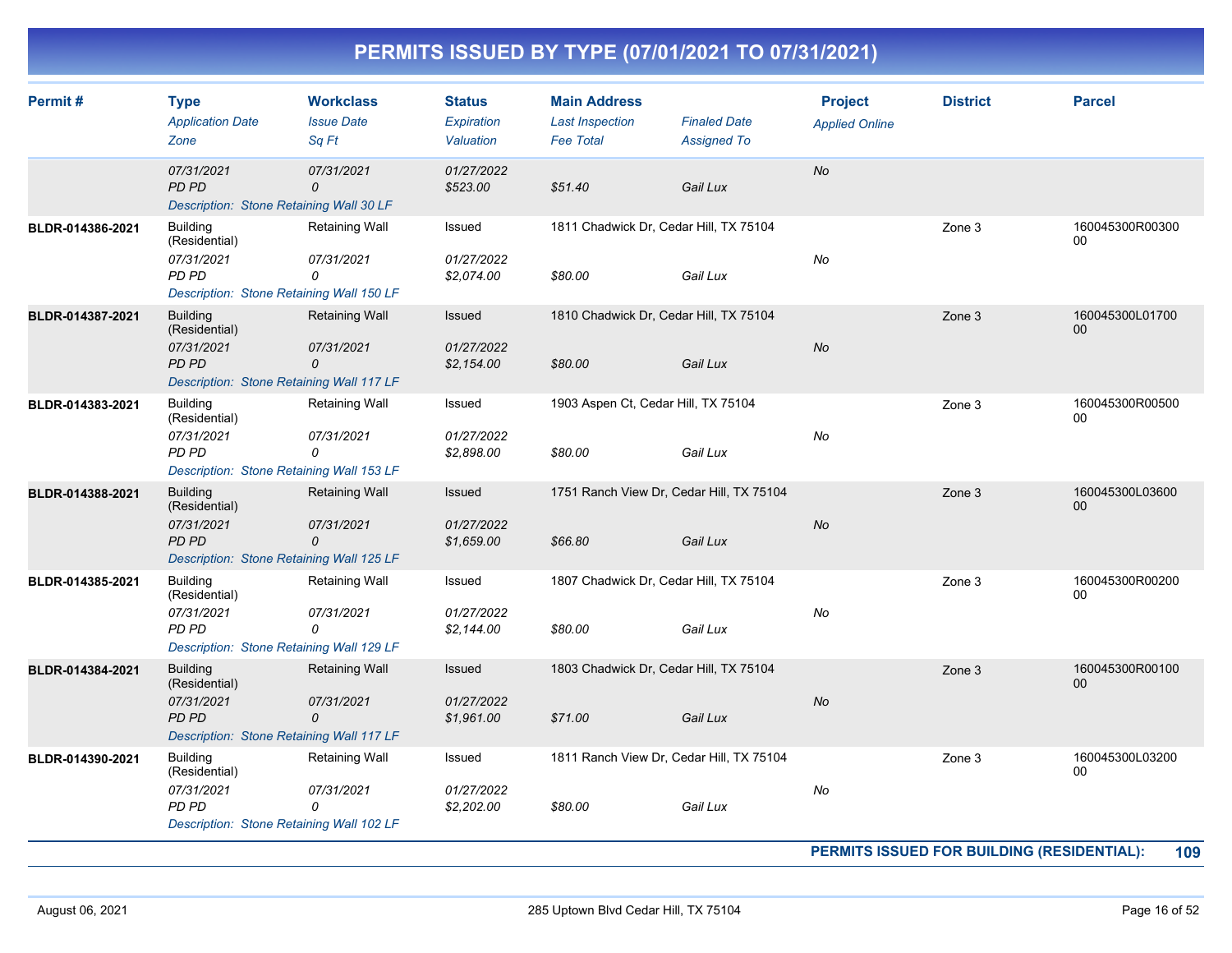|                   |                            |                                                                                          |                           |                                      | PERMITS ISSUED BY TYPE (07/01/2021 TO 07/31/2021)                                                                                                                     |                       |                 |                                                                                                                                                                                     |
|-------------------|----------------------------|------------------------------------------------------------------------------------------|---------------------------|--------------------------------------|-----------------------------------------------------------------------------------------------------------------------------------------------------------------------|-----------------------|-----------------|-------------------------------------------------------------------------------------------------------------------------------------------------------------------------------------|
| Permit#           | <b>Type</b>                | <b>Workclass</b>                                                                         | <b>Status</b>             | <b>Main Address</b>                  |                                                                                                                                                                       | <b>Project</b>        | <b>District</b> | <b>Parcel</b>                                                                                                                                                                       |
|                   | <b>Application Date</b>    | <b>Issue Date</b>                                                                        | Expiration                | <b>Last Inspection</b>               | <b>Finaled Date</b>                                                                                                                                                   | <b>Applied Online</b> |                 |                                                                                                                                                                                     |
|                   | Zone                       | Sq Ft                                                                                    | Valuation                 | <b>Fee Total</b>                     | <b>Assigned To</b>                                                                                                                                                    |                       |                 |                                                                                                                                                                                     |
| <b>CELL TOWER</b> |                            |                                                                                          |                           |                                      |                                                                                                                                                                       |                       |                 |                                                                                                                                                                                     |
| CELL-013760-2021  | <b>Cell Tower</b>          | Alteration                                                                               | Issued                    | 75104                                | 1231 E Pleasant Run Rd, Cedar Hill, TX                                                                                                                                |                       | Zone 2          | 169456000A00100<br>00                                                                                                                                                               |
|                   | 06/16/2021                 | 07/07/2021<br>35                                                                         | 01/03/2022<br>\$30,000.00 | \$462.00                             | Gail Lux                                                                                                                                                              | Yes                   |                 |                                                                                                                                                                                     |
|                   | ground space.              |                                                                                          |                           |                                      |                                                                                                                                                                       |                       |                 | Description: DISH 5G / BU #876437 / Ap #536541. Install antennas, ancillary tower and ground equipment etc. at an unmanned wireless facility with no change to structure height or  |
| CELL-013960-2021  | Cell Tower                 | Alteration                                                                               | Issued                    | 975 Pickard Dr, Cedar Hill, TX 75104 |                                                                                                                                                                       |                       | Zone 3          | 160426904200200<br>00                                                                                                                                                               |
|                   | 06/30/2021                 | 07/09/2021<br>35                                                                         | 01/05/2022<br>\$32,500.00 | \$491.00                             | Gail Lux                                                                                                                                                              | Yes                   |                 |                                                                                                                                                                                     |
|                   |                            |                                                                                          |                           |                                      | platform, 1 ice bridge, 1 equipment cabinet, 1 PPC cabinet, 1 power conduit and 1 telco conduit, 1 telco/fiber box and 1 GPS unit.                                    |                       |                 | Description: Add 3 antennas, 1 antenna platform, 6 RRUs, 1 OVP, 1 hybrid cable to an existing cell tower located on property at 975 Pickard Rd. Ground work will consist of 1 metal |
| CELL-013620-2021  | <b>Cell Tower</b>          | Alteration                                                                               | Issued                    |                                      | 2102 Bear Creek Rd, Cedar Hill, TX 75104                                                                                                                              |                       | Zone 3          | 160456900A00100<br>00                                                                                                                                                               |
|                   | 06/08/2021<br><b>LRLR</b>  | 07/09/2021<br>4,500                                                                      | 01/05/2022<br>\$20,000.00 | \$338.00                             | Gail Lux                                                                                                                                                              | Yes                   |                 |                                                                                                                                                                                     |
|                   |                            |                                                                                          |                           |                                      | Description: Remove and replace radio equipment on existing Tower. Add and replace antennas. there will be no change in tower height.                                 |                       |                 |                                                                                                                                                                                     |
| CELL-013494-2021  | Cell Tower                 | Alteration                                                                               | Issued                    | TX 75104                             | 375 N J Elmer Weaver Fwy, B, Cedar Hill,                                                                                                                              |                       | Zone 2          | 650711755100300<br>00                                                                                                                                                               |
|                   | 05/28/2021<br><b>LR LR</b> | 07/09/2021<br>1                                                                          | 01/05/2022<br>\$30,000.00 | \$462.00                             | Gail Lux                                                                                                                                                              | Yes                   |                 |                                                                                                                                                                                     |
|                   |                            | Description: Adding 3 new Antennas, removing 9 existing radios and adding 12 new radios. |                           |                                      |                                                                                                                                                                       |                       |                 |                                                                                                                                                                                     |
| CELL-013847-2021  | <b>Cell Tower</b>          | Alteration                                                                               | Issued                    |                                      | 1501 Valley View Dr, Cedar Hill, TX 75104                                                                                                                             |                       | Zone 4          | 160225000101600<br>00                                                                                                                                                               |
|                   | 06/23/2021                 | 07/20/2021<br>150                                                                        | 01/17/2022<br>\$5,000.00  | \$143.00                             | Gail Lux                                                                                                                                                              | Yes                   |                 |                                                                                                                                                                                     |
|                   |                            |                                                                                          |                           |                                      | Description: Maintenance equipment swap/modification to existing unmanned cellular communication equipment. No increase in overall number of antennas or ground boxes |                       |                 |                                                                                                                                                                                     |
| CELL-014059-2021  | Cell Tower                 | Alteration                                                                               | Issued                    | 75104                                | 1231 E Pleasant Run Rd, Cedar Hill, TX                                                                                                                                |                       | Zone 2          | 169456000A00100<br>00                                                                                                                                                               |
|                   | 07/08/2021                 | 07/28/2021<br>1.600                                                                      | 01/24/2022<br>\$15,000.00 | \$273.00                             | Gail Lux                                                                                                                                                              | Yes                   |                 |                                                                                                                                                                                     |
|                   |                            | Description: 876437 534691 Modification of antenna on an existing cell tower             |                           |                                      |                                                                                                                                                                       |                       |                 |                                                                                                                                                                                     |
| CELL-014262-2021  | Cell Tower                 | Alteration                                                                               | Issued                    | 75104                                | 2507 Texas Plume Rd, Cedar Hill, TX                                                                                                                                   |                       | Zone 4          | 160325600000100<br>00                                                                                                                                                               |
|                   | 07/22/2021                 | 07/28/2021                                                                               | 01/24/2022                |                                      |                                                                                                                                                                       | Yes                   |                 |                                                                                                                                                                                     |
|                   |                            | 35                                                                                       | \$30,000.00               | \$462.00                             | Gail Lux                                                                                                                                                              |                       |                 |                                                                                                                                                                                     |
|                   |                            |                                                                                          |                           |                                      | Description: Dish proposes to add (3) antennas, (6) RRH, (1) OVP and (1) hybrid to the tower. Dish will have a 5'x7' lease area with (1) cabinet.                     |                       |                 |                                                                                                                                                                                     |
| CELL-014273-2021  | Cell Tower                 | Alteration                                                                               | Issued                    |                                      | 1227 Straus Rd, Cedar Hill, TX 75104                                                                                                                                  |                       | Zone 1          | 160065900100100<br>00                                                                                                                                                               |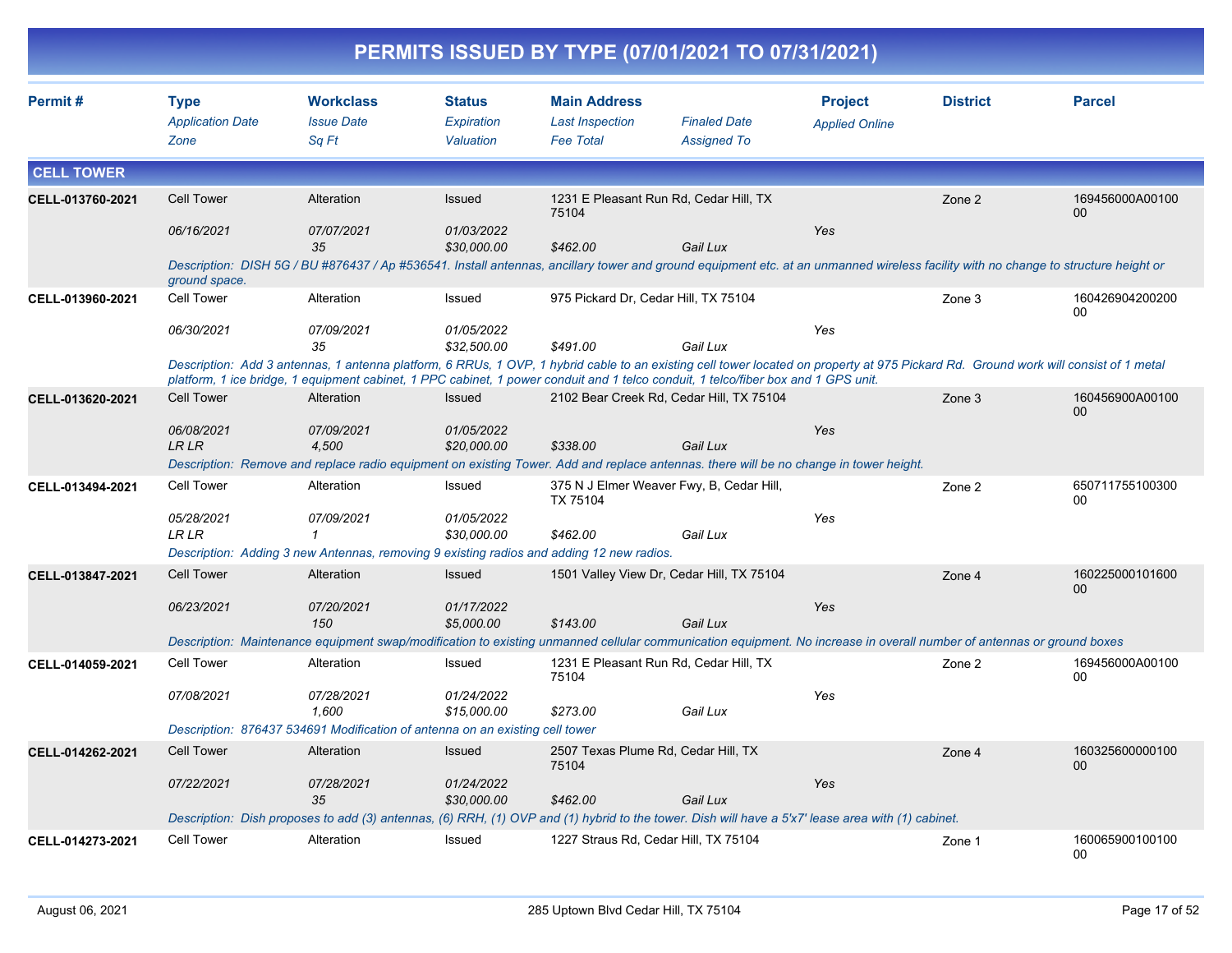|                                 |                                                                                                 |                                                                                                                                    |                                          |                                                                       | PERMITS ISSUED BY TYPE (07/01/2021 TO 07/31/2021)                |                                         |                                       |                       |
|---------------------------------|-------------------------------------------------------------------------------------------------|------------------------------------------------------------------------------------------------------------------------------------|------------------------------------------|-----------------------------------------------------------------------|------------------------------------------------------------------|-----------------------------------------|---------------------------------------|-----------------------|
| Permit#                         | <b>Type</b><br><b>Application Date</b><br>Zone                                                  | <b>Workclass</b><br><b>Issue Date</b><br>Sq Ft                                                                                     | <b>Status</b><br>Expiration<br>Valuation | <b>Main Address</b><br><b>Last Inspection</b><br><b>Fee Total</b>     | <b>Finaled Date</b><br><b>Assigned To</b>                        | <b>Project</b><br><b>Applied Online</b> | <b>District</b>                       | <b>Parcel</b>         |
|                                 | 07/22/2021                                                                                      | 07/30/2021<br>230                                                                                                                  | 01/26/2022<br>\$15,000.00                | \$273.00                                                              | Gail Lux                                                         | No                                      |                                       |                       |
|                                 |                                                                                                 | Description: upgrading equipment at existing telecommunications facility                                                           |                                          |                                                                       |                                                                  |                                         |                                       |                       |
|                                 |                                                                                                 |                                                                                                                                    |                                          |                                                                       |                                                                  |                                         | <b>PERMITS ISSUED FOR CELL TOWER:</b> | 8                     |
| <b>CERTIFICATE OF OCCUPANCY</b> |                                                                                                 |                                                                                                                                    |                                          |                                                                       |                                                                  |                                         |                                       |                       |
| CO-013715-2021                  | Certificate of<br>Occupancy<br>06/14/2021<br><b>LR LR</b>                                       | Certificate of<br>Occupancy<br>07/02/2021<br>800                                                                                   | Issued<br>\$0.00                         | 75104<br>06/24/2021<br>\$75.00                                        | 610 Uptown Blvd, 4400, Cedar Hill, TX<br><b>Alexis Sartin</b>    | <b>No</b>                               | Zone 2                                | 160128000A00500<br>00 |
|                                 |                                                                                                 | Description: Nurse Practitioner Connections PLLC - Office/Counseling Services                                                      |                                          |                                                                       |                                                                  |                                         |                                       |                       |
| CO-013789-2021                  | Certificate of<br>Occupancy<br>06/18/2021<br><b>LR LR</b>                                       | Certificate of<br>Occupancy<br>07/02/2021<br>2,089                                                                                 | Issued<br>\$0.00                         | 75104<br>07/02/2021<br>\$75.00                                        | 610 Uptown Blvd, 4200, Cedar Hill, TX<br><b>Alexis Sartin</b>    | No                                      | Zone 2                                | 160128000A00500<br>00 |
|                                 |                                                                                                 | Description: Lifeology - Office/Counseling Services                                                                                |                                          |                                                                       |                                                                  |                                         |                                       |                       |
| CO-013147-2021                  | Certificate of<br>Occupancy<br>05/05/2021<br><b>LR LR</b>                                       | Clean & Show<br>07/06/2021<br>0                                                                                                    | <b>Issued</b><br>\$0.00                  | 75104<br>05/06/2021<br>\$25.00                                        | 723 N J Elmer Weaver Hwy, Cedar Hill, TX<br><b>Alexis Sartin</b> | No                                      | Zone 2                                | 160365500A9R100<br>00 |
| CO-013628-2021                  | Certificate of<br>Occupancy<br>06/08/2021<br>LR LR                                              | Certificate of<br>Occupancy<br>07/08/2021<br>9,027                                                                                 | Issued<br>\$145,000.00                   | 75104<br>07/01/2021<br>\$0.00                                         | 304 N J Elmer Weaver Fwy, Cedar Hill<br><b>Alexis Sartin</b>     | No                                      | Zone 2                                | 160364500001R00<br>00 |
|                                 | Description: Hibbett Sports - Gen Merch                                                         |                                                                                                                                    |                                          |                                                                       |                                                                  |                                         |                                       |                       |
| CO-014259-2021                  | Certificate of<br>Occupancy<br>07/22/2021<br><b>PD PD</b><br>Description: 30 day clean and show | Clean & Show<br>07/22/2021<br>$\mathcal{O}$                                                                                        | <b>Issued</b><br>08/22/2021<br>\$0.00    | 223 E 1382 Hwy, 115, Cedar Hill, TX<br>75104<br>07/23/2021<br>\$25.00 | <b>Alexis Sartin</b>                                             | No                                      | Zone 2                                | 160304000000500<br>00 |
| CO-013496-2021                  | Certificate of<br>Occupancy<br><i>05/28/2021</i><br>PD PD<br>Description: Legacy of Cedar Hill  | Certificate of<br>Occupancy<br>07/23/2021<br>0                                                                                     | Issued<br>\$0.00                         | 720 N Joe Wilson Rd, Cedar Hill, TX<br>75104<br>07/19/2021<br>\$75.00 | <b>Alexis Sartin</b>                                             | No                                      | Zone 2                                | 160282500100100<br>00 |
| CO-012788-2021                  | Certificate of<br>Occupancy<br>04/16/2021<br>LR LR                                              | Certificate of<br>Occupancy<br>07/23/2021<br>252,048<br>Description: Name Change- South Clark Apartments - Multi-Family Apartments | Issued<br>\$0.00                         | 201 S Clark Rd, Cedar Hill, TX 75104<br>07/23/2021<br>\$75.00         | <b>Alexis Sartin</b>                                             | $N\sigma$                               | Zone 2                                | 650881350102300<br>00 |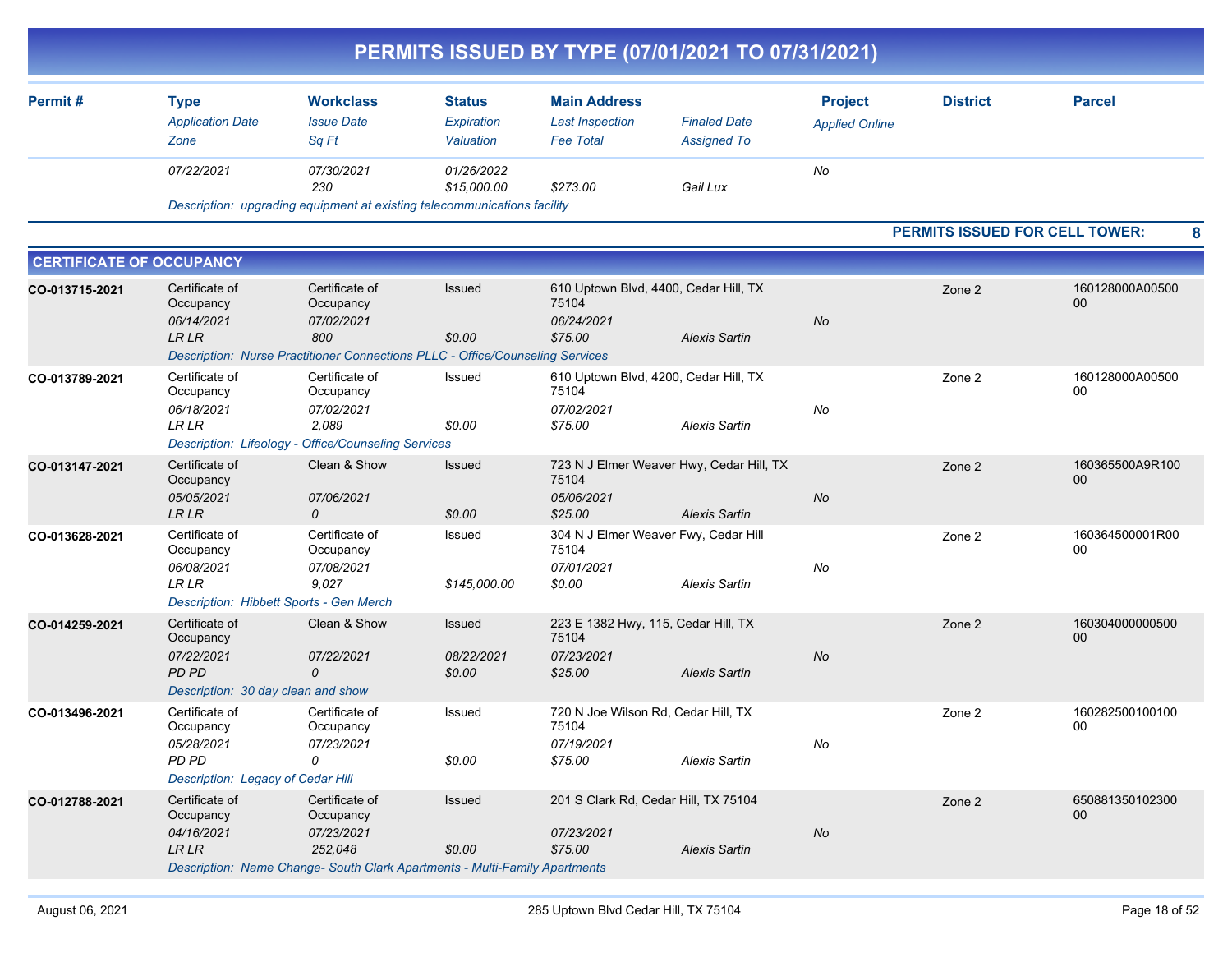| Permit#        | <b>Type</b><br><b>Application Date</b><br>Zone                                                                | <b>Workclass</b><br><b>Issue Date</b><br>Sa Ft                                                                 | <b>Status</b><br>Expiration<br>Valuation | <b>Main Address</b><br><b>Last Inspection</b><br><b>Fee Total</b>               | <b>Finaled Date</b><br><b>Assigned To</b> | <b>Project</b><br><b>Applied Online</b> | <b>District</b> | <b>Parcel</b>         |
|----------------|---------------------------------------------------------------------------------------------------------------|----------------------------------------------------------------------------------------------------------------|------------------------------------------|---------------------------------------------------------------------------------|-------------------------------------------|-----------------------------------------|-----------------|-----------------------|
| CO-014013-2021 | Certificate of<br>Occupancy<br>07/06/2021<br><b>LRLR</b><br><b>Description: Raising Canes Chicken Fingers</b> | Certificate of<br>Occupancy<br>07/23/2021<br>3,440                                                             | Issued<br>\$2,163,695.00                 | 380 N J Elmer Weaver Fwy, Cedar Hill, TX<br>75104<br>07/20/2021<br>\$75.00      | <b>Alexis Sartin</b>                      | No                                      | Zone 2          | 160364500000400<br>00 |
| CO-013344-2021 | Certificate of<br>Occupancy<br>05/18/2021<br><b>LRLR</b>                                                      | Certificate of<br>Occupancy<br>07/23/2021<br>2.100<br>Description: Office Remodel - Office (Professional)      | Issued<br>\$47,200.00                    | 610 Uptown Blvd, 3900, Cedar Hill, TX<br>75104<br>07/14/2021<br>\$0.00          | <b>Alexis Sartin</b>                      | <b>No</b>                               | Zone 2          | 160128000A00500<br>00 |
| CO-012384-2021 | Certificate of<br>Occupancy<br>03/17/2021<br><b>NSNS</b>                                                      | Clean & Show<br>07/26/2021<br>900                                                                              | Complete<br>\$0.00                       | 329 S J Elmer Weaver Fwy, 100, Cedar<br>Hill, TX 75104<br>03/19/2021<br>\$25.00 | 07/26/2021<br><b>Alexis Sartin</b>        | No                                      | Zone 2          | 160045000201001<br>00 |
| CO-013955-2021 | Certificate of<br>Occupancy<br>06/30/2021<br><b>LRLR</b>                                                      | Certificate of<br>Occupancy<br>07/26/2021<br>1,200<br>Description: Lifestyle Fitness - Membership Sports       | Issued<br>\$100,000.00                   | 320 S Clark Rd, G, Cedar Hill, TX 75104<br>07/19/2021<br>\$75.00                | <b>Alexis Sartin</b>                      | Yes                                     | Zone 2          | 160459100A00100<br>00 |
| CO-013873-2021 | Certificate of<br>Occupancy<br>06/24/2021<br><b>LRLR</b>                                                      | Certificate of<br>Occupancy<br>07/28/2021<br>6,959<br>Description: Silver Alliance LLC - Emergency Care Clinic | Issued<br>\$0.00                         | 850 N J Elmer Weaver Fwy, Cedar Hill, TX<br>75104<br>07/14/2021<br>\$75.00      | <b>Alexis Sartin</b>                      | No                                      | Zone 2          | 160465000200100<br>00 |
| CO-014122-2021 | Certificate of<br>Occupancy<br>07/14/2021<br><b>LRLR</b><br>Description: Remodel for Tri City Shelter         | Certificate of<br>Occupancy<br>07/30/2021<br>4,689                                                             | Issued<br>\$427,000.00                   | 1154 E Pleasant Run Rd, Cedar Hill, TX<br>75104<br>07/15/2021<br>\$0.00         | <b>Alexis Sartin</b>                      | No                                      | Zone 2          | 160455900A00100<br>00 |

**PERMITS ISSUED FOR CERTIFICATE OF OCCUPANCY: 13**

| <b>ELECTRICAL (NON-RESIDENTIAL)</b> |                                                                       |                                |                          |                                                     |                        |           |        |                       |
|-------------------------------------|-----------------------------------------------------------------------|--------------------------------|--------------------------|-----------------------------------------------------|------------------------|-----------|--------|-----------------------|
| ELEC-014061-2021                    | Electrical<br>(Non-Residential)                                       | Repair                         | Complete                 | 918 E Pleasant Run Rd, 110, Cedar Hill,<br>TX 75104 |                        |           | Zone 2 | 650435355100101<br>00 |
|                                     | 07/08/2021<br>PD PD<br><b>Description: Replace Electrical Service</b> | 07/08/2021<br>0                | 01/04/2022<br>\$1.500.00 | 07/08/2021<br>\$50.00                               | 07/08/2021<br>Gail Lux | No        |        |                       |
| ELEC-014075-2021                    | Electrical<br>(Non-Residential)<br>07/09/2021                         | New Construction<br>07/09/2021 | Issued<br>01/05/2022     | 975 Pickard Dr, Cedar Hill, TX 75104                |                        | <b>No</b> | Zone 3 | 160426904200200<br>00 |
|                                     |                                                                       | 35                             | \$0.00                   | \$0.00                                              | Gail Lux               |           |        |                       |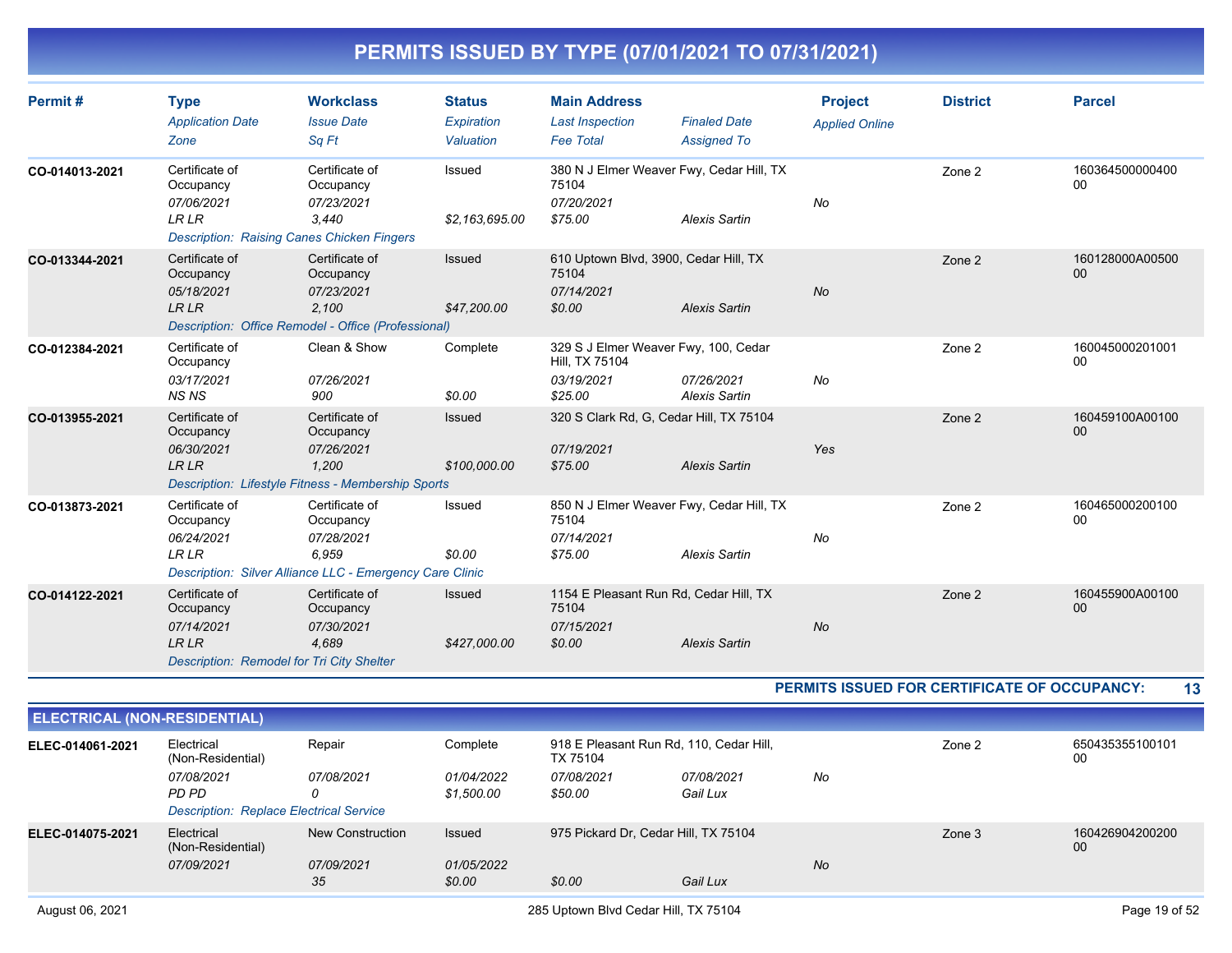|                   |                                                                                                            |                                                                                                                                                                                                                                                                                                                           |                                      |                                                          | PERMITS ISSUED BY TYPE (07/01/2021 TO 07/31/2021)     |                       |                 |                       |
|-------------------|------------------------------------------------------------------------------------------------------------|---------------------------------------------------------------------------------------------------------------------------------------------------------------------------------------------------------------------------------------------------------------------------------------------------------------------------|--------------------------------------|----------------------------------------------------------|-------------------------------------------------------|-----------------------|-----------------|-----------------------|
| Permit#           | <b>Type</b>                                                                                                | <b>Workclass</b>                                                                                                                                                                                                                                                                                                          | <b>Status</b>                        | <b>Main Address</b>                                      |                                                       | <b>Project</b>        | <b>District</b> | <b>Parcel</b>         |
|                   | <b>Application Date</b><br>Zone                                                                            | <b>Issue Date</b><br>Sq Ft                                                                                                                                                                                                                                                                                                | Expiration<br>Valuation              | <b>Last Inspection</b><br><b>Fee Total</b>               | <b>Finaled Date</b><br><b>Assigned To</b>             | <b>Applied Online</b> |                 |                       |
|                   |                                                                                                            | Description: Add 3 antennas, 1 antenna platform, 6 RRUs, 1 OVP, 1 hybrid cable to an existing cell tower located on property at 975 Pickard Rd. Ground work will consist of 1 metal<br>platform, 1 ice bridge, 1 equipment cabinet, 1 PPC cabinet, 1 power conduit and 1 telco conduit, 1 telco/fiber box and 1 GPS unit. |                                      |                                                          |                                                       |                       |                 |                       |
| ELEC-014084-2021  | Electrical<br>(Non-Residential)<br>07/09/2021<br><b>PD PD</b>                                              | New Construction<br>07/09/2021<br>902                                                                                                                                                                                                                                                                                     | Issued<br>01/05/2022<br>\$0.00       | 1010 E Parkerville Rd, Cedar Hill, TX<br>75104<br>\$0.00 | Gail Lux                                              | No                    | Zone 3          | 160223000A00200<br>00 |
|                   |                                                                                                            | Description: Iron fence with electric sliding entrance. 875 feet fence 6 feet tall. Iron fence, black metal posts 2x2. One sliding gate 27 feet 6 feet tall. Motor electric lift master.                                                                                                                                  |                                      |                                                          |                                                       |                       |                 |                       |
| ELEC-014003-2021* | Electrical<br>(Non-Residential)<br>07/06/2021<br><b>LR LR</b><br>Description: Replace refrigeration cases. | Alteration<br>07/09/2021<br>$\Omega$                                                                                                                                                                                                                                                                                      | Issued<br>01/05/2022<br>\$0.00       | \$0.00                                                   | 621 Uptown Blvd, Cedar Hill, TX 75104<br>Gail Lux     | <b>No</b>             | Zone 2          | 160457300A1RA0<br>000 |
| ELEC-014096-2021  | Electrical<br>(Non-Residential)<br>07/12/2021<br>PD PD                                                     | Sign<br>07/12/2021<br>33                                                                                                                                                                                                                                                                                                  | Issued<br>01/08/2022<br>\$0.00       | 305 W 1382 Hwy, 516, Cedar Hill, TX<br>75104<br>\$0.00   | Gail Lux                                              | No                    | Zone 2          | 160456500A02R00<br>00 |
|                   |                                                                                                            | Description: Remove existing sign and Install one new set of face lit and halo lit channel letters.                                                                                                                                                                                                                       |                                      |                                                          |                                                       |                       |                 |                       |
| ELEC-014184-2021  | Electrical<br>(Non-Residential)<br>07/17/2021                                                              | Alteration<br>07/19/2021<br>3,520<br>Description: Apartment fire repair on 4 apts in Bldg #6.                                                                                                                                                                                                                             | Issued<br>01/15/2022<br>\$0.00       | 301 N Joe Wilson Rd, Cedar Hill, TX<br>75104<br>\$0.00   | Gail Lux                                              | No                    | Zone 2          | 650711755100106<br>00 |
| ELEC-014198-2021  | Electrical<br>(Non-Residential)<br>07/19/2021<br>CC CC<br><b>Description: Tower Demolition</b>             | Alteration<br>07/19/2021<br>6,470                                                                                                                                                                                                                                                                                         | Issued<br>01/15/2022<br>\$100,000.00 | 75104<br>\$0.00                                          | 560 S J Elmer Weaver Fwy, Cedar Hill, TX<br>Gail Lux  | No                    | Zone 2          | 650881350100700<br>00 |
| ELEC-014220-2021  | Electrical<br>(Non-Residential)<br>07/20/2021                                                              | <b>New Construction</b><br>07/20/2021<br>150<br>Description: Maintenance equipment swap/modification to existing unmanned cellular communication equipment. No increase in overall number of antennas or ground boxes                                                                                                     | Issued<br>01/17/2022<br>\$0.00       | \$0.00                                                   | 1501 Valley View Dr, Cedar Hill, TX 75104<br>Gail Lux | No                    | Zone 4          | 160225000101600<br>00 |
| ELEC-014246-2021  | Electrical                                                                                                 | New Construction                                                                                                                                                                                                                                                                                                          | Issued                               | 251 N Joe Wilson Rd, Cedar Hill, TX                      |                                                       |                       | Zone 2          | 167506300A00200       |
|                   | (Non-Residential)<br>07/22/2021<br>${\it LR}$ ${\it LR}$<br><b>Description: Construction Trailer</b>       | 07/22/2021<br>0                                                                                                                                                                                                                                                                                                           | 01/18/2022<br>\$1,000.00             | 75104<br>\$0.00                                          | Gail Lux                                              | No                    |                 | 00                    |
| ELEC-014314-2021  | Electrical<br>(Non-Residential)<br>07/26/2021                                                              | Sign<br>07/26/2021                                                                                                                                                                                                                                                                                                        | Issued<br>01/22/2022                 | 75104                                                    | 430 E Pleasant Run Rd, Cedar Hill, TX                 | $N\sigma$             | Zone 2          | 160365500A05A00<br>00 |
|                   | <b>LR LR</b>                                                                                               | 32                                                                                                                                                                                                                                                                                                                        | \$0.00                               | \$0.00                                                   | Gail Lux                                              |                       |                 |                       |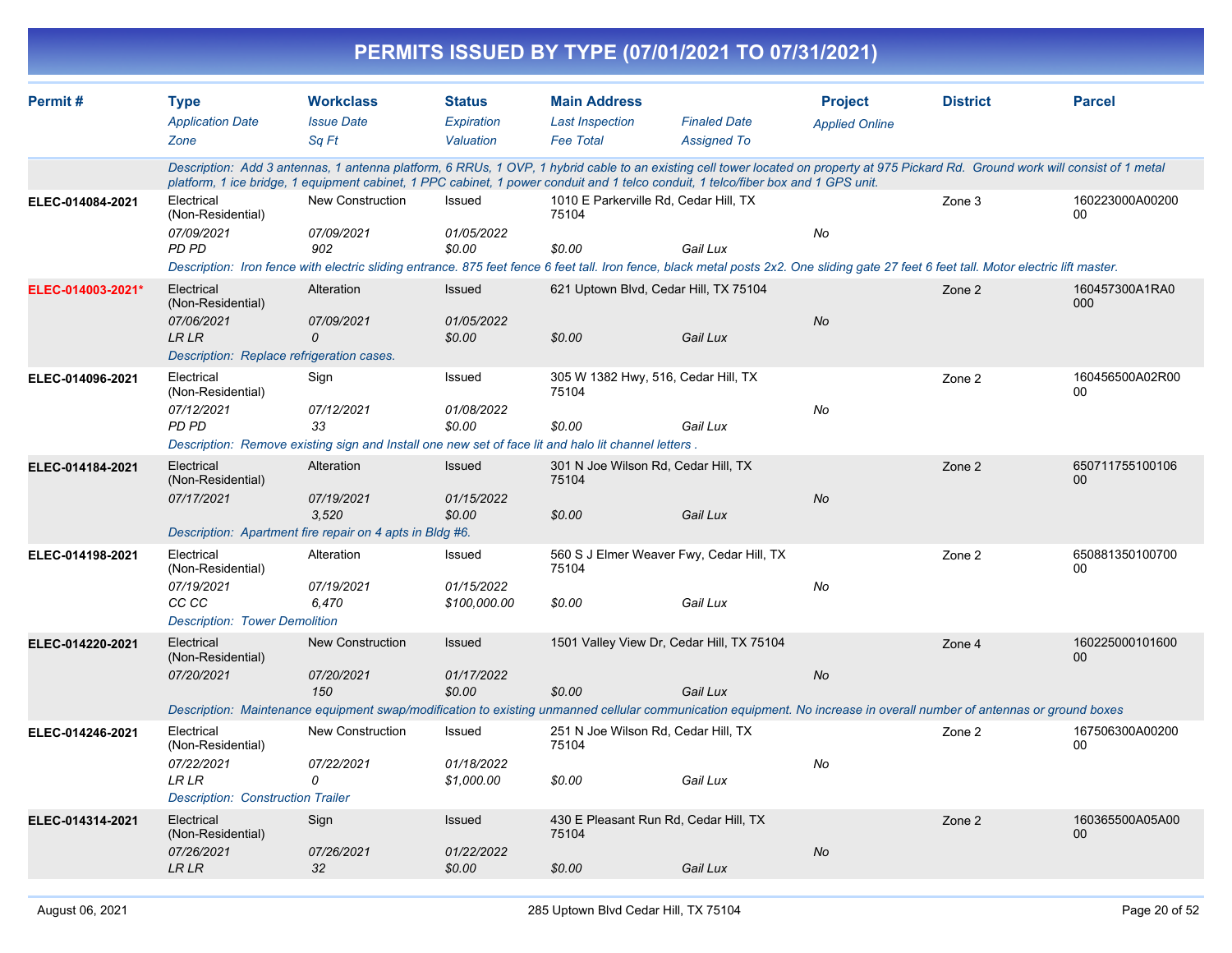| PERMITS ISSUED BY TYPE (07/01/2021 TO 07/31/2021) |                                                                                                                                |                                                        |                                          |                                                                                |                                           |                                         |                 |                           |  |  |
|---------------------------------------------------|--------------------------------------------------------------------------------------------------------------------------------|--------------------------------------------------------|------------------------------------------|--------------------------------------------------------------------------------|-------------------------------------------|-----------------------------------------|-----------------|---------------------------|--|--|
| Permit#                                           | <b>Type</b><br><b>Application Date</b><br>Zone                                                                                 | <b>Workclass</b><br><b>Issue Date</b><br>Sq Ft         | <b>Status</b><br>Expiration<br>Valuation | <b>Main Address</b><br><b>Last Inspection</b><br><b>Fee Total</b>              | <b>Finaled Date</b><br><b>Assigned To</b> | <b>Project</b><br><b>Applied Online</b> | <b>District</b> | <b>Parcel</b>             |  |  |
|                                                   | Description: Right Side - Buffalo Wild Wings - Sign B                                                                          |                                                        |                                          |                                                                                |                                           |                                         |                 |                           |  |  |
| ELEC-014312-2021                                  | Electrical<br>(Non-Residential)<br>07/26/2021<br><b>LR LR</b><br>Description: Buffalo Wild Wings - Sign A                      | Sign<br>07/26/2021<br>16                               | Issued<br>01/22/2022<br>\$0.00           | 430 E Pleasant Run Rd, Cedar Hill, TX<br>75104<br>\$0.00                       | Gail Lux                                  | No                                      | Zone 2          | 160365500A05A00<br>00     |  |  |
| ELEC-014316-2021                                  | Electrical<br>(Non-Residential)<br>07/26/2021<br><b>LR LR</b><br>Description: Buffalo Wild Wings - Left Side Sign C            | Sign<br>07/26/2021<br>9                                | Issued<br>01/22/2022<br>\$0.00           | 430 E Pleasant Run Rd, Cedar Hill, TX<br>75104<br>\$0.00                       | Gail Lux                                  | No                                      | Zone 2          | 160365500A05A00<br>$00\,$ |  |  |
| ELEC-014299-2021                                  | Electrical<br>(Non-Residential)<br>07/26/2021<br><b>LR LR</b><br>Description: REMODEL OF EXISTING SPACE FOR A MARTIAL ARTS GYM | Alteration<br>07/26/2021<br>2,200                      | Issued<br>02/02/2022<br>\$0.00           | 329 N J Elmer Weaver Fwy, 220, Cedar<br>Hill, TX 75104<br>08/06/2021<br>\$0.00 | Gail Lux                                  | No                                      | Zone 2          | 160128300B1R2A<br>300     |  |  |
| ELEC-014332-2021                                  | Electrical<br>(Non-Residential)<br>07/27/2021<br>$\prime$<br><b>Description: Construction Trailer</b>                          | <b>New Construction</b><br>07/27/2021<br>$\mathcal{O}$ | Issued<br>01/24/2022<br>\$0.00           | 1750 S J Elmer Weaver Fwy, Cedar Hill,<br><b>TX 75104</b><br>\$0.00            | Gail Lux                                  | No                                      | Zone 3          | 160197100A03R00<br>$00\,$ |  |  |
| ELEC-014347-2021                                  | Electrical<br>(Non-Residential)<br>07/28/2021<br>Description: 876437 534691 Modification of antenna on an existing cell tower  | New Construction<br>07/28/2021<br>1,600                | Issued<br>01/24/2022<br>\$0.00           | 1231 E Pleasant Run Rd, Cedar Hill, TX<br>75104<br>\$0.00                      | Gail Lux                                  | No                                      | Zone 2          | 169456000A00100<br>00     |  |  |
| ELEC-014346-2021                                  | Electrical<br>(Non-Residential)<br>07/28/2021<br><b>LR LR</b><br>Description: Replace 100 A Disconnect for the buildong        | Repair<br>07/29/2021<br>2,500                          | Issued<br>01/25/2022<br>\$3,000.00       | 240 E Belt Line Rd, Cedar Hill, TX 75104<br>\$50.00                            | Gail Lux                                  | Yes                                     | Zone 2          | 160459000A01R00<br>00     |  |  |
| ELEC-014354-2021                                  | Electrical<br>(Non-Residential)<br>07/29/2021<br>LR LR<br>Description: Wall Sign 5                                             | Sign<br>07/29/2021<br>16                               | Issued<br>01/25/2022<br>\$0.00           | 385 E Belt Line Rd, Cedar Hill, TX 75104<br>\$0.00                             | Gail Lux                                  | No                                      | Zone 2          | 160165500A00100<br>00     |  |  |
| ELEC-014353-2021                                  | Electrical<br>(Non-Residential)<br>07/29/2021<br><b>LR LR</b><br>Description: Wall Sign 3                                      | Sign<br>07/29/2021<br>16                               | Issued<br>01/25/2022<br>\$0.00           | 385 E Belt Line Rd, Cedar Hill, TX 75104<br>\$0.00                             | Gail Lux                                  | $N\sigma$                               | Zone 2          | 160165500A00100<br>$00\,$ |  |  |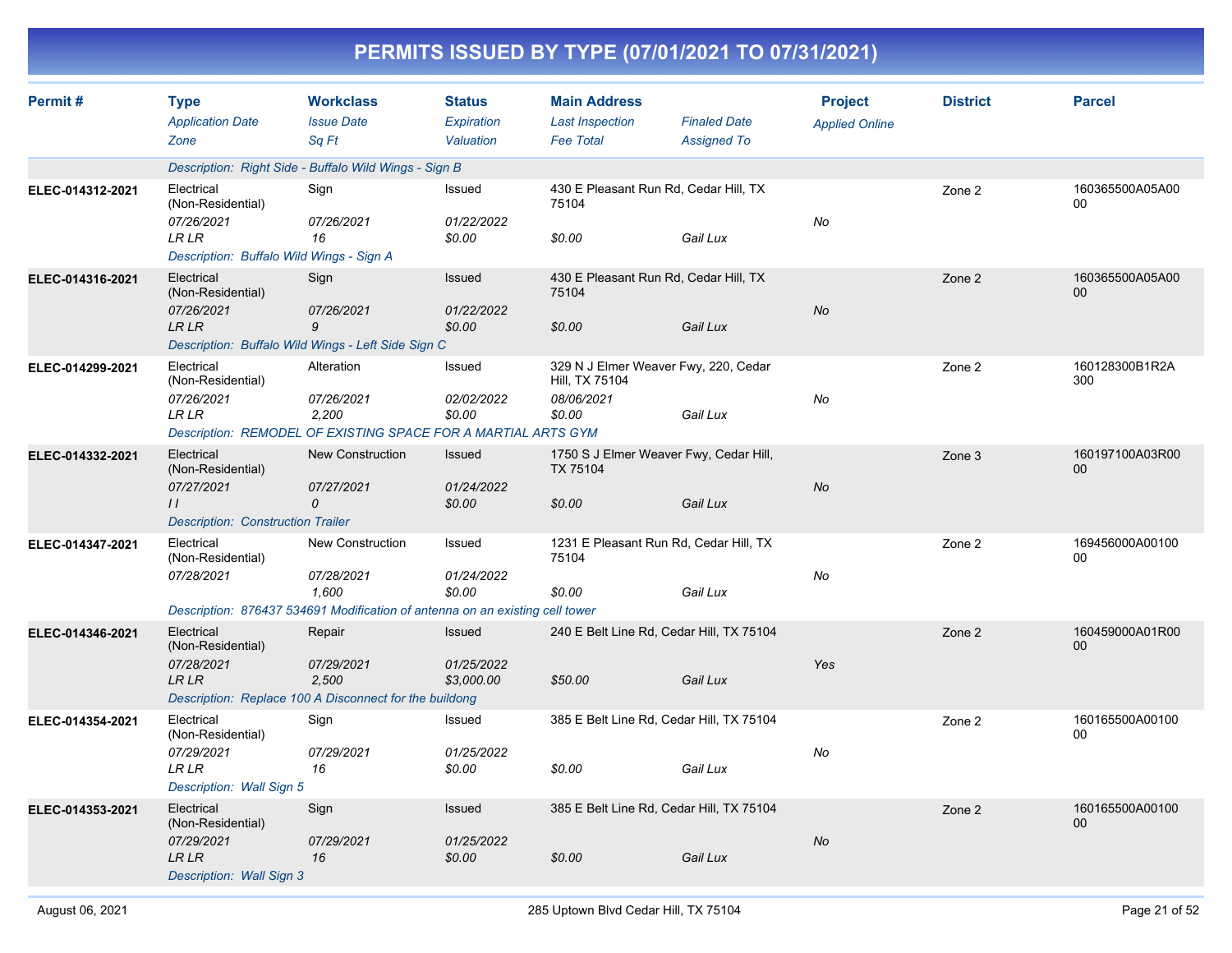| PERMITS ISSUED BY TYPE (07/01/2021 TO 07/31/2021) |                                                             |                                                                                                            |                                          |                                                                   |                                                      |                                         |                                                  |                                    |  |  |  |
|---------------------------------------------------|-------------------------------------------------------------|------------------------------------------------------------------------------------------------------------|------------------------------------------|-------------------------------------------------------------------|------------------------------------------------------|-----------------------------------------|--------------------------------------------------|------------------------------------|--|--|--|
| Permit#                                           | <b>Type</b><br><b>Application Date</b><br>Zone              | <b>Workclass</b><br><b>Issue Date</b><br>Sq Ft                                                             | <b>Status</b><br>Expiration<br>Valuation | <b>Main Address</b><br><b>Last Inspection</b><br><b>Fee Total</b> | <b>Finaled Date</b><br><b>Assigned To</b>            | <b>Project</b><br><b>Applied Online</b> | <b>District</b>                                  | <b>Parcel</b>                      |  |  |  |
|                                                   |                                                             |                                                                                                            |                                          |                                                                   |                                                      |                                         | PERMITS ISSUED FOR ELECTRICAL (NON-RESIDENTIAL): | 18                                 |  |  |  |
| <b>ELECTRICAL (RESIDENTIAL)</b>                   |                                                             |                                                                                                            |                                          |                                                                   |                                                      |                                         |                                                  |                                    |  |  |  |
| ELER-013966-2021                                  | Electrical<br>(Residential)                                 | Repair                                                                                                     | Complete                                 |                                                                   | 1020 Hampshire Ln, Cedar Hill, TX 75104              |                                         | Zone 2                                           | 160324000C01900<br>00              |  |  |  |
|                                                   | 07/01/2021<br>PD PD                                         | 07/01/2021<br>20<br>Description: install new panel to replace old challenger panel                         | 01/08/2022<br>\$2,890.00                 | 07/12/2021<br>\$50.00                                             | 07/12/2021<br>Jeanette Cosme                         | Yes                                     |                                                  |                                    |  |  |  |
| ELER-013994-2021                                  | Electrical<br>(Residential)<br>07/02/2021                   | <b>New Construction</b><br>07/02/2021                                                                      | <b>Issued</b><br>12/29/2021              | 616 E Little Creek Rd, Cedar Hill, TX<br>75104                    |                                                      | <b>No</b>                               | Zone 3                                           | 651085035100910<br>00              |  |  |  |
|                                                   | <b>RR RR</b><br><b>Description: Outdoor Kitchen</b>         | 1,084                                                                                                      | \$0.00                                   | \$0.00                                                            | Andrew Lipscomb                                      |                                         |                                                  |                                    |  |  |  |
| ELER-013979-2021                                  | Electrical<br>(Residential)<br>07/02/2021<br>PD PD          | Pool<br>07/02/2021<br>200                                                                                  | Issued<br>01/11/2022<br>\$0.00           | 07/14/2021<br>\$0.00                                              | 1537 Chapman St, Cedar Hill, TX 75104<br>Lance Baker | No                                      | Zone 1                                           | 160059000104300<br>00              |  |  |  |
|                                                   | Description: New concrete in-ground pool.                   | no plumbing backflow to city sewer. (closed plumbing cycle)                                                |                                          |                                                                   |                                                      |                                         |                                                  |                                    |  |  |  |
| ELER-013998-2021                                  | Electrical<br>(Residential)                                 | Repair                                                                                                     | <b>Issued</b>                            | 1948 S Tar Rd, Cedar Hill, TX 75104                               |                                                      |                                         | Zone 3                                           | 651441125103100<br>00              |  |  |  |
|                                                   | 07/06/2021                                                  | 07/05/2021<br>100<br>Description: Adding new service drop for existing dwelling. Removing existing feeder. | 01/08/2022<br>\$4,000.00                 | 07/12/2021<br>\$50.00                                             | Jeanette Cosme                                       | Yes                                     |                                                  |                                    |  |  |  |
| ELER-010385-2020                                  | Electrical<br>(Residential)                                 | <b>New Construction</b>                                                                                    | Issued                                   | 2622 Mason Ln, Cedar Hill, TX 75104                               |                                                      |                                         | Zone 4                                           | 215822001751001<br>08              |  |  |  |
|                                                   | 11/09/2020<br><b>Description: New Residential</b>           | 07/07/2021<br>3,162                                                                                        | 01/03/2022<br>\$0.00                     | \$0.00                                                            | Andrew Lipscomb                                      | No                                      |                                                  |                                    |  |  |  |
| ELER-014006-2021                                  | Electrical<br>(Residential)                                 | <b>New Construction</b>                                                                                    | <b>Issued</b>                            | 75104                                                             | 2717 Prairie Acres Cove, Cedar Hill, TX              |                                         | Zone 4                                           | 160279000012000<br>00              |  |  |  |
|                                                   | 07/06/2021<br>PD PD<br>Description: Attached Garage 30'x37' | <i>07/08/2021</i><br>1,110                                                                                 | 01/04/2022<br>\$0.00                     | \$0.00                                                            | Andrew Lipscomb                                      | No                                      |                                                  |                                    |  |  |  |
| ELER-014028-2021                                  | Electrical<br>(Residential)                                 | New Construction                                                                                           | Issued                                   | 2630 Wells Ct, Cedar Hill, TX 75104                               |                                                      |                                         | Zone 4                                           | 215818001511001<br>08              |  |  |  |
|                                                   | 07/06/2021                                                  | 07/09/2021<br>3,969<br>Description: LA 2734 GAR 768 VAL \$482,000                                          | 01/05/2022<br>\$0.00                     | \$0.00                                                            | Andrew Lipscomb                                      | No                                      |                                                  |                                    |  |  |  |
| ELER-014020-2021                                  | Electrical<br>(Residential)                                 | New Construction                                                                                           | Issued                                   | 2613 Ranch Ct, Cedar Hill, TX 75104                               |                                                      |                                         | Zone 4                                           | 160279600010580<br>00 <sub>o</sub> |  |  |  |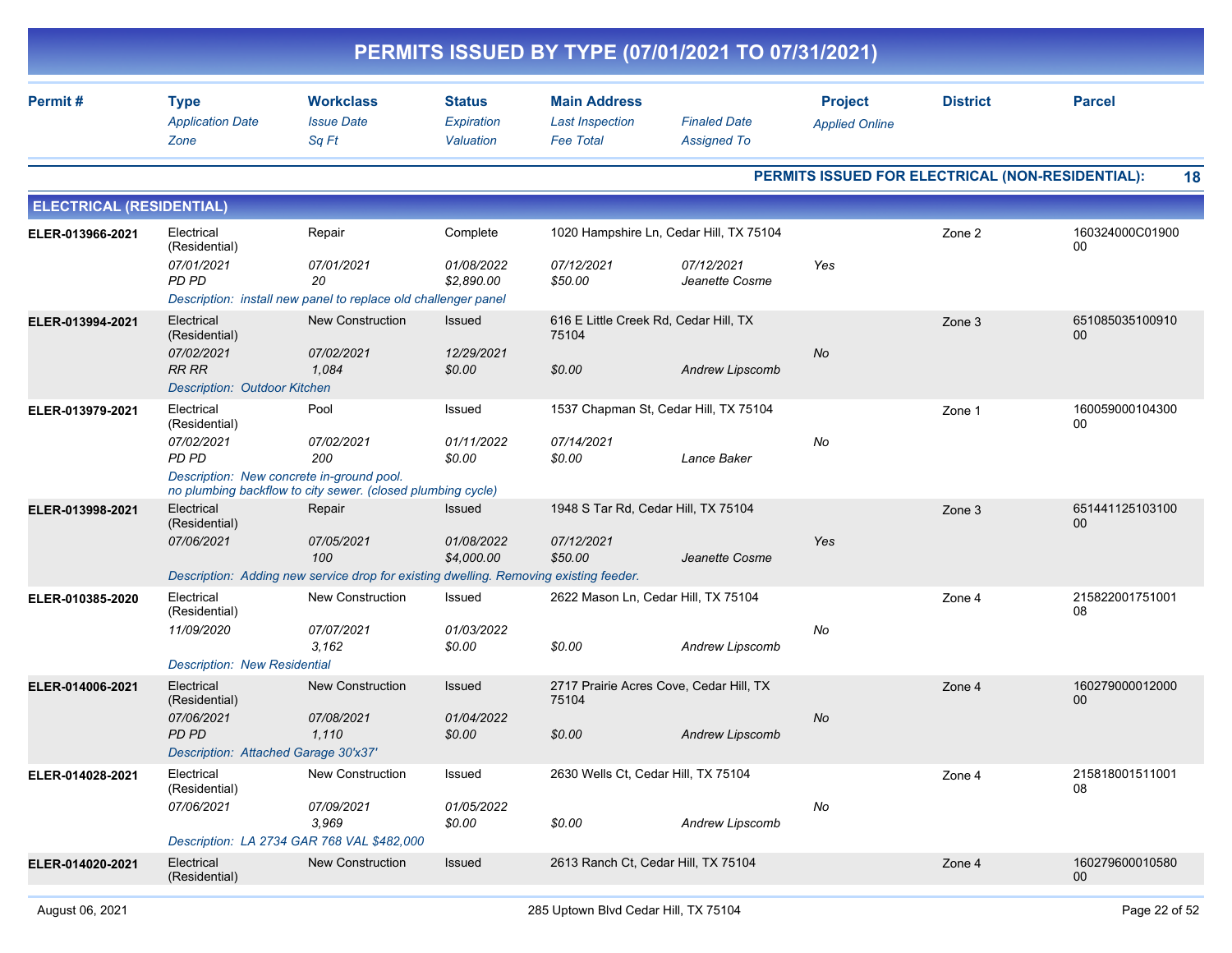| Permit#          | <b>Type</b><br><b>Application Date</b><br>Zone                                           | <b>Workclass</b><br><b>Issue Date</b><br>Sa Ft                                                                                                       | <b>Status</b><br>Expiration<br>Valuation | <b>Main Address</b><br><b>Last Inspection</b><br><b>Fee Total</b> | <b>Finaled Date</b><br><b>Assigned To</b> | <b>Project</b><br><b>Applied Online</b> | <b>District</b> | <b>Parcel</b>         |
|------------------|------------------------------------------------------------------------------------------|------------------------------------------------------------------------------------------------------------------------------------------------------|------------------------------------------|-------------------------------------------------------------------|-------------------------------------------|-----------------------------------------|-----------------|-----------------------|
|                  | 07/06/2021<br><b>PD PD</b><br>Description: LA 3162 GAR 1169 VAL \$285,000                | 07/09/2021<br>4,808                                                                                                                                  | 01/10/2022<br>\$0.00                     | 07/13/2021<br>\$0.00                                              | <b>Andrew Lipscomb</b>                    | <b>No</b>                               |                 |                       |
| ELER-014118-2021 | Electrical<br>(Residential)<br>07/13/2021<br>LR LR                                       | Pool<br>07/13/2021<br>310<br>Description: Install prefab inground fiberglass pool with no main drains all suction at skimmer uses a cartridge filter | Issued<br>01/29/2022<br>\$54,716.00      | 1332 Elise St, Cedar Hill, TX 75104<br>08/02/2021<br>\$0.00       | Lance Baker                               | No                                      | Zone 2          | 160488000A00400<br>00 |
| ELER-014162-2021 | Electrical<br>(Residential)<br>07/15/2021<br>Description: LA 4069 GAR 827 VAL \$500,000  | <b>New Construction</b><br>07/15/2021<br>5,910                                                                                                       | Issued<br>01/11/2022<br>\$0.00           | 2603 Gannon Way, Cedar Hill, TX 75104<br>\$0.00                   | Gail Lux                                  | <b>No</b>                               | Zone 4          | 215822001757001<br>08 |
| ELER-014208-2021 | Electrical<br>(Residential)<br>07/19/2021                                                | Alteration<br>07/19/2021<br>0<br>Description: rebuild to kitchen from damage caused by busted pipe                                                   | Issued<br>01/15/2022<br>\$0.00           | 324 Windy Meadow Dr, Cedar Hill, TX<br>75104<br>\$0.00            | Gail Lux                                  | No                                      | Zone 3          | 160426000300500<br>00 |
| ELER-014191-2021 | Electrical<br>(Residential)<br>07/19/2021<br>TH TH<br>Description: Replace 100 amp panel | Repair<br>07/19/2021<br>$\mathbf{1}$                                                                                                                 | Complete<br>01/18/2022<br>\$6,000.00     | 211 Hood Dr, Cedar Hill, TX 75104<br>07/22/2021<br>\$50.00        | 07/22/2021<br>Jeanette Cosme              | Yes                                     | Zone 2          | 160065700202300<br>00 |
| ELER-014227-2021 | Electrical<br>(Residential)<br>07/20/2021                                                | Repair<br>07/20/2021<br>1.510<br>Description: Electrical repair for service of 150 amps                                                              | Issued<br>01/17/2022<br>\$1,500.00       | 821 N Lisa Ln, Cedar Hill, TX 75104<br>\$50.00                    | Jeanette Cosme                            | Yes                                     | Zone 1          | 160085000101600<br>00 |
| ELER-014257-2021 | Electrical<br>(Residential)<br>07/22/2021                                                | Repair<br>07/22/2021<br>$\mathbf{1}$<br>Description: Install 2 water heater disconnects for water heats installed by others.                         | Complete<br>01/22/2022<br>\$1,222.00     | 760 Bray St, Cedar Hill, TX 75104<br>07/26/2021<br>\$50.00        | 07/26/2021<br>Jeanette Cosme              | Yes                                     | Zone 2          | 160207700600100<br>00 |
| ELER-014306-2021 | Electrical<br>(Residential)<br>07/26/2021<br><b>Description: Inground Gunite Pool</b>    | Pool<br>07/26/2021<br>450                                                                                                                            | Issued<br>01/22/2022<br>\$0.00           | 2147 Rohne Dr, Cedar Hill, TX 75104<br>\$0.00                     | Lance Baker                               | No                                      | Zone 4          | 215818001615001<br>08 |
| ELER-014326-2021 | Electrical<br>(Residential)                                                              | Pool                                                                                                                                                 | Issued                                   | 1311 Ridgeview Dr, Cedar Hill, TX 75104                           |                                           |                                         | Zone 2          | 161100400A01800<br>00 |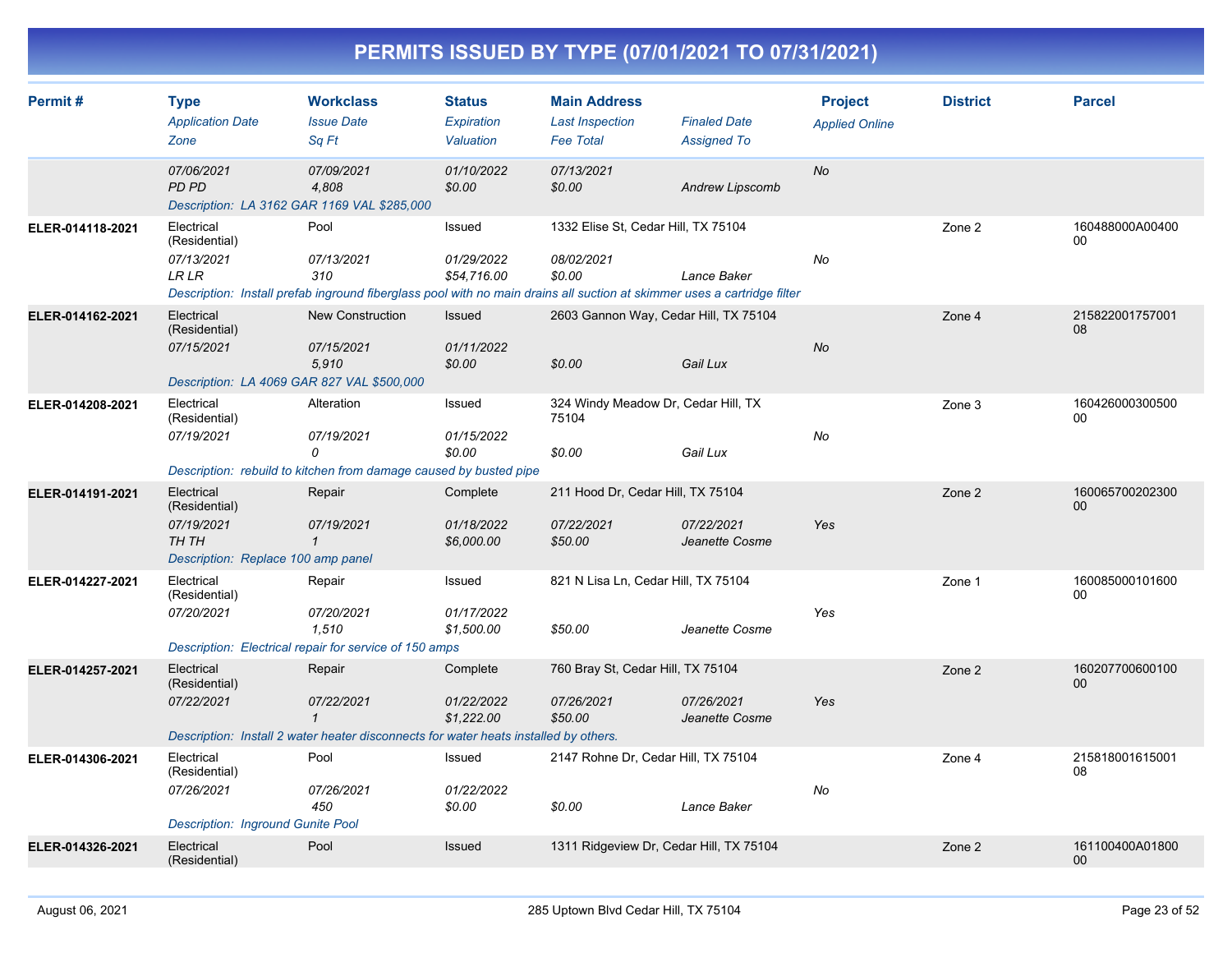| Permit#          | <b>Type</b><br><b>Application Date</b>                             | <b>Workclass</b><br><b>Issue Date</b>                                                                                                | <b>Status</b><br>Expiration        | <b>Main Address</b><br><b>Last Inspection</b>            | <b>Finaled Date</b>                     | <b>Project</b><br><b>Applied Online</b>      | <b>District</b> | <b>Parcel</b>         |
|------------------|--------------------------------------------------------------------|--------------------------------------------------------------------------------------------------------------------------------------|------------------------------------|----------------------------------------------------------|-----------------------------------------|----------------------------------------------|-----------------|-----------------------|
|                  | Zone                                                               | Sa Ft                                                                                                                                | Valuation                          | <b>Fee Total</b>                                         | <b>Assigned To</b>                      |                                              |                 |                       |
|                  | 07/27/2021<br>PD PD                                                | 07/27/2021<br>357<br>Description: Residential inground gunite pool no spa                                                            | 01/24/2022<br>\$0.00               | \$0.00                                                   | Lance Baker                             | <b>No</b>                                    |                 |                       |
| ELER-014334-2021 | Electrical<br>(Residential)<br>07/28/2021<br><b>PD PD</b>          | Repair<br>07/27/2021<br>2,000                                                                                                        | Issued<br>01/24/2022<br>\$8,000.00 | 1130 S Joe Wilson Rd, Cedar Hill, TX<br>75104<br>\$50.00 | Jeanette Cosme                          | Yes                                          | Zone 3          | 650133045100906<br>00 |
|                  | <b>Description: Total Rewire of Structure</b>                      |                                                                                                                                      |                                    |                                                          |                                         |                                              |                 |                       |
| ELER-014349-2021 | Electrical<br>(Residential)<br>07/28/2021                          | Pool<br>07/28/2021                                                                                                                   | Issued<br>01/24/2022               | 906 Wooded Creek Dr, Cedar Hill, TX<br>75104             |                                         | <b>No</b>                                    | Zone 2          | 160498000A05500<br>00 |
|                  | <b>LRLR</b>                                                        | 453                                                                                                                                  | \$0.00                             | \$0.00                                                   | Lance Baker                             |                                              |                 |                       |
|                  |                                                                    |                                                                                                                                      |                                    |                                                          |                                         | PERMITS ISSUED FOR ELECTRICAL (RESIDENTIAL): |                 | 18                    |
| <b>FIRE</b>      |                                                                    |                                                                                                                                      |                                    |                                                          |                                         |                                              |                 |                       |
| FIRE-014087-2021 | Fire                                                               | Fire Operational                                                                                                                     | Issued                             | 265 W Pleasant Run Rd, Cedar Hill, TX<br>75104           |                                         |                                              | Zone 1          | 16020840011R1R0<br>00 |
|                  | 07/12/2021                                                         | 07/26/2021<br>3.000                                                                                                                  | 01/22/2022<br>\$6,000.00           | \$90.00                                                  | Tammie Cooper                           | Yes                                          |                 |                       |
|                  |                                                                    | Description: Add 18 Heads for atrium encloser. Tap existing 4" main to supply heads.                                                 |                                    |                                                          |                                         |                                              |                 |                       |
| FIRE-014040-2021 | Fire                                                               | Fire Alarm                                                                                                                           | Issued                             | 510 Jealouse Way, Cedar Hill, TX 75104                   |                                         |                                              | Zone 4          | 160046100C01C00<br>00 |
|                  | 07/07/2021<br>$\frac{1}{2}$                                        | 07/27/2021<br>51,500<br>Description: Fire alarm monitoring system.<br>Please call Fire Marshal to schedule inspection. 972-291-1011. | 01/24/2022<br>\$11,840.00          | \$50.00                                                  | Reginald Alexander                      | Yes                                          |                 |                       |
| FIRE-013832-2021 | Fire                                                               | Underground<br>Storage Tank<br>Instalation/Remova                                                                                    | Issued                             | 2522 Hardwick Ln, Cedar Hill, TX 76065                   |                                         |                                              | Zone 4          | 215818001602001<br>08 |
|                  | 06/22/2021                                                         | 07/29/2021<br>$\Omega$                                                                                                               | 01/25/2022<br>\$2,500.00           | \$75.00                                                  | 07/29/2021<br>Reginald Alexander        | No                                           |                 |                       |
|                  |                                                                    | Description: 500 gallon underground propane tanik set                                                                                |                                    |                                                          |                                         |                                              |                 |                       |
| FIRE-014098-2021 | Fire                                                               | LP Gas                                                                                                                               | <b>Issued</b>                      | 2832 Plume Ct, Cedar Hill, TX 75104                      |                                         |                                              | Zone 4          | 160279000027200<br>00 |
|                  | 07/12/2021<br><b>PD PD</b><br>Description: 500 Gallon Propane Tank | 07/29/2021<br>$\mathcal{O}$                                                                                                          | 01/25/2022<br>\$4,000.00           | \$75.00                                                  | 07/29/2021<br><b>Reginald Alexander</b> | No                                           |                 |                       |
| FIRE-013948-2021 | Fire                                                               | LP Gas                                                                                                                               | Issued                             | 2419 Hardwick Dr, Cedar Hill, TX 76065                   |                                         |                                              | Zone 4          | 215824001854001<br>08 |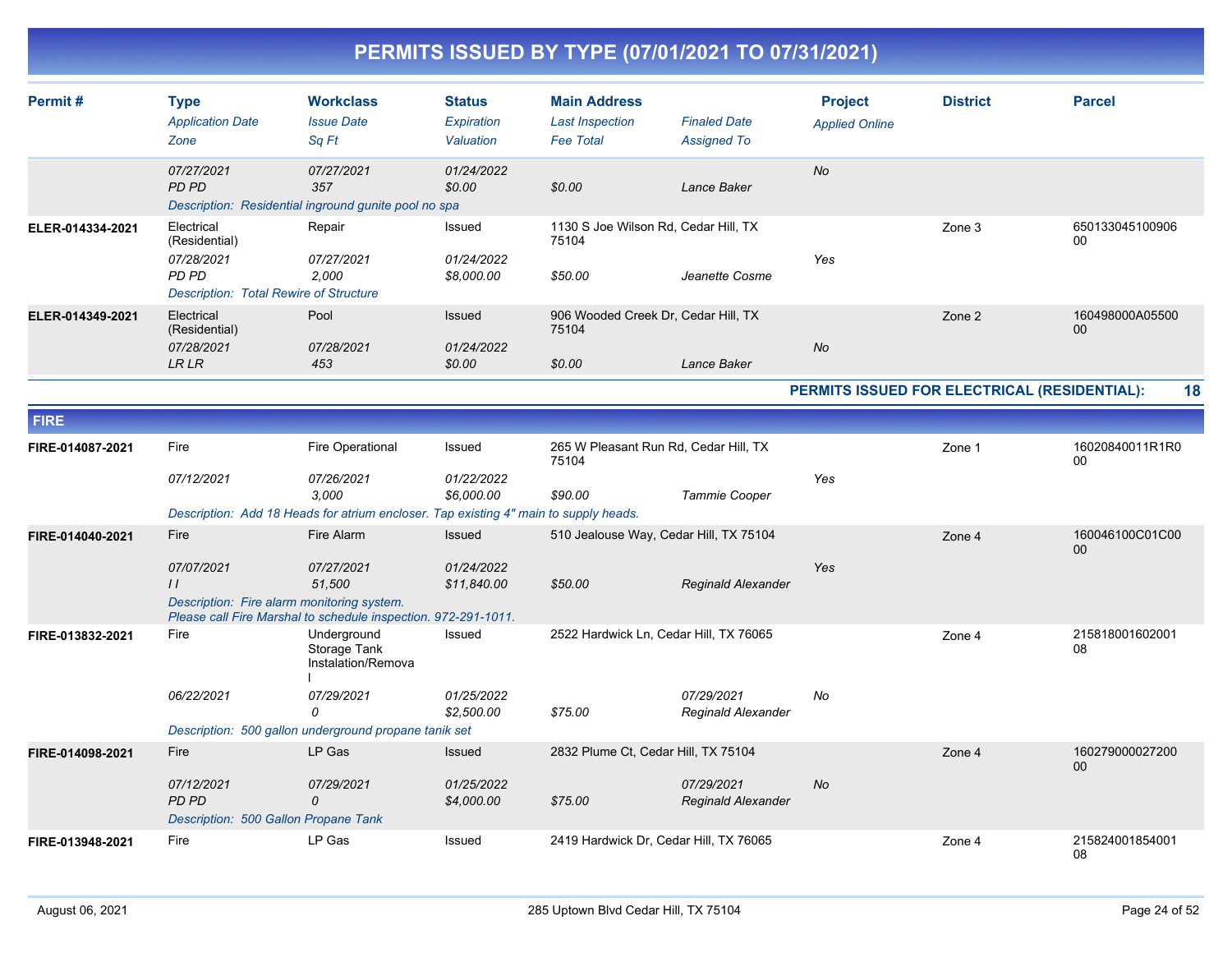|                   |                                                |                                                                                           |                                           | PERMITS ISSUED BY TYPE (07/01/2021 TO 07/31/2021)                                                                                     |                                           |                                         |                                    |                       |                         |
|-------------------|------------------------------------------------|-------------------------------------------------------------------------------------------|-------------------------------------------|---------------------------------------------------------------------------------------------------------------------------------------|-------------------------------------------|-----------------------------------------|------------------------------------|-----------------------|-------------------------|
| Permit#           | <b>Type</b><br><b>Application Date</b><br>Zone | <b>Workclass</b><br><b>Issue Date</b><br>Sq Ft                                            | <b>Status</b><br>Expiration<br>Valuation  | <b>Main Address</b><br><b>Last Inspection</b><br><b>Fee Total</b>                                                                     | <b>Finaled Date</b><br><b>Assigned To</b> | <b>Project</b><br><b>Applied Online</b> | <b>District</b>                    | <b>Parcel</b>         |                         |
|                   | 06/30/2021<br><b>Description: Propane Tank</b> | 07/30/2021<br>0                                                                           | 01/26/2022<br>\$2,000.00                  | \$75.00                                                                                                                               | Reginald Alexander                        | No                                      |                                    |                       |                         |
| FIRE-014076-2021  | Fire<br>07/09/2021<br>PD PD                    | LP Gas<br>07/30/2021<br>$\mathcal{O}$<br>Description: 500 Gallon underground propane tank | <b>Issued</b><br>01/26/2022<br>\$3,450.00 | 2415 Summer Brook Ct, Cedar Hill, TX<br>76065<br>\$75.00                                                                              | <b>Reginald Alexander</b>                 | No                                      | Zone 4                             | 215816001386001<br>08 |                         |
|                   |                                                |                                                                                           |                                           |                                                                                                                                       |                                           |                                         | <b>PERMITS ISSUED FOR FIRE:</b>    |                       | 6                       |
| <b>GRADING</b>    |                                                |                                                                                           |                                           |                                                                                                                                       |                                           |                                         |                                    |                       |                         |
| GRADE-014222-2021 | Grading                                        | Non-Residential                                                                           | Issued                                    | 1700 S J. Elmer Fwy, Cedar Hill, TX 75104                                                                                             |                                           |                                         | Zone 3                             | 160197100A03R00<br>00 |                         |
|                   | 07/20/2021<br>$\frac{1}{2}$                    | 07/20/2021<br>0                                                                           | 01/17/2022<br>\$0.00                      | \$0.00<br>Description: Hillwood mass grading for proposed industrial development N/E corner @ S. J Elmer & Lake Ridge (frontage road) | Robert Woodbury                           | No                                      |                                    |                       |                         |
|                   |                                                |                                                                                           |                                           |                                                                                                                                       |                                           |                                         | <b>PERMITS ISSUED FOR GRADING:</b> |                       |                         |
| <b>HEALTH</b>     |                                                |                                                                                           |                                           |                                                                                                                                       |                                           |                                         |                                    |                       |                         |
| HLTH-014093-2021  | Health<br>07/12/2021                           | Mobile Vending<br>Unit<br>07/12/2021                                                      | Expired<br>12/31/2021                     | 7701 White Fawn Rd, Arlington, TX 76002                                                                                               |                                           | No                                      | None                               |                       |                         |
|                   | Description: Kona Ice- North Grand Prairie     | 0                                                                                         | \$0.00                                    | \$200.00                                                                                                                              |                                           |                                         |                                    |                       |                         |
| HLTH-014016-2021  | Health                                         | Restaurant/Food<br>Establishment                                                          | Complete                                  | 380 N J Elmer Weaver Fwy, Cedar Hill, TX<br>75104                                                                                     |                                           |                                         | Zone 2                             | 160364500000400<br>00 |                         |
|                   | 07/06/2021<br><b>LRLR</b>                      | 07/22/2021<br>0<br><b>Description: Raising Canes's Chicken Fingers Restaurant</b>         | 12/31/2021<br>\$0.00                      | \$300.00                                                                                                                              | 07/23/2021<br>Jeanette Cosme              | No                                      |                                    |                       |                         |
|                   |                                                |                                                                                           |                                           |                                                                                                                                       |                                           |                                         | <b>PERMITS ISSUED FOR HEALTH:</b>  |                       | $\overline{\mathbf{2}}$ |
| <b>IRRIGATION</b> |                                                |                                                                                           |                                           |                                                                                                                                       |                                           |                                         |                                    |                       |                         |
| IRR-013714-2021   | Irrigation                                     | Irrigation                                                                                | Complete                                  | 380 N J Elmer Weaver Fwy, Cedar Hill, TX<br>75104                                                                                     |                                           |                                         | Zone 2                             | 160364500000400<br>00 |                         |
|                   | 06/14/2021<br>LR LR                            | 07/02/2021<br>15,894                                                                      | 12/29/2021<br>\$19,456.00                 | 07/15/2021<br>\$100.00                                                                                                                | 07/15/2021<br>Lance Baker                 | Yes                                     |                                    |                       |                         |

*Description: New lawn sprinkler system with backflow.*

**IRR-013736-2021**

Irrigation Irrigation Irrigation 1535 Spring Hill Dr, Cedar Hill, TX 75104 Zone 3 160045300H01200

00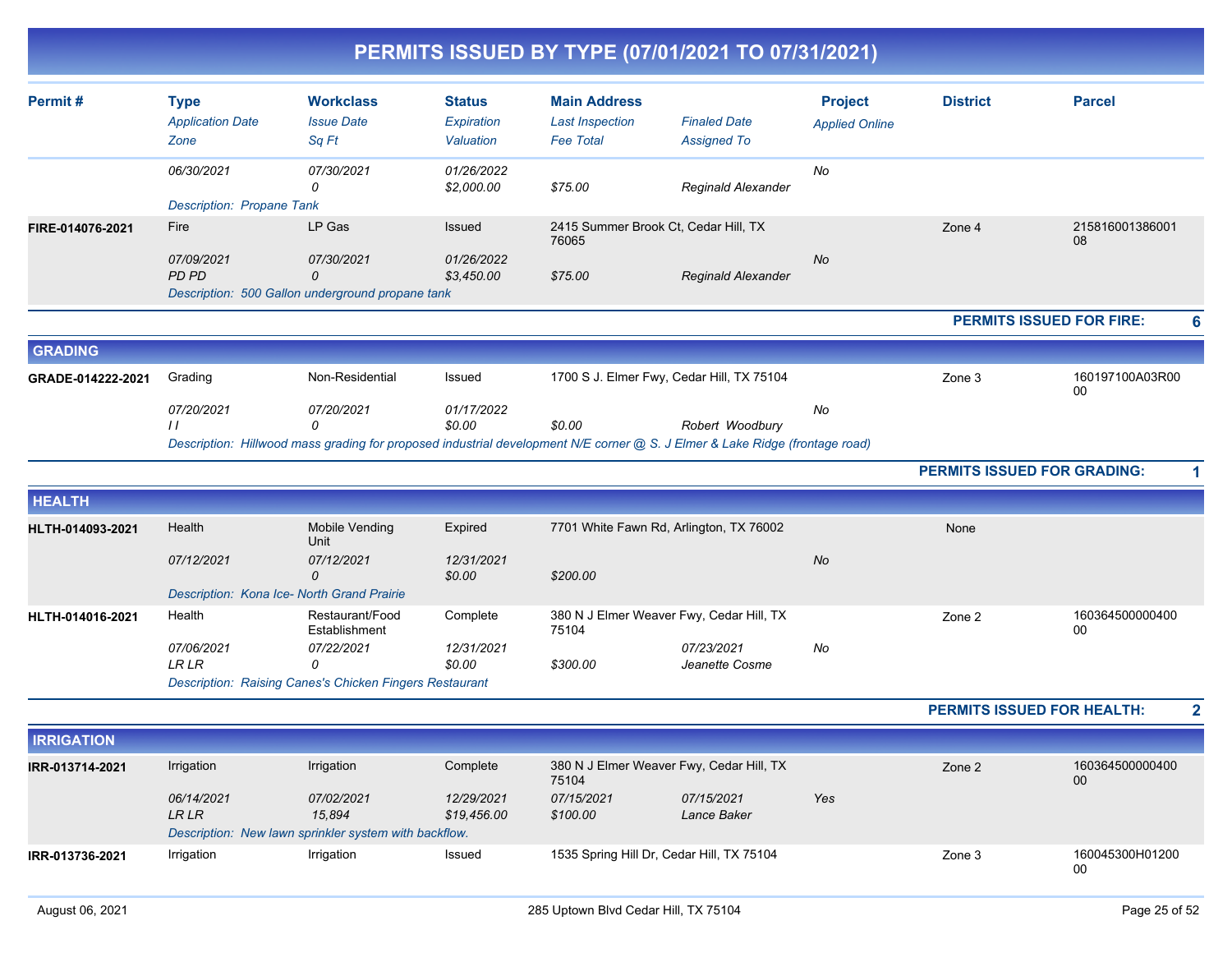| Permit#         | <b>Type</b><br><b>Application Date</b><br>Zone                     | <b>Workclass</b><br><b>Issue Date</b><br>Sq Ft | <b>Status</b><br>Expiration<br>Valuation | <b>Main Address</b><br><b>Last Inspection</b><br><b>Fee Total</b> | <b>Finaled Date</b><br><b>Assigned To</b> | <b>Project</b><br><b>Applied Online</b> | <b>District</b>                | <b>Parcel</b>         |
|-----------------|--------------------------------------------------------------------|------------------------------------------------|------------------------------------------|-------------------------------------------------------------------|-------------------------------------------|-----------------------------------------|--------------------------------|-----------------------|
|                 | 06/16/2021<br>PD PD<br><b>Description: LAWN SPRINKLER</b>          | 07/06/2021                                     | 01/03/2022<br>\$1,100.00                 | \$100.00                                                          | Lance Baker                               | Yes                                     |                                |                       |
| IRR-014045-2021 | Irrigation<br>07/07/2021                                           | Irrigation<br>07/07/2021                       | Issued<br>01/03/2022                     |                                                                   | 1527 Spring Hill Dr, Cedar Hill, TX 75104 | Yes                                     | Zone 3                         | 160045300H01400<br>00 |
|                 | PD PD                                                              | $\mathbf{1}$                                   | \$1,100.00                               | \$100.00                                                          | Lance Baker                               |                                         |                                |                       |
| IRR-014046-2021 | Irrigation                                                         | Irrigation                                     | Issued                                   | 1522 Legacy Dr, Cedar Hill, TX 75104                              |                                           |                                         | Zone 3                         | 160045300H00600<br>00 |
|                 | 07/07/2021<br>PD PD                                                | 07/07/2021                                     | 01/03/2022<br>\$1,100.00                 | \$100.00                                                          | Lance Baker                               | Yes                                     |                                |                       |
| IRR-014196-2021 | Irrigation                                                         | Irrigation                                     | Complete                                 |                                                                   | 385 E Belt Line Rd, Cedar Hill, TX 75104  |                                         | Zone 2                         | 160165500A00100<br>00 |
|                 | 07/19/2021<br><b>LRLR</b>                                          | 07/19/2021<br>0                                | 01/15/2022<br>\$0.00                     | 07/28/2021<br>\$100.00                                            | 07/28/2021<br>Lance Baker                 | <b>No</b>                               |                                |                       |
|                 |                                                                    | Description: Replace backflow on irrigation    |                                          |                                                                   |                                           |                                         |                                |                       |
| IRR-014203-2021 | Irrigation                                                         | Repair                                         | Complete                                 | 75104                                                             | 400 N J Elmer Weaver Fwy, Cedar Hill, TX  |                                         | Zone 2                         | 160315200A00100<br>00 |
|                 | 07/19/2021<br><b>LR LR</b><br>Description: Replace backflow device | 07/19/2021<br>0                                | 01/15/2022<br>\$2,051.00                 | 07/21/2021<br>\$50.00                                             | 07/21/2021<br>Lance Baker                 | No                                      |                                |                       |
| IRR-014292-2021 | Irrigation                                                         | Irrigation                                     | Issued                                   |                                                                   | 1719 Ranch View Dr, Cedar Hill, TX 75104  |                                         | Zone 3                         | 160045300L04400<br>00 |
|                 | 07/26/2021<br>PD PD                                                | 07/28/2021<br>1                                | 01/24/2022<br>\$1,100.00                 | \$100.00                                                          | Lance Baker                               | Yes                                     |                                |                       |
|                 | <b>Description: LAWN SPRINKLER</b>                                 |                                                |                                          |                                                                   |                                           |                                         |                                |                       |
|                 |                                                                    |                                                |                                          |                                                                   |                                           |                                         | PERMITS ISSUED FOR IRRIGATION: |                       |
|                 | <b>MECHANICAL (NON-RESIDENTIAL)</b>                                |                                                |                                          |                                                                   |                                           |                                         |                                |                       |
|                 |                                                                    |                                                |                                          |                                                                   |                                           |                                         |                                |                       |

| MECC-014004-2021* | Mechanical<br>(Non-Residential)                       | Alteration            | Issued     |                                               | 621 Uptown Blvd, Cedar Hill, TX 75104 |     |        | 160457300A1RA0<br>000 |
|-------------------|-------------------------------------------------------|-----------------------|------------|-----------------------------------------------|---------------------------------------|-----|--------|-----------------------|
|                   | 07/06/2021                                            | 07/09/2021            | 01/05/2022 |                                               |                                       | No  |        |                       |
|                   | LR LR                                                 | 0                     | \$0.00     | \$0.00                                        | Gail Lux                              |     |        |                       |
|                   | Description: Replace refrigeration cases.             |                       |            |                                               |                                       |     |        |                       |
| MECC-014170-2021  | Mechanical<br>(Non-Residential)                       | <b>HVAC Changeout</b> | Issued     | 1601 S Joe Wilson Rd, Cedar Hill, TX<br>75104 |                                       |     | Zone 3 | 650561660100300<br>00 |
|                   | 07/16/2021                                            | 07/16/2021            | 01/12/2022 |                                               |                                       | Yes |        |                       |
|                   | RR RR                                                 |                       | \$7.077.62 | \$50.00                                       | Jeanette Cosme                        |     |        |                       |
|                   | <b>Description: REPLACE CONDENSER AND AIR HANDLER</b> |                       |            |                                               |                                       |     |        |                       |
| MECC-014185-2021  | Mechanical<br>(Non-Residential)                       | Alteration            | Issued     | 301 N Joe Wilson Rd, Cedar Hill, TX<br>75104  |                                       |     | Zone 2 | 650711755100106<br>00 |
| August 06, 2021   |                                                       |                       |            | 285 Uptown Blvd Cedar Hill, TX 75104          |                                       |     |        | Page 26 of 52         |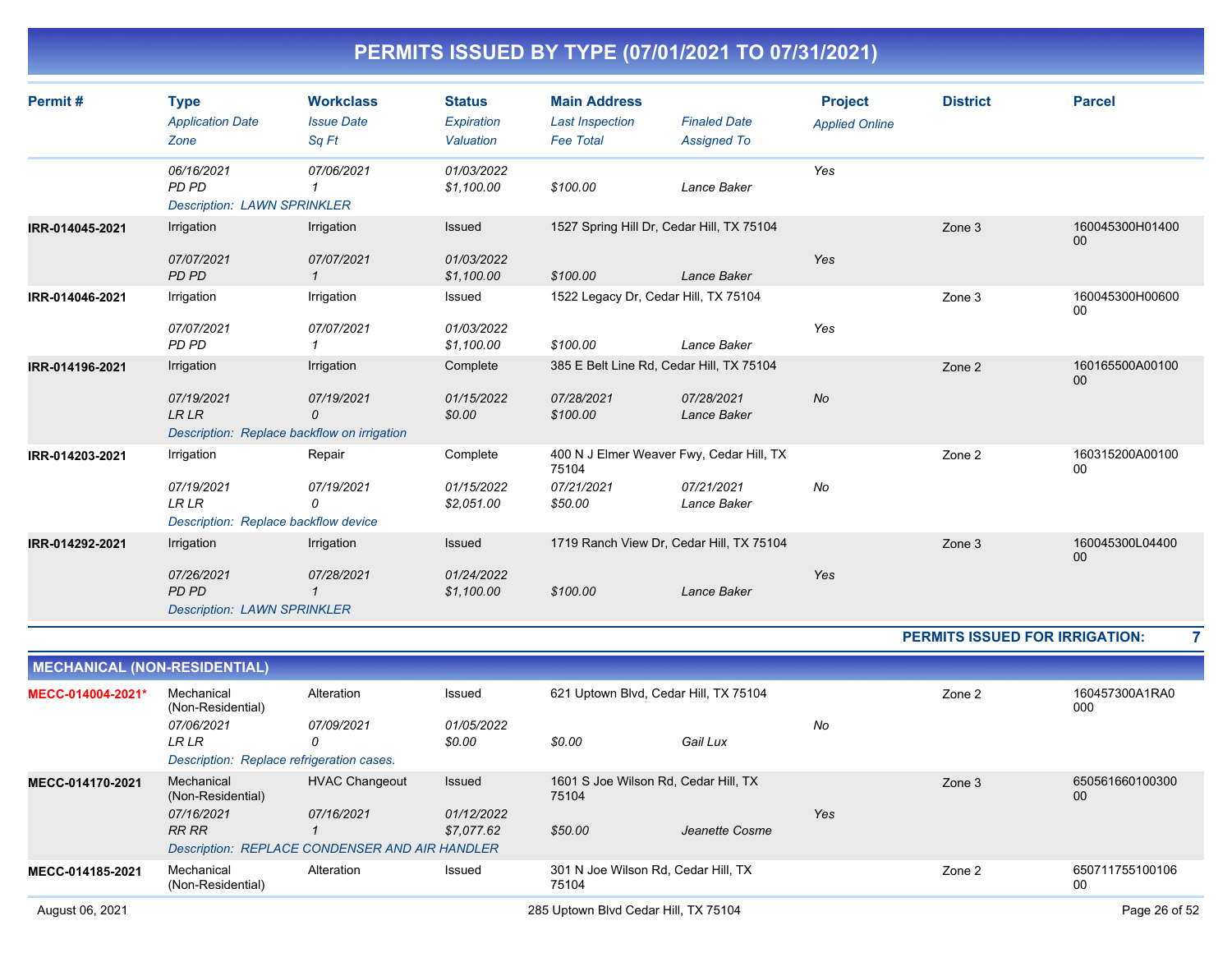| Permit#                         | <b>Type</b><br><b>Application Date</b><br>Zone                                                          | <b>Workclass</b><br><b>Issue Date</b><br>Sq Ft                                                     | <b>Status</b><br>Expiration<br>Valuation | <b>Main Address</b><br><b>Last Inspection</b><br><b>Fee Total</b> | <b>Finaled Date</b><br><b>Assigned To</b>                               | <b>Project</b><br><b>Applied Online</b> | <b>District</b>                                  | <b>Parcel</b>             |
|---------------------------------|---------------------------------------------------------------------------------------------------------|----------------------------------------------------------------------------------------------------|------------------------------------------|-------------------------------------------------------------------|-------------------------------------------------------------------------|-----------------------------------------|--------------------------------------------------|---------------------------|
|                                 | 07/17/2021<br>MF MF                                                                                     | 07/19/2021<br>3,520<br>Description: Apartment fire repair on 4 apts in Bldg #6.                    | 01/15/2022<br>\$0.00                     | \$0.00                                                            | Gail Lux                                                                | No                                      |                                                  |                           |
| MECC-014226-2021                | Mechanical<br>(Non-Residential)<br>07/20/2021<br>OT-Sa OT-Sa                                            | <b>HVAC Changeout</b><br>07/20/2021<br>0<br>Description: replace existing air conditioner          | Issued<br>01/17/2022<br>\$11,674.80      | 200 S Main St, Cedar Hill, TX 75104<br>\$50.00                    | Jeanette Cosme                                                          | <b>No</b>                               | Zone 2                                           | 160005000000000<br>00     |
| MECC-014297-2021                | Mechanical<br>(Non-Residential)<br>07/26/2021<br><b>LRLR</b><br>Description: reapIce 2 rooftop ac units | <b>HVAC Changeout</b><br>07/26/2021<br>0                                                           | Issued<br>01/22/2022<br>\$20,000.00      | TX 75104<br>\$50.00                                               | 416 E Pleasant Run Rd, 200, Cedar Hill,<br>Jeanette Cosme               | No                                      | Zone 2                                           | 160365500A03R00<br>$00\,$ |
| MECC-014317-2021                | Mechanical<br>(Non-Residential)<br>07/27/2021<br><b>LRLR</b>                                            | Alteration<br>07/27/2021<br>2.200<br>Description: REMODEL OF EXISTING SPACE FOR A MARTIAL ARTS GYM | Issued<br>01/24/2022<br>\$0.00           | Hill, TX 75104<br>\$0.00                                          | 329 N J Elmer Weaver Fwy, 220, Cedar<br>Gail Lux                        | No                                      | Zone 2                                           | 160128300B1R2A<br>300     |
|                                 |                                                                                                         |                                                                                                    |                                          |                                                                   |                                                                         |                                         | PERMITS ISSUED FOR MECHANICAL (NON-RESIDENTIAL): |                           |
| <b>MECHANICAL (RESIDENTIAL)</b> |                                                                                                         |                                                                                                    |                                          |                                                                   |                                                                         |                                         |                                                  |                           |
| MECR-013965-2021                | Mechanical<br>(Residential)<br>07/01/2021                                                               | <b>HVAC Changeout</b><br>07/01/2021<br>Description: replacing a 5 ton gas complete system          | Complete<br>01/03/2022<br>\$13,212.00    | 07/07/2021<br>\$50.00                                             | 849 Meandering Dr. Cedar Hill, TX 75104<br>07/07/2021<br>Jeanette Cosme | Yes                                     | Zone 2                                           | 160155500300300<br>00     |

| MECR-013964-2021 | Mechanical<br>(Residential)<br>07/01/2021 | <b>HVAC Changeout</b><br>07/01/2021                            | Issued<br>12/28/2021      | 715 Cindy Dr. Cedar Hill, TX 75104      |                              | Yes | Zone 1 | 160125000300700<br>00 |
|------------------|-------------------------------------------|----------------------------------------------------------------|---------------------------|-----------------------------------------|------------------------------|-----|--------|-----------------------|
|                  |                                           |                                                                | \$3,583.80                | \$50.00                                 | Jeanette Cosme               |     |        |                       |
|                  | <b>Description: REPLACE CONDENSER</b>     |                                                                |                           |                                         |                              |     |        |                       |
| MECR-013985-2021 | Mechanical<br>(Residential)               | <b>HVAC Changeout</b>                                          | Issued                    | 1260 Longleaf Dr, Cedar Hill, TX 75104  |                              |     | Zone 1 | 160200200801600<br>00 |
|                  | 07/02/2021<br>PD PD                       | 07/02/2021<br>3.648                                            | 12/29/2021<br>\$19,000.00 | \$50.00                                 | Jeanette Cosme               | Yes |        |                       |
|                  |                                           | Description: Replace Condenser & Air Handler (upstairs system) |                           |                                         |                              |     |        |                       |
| MECR-013984-2021 | Mechanical<br>(Residential)               | <b>HVAC Changeout</b>                                          | Complete                  | 405 Sugar Mill Dr, Cedar Hill, TX 75104 |                              |     | Zone 1 | 160200000101700<br>00 |
|                  | 07/02/2021<br>PD PD                       | 07/02/2021<br>500                                              | 01/29/2022<br>\$1,000.00  | 08/02/2021<br>\$50.00                   | 08/02/2021<br>Jeanette Cosme | Yes |        |                       |
|                  |                                           |                                                                |                           |                                         |                              |     |        |                       |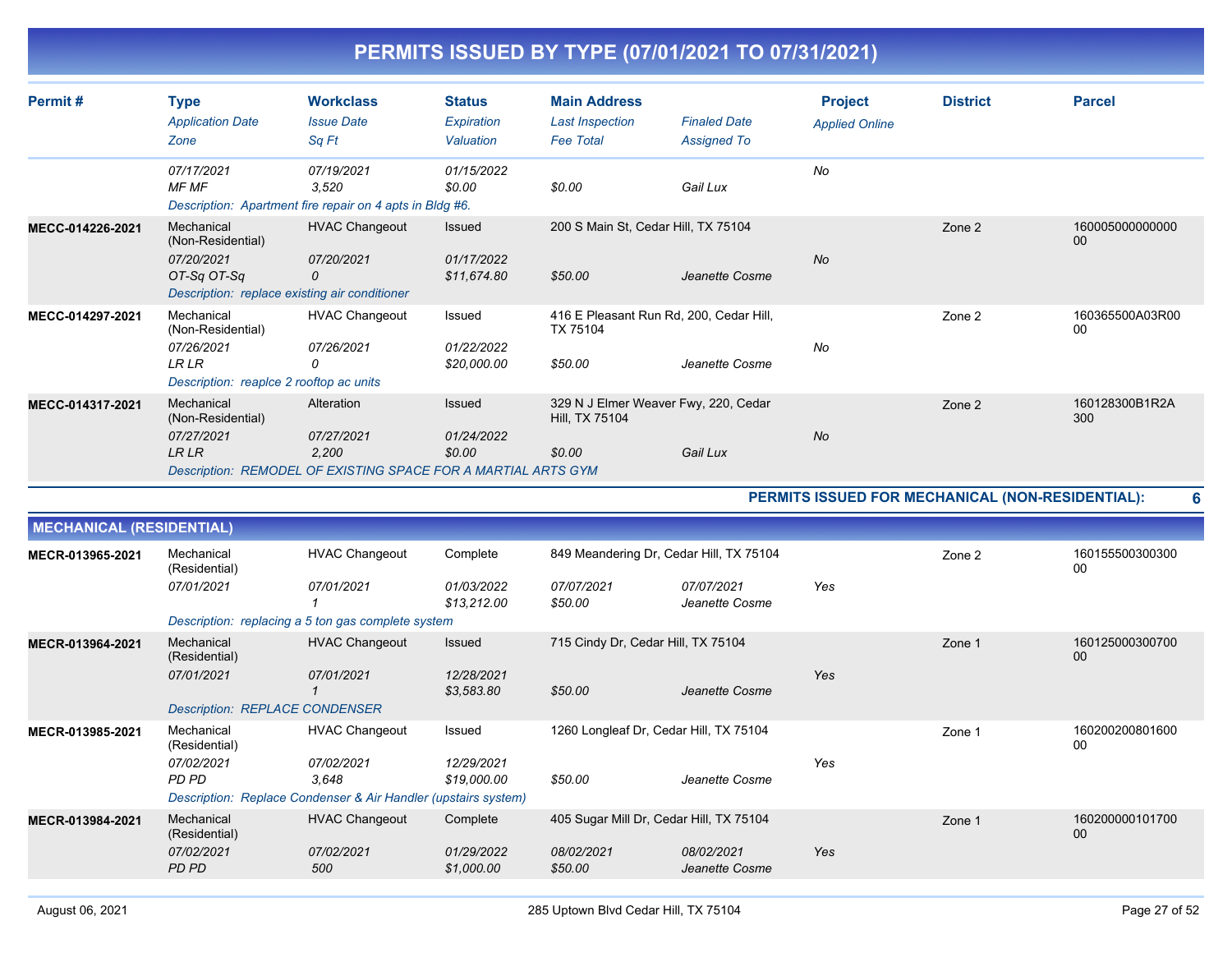| Permit#          | <b>Type</b><br><b>Application Date</b><br>Zone                                                    | <b>Workclass</b><br><b>Issue Date</b><br>Sa Ft                                                                   | <b>Status</b><br>Expiration<br>Valuation | <b>Main Address</b><br><b>Last Inspection</b><br><b>Fee Total</b> | <b>Finaled Date</b><br><b>Assigned To</b> | <b>Project</b><br><b>Applied Online</b> | <b>District</b> | <b>Parcel</b>         |
|------------------|---------------------------------------------------------------------------------------------------|------------------------------------------------------------------------------------------------------------------|------------------------------------------|-------------------------------------------------------------------|-------------------------------------------|-----------------------------------------|-----------------|-----------------------|
|                  | Description: 3.5 TON 16 Seer Complete<br>2.0 TON 16 seer complete                                 |                                                                                                                  |                                          |                                                                   |                                           |                                         |                 |                       |
| MECR-014025-2021 | Mechanical<br>(Residential)<br>07/06/2021<br>PD PD<br>Description: 1 full hvac system replacement | <b>HVAC Changeout</b><br>07/06/2021<br>3.648                                                                     | Issued<br>01/03/2022<br>\$11,606.00      | 1248 Longleaf Dr, Cedar Hill, TX 75104<br>\$50.00                 | Jeanette Cosme                            | Yes                                     | Zone 1          | 160200200801900<br>00 |
| MECR-014010-2021 | Mechanical<br>(Residential)<br>07/06/2021<br><b>PD PD</b>                                         | <b>HVAC Changeout</b><br>07/06/2021<br>1.122                                                                     | Issued<br>01/03/2022<br>\$6,093.00       | 707 Penn PI, Cedar Hill, TX 75104<br>\$50.00                      | Jeanette Cosme                            | Yes                                     | Zone 1          | 160065500A02000<br>00 |
| MECR-014000-2021 | Mechanical<br>(Residential)<br>07/06/2021<br><b>Description: New Residential</b>                  | New Construction<br>07/07/2021<br>3,162                                                                          | Issued<br>01/03/2022<br>\$0.00           | 2622 Mason Ln, Cedar Hill, TX 75104<br>\$0.00                     | <b>Andrew Lipscomb</b>                    | No                                      | Zone 4          | 215822001751001<br>08 |
| MECR-014067-2021 | Mechanical<br>(Residential)<br>07/08/2021<br>Description: HVAC change out                         | <b>HVAC Changeout</b><br>07/08/2021<br>4,000                                                                     | Issued<br>01/04/2022<br>\$12,800.00      | 2476 Creekwood Dr, Cedar Hill, TX 75104<br>\$50.00                | Jeanette Cosme                            | Yes                                     | Zone 4          | 215817001469001<br>08 |
| MECR-014062-2021 | Mechanical<br>(Residential)<br>07/08/2021                                                         | <b>HVAC Changeout</b><br>07/08/2021<br>1<br>Description: REPLACE CONDENSER, FURNACE, AND COIL                    | Issued<br>01/04/2022<br>\$8,550.00       | 910 Nottingham Dr, Cedar Hill, TX 75104<br>\$50.00                | Jeanette Cosme                            | Yes                                     | Zone 2          | 160045500402400<br>00 |
| MECR-014007-2021 | Mechanical<br>(Residential)<br>07/06/2021<br><b>PD PD</b><br>Description: Attached Garage 30'x37' | <b>New Construction</b><br>07/08/2021<br>1,110                                                                   | Issued<br>01/04/2022<br>\$0.00           | 2717 Prairie Acres Cove, Cedar Hill, TX<br>75104<br>\$0.00        | <b>Andrew Lipscomb</b>                    | No                                      | Zone 4          | 160279000012000<br>00 |
| MECR-014081-2021 | Mechanical<br>(Residential)<br>07/09/2021                                                         | <b>HVAC Changeout</b><br>07/09/2021<br>3.491<br>Description: Changeout existing HVAC system with new HVAC system | Issued<br>01/05/2022<br>\$6,369.00       | 1455 Oxbow Dr, Cedar Hill, TX 75104<br>\$50.00                    | Jeanette Cosme                            | Yes                                     | Zone 2          | 160158800A00200<br>00 |
| MECR-014029-2021 | Mechanical<br>(Residential)<br>07/06/2021                                                         | <b>New Construction</b><br>07/09/2021<br>3.969<br>Description: LA 2734 GAR 768 VAL \$482,000                     | Issued<br>01/05/2022<br>\$0.00           | 2630 Wells Ct, Cedar Hill, TX 75104<br>\$0.00                     | <b>Andrew Lipscomb</b>                    | No                                      | Zone 4          | 215818001511001<br>08 |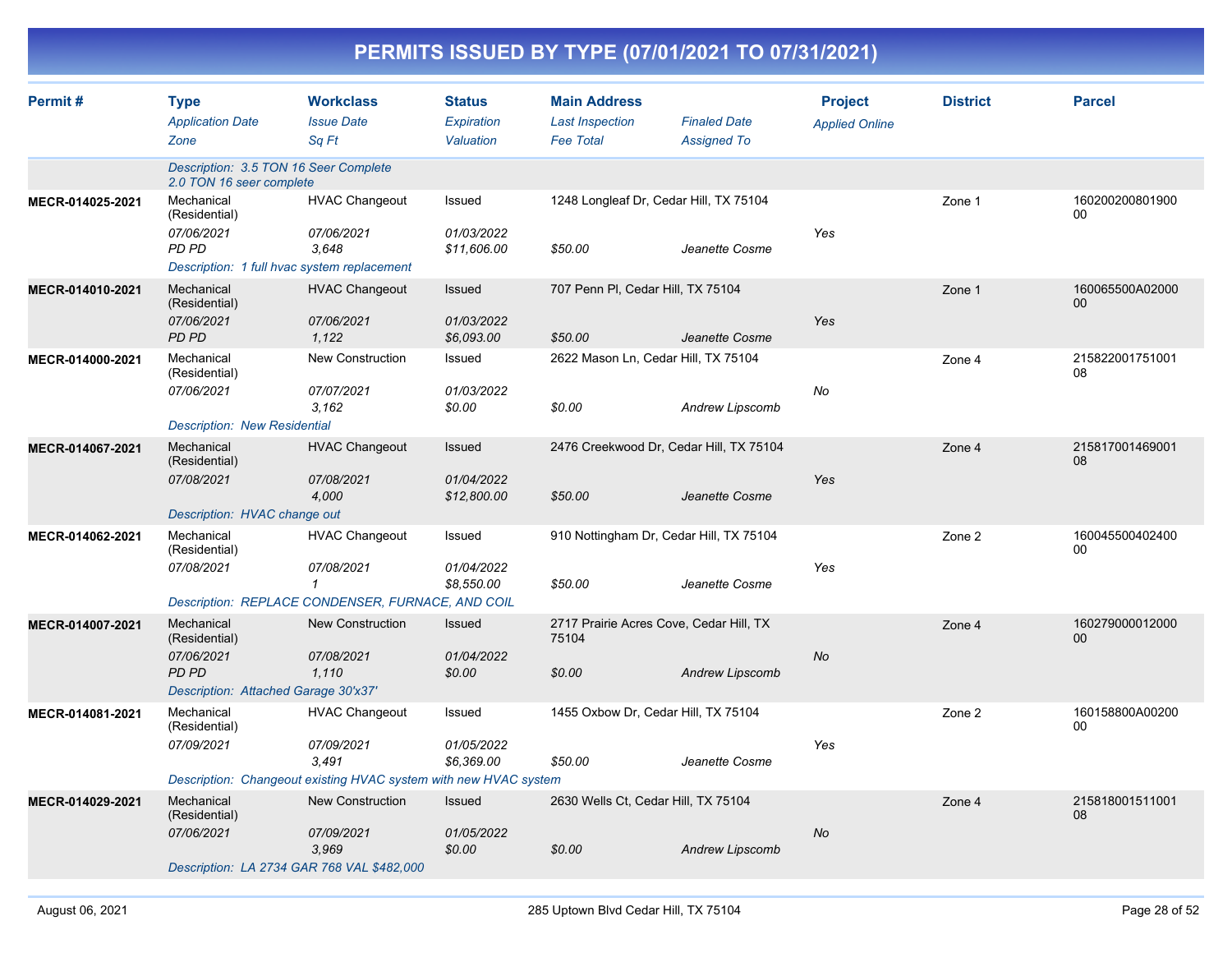| Permit#          | <b>Type</b><br><b>Application Date</b><br>Zone                                          | <b>Workclass</b><br><b>Issue Date</b><br>Sq Ft                                                               | <b>Status</b><br><b>Expiration</b><br>Valuation | <b>Main Address</b><br><b>Last Inspection</b><br><b>Fee Total</b> | <b>Finaled Date</b><br><b>Assigned To</b> | <b>Project</b><br><b>Applied Online</b> | <b>District</b> | <b>Parcel</b>             |
|------------------|-----------------------------------------------------------------------------------------|--------------------------------------------------------------------------------------------------------------|-------------------------------------------------|-------------------------------------------------------------------|-------------------------------------------|-----------------------------------------|-----------------|---------------------------|
| MECR-014057-2021 | Mechanical<br>(Residential)<br>07/08/2021<br>Description: 16 Seer 5 ton HVAC            | <b>HVAC New</b><br>Installation<br>07/09/2021<br>0                                                           | Complete<br>01/15/2022<br>\$11,436.25           | 925 Bending Oak Dr, Cedar Hill, TX 75104<br>07/19/2021<br>\$50.00 | 07/19/2021<br>Cindy Guzman                | No                                      | Zone 2          | 160498000C01300<br>00     |
| MECR-014021-2021 | Mechanical<br>(Residential)<br>07/06/2021<br>PD PD                                      | <b>New Construction</b><br>07/09/2021<br>4,808<br>Description: LA 3162 GAR 1169 VAL \$285,000                | Issued<br>01/05/2022<br>\$0.00                  | 2613 Ranch Ct, Cedar Hill, TX 75104<br>\$0.00                     | <b>Andrew Lipscomb</b>                    | <b>No</b>                               | Zone 4          | 160279600010580<br>00     |
| MECR-014104-2021 | Mechanical<br>(Residential)<br>07/12/2021                                               | <b>HVAC Changeout</b><br>07/12/2021<br>$\mathcal I$<br>Description: Replace complete 4 ton heat pump system. | Complete<br>01/19/2022<br>\$20,120.00           | 657 Lowe St, Cedar Hill, TX 75104<br>07/23/2021<br>\$50.00        | 07/23/2021<br>Jeanette Cosme              | Yes                                     | Zone 2          | 160207700501800<br>$00\,$ |
| MECR-014102-2021 | Mechanical<br>(Residential)<br>07/12/2021<br><b>PD PD</b>                               | <b>HVAC Changeout</b><br>07/12/2021<br>1,300<br>Description: REPL STRAIGHT COOL CONDENSOR                    | Complete<br>01/19/2022<br>\$1,000.00            | 149 Hunter Dr, Cedar Hill, TX 75104<br>07/23/2021<br>\$50.00      | 07/23/2021<br>Jeanette Cosme              | Yes                                     | Zone 1          | 160395400202500<br>00     |
| MECR-014137-2021 | Mechanical<br>(Residential)<br>07/14/2021<br>Description: REPL 5T EVAP COIL             | <b>HVAC Changeout</b><br>07/14/2021<br>2,300                                                                 | Issued<br>01/10/2022<br>\$1,845.00              | 2762 Fountainview Blvd, Cedar Hill, TX<br>75104<br>\$50.00        | Jeanette Cosme                            | Yes                                     | Zone 4          | 160279000035200<br>00     |
| MECR-014121-2021 | Mechanical<br>(Residential)<br>07/14/2021<br>Description: REPL 3.5T AIR HANDLER UNIT    | <b>HVAC Changeout</b><br>07/14/2021<br>1.600                                                                 | Issued<br>01/10/2022<br>\$1,325.00              | 931 Brookside Dr, Cedar Hill, TX 75104<br>\$50.00                 | Jeanette Cosme                            | Yes                                     | Zone 2          | 160395600503000<br>00     |
| MECR-014163-2021 | Mechanical<br>(Residential)<br>07/15/2021<br>Description: LA 4069 GAR 827 VAL \$500,000 | <b>New Construction</b><br>07/15/2021<br>5,910                                                               | Issued<br>01/11/2022<br>\$0.00                  | 2603 Gannon Way, Cedar Hill, TX 75104<br>\$0.00                   | Gail Lux                                  | No                                      | Zone 4          | 215822001757001<br>08     |
| MECR-014165-2021 | Mechanical<br>(Residential)<br>07/16/2021<br><b>PD PD</b>                               | <b>HVAC Changeout</b><br>07/16/2021<br>2,269                                                                 | Complete<br>01/18/2022<br>\$9,000.00            | 1110 Suffolk Ln, Cedar Hill, TX 75104<br>07/22/2021<br>\$50.00    | 07/22/2021<br>Jeanette Cosme              | Yes                                     | Zone 2          | 160324000A02000<br>$00\,$ |
| MECR-014166-2021 | Mechanical<br>(Residential)                                                             | <b>HVAC Changeout</b>                                                                                        | Issued                                          | 1525 Allen Ct, Cedar Hill, TX 75104                               |                                           |                                         | Zone 1          | 160159000402800<br>00     |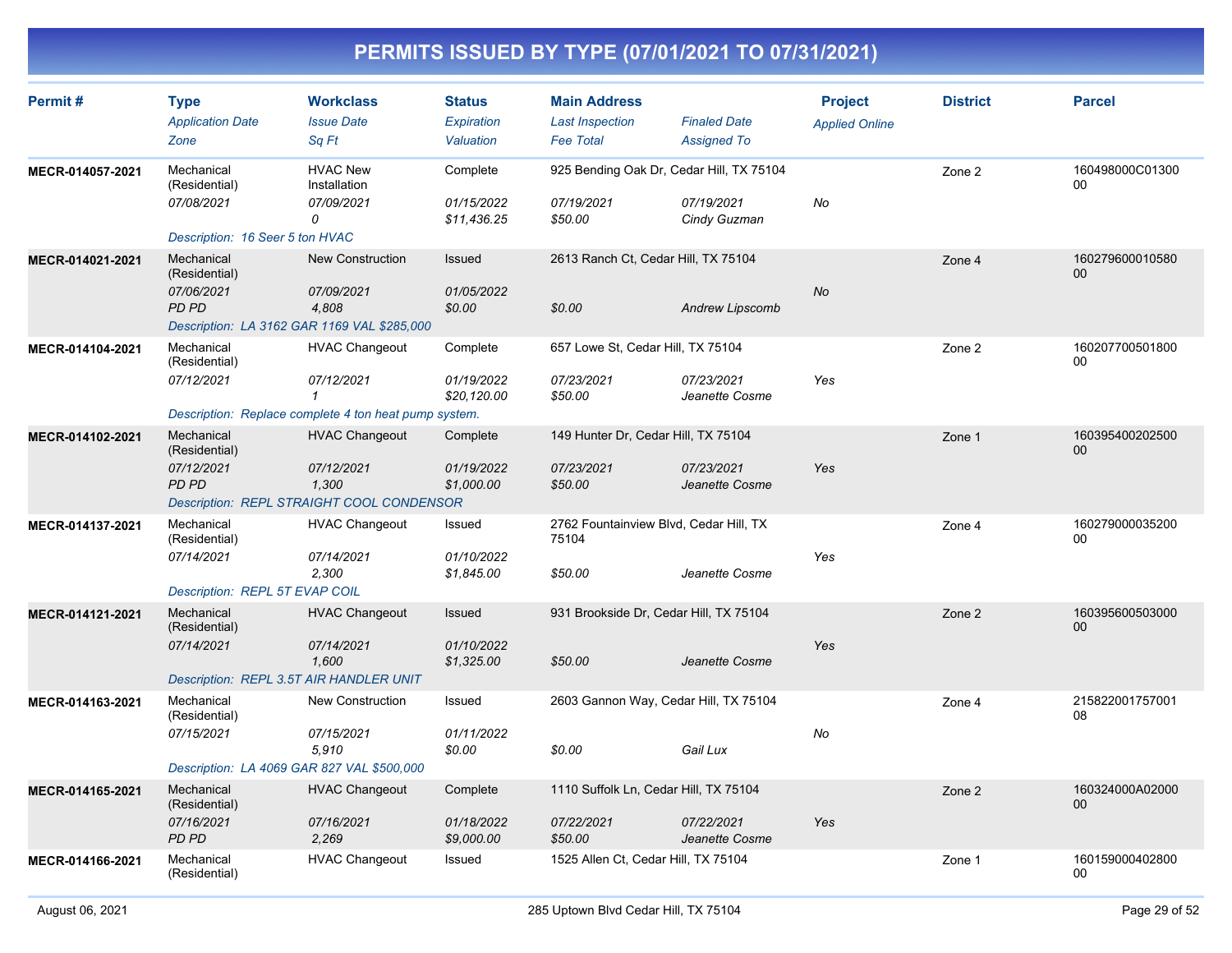| PERMITS ISSUED BY TYPE (07/01/2021 TO 07/31/2021) |                                                                                            |                                                                                                                           |                                           |                                                                   |                                           |                                         |                 |                              |  |  |
|---------------------------------------------------|--------------------------------------------------------------------------------------------|---------------------------------------------------------------------------------------------------------------------------|-------------------------------------------|-------------------------------------------------------------------|-------------------------------------------|-----------------------------------------|-----------------|------------------------------|--|--|
| Permit#                                           | <b>Type</b><br><b>Application Date</b><br>Zone                                             | <b>Workclass</b><br><b>Issue Date</b><br>Sq Ft                                                                            | <b>Status</b><br>Expiration<br>Valuation  | <b>Main Address</b><br><b>Last Inspection</b><br><b>Fee Total</b> | <b>Finaled Date</b><br><b>Assigned To</b> | <b>Project</b><br><b>Applied Online</b> | <b>District</b> | <b>Parcel</b>                |  |  |
|                                                   | 07/16/2021<br>PD PD                                                                        | 07/16/2021<br>1,682<br>Description: INSTALL 3.5 TON CONDENSER AND HORIZ SLAB EVAP COIL. ALSO NEED NEW T'STAT WIRE.        | 01/12/2022<br>\$2,665.00                  | \$50.00                                                           | Jeanette Cosme                            | Yes                                     |                 |                              |  |  |
| MECR-014209-2021                                  | Mechanical<br>(Residential)<br>07/19/2021                                                  | Alteration<br>07/19/2021<br>0<br>Description: rebuild to kitchen from damage caused by busted pipe                        | Issued<br>01/15/2022<br>\$0.00            | 324 Windy Meadow Dr, Cedar Hill, TX<br>75104<br>\$0.00            | Gail Lux                                  | No                                      | Zone 3          | 160426000300500<br>00        |  |  |
| MECR-014194-2021                                  | Mechanical<br>(Residential)<br>07/19/2021                                                  | <b>HVAC Changeout</b><br>07/19/2021<br>1<br>Description: replacing a 4 ton evaporator coil and condenser                  | Complete<br>01/18/2022<br>\$17,048.00     | 1343 Shields Ave, Cedar Hill, TX 75104<br>07/22/2021<br>\$50.00   | 07/22/2021<br>Jeanette Cosme              | Yes                                     | Zone 2          | 160488000A03100<br>00        |  |  |
| MECR-008458-2020                                  | Mechanical<br>(Residential)<br>04/23/2020                                                  | <b>HVAC Changeout</b><br>07/19/2021<br>1,924<br>Description: INSTALL 4 TON 20KW HORIZ AIR HANDLER                         | <b>Issued</b><br>01/15/2022<br>\$1,955.00 | 551 Pinnacle Dr, Cedar Hill, TX 75104<br>\$50.00                  | Jeanette Cosme                            | Yes                                     | None            | 160208700101300<br>00        |  |  |
| MECR-014201-2021                                  | Mechanical<br>(Residential)<br>07/19/2021<br>PD PD<br>Description: 48k (4 ton) hp upflow   | <b>HVAC Changeout</b><br>07/19/2021<br>2,164                                                                              | Issued<br>01/15/2022<br>\$14,244.00       | 1218 Wisdom Dr, Cedar Hill, TX 75104<br>\$50.00                   | Jeanette Cosme                            | Yes                                     | Zone 3          | 1604255001023000<br>$\Omega$ |  |  |
| MECR-014207-2021                                  | Mechanical<br>(Residential)<br>07/19/2021<br><b>PD PD</b><br>Description: hvac replacement | <b>HVAC Changeout</b><br>07/19/2021<br>3,364                                                                              | Issued<br>01/15/2022<br>\$16,000.00       | 420 N Waterford Oaks Dr, Cedar Hill, TX<br>75104<br>\$50.00       | Jeanette Cosme                            | Yes                                     | Zone 2          | 160457402204000<br>00        |  |  |
| MECR-014212-2021                                  | Mechanical<br>(Residential)<br>07/19/2021<br><b>PD PD</b>                                  | <b>HVAC Changeout</b><br>07/19/2021<br>1,593<br>Description: Replace existing 3 ton UPFLOW air handler (indoor) unit ONLY | Issued<br>01/15/2022<br>\$2,500.00        | 704 Gibson St, Cedar Hill, TX 75104<br>\$50.00                    | Jeanette Cosme                            | Yes                                     | Zone 3          | 160067100600100<br>00        |  |  |
| MECR-014215-2021                                  | Mechanical<br>(Residential)<br>07/20/2021                                                  | <b>HVAC Changeout</b><br>07/20/2021<br>1,510<br>Description: A/C System - Change Out - 3.5 Ton - Electric System          | <b>Issued</b><br>01/17/2022<br>\$4,050.00 | 821 N Lisa Ln, Cedar Hill, TX 75104<br>\$50.00                    | Jeanette Cosme                            | Yes                                     | Zone 1          | 160085000101600<br>00        |  |  |
| MECR-014267-2021                                  | Mechanical<br>(Residential)                                                                | <b>HVAC Changeout</b>                                                                                                     | Issued                                    | 923 Southwestern Dr, Cedar Hill, TX<br>75104                      |                                           |                                         | Zone 2          | 160498000F02400<br>00        |  |  |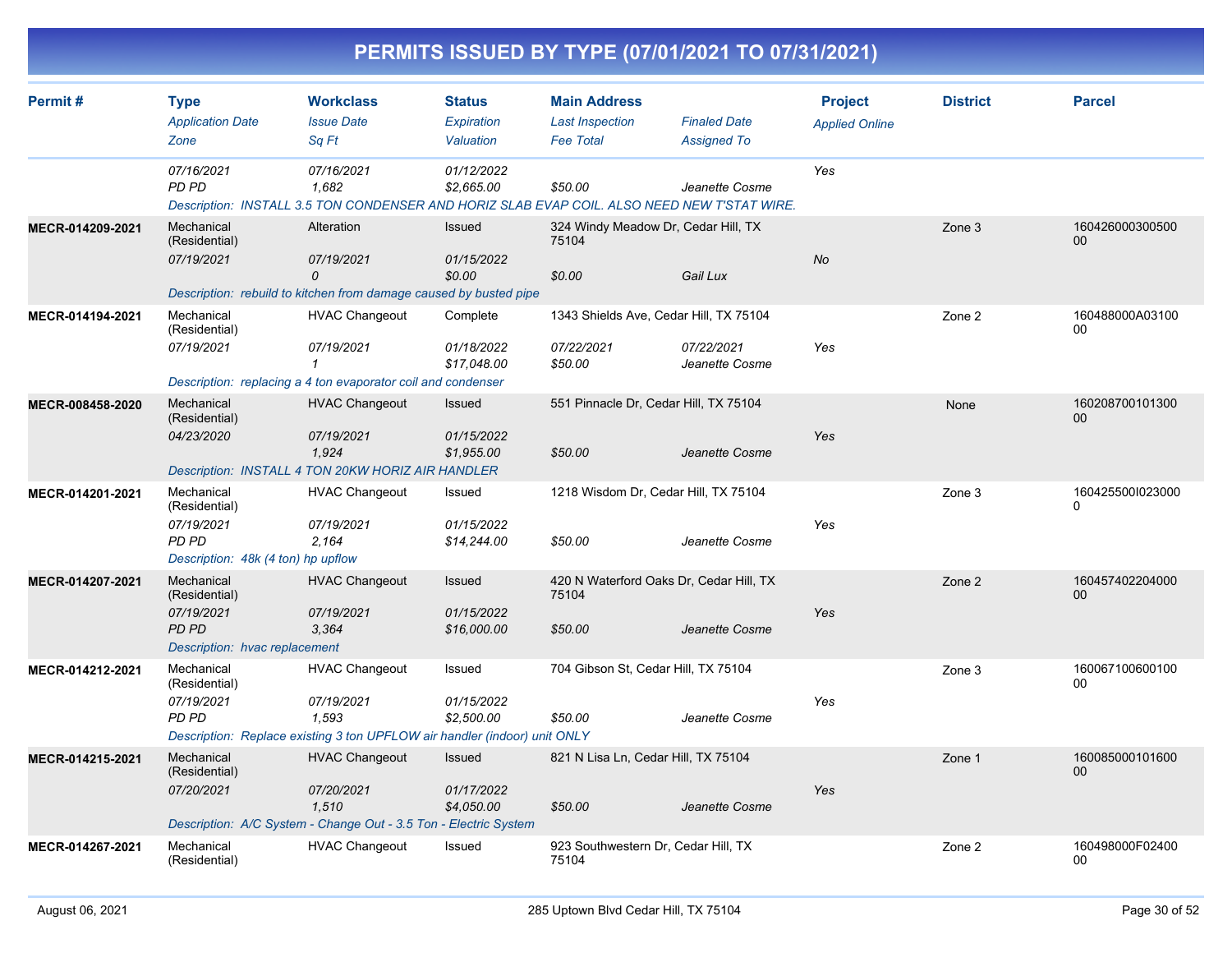| PERMITS ISSUED BY TYPE (07/01/2021 TO 07/31/2021) |                                                                                            |                                                                                                             |                                                 |                                                                   |                                                            |                                         |                                                                                                                                                                                                           |                       |  |  |  |
|---------------------------------------------------|--------------------------------------------------------------------------------------------|-------------------------------------------------------------------------------------------------------------|-------------------------------------------------|-------------------------------------------------------------------|------------------------------------------------------------|-----------------------------------------|-----------------------------------------------------------------------------------------------------------------------------------------------------------------------------------------------------------|-----------------------|--|--|--|
| Permit#                                           | <b>Type</b><br><b>Application Date</b><br>Zone                                             | <b>Workclass</b><br><b>Issue Date</b><br>Sa Ft                                                              | <b>Status</b><br><b>Expiration</b><br>Valuation | <b>Main Address</b><br><b>Last Inspection</b><br><b>Fee Total</b> | <b>Finaled Date</b><br><b>Assigned To</b>                  | <b>Project</b><br><b>Applied Online</b> | <b>District</b>                                                                                                                                                                                           | <b>Parcel</b>         |  |  |  |
|                                                   | 07/22/2021                                                                                 | 07/22/2021<br>4.364<br>Description: INSTALL 5 TON CONDENSER W/ 5 TON HORIZ BOX EVAP COIL FOR U/S UNIT.      | 01/18/2022<br>\$5,011.00                        | \$50.00                                                           | Jeanette Cosme                                             | Yes                                     |                                                                                                                                                                                                           |                       |  |  |  |
| MECR-014270-2021                                  | Mechanical<br>(Residential)<br>07/22/2021<br>Description: A/C Install                      | <b>HVAC Changeout</b><br>07/22/2021<br>1,004                                                                | Complete<br>01/25/2022<br>\$6,300.00            | 408 Dollins St, Cedar Hill, TX 75104<br>07/29/2021<br>\$50.00     | 07/29/2021<br>Jeanette Cosme                               | Yes                                     | Zone 2                                                                                                                                                                                                    | 160206700S02700<br>00 |  |  |  |
| MECR-014250-2021                                  | Mechanical<br>(Residential)<br>07/22/2021<br>PD PD                                         | <b>HVAC Changeout</b><br>07/22/2021<br>$\mathbf{1}$<br>Description: replacing a 3 ton gas complete sysetm   | Issued<br>01/18/2022<br>\$7,046.00              | \$50.00                                                           | 1939 Wood Dale Cir, Cedar Hill, TX 75104<br>Jeanette Cosme | Yes                                     | Zone 4                                                                                                                                                                                                    | 160280001000200<br>00 |  |  |  |
| MECR-014255-2021                                  | Mechanical<br>(Residential)<br>07/22/2021<br>PD PD<br><b>Description: HVAC Replacement</b> | <b>HVAC Changeout</b><br>07/22/2021<br>3,364                                                                | <b>Issued</b><br>01/18/2022<br>\$16,000.00      | 420 N Waterford Oaks Dr, Cedar Hill, TX<br>75104<br>\$50.00       | Jeanette Cosme                                             | Yes                                     | Zone 2                                                                                                                                                                                                    | 160457402204000<br>00 |  |  |  |
| MECR-014258-2021                                  | Mechanical<br>(Residential)<br>07/22/2021<br>PD PD                                         | <b>HVAC Changeout</b><br>07/22/2021<br>1,500<br>Description: Replace a/c equipment; using existing ductwork | Issued<br>01/19/2022<br>\$5,000.00              | 1630 Chapman St, Cedar Hill, TX 75104<br>07/23/2021<br>\$50.00    | Jeanette Cosme                                             | Yes                                     | Zone 1                                                                                                                                                                                                    | 160059100701600<br>00 |  |  |  |
| MECR-014289-2021                                  | Mechanical<br>(Residential)<br>07/23/2021<br>Description: Replace Condenser/ Air Handler   | <b>HVAC Changeout</b><br>07/23/2021<br>1,770                                                                | <b>Issued</b><br>01/19/2022<br>\$10,000.00      | 447 Mckinley St, Cedar Hill, TX 75104<br>\$50.00                  | Jeanette Cosme                                             | Yes                                     | Zone 2                                                                                                                                                                                                    | 160206105300800<br>00 |  |  |  |
| MECR-014318-2021                                  | Mechanical<br>(Residential)<br>07/27/2021                                                  | <b>HVAC Changeout</b><br>07/27/2021<br>5,350<br>Description: Installation of 3 2-Stage HVAC Systems         | Issued<br>01/24/2022<br>\$29,160.00             | 1439 Driftwood Ln, Cedar Hill, TX 75104<br>\$50.00                | Jeanette Cosme                                             | Yes                                     | Zone 2                                                                                                                                                                                                    | 160391200A02300<br>00 |  |  |  |
| MECR-014324-2021                                  | execution of the HVAC work<br>Mechanical<br>(Residential)<br>07/27/2021<br><b>PD PD</b>    | <b>HVAC Changeout</b><br>07/27/2021<br>1,500<br>Description: REPL 3T HVAC AIR HANDLER UNIT                  | Issued<br>01/24/2022<br>\$600.00                | 149 Hunter Dr, Cedar Hill, TX 75104<br>\$50.00                    | Jeanette Cosme                                             | Yes                                     | We will perform all the labor, furnish the material, fees, permits, licenses, applicable insurance, tools, equipment, layout, and any other services and related items necessary for the proper<br>Zone 1 | 160395400202500<br>00 |  |  |  |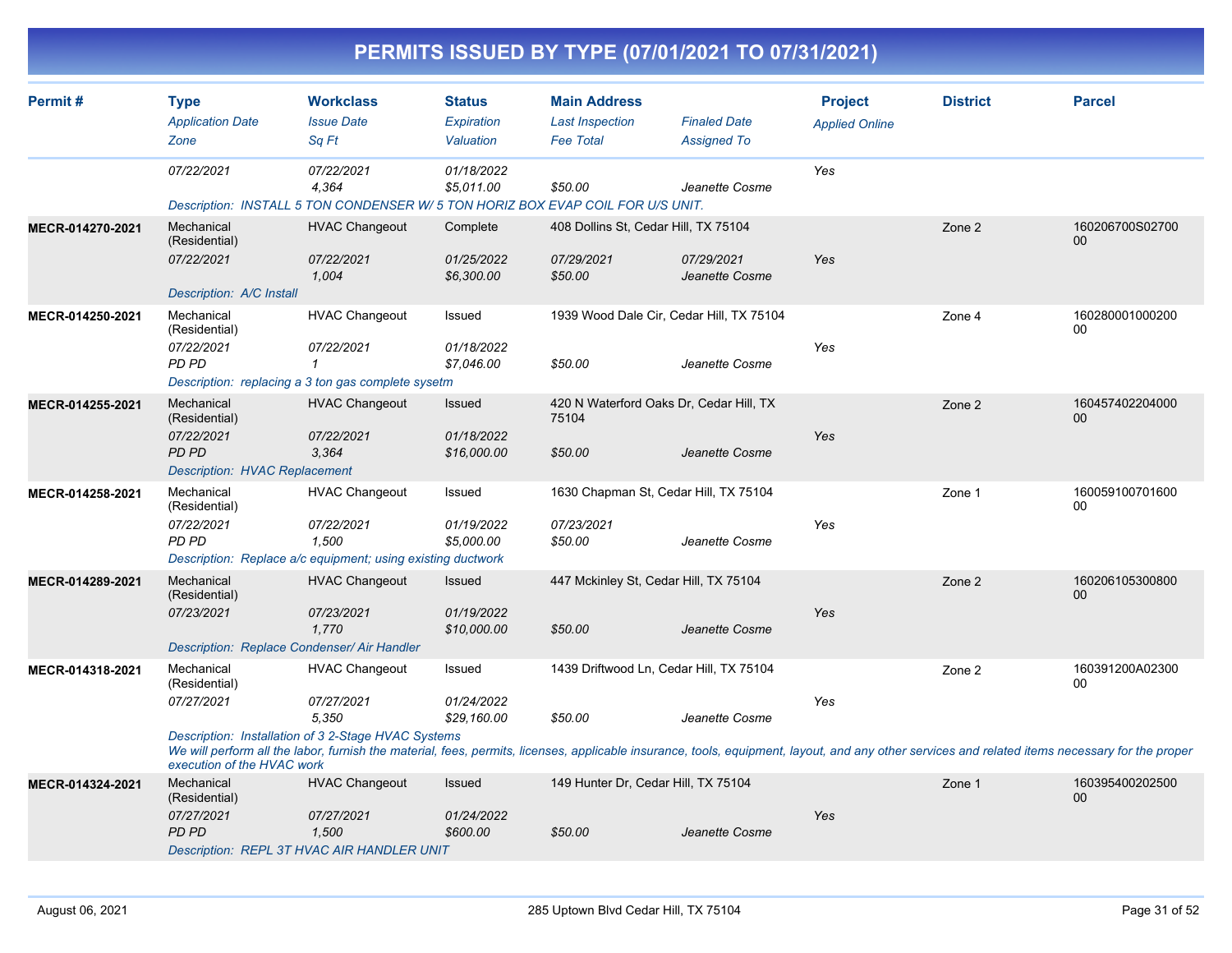| Permit#          | <b>Type</b><br><b>Application Date</b><br>Zone                                        | <b>Workclass</b><br><b>Issue Date</b><br>Sq Ft                                                                              | <b>Status</b><br>Expiration<br>Valuation  | <b>Main Address</b><br><b>Last Inspection</b><br><b>Fee Total</b> | <b>Finaled Date</b><br><b>Assigned To</b> | <b>Project</b><br><b>Applied Online</b> | <b>District</b> | <b>Parcel</b>             |
|------------------|---------------------------------------------------------------------------------------|-----------------------------------------------------------------------------------------------------------------------------|-------------------------------------------|-------------------------------------------------------------------|-------------------------------------------|-----------------------------------------|-----------------|---------------------------|
| MECR-014335-2021 | Mechanical<br>(Residential)<br>07/28/2021                                             | <b>HVAC Changeout</b><br>07/28/2021<br>1,850<br>Description: INSTALL 3.5 TON (14 SEER) CONDENSER W/3.5 TON 20KW UPFLOW A/H. | Issued<br>01/24/2022<br>\$4.894.00        | 601 Pickard Dr, Cedar Hill, TX 75104<br>\$50.00                   | Jeanette Cosme                            | Yes                                     | Zone 2          | 160426803702400<br>00     |
| MECR-014337-2021 | Mechanical<br>(Residential)<br>07/28/2021<br>PD PD                                    | <b>HVAC Changeout</b><br>07/28/2021<br>3,116<br>Description: Replace 1 - 5 ton electric HVAC system in closet               | <b>Issued</b><br>01/24/2022<br>\$9,200.00 | 1704 Hartin Dr. Cedar Hill, TX 75104<br>\$50.00                   | Jeanette Cosme                            | Yes                                     | Zone 3          | 160045200P01700<br>$00\,$ |
| MECR-014376-2021 | Mechanical<br>(Residential)<br>07/30/2021<br>Description: Replace 1 - 5 ton condenser | <b>HVAC Changeout</b><br>07/30/2021<br>4,200                                                                                | Issued<br>01/26/2022<br>\$6,100.00        | 1738 Right Field Ct, Cedar Hill, TX 75104<br>\$50.00              | Jeanette Cosme                            | Yes                                     | Zone 4          | 160279000223200<br>00     |

#### **PERMITS ISSUED FOR MECHANICAL (RESIDENTIAL): 39**

| <b>PLUMBING (NON-RESIDENTIAL)</b> |                                                               |            |                   |                |                                      |        |        |                       |  |  |
|-----------------------------------|---------------------------------------------------------------|------------|-------------------|----------------|--------------------------------------|--------|--------|-----------------------|--|--|
| PLMC-014186-2021                  | Plumbing<br>(Non-Residential)                                 | Alteration | <b>Issued</b>     | 75104          | 301 N Joe Wilson Rd, Cedar Hill, TX  |        | Zone 2 | 650711755100106<br>00 |  |  |
|                                   | 07/17/2021                                                    | 07/19/2021 | 01/15/2022        |                |                                      | No     |        |                       |  |  |
|                                   | <b>MF MF</b>                                                  | 3.520      | \$0.00            | \$0.00         | Gail Lux                             |        |        |                       |  |  |
|                                   | Description: Apartment fire repair on 4 apts in Bldg #6.      |            |                   |                |                                      |        |        |                       |  |  |
| PLMC-014340-2021                  | Plumbing<br>(Non-Residential)                                 | Alteration | Issued            | Hill, TX 75104 | 329 N J Elmer Weaver Fwy, 220, Cedar | Zone 2 |        | 160128300B1R2A<br>300 |  |  |
|                                   | 07/28/2021                                                    | 07/28/2021 | <i>01/24/2022</i> |                |                                      | No     |        |                       |  |  |
|                                   | LR LR                                                         | 2.200      | \$0.00            | \$0.00         | Gail Lux                             |        |        |                       |  |  |
|                                   | Description: REMODEL OF EXISTING SPACE FOR A MARTIAL ARTS GYM |            |                   |                |                                      |        |        |                       |  |  |

**PERMITS ISSUED FOR PLUMBING (NON-RESIDENTIAL): 2**

| <b>PLUMBING (RESIDENTIAL)</b> |                                               |                   |                          |                                        |                                   |     |        |                       |
|-------------------------------|-----------------------------------------------|-------------------|--------------------------|----------------------------------------|-----------------------------------|-----|--------|-----------------------|
| PLMR-013977-2021              | Plumbing<br>(Residential)                     | Water Heater      | Complete                 |                                        | 760 Bray St, Cedar Hill, TX 75104 |     |        | 160207700600100<br>00 |
|                               | 07/01/2021                                    | 07/01/2021        | 01/22/2022<br>\$1,600.00 | 07/26/2021<br>\$50.00                  | 07/26/2021<br>Jeanette Cosme      | Yes |        |                       |
|                               | Description: Install 2 electric water heaters |                   |                          |                                        |                                   |     |        |                       |
| PLMR-013991-2021              | Plumbing<br>(Residential)                     | Repair            | Complete                 | 806 Jorgenson Rd, Cedar Hill, TX 75104 |                                   |     | Zone 1 | 651472410102300<br>00 |
|                               | 07/02/2021                                    | 07/02/2021<br>778 | 01/03/2022<br>\$1,000.00 | 07/06/2021<br>\$50.00                  | 07/06/2021<br>Jeanette Cosme      | Yes |        |                       |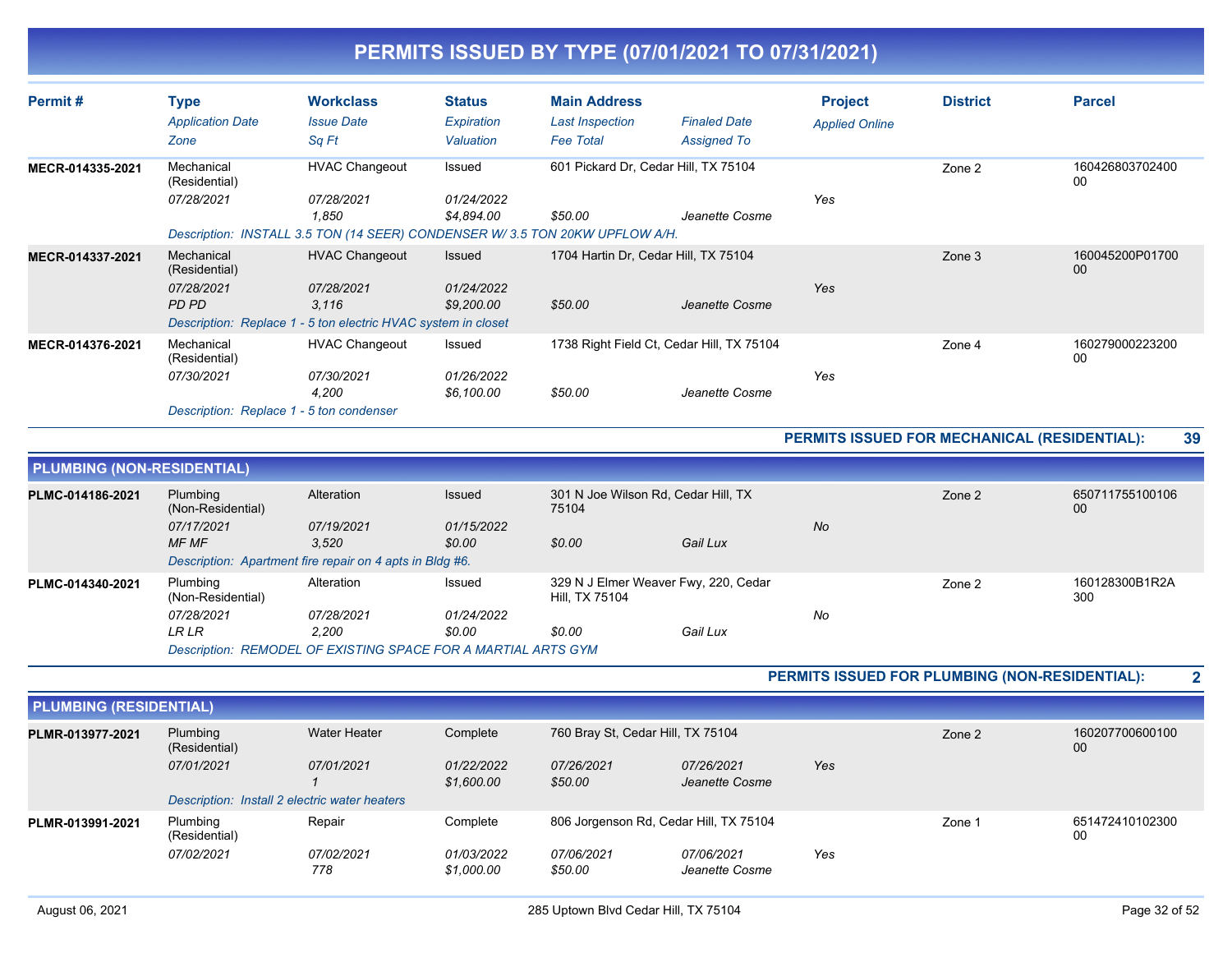| Permit#          | <b>Type</b>                                          | <b>Workclass</b>                                            | <b>Status</b>            | <b>Main Address</b>                              |                              | <b>Project</b>        | <b>District</b> | <b>Parcel</b>         |
|------------------|------------------------------------------------------|-------------------------------------------------------------|--------------------------|--------------------------------------------------|------------------------------|-----------------------|-----------------|-----------------------|
|                  | <b>Application Date</b>                              | <b>Issue Date</b>                                           | Expiration               | <b>Last Inspection</b>                           | <b>Finaled Date</b>          | <b>Applied Online</b> |                 |                       |
|                  | Zone                                                 | Sa Ft                                                       | Valuation                | <b>Fee Total</b>                                 | <b>Assigned To</b>           |                       |                 |                       |
|                  | Description: Replace existing water heater           |                                                             |                          |                                                  |                              |                       |                 |                       |
| PLMR-013995-2021 | Plumbing<br>(Residential)                            | <b>New Construction</b>                                     | Issued                   | 616 E Little Creek Rd, Cedar Hill, TX<br>75104   |                              |                       | Zone 3          | 651085035100910<br>00 |
|                  | 07/02/2021<br><b>RR RR</b>                           | 07/02/2021<br>1,084                                         | 12/29/2021<br>\$0.00     | \$0.00                                           | <b>Andrew Lipscomb</b>       | <b>No</b>             |                 |                       |
|                  | <b>Description: Outdoor Kitchen</b>                  |                                                             |                          |                                                  |                              |                       |                 |                       |
| PLMR-013978-2021 | Plumbing<br>(Residential)                            | Water Heater                                                | Complete                 | 305 Waterford Oaks Dr, Cedar Hill, TX<br>75104   |                              |                       | Zone 2          | 161100001701800<br>00 |
|                  | 07/02/2021<br>PD PD                                  | 07/02/2021<br>$\mathcal I$                                  | 01/04/2022<br>\$1,300.00 | 07/08/2021<br>\$50.00                            | 07/08/2021<br>Jeanette Cosme | Yes                   |                 |                       |
|                  | Description: Install gas water heater                |                                                             |                          |                                                  |                              |                       |                 |                       |
| PLMR-014015-2021 | Plumbing<br>(Residential)                            | Repair                                                      | Issued                   | 202 Ramsey St, Cedar Hill, TX 75104              |                              |                       | Zone 4          | 160145000001200<br>00 |
|                  | 07/06/2021<br>OT-Res OT-Res                          | 07/06/2021<br>$\mathbf{1}$                                  | 01/03/2022<br>\$7,618.00 | \$50.00                                          | Jeanette Cosme               | Yes                   |                 |                       |
| PLMR-014031-2021 | Plumbing<br>(Residential)                            | <b>Water Heater</b>                                         | Complete                 | 1019 Essex Dr, Cedar Hill, TX 75104              |                              |                       | Zone 2          | 160324000F04300<br>00 |
|                  | 07/06/2021<br>PD PD                                  | 07/06/2021<br>2.000                                         | 01/05/2022<br>\$1,500.00 | 07/09/2021<br>\$50.00                            | 07/09/2021<br>Jeanette Cosme | Yes                   |                 |                       |
|                  |                                                      | Description: water heater replacement gas located in garage |                          |                                                  |                              |                       |                 |                       |
| PLMR-014035-2021 | Plumbing<br>(Residential)                            | Repair                                                      | Complete                 | 322 W Little Creek Rd, Cedar Hill, TX<br>75104   |                              |                       | Zone 3          | 160320000G02800<br>00 |
|                  | 07/07/2021                                           | 07/07/2021<br>1,878                                         | 01/04/2022<br>\$300.00   | 07/08/2021<br>\$50.00                            | 07/08/2021<br>Jeanette Cosme | Yes                   |                 |                       |
|                  | <b>Description: Gas Final</b>                        |                                                             |                          |                                                  |                              |                       |                 |                       |
| PLMR-014036-2021 | Plumbing<br>(Residential)                            | Repair                                                      | Complete                 | 403 Aquarius Dr, Cedar Hill, TX 75104            |                              |                       | Zone 3          | 160425700G02600<br>00 |
|                  | 07/07/2021                                           | 07/07/2021<br>1,448                                         | 01/04/2022<br>\$300.00   | 07/08/2021<br>\$50.00                            | 07/08/2021<br>Jeanette Cosme | Yes                   |                 |                       |
|                  | <b>Description: Gas Final</b>                        |                                                             |                          |                                                  |                              |                       |                 |                       |
| PLMR-014008-2021 | Plumbing<br>(Residential)                            | <b>New Construction</b>                                     | Issued                   | 2717 Prairie Acres Cove, Cedar Hill, TX<br>75104 |                              |                       | Zone 4          | 160279000012000<br>00 |
|                  | 07/06/2021                                           | 07/08/2021                                                  | 01/04/2022               |                                                  |                              | No                    |                 |                       |
|                  | <b>PD PD</b><br>Description: Attached Garage 30'x37' | 1.110                                                       | \$0.00                   | \$0.00                                           | <b>Andrew Lipscomb</b>       |                       |                 |                       |
|                  |                                                      | <b>New Construction</b>                                     | Issued                   |                                                  |                              |                       |                 | 215818001511001       |
| PLMR-014030-2021 | Plumbing<br>(Residential)                            |                                                             |                          | 2630 Wells Ct, Cedar Hill, TX 75104              |                              |                       | Zone 4          | 08                    |
|                  | 07/06/2021                                           | 07/09/2021<br>3,969                                         | 01/05/2022<br>\$0.00     | \$0.00                                           | Andrew Lipscomb              | No                    |                 |                       |
|                  | Description: LA 2734 GAR 768 VAL \$482,000           |                                                             |                          |                                                  |                              |                       |                 |                       |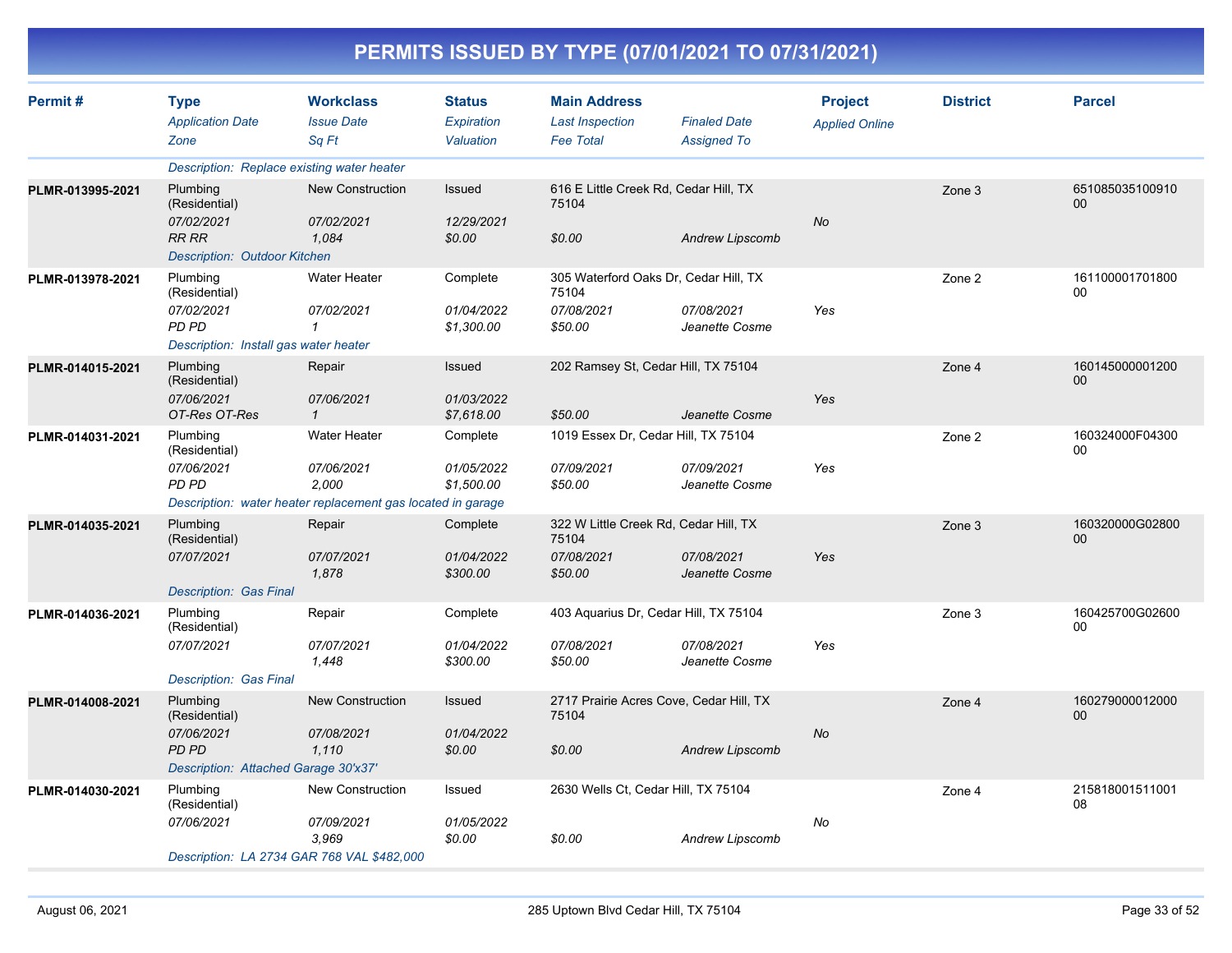| Permit#          | <b>Type</b><br><b>Application Date</b><br>Zone                                                   | <b>Workclass</b><br><b>Issue Date</b><br>Sq Ft                                                | <b>Status</b><br>Expiration<br>Valuation | <b>Main Address</b><br><b>Last Inspection</b><br><b>Fee Total</b>      | <b>Finaled Date</b><br><b>Assigned To</b> | <b>Project</b><br><b>Applied Online</b> | <b>District</b> | <b>Parcel</b>             |
|------------------|--------------------------------------------------------------------------------------------------|-----------------------------------------------------------------------------------------------|------------------------------------------|------------------------------------------------------------------------|-------------------------------------------|-----------------------------------------|-----------------|---------------------------|
| PLMR-010384-2020 | Plumbing<br>(Residential)<br>11/09/2020<br><b>Description: New Residential</b>                   | <b>New Construction</b><br>07/09/2021<br>3,162                                                | Issued<br>01/24/2022<br>\$0.00           | 2622 Mason Ln, Cedar Hill, TX 75104<br>07/27/2021<br>\$0.00            | <b>Andrew Lipscomb</b>                    | <b>No</b>                               | Zone 4          | 215822001751001<br>08     |
| PLMR-014022-2021 | Plumbing<br>(Residential)<br>07/06/2021<br>PD PD<br>Description: LA 3162 GAR 1169 VAL \$285,000  | <b>New Construction</b><br>07/09/2021<br>4,808                                                | Issued<br>01/05/2022<br>\$0.00           | 2613 Ranch Ct, Cedar Hill, TX 75104<br>\$0.00                          | Andrew Lipscomb                           | No                                      | Zone 4          | 160279600010580<br>$00\,$ |
| PLMR-014069-2021 | Plumbing<br>(Residential)<br>07/09/2021<br><b>PD PD</b><br>Description: install gas water heater | <b>Water Heater</b><br>07/09/2021<br>$\mathbf 1$                                              | Complete<br>01/18/2022<br>\$1,300.00     | 318 W Lisa Ln, Cedar Hill, TX 75104<br>07/22/2021<br>\$50.00           | 07/22/2021<br>Jeanette Cosme              | Yes                                     | Zone 1          | 160065500C01000<br>00     |
| PLMR-014079-2021 | Plumbing<br>(Residential)<br>07/09/2021<br><b>PD PD</b><br>Description: Inground swimming pool   | Pool<br>07/09/2021<br>923                                                                     | Issued<br>01/05/2022<br>\$0.00           | 2723 Prairie Acres Cove, Cedar Hill, TX<br>75104<br>\$0.00             | Lance Baker                               | No                                      | Zone 4          | 160279000012100<br>00     |
| PLMR-014097-2021 | Plumbing<br>(Residential)<br>07/12/2021<br>Description: replace water heater                     | <b>Water Heater</b><br>07/12/2021<br>2.032                                                    | Complete<br>01/10/2022<br>\$1,425.00     | 525 Flower Ln, Cedar Hill, TX 75104<br>07/14/2021<br>\$50.00           | 07/14/2021<br>Jeanette Cosme              | Yes                                     | Zone 1          | 650306375100500<br>00     |
| PLMR-014085-2021 | Plumbing<br>(Residential)<br>07/12/2021                                                          | Repair<br>07/12/2021<br>$\mathbf{1}$<br>Description: 9' TUNNEL FOR HOT WATER SLAB LEAK REPAIR | Complete<br>01/17/2022<br>\$6,800.00     | 1626 Pebble Beach Ln, Cedar Hill, TX<br>75104<br>07/21/2021<br>\$50.00 | 07/21/2021<br>Jeanette Cosme              | Yes                                     | Zone 4          | 160279000221300<br>00     |
| PLMR-014114-2021 | Plumbing<br>(Residential)<br>07/13/2021<br><b>PD PD</b><br>Description: replace PRV              | Repair<br>07/13/2021<br>3,109                                                                 | Issued<br>02/02/2022<br>\$935.00         | 1617 Mustang Ct, Cedar Hill, TX 75104<br>08/06/2021<br>\$50.00         | Jeanette Cosme                            | Yes                                     | Zone 4          | 160279000133200<br>$00\,$ |
| PLMR-014132-2021 | Plumbing<br>(Residential)<br>07/14/2021<br>Description: spit repair on sewer libe                | Repair<br>07/14/2021<br>5                                                                     | Complete<br>01/11/2022<br>\$500.00       | 108 Capricorn St, Cedar Hill, TX 75104<br>07/15/2021<br>\$50.00        | 07/15/2021<br>Jeanette Cosme              | Yes                                     | Zone 3          | 160425001800500<br>00     |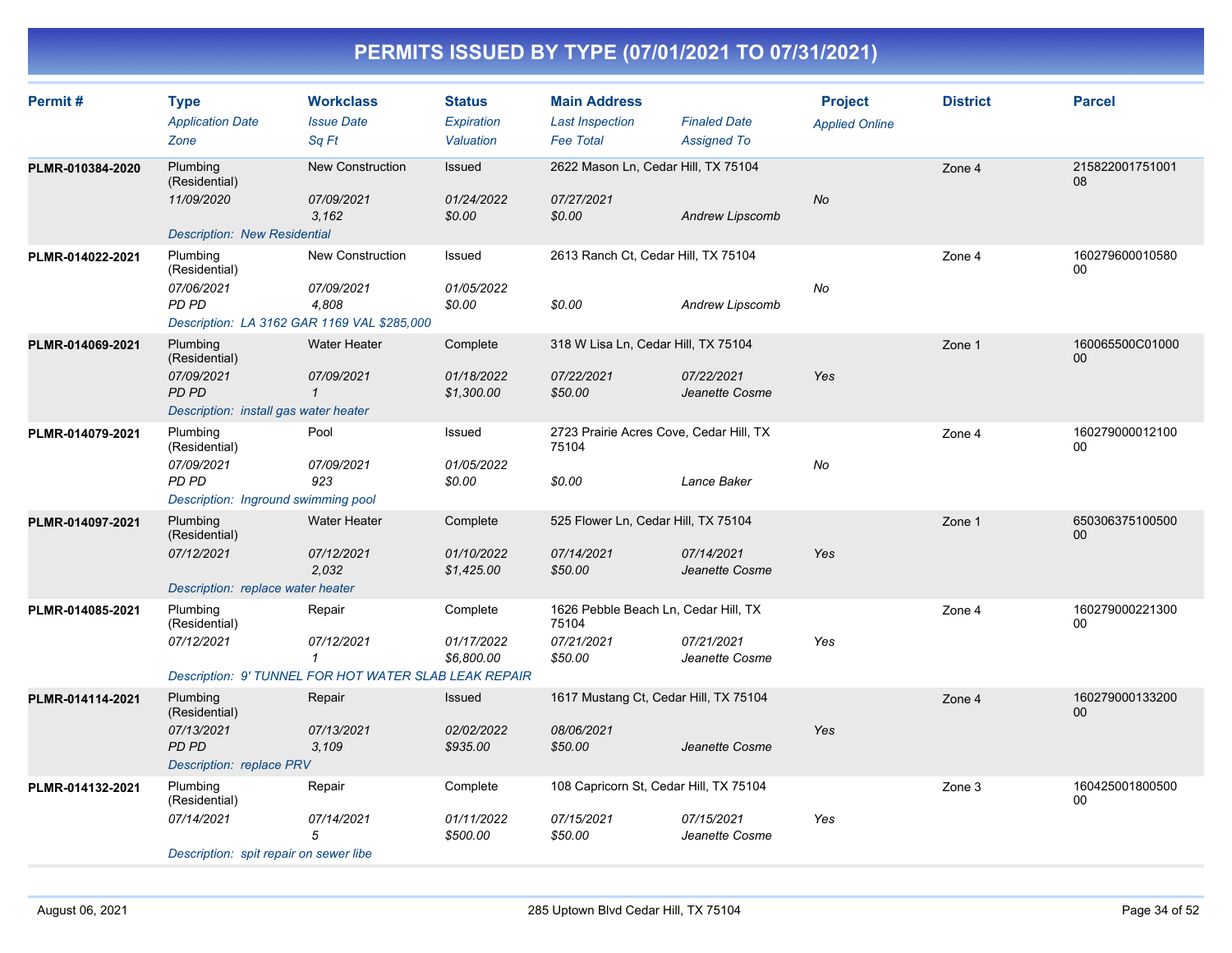| Permit#          | <b>Type</b><br><b>Application Date</b><br>Zone                                        | <b>Workclass</b><br><b>Issue Date</b><br>Sa Ft                                                                               | <b>Status</b><br>Expiration<br>Valuation | <b>Main Address</b><br><b>Last Inspection</b><br><b>Fee Total</b>  | <b>Finaled Date</b><br><b>Assigned To</b> | <b>Project</b><br><b>Applied Online</b> | <b>District</b> | <b>Parcel</b>         |
|------------------|---------------------------------------------------------------------------------------|------------------------------------------------------------------------------------------------------------------------------|------------------------------------------|--------------------------------------------------------------------|-------------------------------------------|-----------------------------------------|-----------------|-----------------------|
| PLMR-014135-2021 | Plumbing<br>(Residential)<br>07/14/2021<br><b>PD PD</b>                               | Repair<br>07/14/2021<br>7.282<br>Description: Repair flood damage - flooring, cabinets, sheetrock, replace 1 hvac attic unit | Issued<br>01/10/2022<br>\$0.00           | 2133 Grand View Ct, Cedar Hill, TX 75104<br>\$50.00                | <b>Andrew Lipscomb</b>                    | <b>No</b>                               | Zone 4          | 160279600011340<br>00 |
| PLMR-014139-2021 | Plumbing<br>(Residential)<br>07/14/2021<br>PD PD                                      | Water Heater<br>07/14/2021<br>1<br><b>Description: GAS WATER HEATER REPLACEMENT</b>                                          | Complete<br>01/17/2022<br>\$1,000.00     | 1736 Valley View Dr, Cedar Hill, TX 75104<br>07/21/2021<br>\$50.00 | 07/21/2021<br>Jeanette Cosme              | Yes                                     | Zone 4          | 160280001502R00<br>00 |
| PLMR-014164-2021 | Plumbing<br>(Residential)<br>07/15/2021<br>Description: LA 4069 GAR 827 VAL \$500,000 | <b>New Construction</b><br>07/15/2021<br>5,910                                                                               | <b>Issued</b><br>01/11/2022<br>\$0.00    | 2603 Gannon Way, Cedar Hill, TX 75104<br>\$0.00                    | Gail Lux                                  | No                                      | Zone 4          | 215822001757001<br>08 |
| PLMR-014152-2021 | Plumbing<br>(Residential)<br>07/15/2021<br>PD PD                                      | Water Heater<br>07/15/2021<br>$\mathbf{1}$<br>Description: Install a 50 gallon electric water heater                         | Complete<br>01/24/2022<br>\$1,300.00     | 944 Crestwood Dr, Cedar Hill, TX 75104<br>07/28/2021<br>\$50.00    | 07/28/2021<br>Jeanette Cosme              | Yes                                     | Zone 2          | 160483000B01000<br>00 |
| PLMR-014168-2021 | Plumbing<br>(Residential)<br>07/16/2021<br>Description: Install a gas water heater    | <b>Water Heater</b><br>07/16/2021<br>$\mathbf{1}$                                                                            | Complete<br>01/18/2022<br>\$1,300.00     | 901 Balfour Dr, Cedar Hill, TX 75104<br>07/22/2021<br>\$50.00      | 07/22/2021<br>Jeanette Cosme              | Yes                                     | Zone 2          | 160045500400100<br>00 |
| PLMR-014169-2021 | Plumbing<br>(Residential)<br>07/16/2021                                               | Water Heater<br>07/16/2021<br>-1<br>Description: install a 50 gallon electric water heater                                   | Complete<br>01/18/2022<br>\$1,300.00     | 1016 Aries St, Cedar Hill, TX 75104<br>07/22/2021<br>\$50.00       | 07/22/2021<br>Jeanette Cosme              | Yes                                     | Zone 3          | 160320000301100<br>00 |
| PLMR-014211-2021 | Plumbing<br>(Residential)<br>07/19/2021                                               | Alteration<br>07/19/2021<br>0<br>Description: rebuild to kitchen from damage caused by busted pipe                           | Issued<br>01/15/2022<br>\$0.00           | 324 Windy Meadow Dr, Cedar Hill, TX<br>75104<br>\$0.00             | Gail Lux                                  | No                                      | Zone 3          | 160426000300500<br>00 |
| PLMR-014195-2021 | Plumbing<br>(Residential)<br>07/19/2021                                               | Water Heater<br>07/19/2021<br>1,000<br>Description: Replace 50 gal electric water heater in garage,                          | Issued<br>01/18/2022<br>\$1,648.00       | 416 Overland Trl, Cedar Hill, TX 75104<br>07/22/2021<br>\$50.00    | Jeanette Cosme                            | Yes                                     | Zone 1          | 160200100501500<br>00 |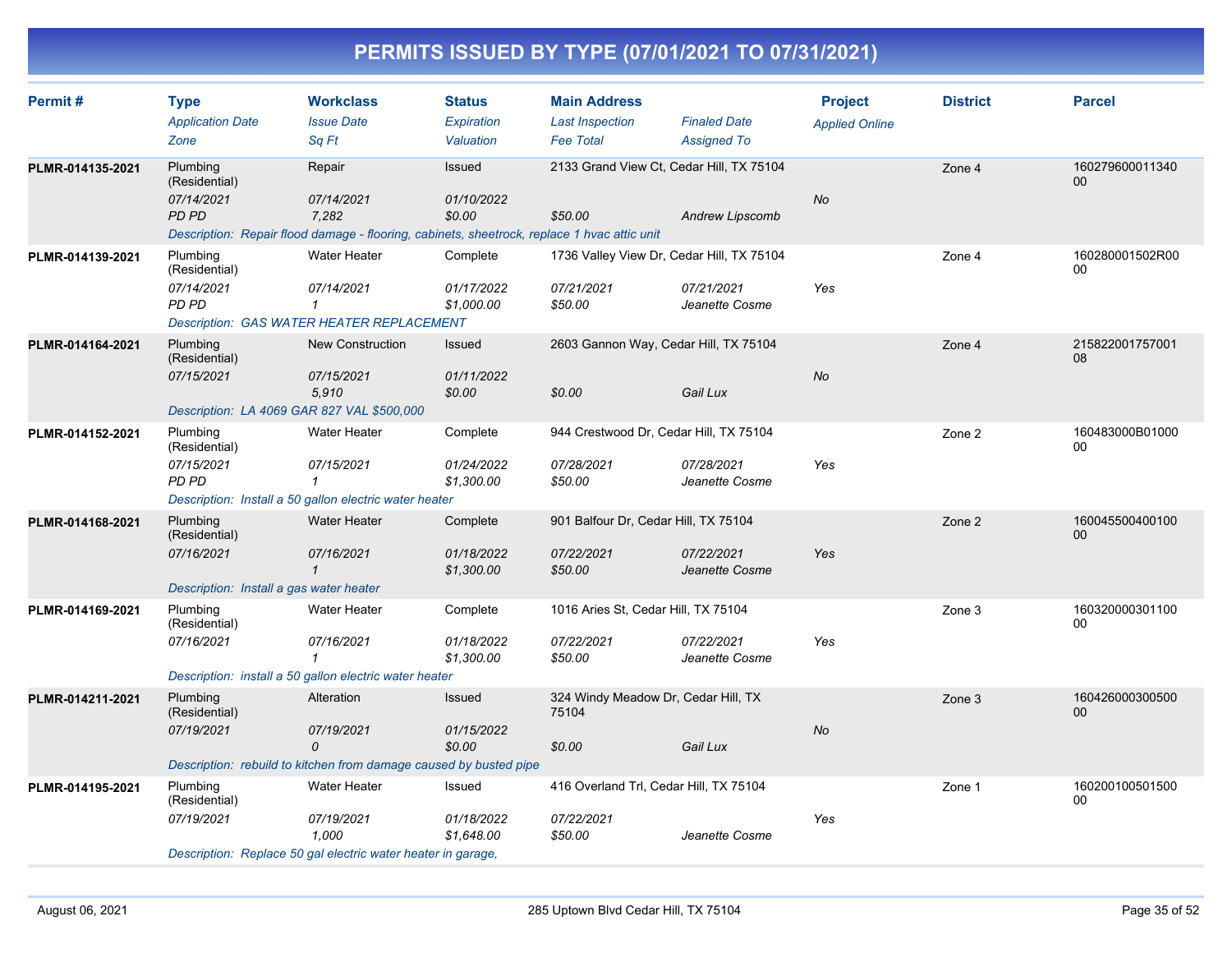| Permit#          | <b>Type</b><br><b>Application Date</b><br>Zone                                                  | <b>Workclass</b><br><b>Issue Date</b><br>Sa Ft                                                          | <b>Status</b><br>Expiration<br>Valuation | <b>Main Address</b><br><b>Last Inspection</b><br><b>Fee Total</b>         | <b>Finaled Date</b><br><b>Assigned To</b> | <b>Project</b><br><b>Applied Online</b> | <b>District</b> | <b>Parcel</b>                |
|------------------|-------------------------------------------------------------------------------------------------|---------------------------------------------------------------------------------------------------------|------------------------------------------|---------------------------------------------------------------------------|-------------------------------------------|-----------------------------------------|-----------------|------------------------------|
| PLMR-014199-2021 | Plumbing<br>(Residential)<br>07/19/2021<br>PD PD                                                | <b>Water Heater</b><br>07/19/2021<br>1.592<br>Description: INSTALL 50 GALLON GAS WATER HEATER IN GARAGE | Complete<br>01/19/2022<br>\$163.570.00   | 1029 Hampshire Ln, Cedar Hill, TX 75104<br>07/23/2021<br>\$50.00          | 07/23/2021<br>Jeanette Cosme              | Yes                                     | Zone 2          | 160324000E01100<br>00        |
| PLMR-014217-2021 | Plumbing<br>(Residential)<br>07/20/2021<br>Description: Re-pipe Water Lines Through Attic       | Alteration<br>07/20/2021<br>1,680                                                                       | Issued<br>01/25/2022<br>\$3,485.00       | 834 Larue Dr, Cedar Hill, TX 75104<br>07/29/2021<br>\$50.00               | Jeanette Cosme                            | Yes                                     | Zone 3          | 160426901701200<br>$00\,$    |
| PLMR-014231-2021 | Plumbing<br>(Residential)<br>07/20/2021<br>PD PD<br>Description: replace 50 gallon water heater | Repair<br>07/20/2021<br>7,200                                                                           | Issued<br>01/17/2022<br>\$1,600.00       | 1029 Hampshire Ln, Cedar Hill, TX 75104<br>\$50.00                        | Jeanette Cosme                            | Yes                                     | Zone 2          | 160324000E01100<br>00        |
| PLMR-014216-2021 | Plumbing<br>(Residential)<br>07/20/2021<br>PD PD<br>Description: sewer slab leak                | Repair<br>07/20/2021<br>3,022                                                                           | Complete<br>01/17/2022<br>\$4,725.00     | 409 Sugar Mill Dr, Cedar Hill, TX 75104<br>07/21/2021<br>\$50.00          | 07/21/2021<br>Jeanette Cosme              | Yes                                     | Zone 1          | 160200000101600<br>00        |
| PLMR-014248-2021 | Plumbing<br>(Residential)<br>07/22/2021                                                         | Repair<br>07/22/2021<br>2,500<br><b>Description: WATER REROUTE THRU THE ATTIC</b>                       | Complete<br>01/24/2022<br>\$3,888.00     | 1609 Promontory Dr, Cedar Hill, TX 75104<br>07/27/2021<br>\$50.00         | 07/27/2021<br>Jeanette Cosme              | Yes                                     | Zone 1          | 160377300000200<br>$00\,$    |
| PLMR-014284-2021 | Plumbing<br>(Residential)<br>07/23/2021<br>PD PD<br>Description: replacing shower valve         | Repair<br>07/23/2021<br>1,600                                                                           | Issued<br>01/19/2022<br>\$1,200.00       | 225 Cozy Ln, Cedar Hill, TX 75104<br>\$50.00                              | Jeanette Cosme                            | Yes                                     | Zone 3          | 160342000B01100<br>00        |
| PLMR-014286-2021 | Plumbing<br>(Residential)<br>07/23/2021<br>PD PD                                                | <b>Water Heater</b><br>07/23/2021<br>$\mathbf 1$                                                        | Complete<br>01/24/2022<br>\$1,701.50     | 311 Bryant Ln, Cedar Hill, TX 75104<br>07/27/2021<br>\$50.00              | 07/27/2021<br>Jeanette Cosme              | Yes                                     | Zone 1          | 160065500A01000<br>$00\,$    |
| PLMR-014304-2021 | Plumbing<br>(Residential)<br>07/26/2021<br>Description: tub and valve                           | Description: install 50 gallon natural gas water heater<br>Alteration<br>07/26/2021<br>100              | Issued<br>01/31/2022<br>\$800.00         | 802 Black Walnut Trails, Cedar Hill, TX<br>75104<br>08/04/2021<br>\$50.00 | Jeanette Cosme                            | Yes                                     | Zone 3          | 1601285001004000<br>$\Omega$ |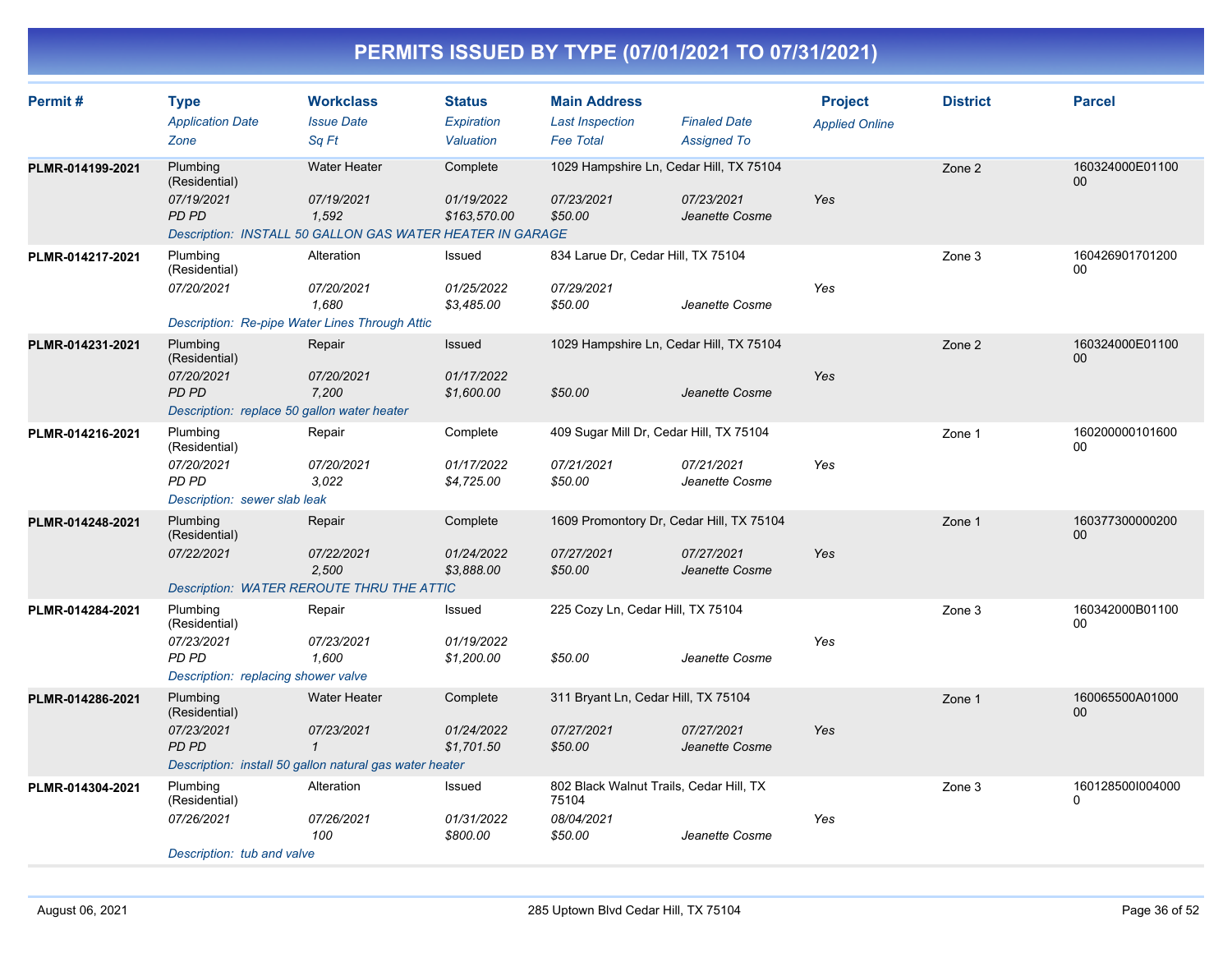| Permit#          | <b>Type</b><br><b>Application Date</b><br>Zone                                        | <b>Workclass</b><br><b>Issue Date</b><br>Sq Ft                                                     | <b>Status</b><br>Expiration<br>Valuation  | <b>Main Address</b><br><b>Last Inspection</b><br><b>Fee Total</b> | <b>Finaled Date</b><br><b>Assigned To</b>                                                                                                                                              | <b>Project</b><br><b>Applied Online</b> | <b>District</b> | <b>Parcel</b>         |
|------------------|---------------------------------------------------------------------------------------|----------------------------------------------------------------------------------------------------|-------------------------------------------|-------------------------------------------------------------------|----------------------------------------------------------------------------------------------------------------------------------------------------------------------------------------|-----------------------------------------|-----------------|-----------------------|
| PLMR-014301-2021 | Plumbing<br>(Residential)<br>07/26/2021<br><b>PD PD</b><br>Description: tub and valve | Alteration<br>07/26/2021<br>100                                                                    | Issued<br>01/29/2022<br>\$800.00          | 08/02/2021<br>\$50.00                                             | 1221 Reeves Ln, Cedar Hill, TX 75104<br>Jeanette Cosme                                                                                                                                 | Yes                                     | Zone 3          | 160425500E01200<br>00 |
| PLMR-014328-2021 | Plumbing<br>(Residential)<br>07/27/2021<br>PD PD                                      | Pool<br>07/27/2021<br>357<br>Description: Residential inground gunite pool no spa                  | Issued<br>01/24/2022<br>\$0.00            | \$0.00                                                            | 1311 Ridgeview Dr, Cedar Hill, TX 75104<br>Lance Baker                                                                                                                                 | No                                      | Zone 2          | 161100400A01800<br>00 |
| PLMR-014350-2021 | Plumbing<br>(Residential)<br>07/28/2021<br><b>LR LR</b>                               | Pool<br>07/28/2021<br>453                                                                          | Issued<br>01/24/2022<br>\$0.00            | 75104<br>\$0.00                                                   | 906 Wooded Creek Dr, Cedar Hill, TX<br>Lance Baker                                                                                                                                     | No                                      | Zone 2          | 160498000A05500<br>00 |
| PLMR-014368-2021 | Plumbing<br>(Residential)<br>07/30/2021                                               | <b>Water Heater</b><br>07/30/2021<br>1,332<br>Description: Install 50 gallon electric water heater | Issued<br>02/01/2022<br>\$1,000.00        | 08/05/2021<br>\$50.00                                             | 915 Turner Ct, Cedar Hill, TX 75104<br>Jeanette Cosme                                                                                                                                  | Yes                                     | Zone 2          | 160426803501600<br>00 |
| PLMR-014380-2021 | Plumbing<br>(Residential)<br>07/30/2021<br><b>LRLR</b>                                | <b>Water Heater</b><br>07/30/2021<br>870                                                           | <b>Issued</b><br>01/26/2022<br>\$1,750.00 | \$50.00                                                           | 233 Texas St, Cedar Hill, TX 75104<br>Jeanette Cosme<br>Description: WH Install; install new 30 gal gas water heater. Install new ball valve, flex lines, gas stop, and sediment trap. | Yes                                     | Zone 2          | 160025000301300<br>00 |

#### **PERMITS ISSUED FOR PLUMBING (RESIDENTIAL): 39**

|                   | <b>POOL (RESIDENTIAL)</b>                 |                                                             |               |                                                  |                                       |     |        |                       |  |  |  |
|-------------------|-------------------------------------------|-------------------------------------------------------------|---------------|--------------------------------------------------|---------------------------------------|-----|--------|-----------------------|--|--|--|
| POOLR-013946-2021 | Pool (Residential)                        | In Ground                                                   | Issued        |                                                  | 1537 Chapman St. Cedar Hill, TX 75104 |     |        | 160059000104300<br>00 |  |  |  |
|                   | 06/30/2021                                | 07/02/2021                                                  | 01/10/2022    | 07/14/2021                                       |                                       | Yes |        |                       |  |  |  |
|                   | PD PD                                     | 200                                                         | \$32,000.00   | \$200.00                                         | Lance Baker                           |     |        |                       |  |  |  |
|                   | Description: New concrete in-ground pool. | no plumbing backflow to city sewer. (closed plumbing cycle) |               |                                                  |                                       |     |        |                       |  |  |  |
| POOLR-013790-2021 | Pool (Residential)                        | In Ground                                                   | <b>Issued</b> | 2723 Prairie Acres Cove, Cedar Hill, TX<br>75104 |                                       |     | Zone 4 | 160279000012100<br>00 |  |  |  |
|                   | 06/18/2021                                | 07/09/2021                                                  | 01/24/2022    | 07/27/2021                                       |                                       | Yes |        |                       |  |  |  |
|                   | PD PD                                     | 923                                                         | \$35,000.00   | \$200.00                                         | Lance Baker                           |     |        |                       |  |  |  |
|                   | Description: Inground swimming pool       |                                                             |               |                                                  |                                       |     |        |                       |  |  |  |
| POOLR-014110-2021 | Pool (Residential)                        | In Ground                                                   | Issued        | 1332 Elise St. Cedar Hill, TX 75104              |                                       |     | Zone 2 | 160488000A00400<br>00 |  |  |  |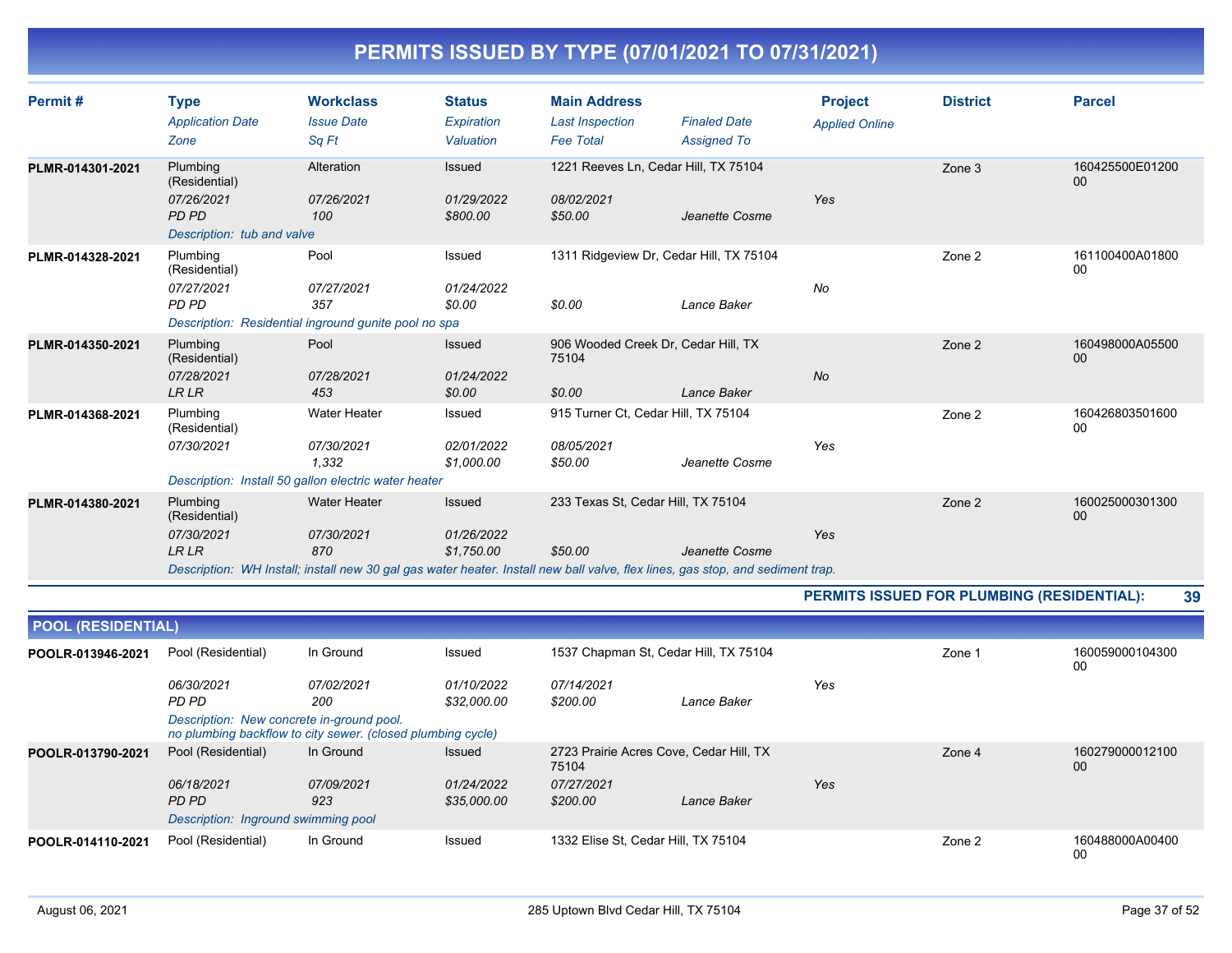|                   |                                                                                                                                                        |                                                                                           |                                          |                                                                   | PERMITS ISSUED BY TYPE (07/01/2021 TO 07/31/2021)                                                                                      |                                         |                                        |                           |
|-------------------|--------------------------------------------------------------------------------------------------------------------------------------------------------|-------------------------------------------------------------------------------------------|------------------------------------------|-------------------------------------------------------------------|----------------------------------------------------------------------------------------------------------------------------------------|-----------------------------------------|----------------------------------------|---------------------------|
| Permit#           | <b>Type</b><br><b>Application Date</b><br>Zone                                                                                                         | <b>Workclass</b><br><b>Issue Date</b><br>Sq Ft                                            | <b>Status</b><br>Expiration<br>Valuation | <b>Main Address</b><br><b>Last Inspection</b><br><b>Fee Total</b> | <b>Finaled Date</b><br><b>Assigned To</b>                                                                                              | <b>Project</b><br><b>Applied Online</b> | <b>District</b>                        | <b>Parcel</b>             |
|                   | 07/13/2021                                                                                                                                             | 07/13/2021<br>310                                                                         | 01/29/2022<br>\$54,716.00                | 08/02/2021<br>\$200.00                                            | Lance Baker<br>Description: Install prefab inground fiberglass pool with no main drains all suction at skimmer uses a cartridge filter | Yes                                     |                                        |                           |
| POOLR-013726-2021 | Pool (Residential)<br>06/15/2021                                                                                                                       | In Ground<br>07/27/2021<br>357<br>Description: Residential inground gunite pool no spa    | Issued<br>01/24/2022<br>\$75,000.00      | \$200.00                                                          | 1311 Ridgeview Dr, Cedar Hill, TX 75104<br>Lance Baker                                                                                 | Yes                                     | Zone 2                                 | 161100400A01800<br>00     |
| POOLR-014253-2021 | Pool (Residential)<br>07/22/2021<br><b>Description: Inground Gunite Pool</b>                                                                           | In Ground<br>07/30/2021<br>450                                                            | Issued<br>01/26/2022<br>\$60,000.00      | \$200.00                                                          | 2147 Rohne Dr, Cedar Hill, TX 75104<br>Lance Baker                                                                                     | Yes                                     | Zone 4                                 | 215818001615001<br>08     |
| POOLR-014193-2021 | Pool (Residential)<br>07/19/2021<br>PD PD<br>Description: above ground pool 32x16x52                                                                   | Above Ground<br>Pool/Spa<br>07/30/2021<br>0                                               | Issued<br>01/26/2022<br>\$2,400.00       | \$100.00                                                          | 209 Tranquility Ln, Cedar Hill, TX 75104<br>Lance Baker                                                                                | No                                      | Zone 3                                 | 160342000D00800<br>00     |
|                   |                                                                                                                                                        |                                                                                           |                                          |                                                                   |                                                                                                                                        |                                         | PERMITS ISSUED FOR POOL (RESIDENTIAL): | 6                         |
|                   | RESIDENTIAL RENTAL CERTIFICATE OF OCCUPANCY                                                                                                            |                                                                                           |                                          |                                                                   |                                                                                                                                        |                                         |                                        |                           |
| RRCO-013975-2021  | <b>Residential Rental</b><br>Certificate of<br>Occupancy<br>07/01/2021                                                                                 | Single Family<br><b>Rental Certificate</b><br>of Occupancy<br>07/01/2021<br>0             | Issued<br>\$0.00                         | \$25.00                                                           | 726 Cross Creek Dr, Cedar Hill, TX 75104<br>Cindy Guzman                                                                               | No                                      | None                                   | 160205500B01800<br>$00\,$ |
| RRCO-013976-2021  | Description: 726 Cross Creek Dr<br><b>Residential Rental</b><br>Certificate of<br>Occupancy<br>07/01/2021<br>PD PD<br>Description: 1210 Shakleford Cir | Single Family<br><b>Rental Certificate</b><br>of Occupancy<br>07/01/2021<br>$\mathcal{O}$ | Issued<br>\$0.00                         | \$25.00                                                           | 1210 Shakleford Cir, Cedar Hill, TX 75104<br>Cindy Guzman                                                                              | <b>No</b>                               | Zone 1                                 | 160395400400400<br>00     |
| RRCO-013981-2021  | <b>Residential Rental</b><br>Certificate of<br>Occupancy<br>07/02/2021<br>Description: 817 Marigold Dr.                                                | Single Family<br><b>Rental Certificate</b><br>of Occupancy<br>07/02/2021<br>0             | Issued<br>\$0.00                         | \$25.00                                                           | 817 Marigold Dr, Cedar Hill, TX 75104<br>Cindy Guzman                                                                                  | No                                      | Zone 2                                 | 160475000300500<br>00     |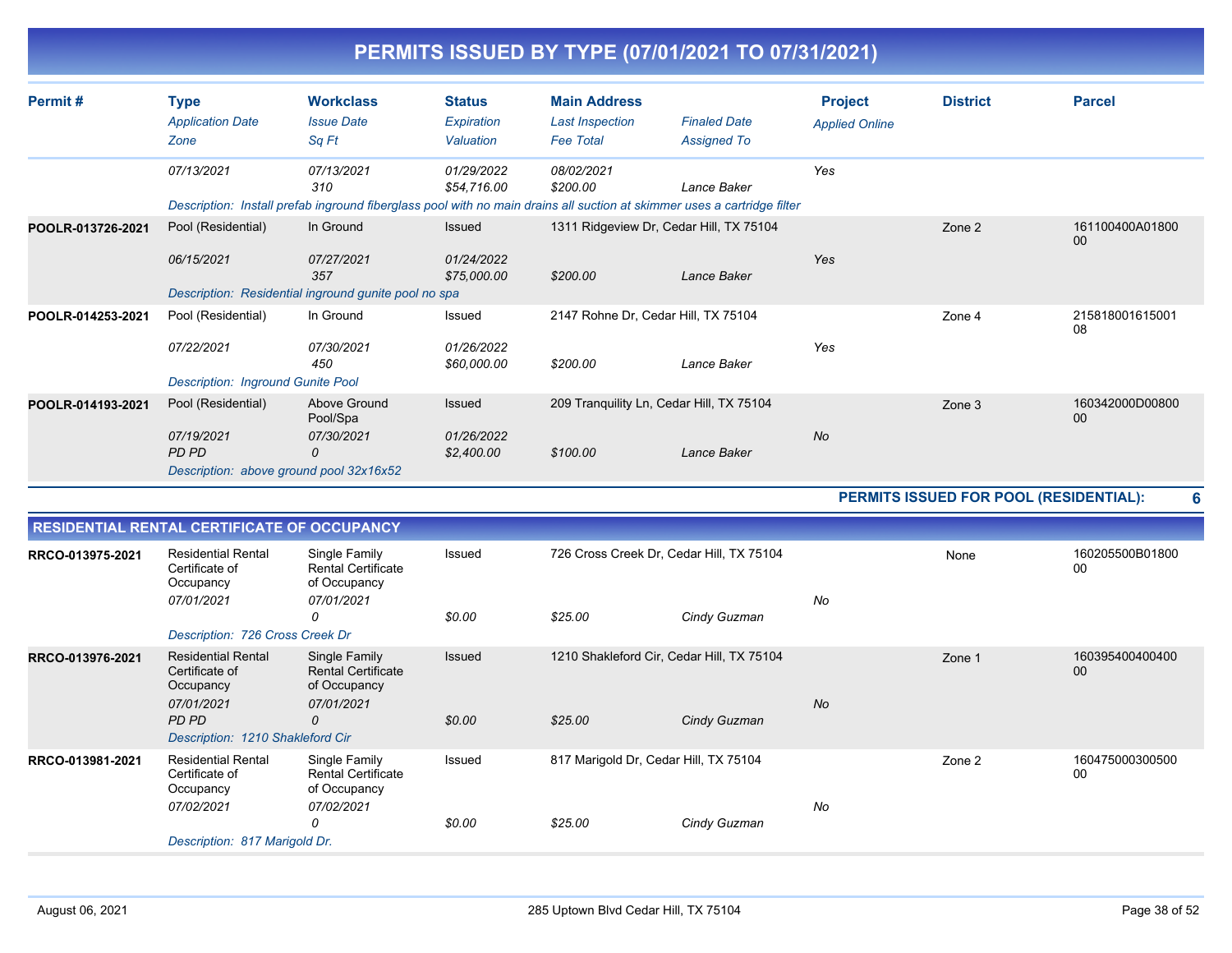| Permit#          | <b>Type</b><br><b>Application Date</b><br>Zone                                                                           | <b>Workclass</b><br><b>Issue Date</b><br>Sq Ft                                             | <b>Status</b><br>Expiration<br>Valuation | <b>Main Address</b><br><b>Last Inspection</b><br><b>Fee Total</b> | <b>Finaled Date</b><br><b>Assigned To</b> | <b>Project</b><br><b>Applied Online</b> | <b>District</b> | <b>Parcel</b>             |
|------------------|--------------------------------------------------------------------------------------------------------------------------|--------------------------------------------------------------------------------------------|------------------------------------------|-------------------------------------------------------------------|-------------------------------------------|-----------------------------------------|-----------------|---------------------------|
| RRCO-013989-2021 | <b>Residential Rental</b><br>Certificate of<br>Occupancy<br>07/02/2021<br>PD PD<br>Description: 1082 Suffolk             | Single Family<br><b>Rental Certificate</b><br>of Occupancy<br>07/02/2021<br>$\mathcal{O}$  | Issued<br>\$0.00                         | 1082 Suffolk Ln, Cedar Hill, TX 75104<br>\$25.00                  | Cindy Guzman                              | <b>No</b>                               | Zone 2          | 160324000A01700<br>$00\,$ |
| RRCO-013982-2021 | <b>Residential Rental</b><br>Certificate of<br>Occupancy<br>07/02/2021<br>PD PD<br>Description: 318 Bryant Lane          | Single Family<br>Rental Certificate<br>of Occupancy<br>07/02/2021<br>0                     | Issued<br>\$0.00                         | 318 Bryant Ln, Cedar Hill, TX 75104<br>\$25.00                    | Cindy Guzman                              | No                                      | Zone 1          | 160065500B01000<br>00     |
| RRCO-013983-2021 | <b>Residential Rental</b><br>Certificate of<br>Occupancy<br>07/02/2021<br>PD PD<br>Description: 1020 Hampshire Ln        | Single Family<br><b>Rental Certificate</b><br>of Occupancy<br>07/02/2021<br>0              | Issued<br>\$0.00                         | 1020 Hampshire Ln, Cedar Hill, TX 75104<br>\$25.00                | Cindy Guzman                              | No                                      | Zone 2          | 160324000C01900<br>$00\,$ |
| RRCO-014027-2021 | <b>Residential Rental</b><br>Certificate of<br>Occupancy<br>07/06/2021<br>PD PD<br>Description: 410 Vincent St           | Single Family<br><b>Rental Certificate</b><br>of Occupancy<br>07/06/2021<br>0              | Issued<br>\$0.00                         | 410 Vincent St, Cedar Hill, TX 75104<br>\$25.00                   | Cindy Guzman                              | No                                      | Zone 2          | 160206900K04000<br>$00\,$ |
| RRCO-014039-2021 | <b>Residential Rental</b><br>Certificate of<br>Occupancy<br>07/07/2021<br>Description: 825 Green Pastures                | Single Family<br><b>Rental Certificate</b><br>of Occupancy<br>07/07/2021<br>0              | Issued<br>\$0.00                         | 825 Green Pastures Dr, Cedar Hill, TX<br>75104<br>\$25.00         | Cindy Guzman                              | <b>No</b>                               | Zone 2          | 160475000100700<br>00     |
| RRCO-014033-2021 | <b>Residential Rental</b><br>Certificate of<br>Occupancy<br>07/07/2021<br>PD PD<br>Description: 1221 Wisdom Dr.          | Single Family<br>Rental Certificate<br>of Occupancy<br>07/07/2021<br>0                     | Issued<br>\$0.00                         | 1221 Wisdom Dr, Cedar Hill, TX 75104<br>\$25.00                   | Cindy Guzman                              | No                                      | Zone 3          | 160425500J01100<br>$00\,$ |
| RRCO-014053-2021 | <b>Residential Rental</b><br>Certificate of<br>Occupancy<br>07/08/2021<br><b>PD PD</b><br>Description: 1824 McAlaster St | Single Family<br><b>Rental Certificate</b><br>of Occupancy<br>07/08/2021<br>$\overline{O}$ | Issued<br>\$0.00                         | 1824 Mcalaster St, Cedar Hill, TX 75104<br>\$25.00                | Cindy Guzman                              | No                                      | Zone 1          | 160060000202100<br>$00\,$ |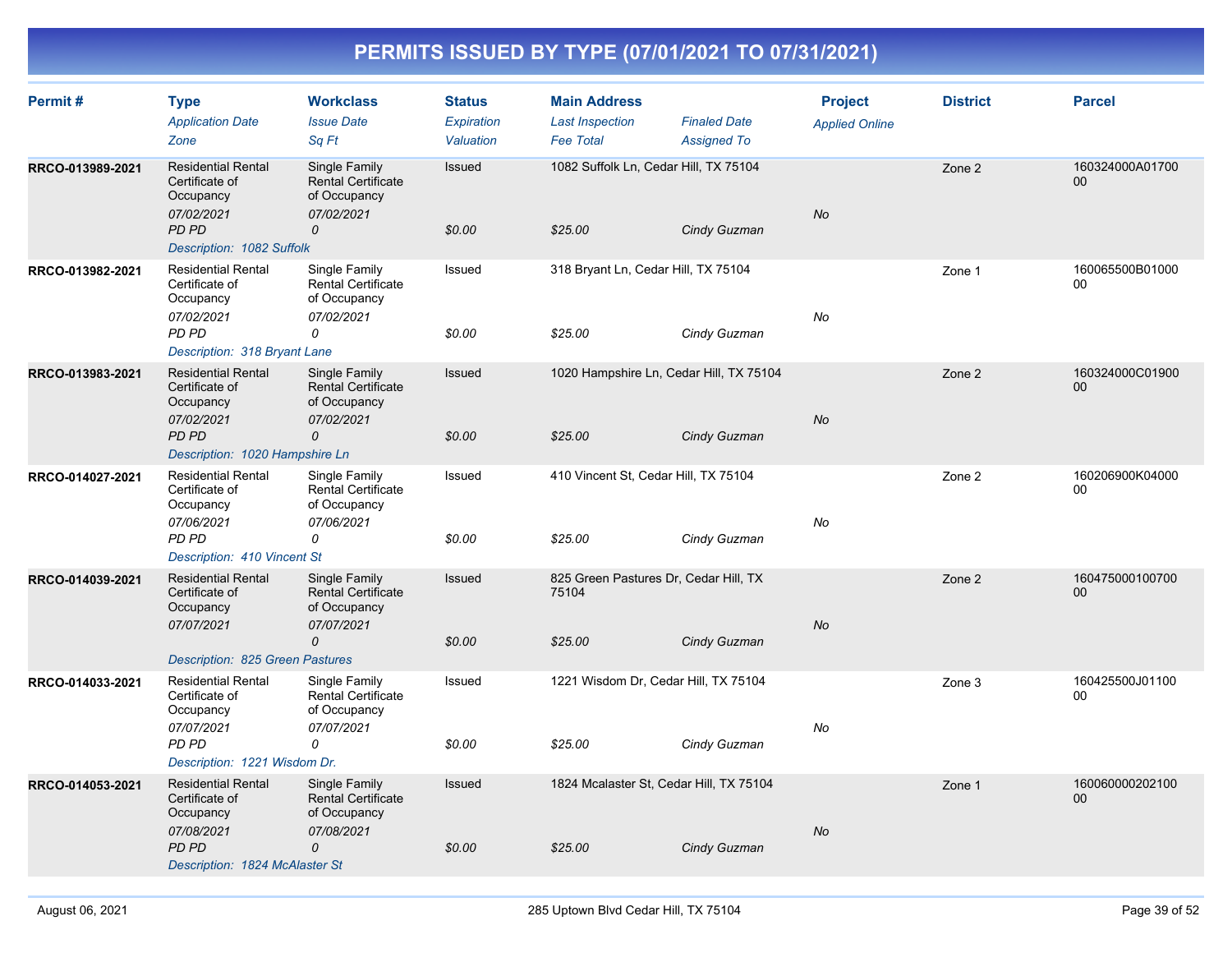| Permit#          | <b>Type</b><br><b>Application Date</b><br>Zone                                                                             | <b>Workclass</b><br><b>Issue Date</b><br>Sq Ft                                            | <b>Status</b><br><b>Expiration</b><br>Valuation | <b>Main Address</b><br><b>Last Inspection</b><br><b>Fee Total</b> | <b>Finaled Date</b><br><b>Assigned To</b> | <b>Project</b><br><b>Applied Online</b> | <b>District</b> | <b>Parcel</b>             |
|------------------|----------------------------------------------------------------------------------------------------------------------------|-------------------------------------------------------------------------------------------|-------------------------------------------------|-------------------------------------------------------------------|-------------------------------------------|-----------------------------------------|-----------------|---------------------------|
| RRCO-014060-2021 | <b>Residential Rental</b><br>Certificate of<br>Occupancy<br>07/08/2021<br>PD PD<br>Description: 1801 Stewart               | Single Family<br>Rental Certificate<br>of Occupancy<br>07/08/2021<br>0                    | Issued<br>\$0.00                                | 1801 Stewart St, Cedar Hill, TX 75104<br>\$25.00                  | Cindy Guzman                              | No                                      | Zone 1          | 160060100602900<br>$00\,$ |
| RRCO-014094-2021 | <b>Residential Rental</b><br>Certificate of<br>Occupancy<br>07/12/2021<br>Description: 414 Hastings Dr.                    | Single Family<br><b>Rental Certificate</b><br>of Occupancy<br>07/12/2021<br>$\mathcal{O}$ | Issued<br>\$0.00                                | 414 Hastings Dr, Cedar Hill, TX 75104<br>\$0.00                   | Cindy Guzman                              | No                                      | Zone 2          | 160115000704000<br>$00\,$ |
| RRCO-014095-2021 | <b>Residential Rental</b><br>Certificate of<br>Occupancy<br>07/12/2021<br>PD PD<br>Description: 231 High Pointe            | Single Family<br>Rental Certificate<br>of Occupancy<br>07/12/2021<br>0                    | Issued<br>\$0.00                                | 231 High Pointe Ln, Cedar Hill, TX 75104<br>\$25.00               | Cindy Guzman                              | No                                      | Zone 1          | 160364000303600<br>00     |
| RRCO-014088-2021 | <b>Residential Rental</b><br>Certificate of<br>Occupancy<br>07/12/2021<br><b>PD PD</b><br>Description: 812 Willow Wood Dr. | Single Family<br><b>Rental Certificate</b><br>of Occupancy<br>07/12/2021<br>0             | Issued<br>\$0.00                                | 812 Willow Wood Dr, Cedar Hill, TX 75104<br>\$25.00               | Cindy Guzman                              | No                                      | Zone 2          | 160483100G01000<br>00     |
| RRCO-014133-2021 | <b>Residential Rental</b><br>Certificate of<br>Occupancy<br>07/14/2021<br>Description: 452 Whitley St.                     | Single Family<br>Rental Certificate<br>of Occupancy<br>07/14/2021<br>0                    | Issued<br>\$0.00                                | 452 Whitley St, Cedar Hill, TX 75104<br>\$25.00                   | Cindy Guzman                              | No                                      | Zone 2          | 160207300A01801<br>00     |
| RRCO-014120-2021 | <b>Residential Rental</b><br>Certificate of<br>Occupancy<br>07/13/2021<br>Description: 1208 Neptune Dr                     | Single Family<br><b>Rental Certificate</b><br>of Occupancy<br>07/14/2021<br>$\Omega$      | Issued<br>\$0.00                                | 1208 Neptune St, Cedar Hill, TX 75104<br>\$25.00                  | Cindy Guzman                              | <b>No</b>                               | Zone 3          | 160425001403800<br>00     |
| RRCO-014128-2021 | <b>Residential Rental</b><br>Certificate of<br>Occupancy<br>07/14/2021<br>PD PD<br>Description: 1244 Old Oak Dr.           | Single Family<br><b>Rental Certificate</b><br>of Occupancy<br>07/14/2021<br>0             | Issued<br>\$0.00                                | 1244 Old Oak Dr, Cedar Hill, TX 75104<br>\$25.00                  | Cindy Guzman                              | No                                      | Zone 1          | 160200200600900<br>00     |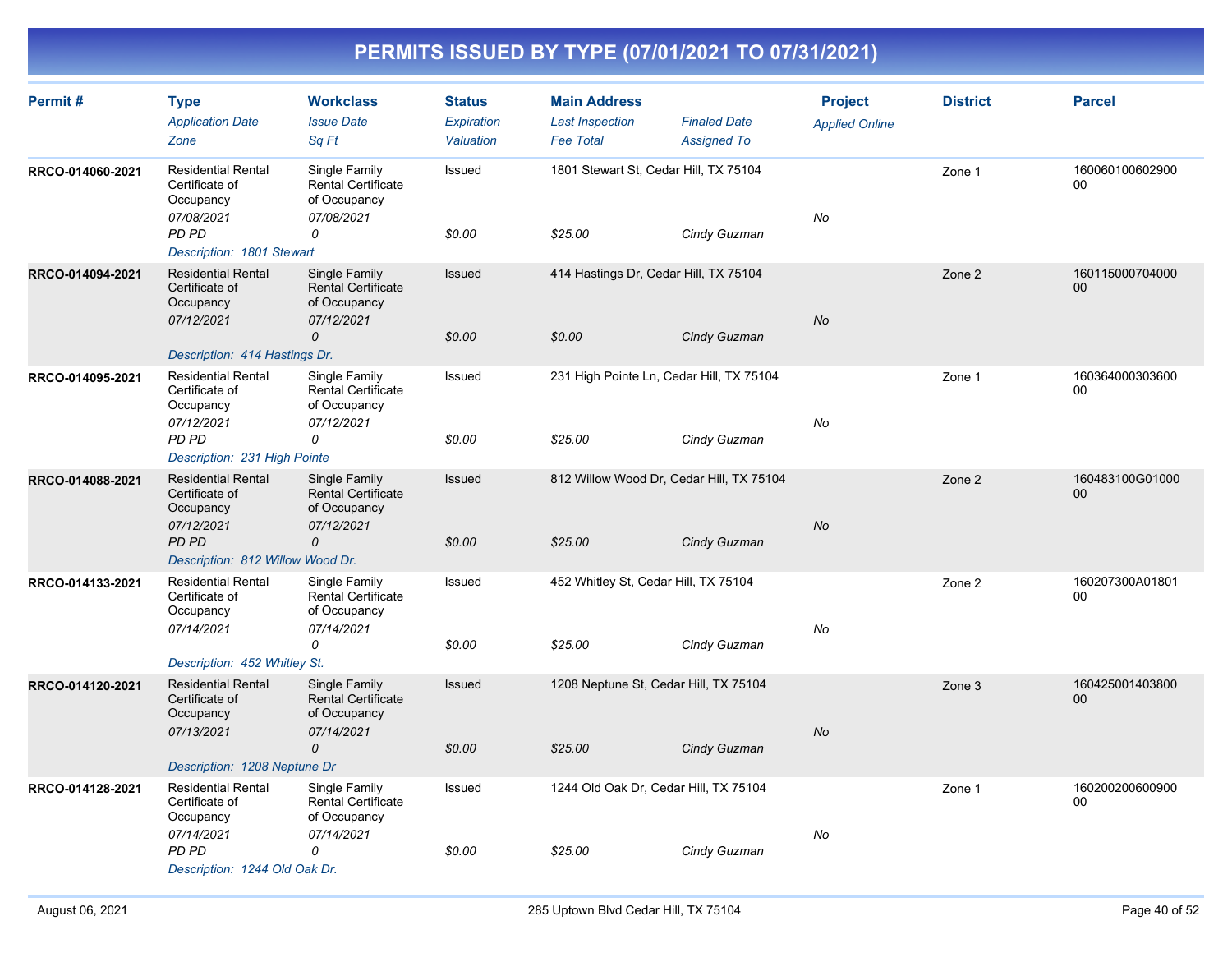| Permit#          | <b>Type</b><br><b>Application Date</b><br>Zone                                                                           | <b>Workclass</b><br><b>Issue Date</b><br>Sq Ft                                            | <b>Status</b><br>Expiration<br>Valuation | <b>Main Address</b><br><b>Last Inspection</b><br><b>Fee Total</b> | <b>Finaled Date</b><br><b>Assigned To</b> | <b>Project</b><br><b>Applied Online</b> | <b>District</b> | <b>Parcel</b>             |
|------------------|--------------------------------------------------------------------------------------------------------------------------|-------------------------------------------------------------------------------------------|------------------------------------------|-------------------------------------------------------------------|-------------------------------------------|-----------------------------------------|-----------------|---------------------------|
| RRCO-014150-2021 | <b>Residential Rental</b><br>Certificate of<br>Occupancy<br>07/15/2021<br>Description: 478 Rainier St.                   | Single Family<br><b>Rental Certificate</b><br>of Occupancy<br>07/15/2021<br>0             | Issued<br>\$0.00                         | 478 Rainier St. Cedar Hill, TX 75104<br>\$25.00                   | Cindy Guzman                              | No                                      | Zone 2          | 160206105802600<br>$00\,$ |
| RRCO-014167-2021 | <b>Residential Rental</b><br>Certificate of<br>Occupancy<br>07/16/2021<br>PD PD<br>Description: 811 Young Dr             | Single Family<br><b>Rental Certificate</b><br>of Occupancy<br>07/16/2021<br>0             | Issued<br>\$0.00                         | 811 Young Dr, Cedar Hill, TX 75104<br>\$25.00                     | Cindy Guzman                              | No                                      | Zone 3          | 160425500A01400<br>00     |
| RRCO-014200-2021 | <b>Residential Rental</b><br>Certificate of<br>Occupancy<br>07/19/2021<br><b>PD PD</b><br>Description: 1714 Stafford St. | Single Family<br>Rental Certificate<br>of Occupancy<br>07/19/2021<br>$\mathcal{O}$        | Issued<br>\$0.00                         | 1714 Stafford St, Cedar Hill, TX 75104<br>\$25.00                 | Cindy Guzman                              | No                                      | Zone 1          | 160060100600800<br>$00\,$ |
| RRCO-014221-2021 | <b>Residential Rental</b><br>Certificate of<br>Occupancy<br>07/20/2021<br>PD PD<br>Description: 1531 Summers Dr.         | Single Family<br><b>Rental Certificate</b><br>of Occupancy<br>07/20/2021<br>0             | Issued<br>\$0.00                         | 1531 Summers Dr, Cedar Hill, TX 75104<br>\$25.00                  | Cindy Guzman                              | No                                      | Zone 1          | 160059100301600<br>00     |
| RRCO-014225-2021 | <b>Residential Rental</b><br>Certificate of<br>Occupancy<br>07/20/2021<br>PD PD<br>Description: 1104 Canyon Ridge        | Single Family<br><b>Rental Certificate</b><br>of Occupancy<br>07/20/2021<br>$\Omega$      | Issued<br>\$0.00                         | 1104 Canyon Ridge, Cedar Hill, TX 75104<br>\$25.00                | Cindy Guzman                              | No                                      | Zone 1          | 160200100500900<br>$00\,$ |
| RRCO-014241-2021 | <b>Residential Rental</b><br>Certificate of<br>Occupancy<br>07/21/2021<br>Description: 425 Rainier                       | Single Family<br><b>Rental Certificate</b><br>of Occupancy<br>07/21/2021<br>0             | Issued<br>\$0.00                         | 425 Rainier St, Cedar Hill, TX 75104<br>\$25.00                   | Cindy Guzman                              | No                                      | Zone 2          | 160206105900700<br>00     |
| RRCO-014285-2021 | <b>Residential Rental</b><br>Certificate of<br>Occupancy<br>07/23/2021<br><b>PD PD</b><br>Description: 713 Penn PI       | Single Family<br><b>Rental Certificate</b><br>of Occupancy<br>07/23/2021<br>$\mathcal{O}$ | <b>Issued</b><br>\$0.00                  | 713 Penn PI, Cedar Hill, TX 75104<br>\$25.00                      | Cindy Guzman                              | No                                      | Zone 1          | 160065500A02201<br>00     |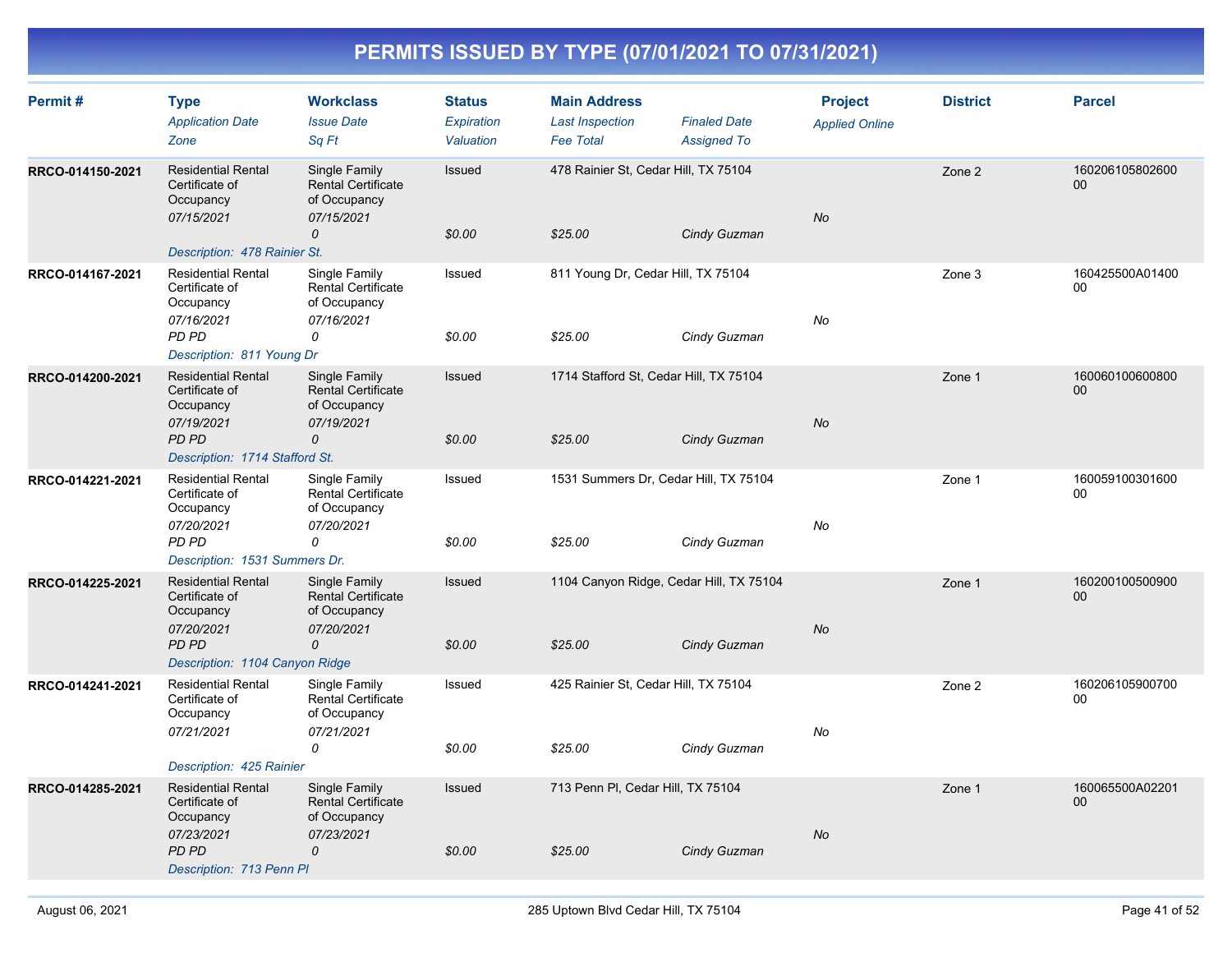| Permit#          | <b>Type</b><br><b>Application Date</b><br>Zone                         | <b>Workclass</b><br><b>Issue Date</b><br>Sq Ft                           | <b>Status</b><br><b>Expiration</b><br>Valuation | <b>Main Address</b><br><b>Last Inspection</b><br><b>Fee Total</b> | <b>Finaled Date</b><br><b>Assigned To</b> | <b>Project</b><br><b>Applied Online</b> | <b>District</b> | <b>Parcel</b>         |
|------------------|------------------------------------------------------------------------|--------------------------------------------------------------------------|-------------------------------------------------|-------------------------------------------------------------------|-------------------------------------------|-----------------------------------------|-----------------|-----------------------|
| RRCO-014280-2021 | <b>Residential Rental</b><br>Certificate of<br>Occupancy<br>07/23/2021 | Single Family<br><b>Rental Certificate</b><br>of Occupancy<br>07/23/2021 | Issued                                          | 741 Capricorn Dr, Cedar Hill, TX 75104                            |                                           | No                                      | Zone 3          | 160067100200900<br>00 |
|                  | PD PD<br>Description: 741 Capricorn                                    | 0                                                                        | \$0.00                                          | \$25.00                                                           | Cindy Guzman                              |                                         |                 |                       |
| RRCO-014288-2021 | <b>Residential Rental</b><br>Certificate of<br>Occupancy<br>07/23/2021 | Single Family<br><b>Rental Certificate</b><br>of Occupancy<br>07/23/2021 | Issued                                          | 231 Trees Dr, Cedar Hill, TX 75104                                |                                           | <b>No</b>                               | Zone 1          | 160386000J00400<br>00 |
|                  | PD PD<br>Description: 231 Trees Dr.                                    | 0                                                                        | \$0.00                                          | \$25.00                                                           | Cindy Guzman                              |                                         |                 |                       |
| RRCO-014307-2021 | <b>Residential Rental</b><br>Certificate of<br>Occupancy<br>07/26/2021 | Single Family<br><b>Rental Certificate</b><br>of Occupancy<br>07/26/2021 | Issued                                          | 768 Tranquility Ln, Cedar Hill, TX 75104                          |                                           | No                                      | Zone 3          | 160128500B00500<br>00 |
|                  |                                                                        | 0                                                                        | \$0.00                                          | \$25.00                                                           | Cindy Guzman                              |                                         |                 |                       |
|                  | Description: 768 Tranquility Ln                                        |                                                                          |                                                 |                                                                   |                                           |                                         |                 |                       |
| RRCO-014296-2021 | <b>Residential Rental</b><br>Certificate of<br>Occupancy<br>07/26/2021 | Single Family<br><b>Rental Certificate</b><br>of Occupancy<br>07/26/2021 | Issued                                          | 710 Monique PI, Cedar Hill, TX 75104                              |                                           | <b>No</b>                               | Zone 1          | 160208500A27A00<br>00 |
|                  | PD PD<br>Description: 710 Monique                                      | $\mathcal{O}$                                                            | \$0.00                                          | \$25.00                                                           | Cindy Guzman                              |                                         |                 |                       |
| RRCO-014293-2021 | <b>Residential Rental</b><br>Certificate of<br>Occupancy               | Single Family<br>Rental Certificate<br>of Occupancy                      | Issued                                          | 225 Hood Dr, Cedar Hill, TX 75104                                 |                                           |                                         | Zone 2          | 160065700201600<br>00 |
|                  | 07/26/2021<br>TH TH<br>Description: 225 Hood St                        | 07/26/2021<br>0                                                          | \$0.00                                          | \$0.00                                                            | Cindy Guzman                              | No                                      |                 |                       |
| RRCO-014333-2021 | <b>Residential Rental</b><br>Certificate of<br>Occupancy               | Single Family<br><b>Rental Certificate</b><br>of Occupancy               | Issued                                          | 823 Calvert Dr, Cedar Hill, TX 75104                              |                                           |                                         | Zone 2          | 160458100A02800<br>00 |
|                  | 07/27/2021<br>Description: 823 Calvert                                 | 07/27/2021<br>$\mathcal{O}$                                              | \$0.00                                          | \$25.00                                                           | Cindy Guzman                              | <b>No</b>                               |                 |                       |
| RRCO-014359-2021 | <b>Residential Rental</b><br>Certificate of<br>Occupancy               | Single Family<br><b>Rental Certificate</b><br>of Occupancy               | Issued                                          | 681 Honeysuckle Ln, Cedar Hill, TX 75104                          |                                           |                                         | Zone 2          | 160395600801600<br>00 |
|                  | 07/29/2021<br>Description: 681 Honeysuckle Lane                        | 07/29/2021<br>$\Omega$                                                   | \$0.00                                          | \$25.00                                                           | Cindy Guzman                              | No                                      |                 |                       |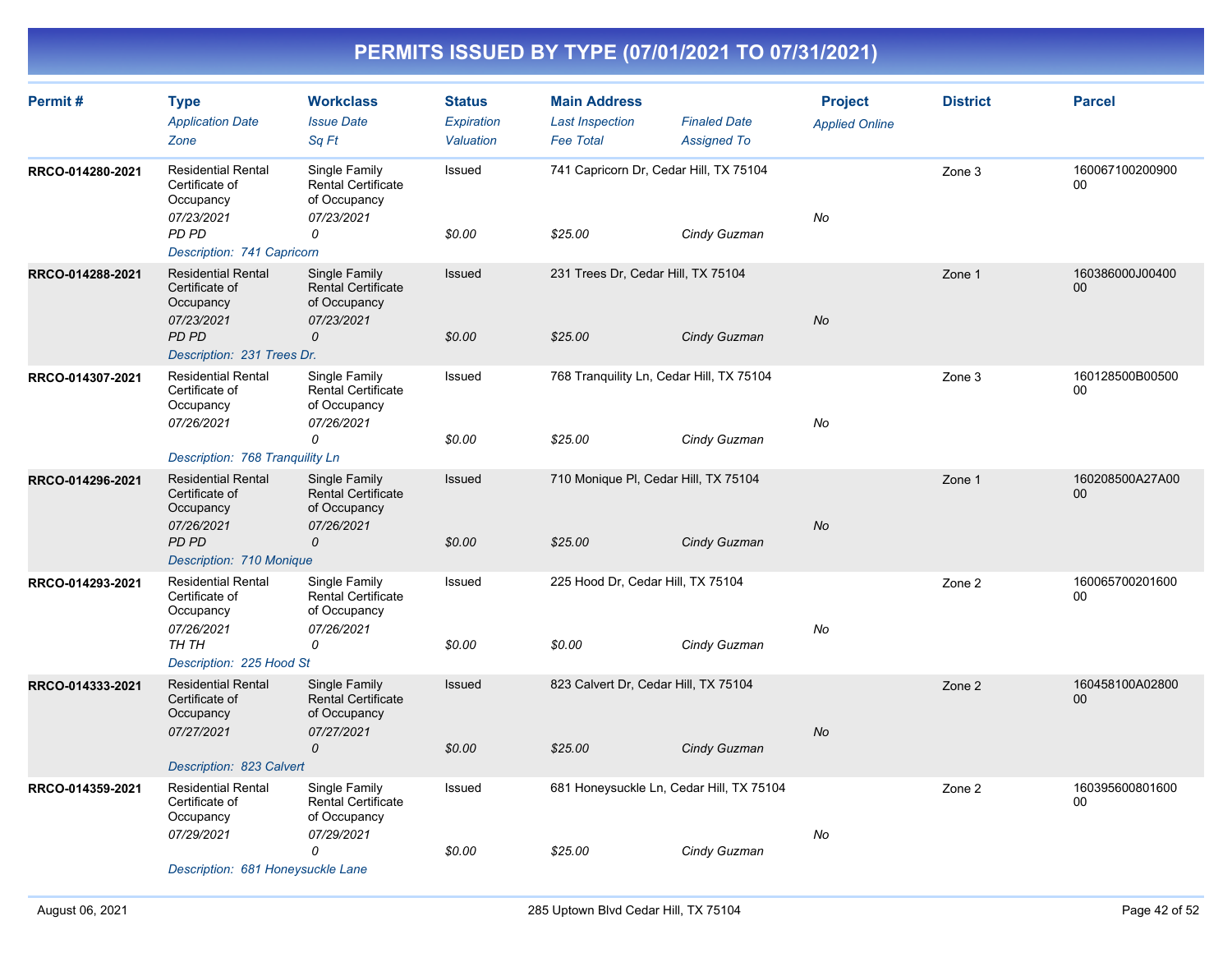| Permit#           | <b>Type</b><br><b>Application Date</b><br>Zone                                                                         | <b>Workclass</b><br><b>Issue Date</b><br>Sq Ft                                             | <b>Status</b><br>Expiration<br>Valuation | <b>Main Address</b><br><b>Last Inspection</b><br><b>Fee Total</b> | <b>Finaled Date</b><br><b>Assigned To</b> | <b>Project</b><br><b>Applied Online</b> | <b>District</b> | <b>Parcel</b>                |
|-------------------|------------------------------------------------------------------------------------------------------------------------|--------------------------------------------------------------------------------------------|------------------------------------------|-------------------------------------------------------------------|-------------------------------------------|-----------------------------------------|-----------------|------------------------------|
| RRCO-014366-2021  | <b>Residential Rental</b><br>Certificate of<br>Occupancy<br>07/29/2021<br>Description: 849 Twilight                    | Single Family<br><b>Rental Certificate</b><br>of Occupancy<br>07/29/2021<br>0              | <b>Issued</b><br>\$0.00                  | 849 Twilight Dr, Cedar Hill, TX 75104<br>\$25.00                  | Cindy Guzman                              | No                                      | Zone 2          | 160465000101000<br>00        |
| RRCO-014367-2021  | <b>Residential Rental</b><br>Certificate of<br>Occupancy<br>07/29/2021<br>PD PD<br>Description: 1322 Foster St.        | Single Family<br>Rental Certificate<br>of Occupancy<br>07/29/2021<br>0                     | Issued<br>\$0.00                         | 1322 Foster St, Cedar Hill, TX 75104<br>\$25.00                   | Cindy Guzman                              | No                                      | Zone 3          | 160067101900100<br>00        |
| RRCO-014358-2021  | <b>Residential Rental</b><br>Certificate of<br>Occupancy<br>07/29/2021<br>PD PD<br>Description: 402 Weaver St.         | Single Family<br><b>Rental Certificate</b><br>of Occupancy<br>07/29/2021<br>0              | Issued<br>\$0.00                         | 402 Weaver St, Cedar Hill, TX 75104<br>\$25.00                    | Cindy Guzman                              | <b>No</b>                               | Zone 2          | 160206800R04800<br>00        |
| RRCO-014357-2021  | <b>Residential Rental</b><br>Certificate of<br>Occupancy<br>07/29/2021<br>PD PD<br>Description: 1022 Pondview Dr       | Single Family<br>Rental Certificate<br>of Occupancy<br>07/29/2021<br>0                     | Issued<br>\$0.00                         | 1022 Pondview Dr, Cedar Hill, TX 75104<br>\$25.00                 | Cindy Guzman                              | No                                      | Zone 2          | 1604820001006000<br>$\Omega$ |
| RRCO-014370-2021  | <b>Residential Rental</b><br>Certificate of<br>Occupancy<br>07/30/2021<br>Description: 914 Turner                      | Single Family<br><b>Rental Certificate</b><br>of Occupancy<br>07/30/2021<br>$\mathcal{O}$  | Issued<br>\$0.00                         | 914 Turner Ct, Cedar Hill, TX 75104<br>\$25.00                    | Cindy Guzman                              | <b>No</b>                               | Zone 2          | 160426803503100<br>00        |
| RRCO-014374-2021  | <b>Residential Rental</b><br>Certificate of<br>Occupancy<br>07/30/2021<br>PD PD<br>Description: 417 Vincent St.        | Single Family<br><b>Rental Certificate</b><br>of Occupancy<br>07/30/2021<br>0              | Issued<br>\$0.00                         | 417 Vincent St, Cedar Hill, TX 75104<br>\$25.00                   | Cindy Guzman                              | No                                      | Zone 2          | 160206900M00900<br>00        |
| RRCO-014369-2021* | <b>Residential Rental</b><br>Certificate of<br>Occupancy<br>07/30/2021<br><b>PD PD</b><br>Description: 1114 Grounds Rd | Single Family<br><b>Rental Certificate</b><br>of Occupancy<br>07/30/2021<br>$\overline{O}$ | Issued<br>\$0.00                         | 1114 Grounds Rd, Cedar Hill, TX 75104<br>\$25.00                  | Cindy Guzman                              | No                                      | Zone 3          | 160425500L00800<br>00        |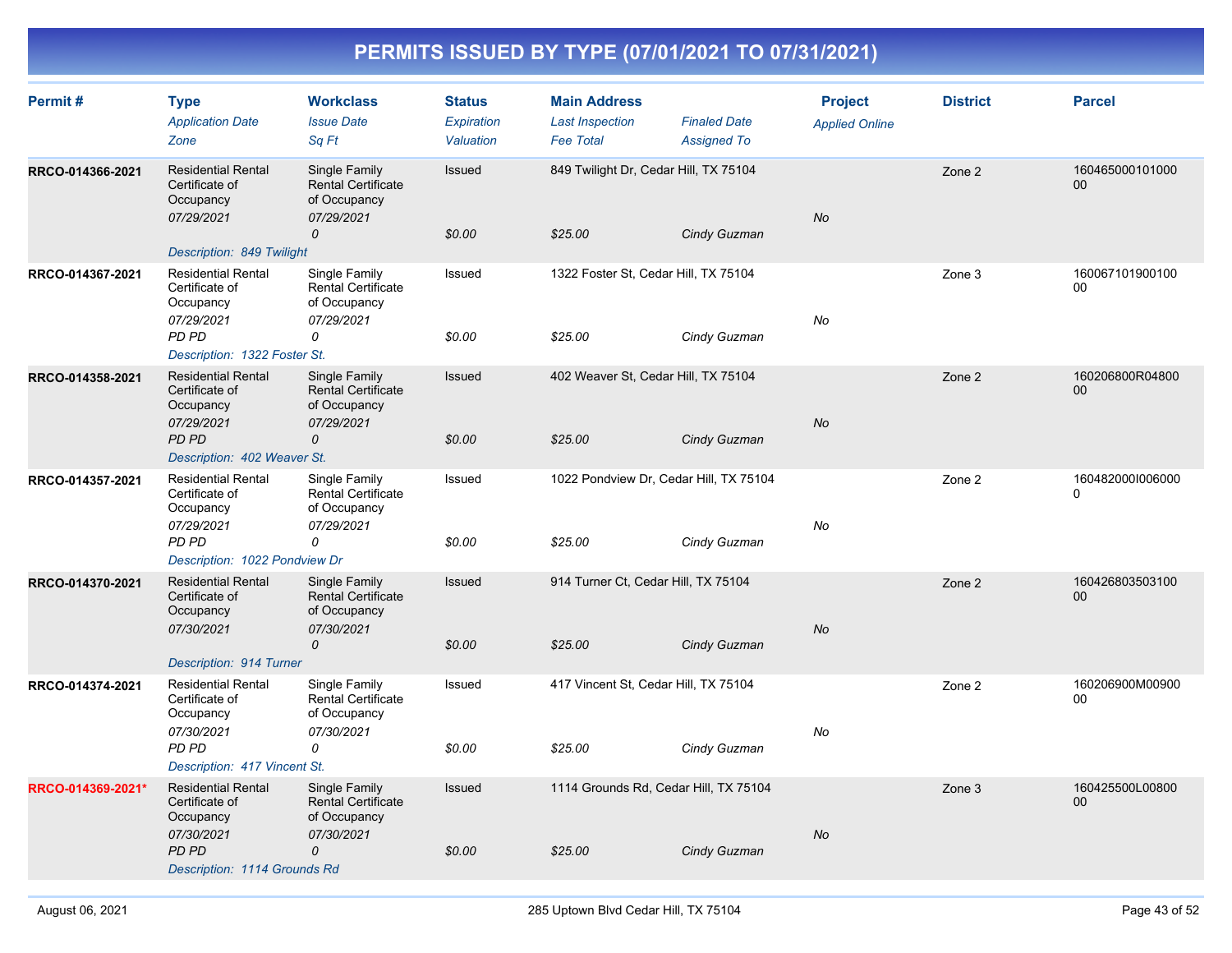|                     |                                                |                                                                                                                  |                                          |                                                                   | PERMITS ISSUED BY TYPE (07/01/2021 TO 07/31/2021) |                                                                                                                                                               |                 |                                                                                                                                                                                          |
|---------------------|------------------------------------------------|------------------------------------------------------------------------------------------------------------------|------------------------------------------|-------------------------------------------------------------------|---------------------------------------------------|---------------------------------------------------------------------------------------------------------------------------------------------------------------|-----------------|------------------------------------------------------------------------------------------------------------------------------------------------------------------------------------------|
| Permit#             | <b>Type</b><br><b>Application Date</b><br>Zone | <b>Workclass</b><br><b>Issue Date</b><br>Sq Ft                                                                   | <b>Status</b><br>Expiration<br>Valuation | <b>Main Address</b><br><b>Last Inspection</b><br><b>Fee Total</b> | <b>Finaled Date</b><br><b>Assigned To</b>         | <b>Project</b><br><b>Applied Online</b>                                                                                                                       | <b>District</b> | <b>Parcel</b>                                                                                                                                                                            |
|                     |                                                |                                                                                                                  |                                          |                                                                   |                                                   | <b>'ERMITS ISSUED FOR RESIDENTIAL RENTAL CERTIFICATE OF OCCUP</b>                                                                                             |                 | 38                                                                                                                                                                                       |
| <b>RIGHT OF WAY</b> |                                                |                                                                                                                  |                                          |                                                                   |                                                   |                                                                                                                                                               |                 |                                                                                                                                                                                          |
| ROW-013846-2021*    | Right of Way                                   | Right of Way<br>Construction                                                                                     | Expired                                  | 1001 Essex Dr, GW COM SOL/ATT,<br>Cedar Hill, TX 75104            |                                                   |                                                                                                                                                               | Zone 2          | 160324000F05200<br>00                                                                                                                                                                    |
|                     | 06/23/2021<br>PD PD                            | 07/01/2021<br>0                                                                                                  | 07/15/2021<br>\$0.00                     | \$0.00                                                            | David Rooney                                      | No                                                                                                                                                            |                 |                                                                                                                                                                                          |
|                     |                                                | Meadow Vista/Pleasant Run & Duncanville Rd.                                                                      |                                          |                                                                   |                                                   |                                                                                                                                                               |                 | Description: GW Communications Solutions (A020ZYH) a fiber optic cable to the homes 11115" of roll pipe & 10011' of UG fiber placed by bore method for Essex, Hampshire, Suffolk,        |
| ROW-013843-2021     | <b>Right of Way</b>                            | Right of Way<br>Construction                                                                                     | Issued                                   | 855 (812) N Duncanville Rd, ASH                                   | COM/SPECTRUM, Cedar Hill, TX 75104                |                                                                                                                                                               | Zone 2          | 650435355101800<br>00                                                                                                                                                                    |
|                     | 06/23/2021<br><b>LRLR</b>                      | 07/02/2021<br>$\Omega$                                                                                           | 09/18/2021<br>\$0.00                     | \$0.00                                                            | David Rooney                                      | No                                                                                                                                                            |                 |                                                                                                                                                                                          |
|                     |                                                |                                                                                                                  |                                          |                                                                   |                                                   | Description: Ash Communication 574' OL aerial cable & 70' UG bore to make new customer service cable @ 855 N Duncanville Rd. for Spectrum/ NO WORK ON HOLIDAY |                 |                                                                                                                                                                                          |
| ROW-013990-2021     | Right of Way                                   | Right of Way<br>Construction                                                                                     | Issued                                   | 204 S Waterford Oaks Dr. BLUE<br>STRK/ATT, Cedar Hill, TX 75104   |                                                   |                                                                                                                                                               | Zone 2          | 160483000O00400<br>00                                                                                                                                                                    |
|                     | 07/02/2021<br>PD PD                            | 07/06/2021<br>$\Omega$                                                                                           | 08/30/2021<br>\$0.00                     | \$0.00                                                            | <b>Steve Schell</b>                               | No                                                                                                                                                            |                 |                                                                                                                                                                                          |
|                     |                                                | 72 brooks boxes, place curb markers per prints @ 204 S. Waterford Oaks/Applewood Dr. for ATT                     |                                          |                                                                   |                                                   |                                                                                                                                                               |                 | Description: Blue Streak place approx 14,316' of fiber cable by handdigging/trenching/boring per prints. Place inner duct per cable size and place approx 72 FNAP terminal, place approx |
| ROW-013980-2021*    | <b>Right of Way</b>                            | Right of Way<br>Construction                                                                                     | Expired                                  | 75104                                                             | 601 Hendricks St, BFK/ATT, Cedar Hill, TX         |                                                                                                                                                               | Zone 1          | 650306375101200<br>00                                                                                                                                                                    |
|                     | 07/02/2021<br><b>PD PD</b>                     | 07/06/2021<br>$\Omega$                                                                                           | 07/30/2021<br>\$0.00                     | \$0.00                                                            | Mike Chapman                                      | No                                                                                                                                                            |                 |                                                                                                                                                                                          |
|                     |                                                |                                                                                                                  |                                          |                                                                   |                                                   |                                                                                                                                                               |                 | Description: BFK (A022APN)Bore 328', rod 214', hand dig 3' Place hand hole, place 1 PFP, Aerial lashing 1381' place strand 349' @ 601 Hendricks for ATT. NO WORK ON HOLIDAY              |
| ROW-014052-2021     | <b>Right of Way</b>                            | Right of Way<br>Construction                                                                                     | Issued                                   | 101 W Little Creek Rd, Cedar Hill, TX<br>75104                    |                                                   |                                                                                                                                                               | Zone 3          | 160283000200300<br>00                                                                                                                                                                    |
|                     | 07/08/2021                                     | 07/08/2021<br>$\Omega$                                                                                           | 09/03/2021<br>\$0.00                     | \$0.00                                                            | Mike Chapman                                      | No                                                                                                                                                            |                 |                                                                                                                                                                                          |
|                     |                                                | Description: Bridgepoint Communications aerial work only(no boring) @ W. Little Creek & Neptune for ATT          |                                          |                                                                   |                                                   |                                                                                                                                                               |                 |                                                                                                                                                                                          |
| ROW-014105-2021     | <b>Right of Way</b>                            | Right of Way<br>Construction                                                                                     | Issued                                   | <b>TX 75104</b>                                                   | 1012 Magnolia Ln, BFK/ATT, Cedar Hill,            |                                                                                                                                                               | Zone 2          | 160482000F00100<br>00                                                                                                                                                                    |
|                     | 07/12/2021<br>PD PD                            | 07/13/2021<br>0                                                                                                  | 08/13/2021<br>\$0.00                     | \$0.00                                                            | Mike Chapman                                      | No                                                                                                                                                            |                 |                                                                                                                                                                                          |
|                     |                                                | Description: BFK A022HR6 place 1 hand hole, pad & PFP cabinet, bore 150, rodding 3000 @ 1012 Magnolia Ln for ATT |                                          |                                                                   |                                                   |                                                                                                                                                               |                 |                                                                                                                                                                                          |
| ROW-014019-2021*    | Right of Way                                   | Right of Way<br>Construction                                                                                     | Expired                                  | 701-722 N Lisa Ln,<br>75104                                       | SUNRISE/SPECTRUM, Cedar Hill, TX                  |                                                                                                                                                               | Zone 1          | 160125000300200<br>00                                                                                                                                                                    |
|                     | 07/06/2021                                     | 07/15/2021<br>0                                                                                                  | 08/05/2021<br>\$0.00                     | \$0.00                                                            | Mike Chapman                                      | No                                                                                                                                                            |                 |                                                                                                                                                                                          |
|                     |                                                | Description: Sunrise PID 2980943 bore 2" pipe approx 280' underground @ 701-722 Lisa Ln for Spectrum             |                                          |                                                                   |                                                   |                                                                                                                                                               |                 |                                                                                                                                                                                          |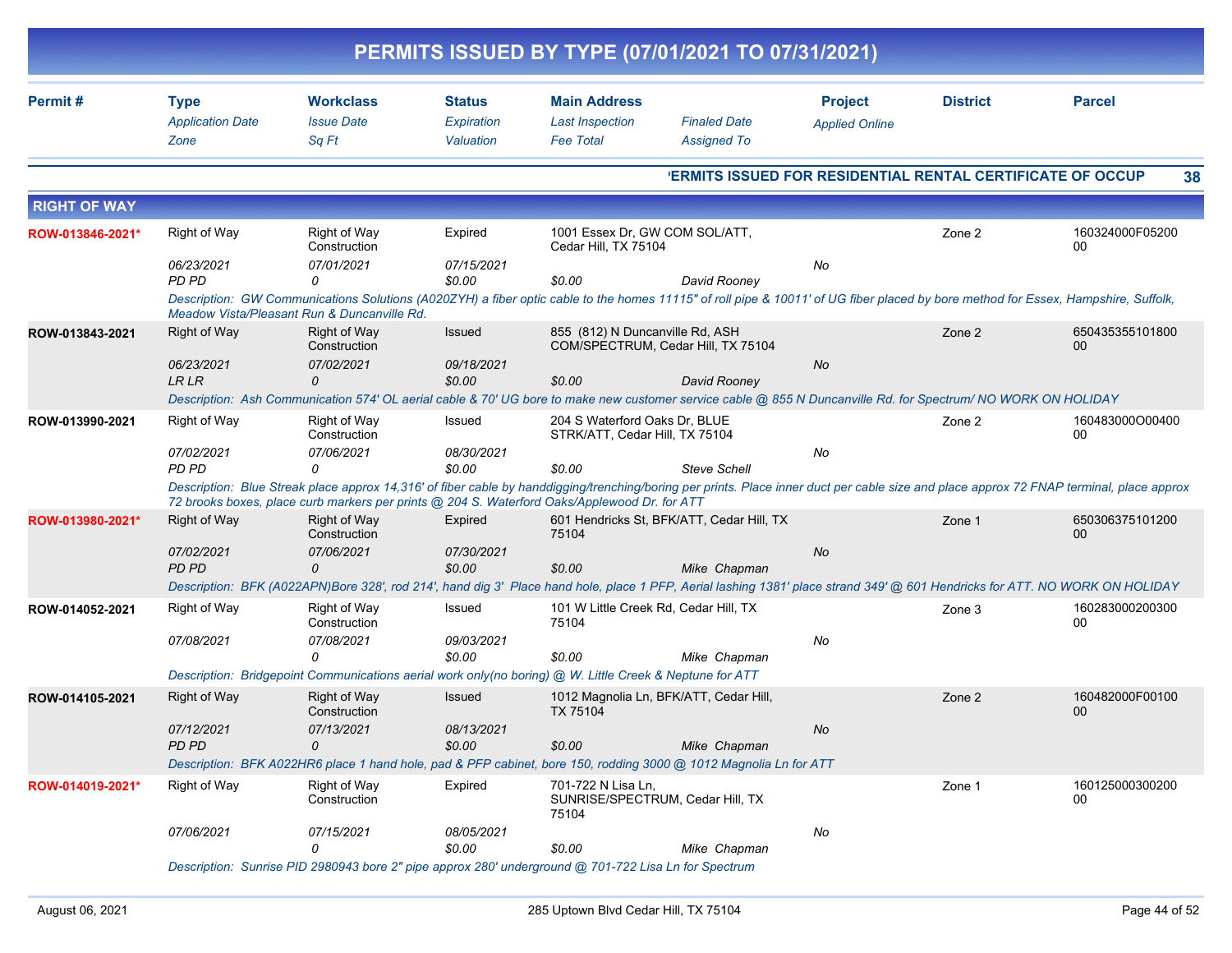| Permit#          | <b>Type</b>                     | <b>Workclass</b>                                                                                                                                                  | <b>Status</b>           | <b>Main Address</b>                                                      |                                           | <b>Project</b>        | <b>District</b> | <b>Parcel</b>             |
|------------------|---------------------------------|-------------------------------------------------------------------------------------------------------------------------------------------------------------------|-------------------------|--------------------------------------------------------------------------|-------------------------------------------|-----------------------|-----------------|---------------------------|
|                  | <b>Application Date</b><br>Zone | <b>Issue Date</b><br>Sa Ft                                                                                                                                        | Expiration<br>Valuation | <b>Last Inspection</b><br><b>Fee Total</b>                               | <b>Finaled Date</b><br><b>Assigned To</b> | <b>Applied Online</b> |                 |                           |
| ROW-014254-2021  | Right of Way                    | Right of Way<br>Construction                                                                                                                                      | Submitted               | 1035 Fieldstone Dr, TENEX/ATT, Cedar<br>Hill, TX 75104                   |                                           |                       | Zone 2          | 160498000C00900<br>$00\,$ |
|                  | 07/22/2021                      | 07/19/2021<br>0                                                                                                                                                   | 08/13/2021<br>\$0.00    | \$0.00                                                                   | David Rooney                              | <b>No</b>             |                 |                           |
|                  |                                 | Description: TENEX 13595983 bury fiber service drops @ 1035 FIELDSTONE for ATT                                                                                    |                         |                                                                          |                                           |                       |                 |                           |
| ROW-014251-2021  | Right of Way                    | Right of Way<br>Construction                                                                                                                                      | Submitted               | 432 Sims Dr, TENEX/ATT, Cedar Hill, TX<br>75104                          |                                           |                       | Zone 2          | 160206500D02200<br>00     |
|                  | 07/22/2021                      | 07/19/2021<br>0                                                                                                                                                   | 08/13/2021<br>\$0.00    | \$0.00                                                                   | David Rooney                              | No                    |                 |                           |
|                  |                                 | Description: Tenex 13582075 bury fiber service drops @ 432 Sims for ATT                                                                                           |                         |                                                                          |                                           |                       |                 |                           |
| ROW-014252-2021  | <b>Right of Way</b>             | Right of Way<br>Construction                                                                                                                                      | Submitted               | 455 Dollins St, TENEX/ATT, Cedar Hill, TX<br>75104                       |                                           |                       | Zone 2          | 160206700S01601<br>00     |
|                  | 07/16/2021                      | 07/19/2021<br>$\Omega$                                                                                                                                            | 08/13/2021<br>\$0.00    | \$0.00                                                                   | David Rooney                              | <b>No</b>             |                 |                           |
|                  |                                 | Description: TENEX 13600102 bury fiber service drops @ 455 Dollins for ATT                                                                                        |                         |                                                                          |                                           |                       |                 |                           |
| ROW-014174-2021  | Right of Way                    | Right of Way<br>Construction                                                                                                                                      | In Review               | 1400 James St, TENEX/ATT, Cedar Hill,<br>TX 75104                        |                                           |                       | Zone 1          | 160428100701500<br>00     |
|                  | 07/16/2021<br>PD PD             | 07/19/2021<br>0                                                                                                                                                   | 08/13/2021<br>\$0.00    | \$0.00                                                                   | David Rooney                              | No                    |                 |                           |
|                  |                                 | Description: TENEX bury fiber service drops @ 1400 James for ATT                                                                                                  |                         |                                                                          |                                           |                       |                 |                           |
| ROW-014256-2021  | Right of Way                    | Right of Way<br>Construction                                                                                                                                      | Submitted               | 313 Trees Dr, TENEX/ATT, Cedar Hill, TX<br>75104                         |                                           |                       | Zone 1          | 160428000100700<br>$00\,$ |
|                  | 07/19/2021<br><b>PD PD</b>      | 07/19/2021<br>0                                                                                                                                                   | 08/13/2021<br>\$0.00    | \$0.00                                                                   | David Rooney                              | <b>No</b>             |                 |                           |
|                  |                                 | Description: Tenex 13589025 bury fiber service drops 313 Trees for ATT                                                                                            |                         |                                                                          |                                           |                       |                 |                           |
| ROW-013987-2021* | <b>Right of Way</b>             | Right of Way<br>Construction                                                                                                                                      | Expired                 | 495 Everest St, BFK/ATT, Cedar Hill, TX<br>75104                         |                                           |                       | Zone 2          | 160206400C00500<br>00     |
|                  | 07/02/2021                      | 07/20/2021<br>0                                                                                                                                                   | 07/29/2021<br>\$0.00    | \$0.00                                                                   | Mike Chapman                              | No                    |                 |                           |
|                  |                                 | Description: BFK Communications A021XGV replace 1 hand hole, place 1PFP cabinet @ 495 Everest St. for ATT. NO WORK ON HOLIDAY.                                    |                         |                                                                          |                                           |                       |                 |                           |
| ROW-014119-2021  | Right of Way                    | Right of Way<br>Construction                                                                                                                                      | Issued                  | New Clark W Wintergreen Rd, DURABLE<br>SPCLTS/CITY, Cedar Hill, TX 75104 |                                           |                       | Zone 1          | 160208001200400<br>00     |
|                  | 07/13/2021<br><b>PD PD</b>      | 07/20/2021<br>0                                                                                                                                                   | 10/16/2021<br>\$0.00    | \$0.00                                                                   | Mike Chapman                              | No                    |                 |                           |
|                  |                                 | Description: Durable Specialties mark 500' radius along the ROW of the intersection for traffic signal work @ New Clark & Wintergreen for the City of Cedar Hill. |                         |                                                                          |                                           |                       |                 |                           |
| ROW-014238-2021  | Right of Way                    | Right of Way<br>Construction                                                                                                                                      | Issued                  | 106 Bristol Dr, TENEX/ATT, Cedar Hill, TX<br>75104                       |                                           |                       | Zone 2          | 160105000200100<br>00     |
|                  | 07/21/2021                      | 07/21/2021<br>$\Omega$                                                                                                                                            | 08/13/2021<br>\$0.00    | \$0.00                                                                   | David Rooney                              | No                    |                 |                           |
|                  |                                 | Description: TENEX bury fiber service drops @ 106 BRISTOL @ HASTINGS for ATT                                                                                      |                         |                                                                          |                                           |                       |                 |                           |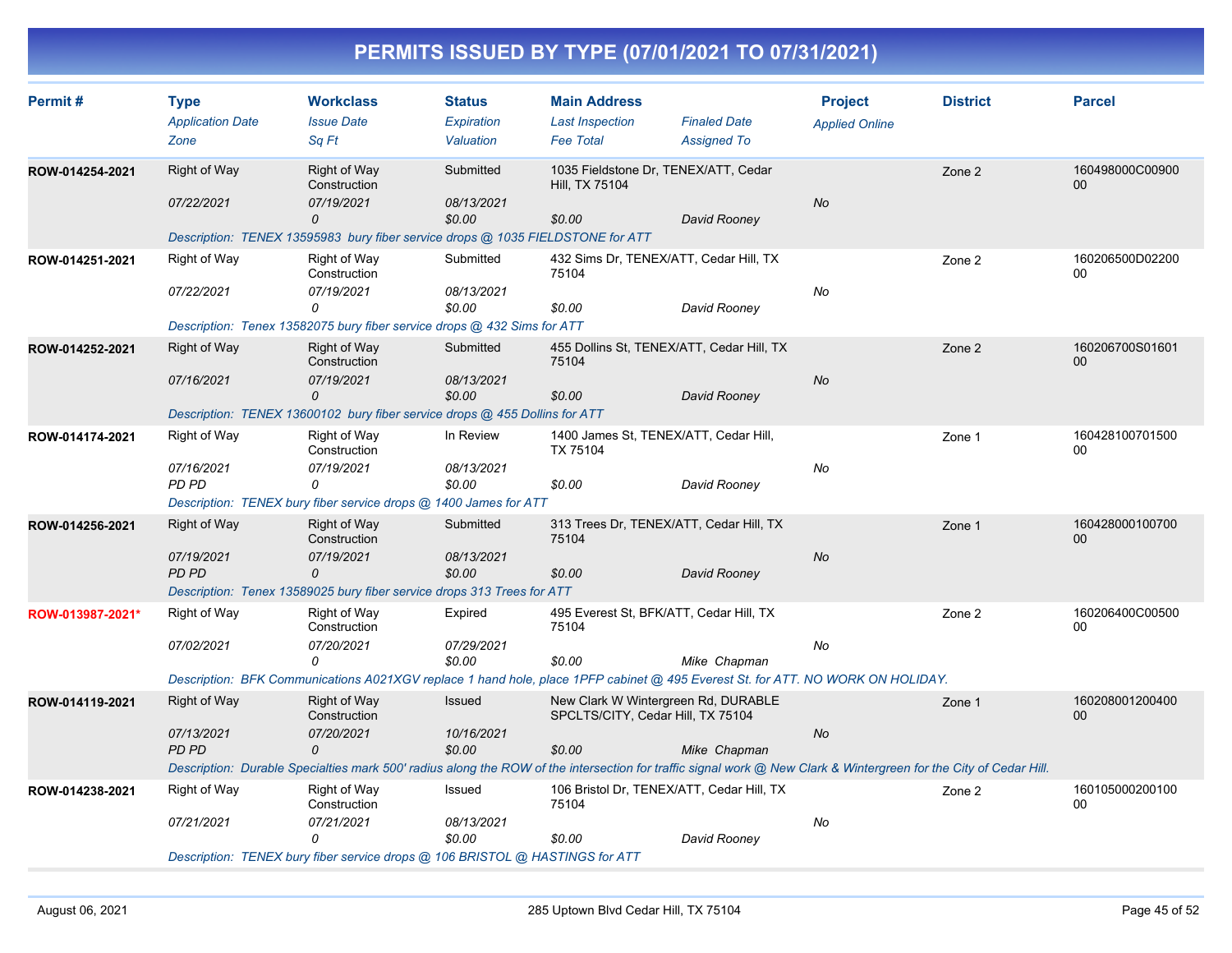| Permit#          | Type                       | <b>Workclass</b>                                                                                                   | <b>Status</b>        | <b>Main Address</b><br><b>Project</b>                       |                     |                       | <b>District</b> | <b>Parcel</b>         |  |  |  |
|------------------|----------------------------|--------------------------------------------------------------------------------------------------------------------|----------------------|-------------------------------------------------------------|---------------------|-----------------------|-----------------|-----------------------|--|--|--|
|                  | <b>Application Date</b>    | <b>Issue Date</b>                                                                                                  | Expiration           | <b>Last Inspection</b>                                      | <b>Finaled Date</b> | <b>Applied Online</b> |                 |                       |  |  |  |
|                  | Zone                       | Sq Ft                                                                                                              | Valuation            | <b>Fee Total</b>                                            | <b>Assigned To</b>  |                       |                 |                       |  |  |  |
| ROW-014175-2021  | Right of Way               | <b>Right of Way</b><br>Construction                                                                                | Issued               | 1507 Pine Tree Ln, TENEX/ATT, Cedar<br>Hill, TX 75104       |                     |                       | Zone 3          | 160045200A00700<br>00 |  |  |  |
|                  | 07/16/2021<br>PD PD        | 07/21/2021<br>0                                                                                                    | 08/13/2021<br>\$0.00 | \$0.00                                                      | David Rooney        | <b>No</b>             |                 |                       |  |  |  |
|                  |                            | Description: TENEX bury fiber service drops @ 1507 PINE TREE for ATT                                               |                      |                                                             |                     |                       |                 |                       |  |  |  |
| ROW-014276-2021* | Right of Way               | Right of Way<br>Construction                                                                                       | Expired              | 426 Weaver St, TENEX/ATT, Cedar Hill,<br>TX 75104           |                     |                       | Zone 2          | 160206800R04000<br>00 |  |  |  |
|                  | 07/23/2021<br><b>PD PD</b> | 07/23/2021<br>0                                                                                                    | 07/30/2021<br>\$0.00 | \$0.00                                                      | David Rooney        | No                    |                 |                       |  |  |  |
|                  |                            | Description: Tenex bury fiber service drops @ 426 Weaver for ATT                                                   |                      |                                                             |                     |                       |                 |                       |  |  |  |
| ROW-014240-2021  | Right of Way               | <b>Right of Way</b><br>Construction                                                                                | Issued               | 420 Capricorn Dr, TENEX/ATT, Cedar Hill,<br><b>TX 75104</b> |                     |                       | Zone 3          | 160067100101700<br>00 |  |  |  |
|                  | 07/21/2021<br>PD PD        | 07/23/2021<br>$\Omega$                                                                                             | 08/13/2021<br>\$0.00 | \$0.00                                                      | David Rooney        | <b>No</b>             |                 |                       |  |  |  |
|                  |                            | Description: TENEX bury fiber service drops @ 420 CAPRICORN for ATT                                                |                      |                                                             |                     |                       |                 |                       |  |  |  |
| ROW-014260-2021  | Right of Way               | Right of Way<br>Construction                                                                                       | In Review            | 1329 S Joe Wilson Rd, PIKE/ONCOR,<br>Cedar Hill, TX 75104   |                     |                       | Zone 3          | 650925740100300<br>00 |  |  |  |
|                  | 07/22/2021<br><b>RR RR</b> | 07/29/2021<br>0                                                                                                    | 09/30/2021<br>\$0.00 | \$0.00                                                      | <b>Steve Schell</b> | No                    |                 |                       |  |  |  |
|                  |                            | Description: Pike Elct 3522531 WP24 electric utility pole replacement @ 1329 S. Joe Wilson @ Bear Crk Rd for ONCOR |                      |                                                             |                     |                       |                 |                       |  |  |  |
| ROW-014364-2021* | Right of Way               | <b>Right of Way</b><br>Construction                                                                                | Expired              | 409 Cedar St, BFK/ATT, Cedar Hill, TX<br>75104              |                     |                       | Zone 2          | 160005000807R00<br>00 |  |  |  |
|                  | 07/29/2021                 | 07/30/2021                                                                                                         | 08/02/2021           |                                                             |                     | <b>No</b>             |                 |                       |  |  |  |
|                  | OT-Sq OT-Sq                | 0                                                                                                                  | \$0.00               | \$0.00                                                      | Mike Chapman        |                       |                 |                       |  |  |  |
|                  |                            | Description: EMERGENCY 409 Cedar St BFK Communications for ATT                                                     |                      |                                                             |                     |                       |                 |                       |  |  |  |

**PERMITS ISSUED FOR RIGHT OF WAY: 20**

| <b>SIGN</b>       |                                       |                                                                                                     |                             |                                              |          |     |        |                       |
|-------------------|---------------------------------------|-----------------------------------------------------------------------------------------------------|-----------------------------|----------------------------------------------|----------|-----|--------|-----------------------|
| SIGN-013969-2021* | Sign                                  | Special Event Sign<br>Permit                                                                        | Expired                     | 535 S Clark Rd, Cedar Hill, TX 75104         |          |     | Zone 2 | 160100000000000<br>00 |
|                   | 07/01/2021                            | 07/01/2021<br>30                                                                                    | <i>07/06/2021</i><br>\$0.00 | \$50.00                                      | Gail Lux | No  |        |                       |
|                   | Description: Banner 7/1/2021-7/4/2021 |                                                                                                     |                             |                                              |          |     |        |                       |
| SIGN-013466-2021  | Sign                                  | Attached                                                                                            | Issued                      | 305 W 1382 Hwy, 516, Cedar Hill, TX<br>75104 |          |     | Zone 2 | 160456500A02R00<br>00 |
|                   | 05/26/2021                            | 07/12/2021                                                                                          | 01/08/2022                  |                                              |          | Yes |        |                       |
|                   | PD PD                                 | 33                                                                                                  | \$2,200.00                  | \$35.00                                      | Gail Lux |     |        |                       |
|                   |                                       | Description: Remove existing sign and Install one new set of face lit and halo lit channel letters. |                             |                                              |          |     |        |                       |
| SIGN-014153-2021* | Sign                                  | Special Event Sign<br>Permit                                                                        | Expired                     | 864 E Belt Line Rd, Cedar Hill, TX 75104     |          |     | Zone 2 | 650877255100201<br>00 |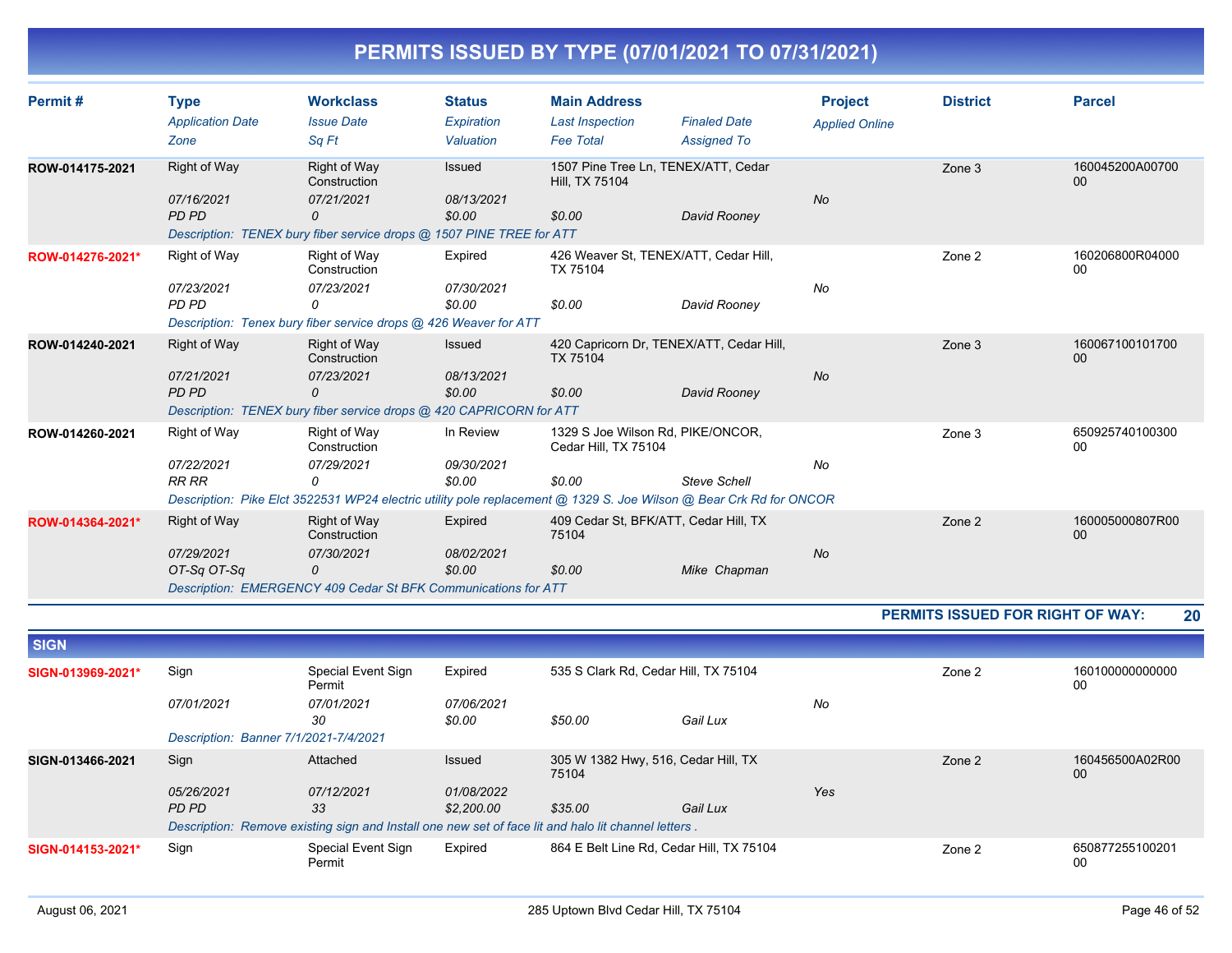| Permit#          | <b>Type</b><br><b>Application Date</b><br>Zone                                       | <b>Workclass</b><br><b>Issue Date</b><br>Sq Ft                                                            | <b>Status</b><br>Expiration<br>Valuation | <b>Main Address</b><br><b>Last Inspection</b><br><b>Fee Total</b> | <b>Finaled Date</b><br><b>Assigned To</b> | <b>Project</b><br><b>Applied Online</b> | <b>District</b> | <b>Parcel</b>             |
|------------------|--------------------------------------------------------------------------------------|-----------------------------------------------------------------------------------------------------------|------------------------------------------|-------------------------------------------------------------------|-------------------------------------------|-----------------------------------------|-----------------|---------------------------|
|                  | 07/15/2021<br><b>LRLR</b><br>Description: special event flags                        | 07/19/2021<br>0                                                                                           | 02/02/2022<br>\$0.00                     | 08/05/2021<br>\$50.00                                             | Gail Lux                                  | No                                      |                 |                           |
| SIGN-014311-2021 | Sign<br>07/26/2021<br><b>LR LR</b><br>Description: Buffalo Wild Wings - Sign A       | Attached<br>07/26/2021<br>16                                                                              | Issued<br>01/22/2022<br>\$3,000.00       | 430 E Pleasant Run Rd, Cedar Hill, TX<br>75104<br>\$35.00         | Gail Lux                                  | No                                      | Zone 2          | 160365500A05A00<br>$00\,$ |
| SIGN-014315-2021 | Sign<br>07/26/2021<br><b>LR LR</b>                                                   | Attached<br>07/26/2021<br>9<br>Description: Buffalo Wild Wings - Left Side Sign C                         | Issued<br>01/22/2022<br>\$1,000.00       | 430 E Pleasant Run Rd, Cedar Hill, TX<br>75104<br>\$35.00         | Gail Lux                                  | No                                      | Zone 2          | 160365500A05A00<br>00     |
| SIGN-014313-2021 | Sign<br>07/26/2021<br><b>LRLR</b>                                                    | Attached<br>07/26/2021<br>32<br>Description: Right Side - Buffalo Wild Wings - Sign B                     | Issued<br>01/22/2022<br>\$2,200.00       | 430 E Pleasant Run Rd, Cedar Hill, TX<br>75104<br>\$35.00         | Gail Lux                                  | No                                      | Zone 2          | 160365500A05A00<br>00     |
| SIGN-014325-2021 | Sign<br>07/27/2021<br><b>LR LR</b><br>Description: 3 feather flags and 1 on the roof | Special Event Sign<br>Permit<br>07/27/2021<br>0                                                           | Issued<br>08/10/2022<br>\$0.00           | 380 N J Elmer Weaver Fwy, Cedar Hill, TX<br>75104<br>\$50.00      | Jeanette Cosme                            | No                                      | Zone 2          | 160364500000400<br>00     |
| SIGN-014360-2021 | Sign<br>07/29/2021<br><b>PD PD</b>                                                   | Special Event Sign<br>Permit<br>07/29/2021<br>0<br>Description: teardrop signs (4) 8/2/21 through 8/16/21 | Issued<br>08/16/2021<br>\$0.00           | 235 W Pleasant Run Rd, Cedar Hill, TX<br>75104<br>\$50.00         | Gail Lux                                  | No                                      | Zone 1          | 16020840012RA00<br>00     |
| SIGN-014124-2021 | Sign<br>07/14/2021<br><b>LR LR</b><br>Description: Reface Pole sign 1                | Detached<br>07/29/2021<br>23                                                                              | Issued<br>01/25/2022<br>\$3,000.00       | 385 E Belt Line Rd, Cedar Hill, TX 75104<br>\$35.00               | Gail Lux                                  | Yes                                     | Zone 2          | 160165500A00100<br>00     |
| SIGN-014126-2021 | Sign<br>07/14/2021<br><b>LR LR</b><br>Description: Wall Sign 3                       | Attached<br>07/29/2021<br>16                                                                              | Issued<br>01/25/2022<br>\$3,000.00       | 385 E Belt Line Rd, Cedar Hill, TX 75104<br>\$35.00               | Gail Lux                                  | Yes                                     | Zone 2          | 160165500A00100<br>00     |
| SIGN-014125-2021 | Sign                                                                                 | Detached                                                                                                  | Issued                                   | 385 E Belt Line Rd, Cedar Hill, TX 75104                          |                                           |                                         | Zone 2          | 160165500A00100<br>00     |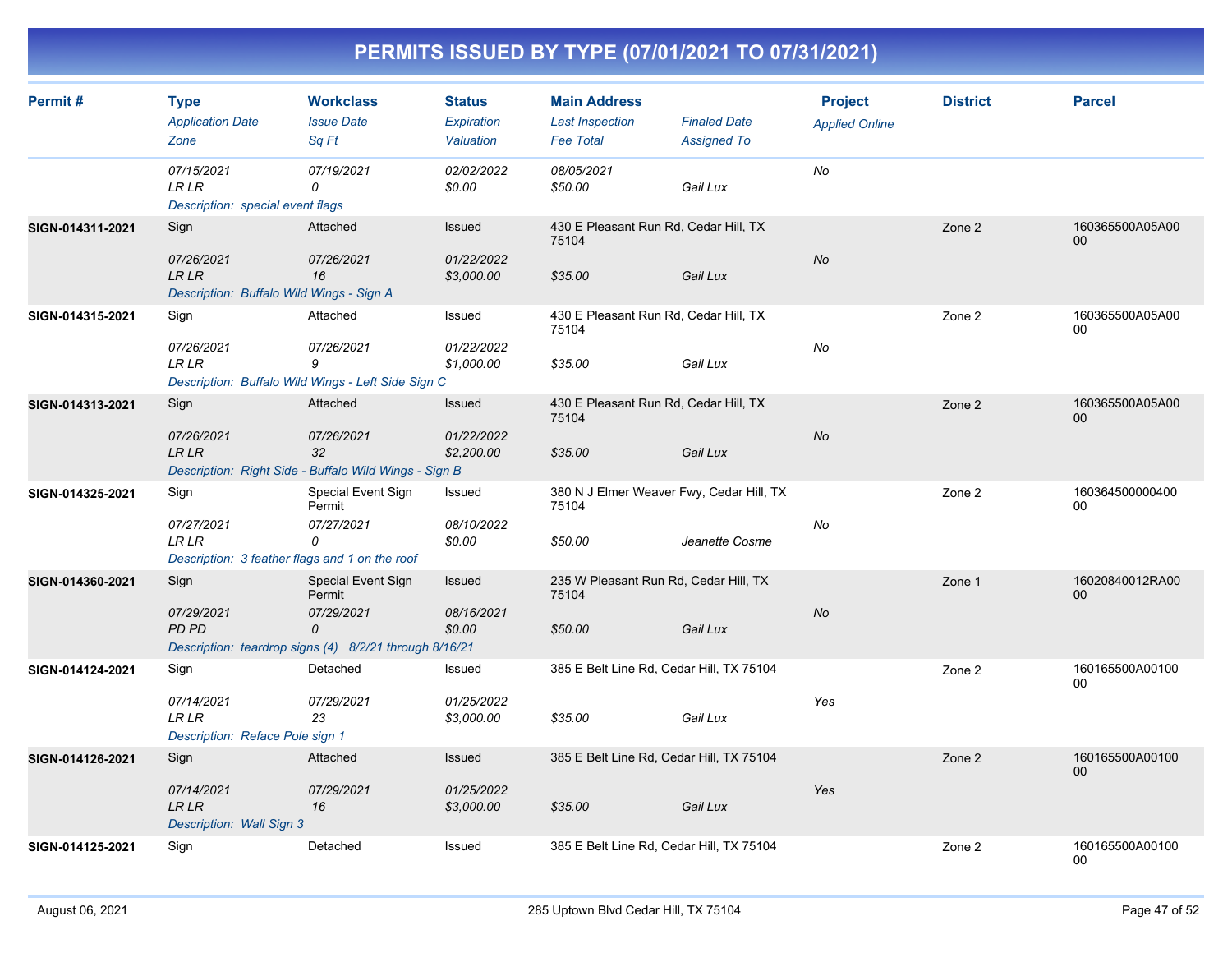| PERMITS ISSUED BY TYPE (07/01/2021 TO 07/31/2021) |
|---------------------------------------------------|
|---------------------------------------------------|

| Permit#             | <b>Type</b><br><b>Application Date</b><br>Zone               | <b>Workclass</b><br><b>Issue Date</b><br>Sq Ft                                                                                          | <b>Status</b><br>Expiration<br>Valuation | <b>Main Address</b><br><b>Last Inspection</b><br><b>Fee Total</b> | <b>Finaled Date</b><br><b>Assigned To</b> | <b>Project</b><br><b>Applied Online</b> | <b>District</b>                                                                                                                          | <b>Parcel</b>         |
|---------------------|--------------------------------------------------------------|-----------------------------------------------------------------------------------------------------------------------------------------|------------------------------------------|-------------------------------------------------------------------|-------------------------------------------|-----------------------------------------|------------------------------------------------------------------------------------------------------------------------------------------|-----------------------|
|                     | 07/14/2021<br><b>LRLR</b><br>Description: Reface Pole Sign 2 | 07/29/2021<br>23                                                                                                                        | 01/25/2022<br>\$3,000.00                 | \$35.00                                                           | Gail Lux                                  | Yes                                     |                                                                                                                                          |                       |
| SIGN-014127-2021    | Sign                                                         | Attached                                                                                                                                | Issued                                   |                                                                   | 385 E Belt Line Rd, Cedar Hill, TX 75104  |                                         | Zone 2                                                                                                                                   | 160165500A00100       |
|                     | 07/14/2021<br><b>LRLR</b><br>Description: Wall Sign 5        | 07/29/2021<br>16                                                                                                                        | 01/25/2022<br>\$3,000.00                 | \$35.00                                                           | Gail Lux                                  | Yes                                     |                                                                                                                                          | 00                    |
|                     |                                                              |                                                                                                                                         |                                          |                                                                   |                                           |                                         | <b>PERMITS ISSUED FOR SIGN:</b>                                                                                                          | 12                    |
| <b>SOLAR PANELS</b> |                                                              |                                                                                                                                         |                                          |                                                                   |                                           |                                         |                                                                                                                                          |                       |
| SOL-013904-2021     | Solar Panels                                                 | Solar Panels                                                                                                                            | Complete                                 |                                                                   | 548 Rocky Acres Rd, Cedar Hill, TX 75104  |                                         | Zone 3                                                                                                                                   | 160377000000100<br>00 |
|                     | 06/28/2021                                                   | 07/02/2021<br>432                                                                                                                       | 12/29/2021<br>\$30,902.36                | 07/14/2021<br>\$325.22                                            | 07/14/2021<br><b>Alexis Sartin</b>        | Yes                                     |                                                                                                                                          |                       |
|                     |                                                              | Description: Installation of solar panels on existing roof                                                                              |                                          |                                                                   |                                           |                                         |                                                                                                                                          |                       |
| SOL-013835-2021     | <b>Solar Panels</b>                                          | <b>Solar Panels</b>                                                                                                                     | Issued                                   | 129 Hunter Dr, Cedar Hill, TX 75104                               |                                           |                                         | Zone 1                                                                                                                                   | 160395400201500<br>00 |
|                     | 06/22/2021<br>PD PD                                          | 07/02/2021<br>384                                                                                                                       | 12/29/2021<br>\$23,100.00                | \$260.90                                                          | <b>Alexis Sartin</b>                      | Yes                                     |                                                                                                                                          |                       |
|                     |                                                              | Description: To install a 6.93kW DC residential roof mounted solar PV array. With Main Panel Upgrade to 200A                            |                                          |                                                                   |                                           |                                         |                                                                                                                                          |                       |
| SOL-013857-2021     | Solar Panels                                                 | Solar Panels                                                                                                                            | Issued                                   | 1512 Tuley St, Cedar Hill, TX 75104                               |                                           |                                         | Zone 1                                                                                                                                   | 160059000304200<br>00 |
|                     | 06/23/2021<br><b>PD PD</b>                                   | 07/02/2021<br>404                                                                                                                       | 12/29/2021<br>\$24,200.00                | \$270.80                                                          | <b>Alexis Sartin</b>                      | Yes                                     |                                                                                                                                          |                       |
|                     |                                                              | Description: Installation of roof mounted solar panels                                                                                  |                                          |                                                                   |                                           |                                         |                                                                                                                                          |                       |
| SOL-013905-2021     | <b>Solar Panels</b>                                          | Solar Panels                                                                                                                            | Issued                                   |                                                                   | 104 Capricorn St, Cedar Hill, TX 75104    |                                         | Zone 3                                                                                                                                   | 160425001800300<br>00 |
|                     | 06/28/2021                                                   | 07/06/2021<br>425                                                                                                                       | 01/03/2022<br>\$24,200.00                | \$270.80                                                          | <b>Alexis Sartin</b>                      | Yes                                     |                                                                                                                                          |                       |
|                     |                                                              | Description: Solar PV Rooftop mount installation of: (22) Hanwha Q.Cell 350w panels, (1) SolarEdge, SE6000H - US with power optimizers. |                                          |                                                                   |                                           |                                         |                                                                                                                                          |                       |
|                     |                                                              | Main panel upgrade from existing 200200A service, to new 200/225A service                                                               |                                          |                                                                   |                                           |                                         |                                                                                                                                          |                       |
| SOL-013926-2021     | Solar Panels                                                 | Solar Panels                                                                                                                            | Complete                                 |                                                                   | 1201 Carberry St, Cedar Hill, TX 75104    |                                         | Zone 3                                                                                                                                   | 160067100400800<br>00 |
|                     | 06/29/2021                                                   | 07/07/2021<br>810                                                                                                                       | 01/03/2022<br>\$49,500.00                | 07/22/2021<br>\$474.00                                            | 07/22/2021<br><b>Alexis Sartin</b>        | Yes                                     |                                                                                                                                          |                       |
|                     |                                                              |                                                                                                                                         |                                          |                                                                   |                                           |                                         | Description: Roof mounted solar panel install - INSTALLATION CONSISTS OF 45 LONGI :LR4-60HPB-350M PV MODULES & 45 ENPHASE MICROINVERTERS |                       |
| SOL-013652-2021     | Solar Panels                                                 | Solar Panels                                                                                                                            | Complete                                 | 715 Briggs Dr, Cedar Hill, TX 75104                               |                                           |                                         | Zone 1                                                                                                                                   | 160085000202000<br>00 |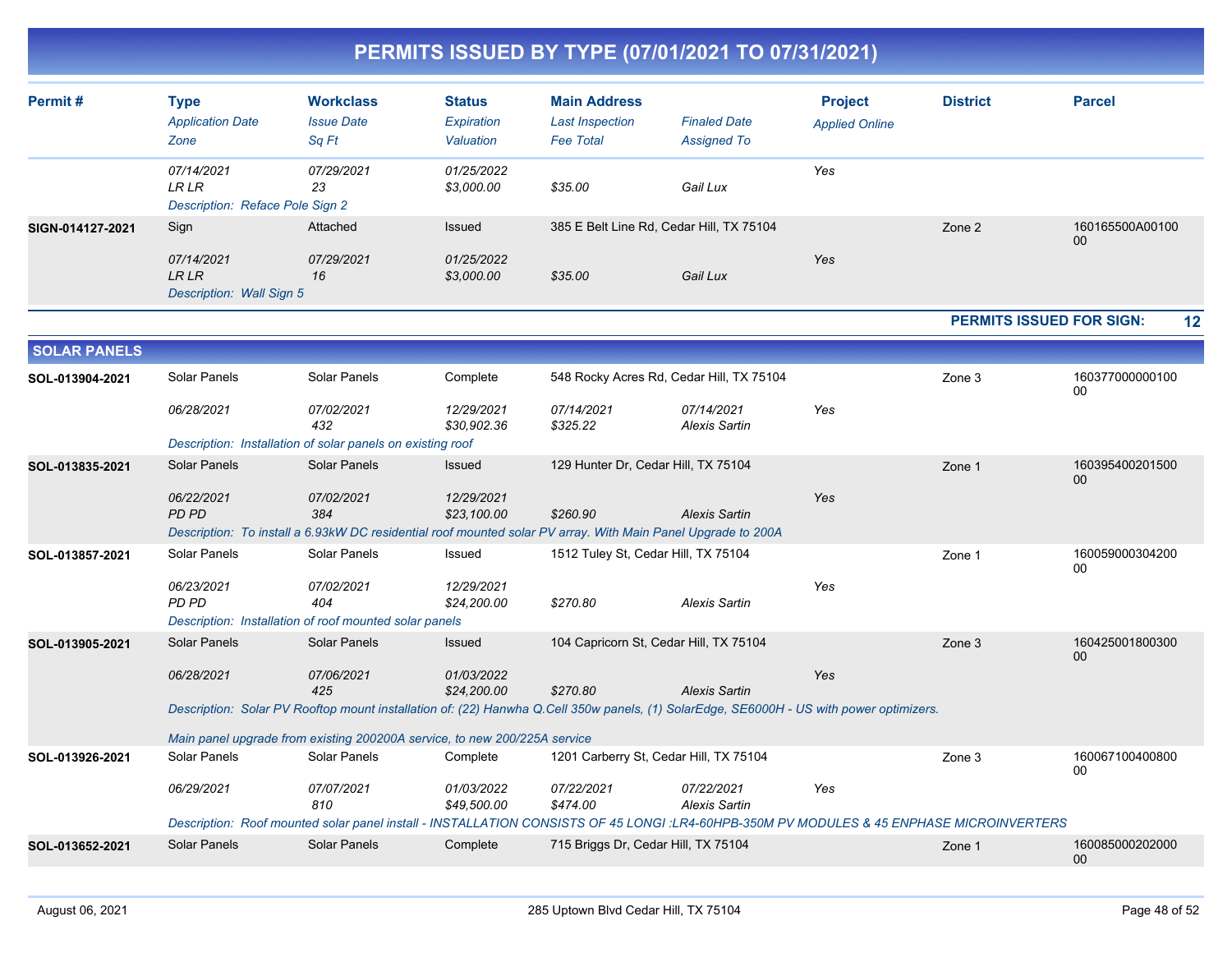|                 |                                                                 |                                                                                                                                                        |                                            |                                                                   | PERMITS ISSUED BY TYPE (07/01/2021 TO 07/31/2021)                                                                                                                                                                         |                                         |                 |                           |
|-----------------|-----------------------------------------------------------------|--------------------------------------------------------------------------------------------------------------------------------------------------------|--------------------------------------------|-------------------------------------------------------------------|---------------------------------------------------------------------------------------------------------------------------------------------------------------------------------------------------------------------------|-----------------------------------------|-----------------|---------------------------|
| Permit#         | <b>Type</b><br><b>Application Date</b><br>Zone                  | <b>Workclass</b><br><b>Issue Date</b><br>Sq Ft                                                                                                         | <b>Status</b><br>Expiration<br>Valuation   | <b>Main Address</b><br><b>Last Inspection</b><br><b>Fee Total</b> | <b>Finaled Date</b><br><b>Assigned To</b>                                                                                                                                                                                 | <b>Project</b><br><b>Applied Online</b> | <b>District</b> | <b>Parcel</b>             |
|                 | 06/09/2021                                                      | 07/07/2021<br>367<br>Description: Installation of photovoltaic solar panels on roof of home.                                                           | 01/03/2022<br>\$22,000.00                  | 07/13/2021<br>\$251.00                                            | 07/14/2021<br><b>Alexis Sartin</b>                                                                                                                                                                                        | Yes                                     |                 |                           |
| SOL-013912-2021 | Solar Panels<br>06/28/2021<br>Description: solar panels on roof | Solar Panels<br>07/07/2021<br>680                                                                                                                      | Issued<br>01/03/2022<br>\$37,400.00        | \$377.20                                                          | 400 Whitney St, Cedar Hill, TX 75104<br><b>Alexis Sartin</b>                                                                                                                                                              | Yes                                     | Zone 2          | 160206105502800<br>00     |
| SOL-013925-2021 | Solar Panels<br>06/29/2021<br>PD PD                             | Solar Panels<br>07/07/2021<br>648                                                                                                                      | Complete<br>01/03/2022<br>\$39,600.00      | 75104<br>07/12/2021<br>\$394.80                                   | 304 S Waterford Oaks Dr, Cedar Hill, TX<br>07/12/2021<br><b>Alexis Sartin</b><br>Description: Roof mounted solar panel install - INSTALLATION CONSISTS OF 36 LONGI: LR4-60HPB-350M PV MODULES & 36 ENPHASE MICROINVERTERS | Yes                                     | Zone 2          | 160483200R03700<br>00     |
| SOL-014056-2021 | Solar Panels<br>07/08/2021                                      | Solar Panels<br>07/08/2021<br>2,457<br>Description: Installation of roof top solar PV, 34 modules, 34 micro inverters, 12.240kW, 1 AC disconnect       | Issued<br>01/04/2022<br>\$37,400.00        | \$377.20                                                          | 339 Hastings Dr, Cedar Hill, TX 75104<br>Gail Lux                                                                                                                                                                         | Yes                                     | Zone 2          | 160105000301400<br>00     |
| SOL-014054-2021 | Solar Panels<br>07/08/2021                                      | <b>Solar Panels</b><br>07/08/2021<br>1,798<br>Description: Installation of roof top solar PV, 27 modules, 27 micro inverters, 9.720kW, 1 AC disconnect | <b>Issued</b><br>01/04/2022<br>\$39,021.00 | 07/15/2021<br>\$390.17                                            | 325 Hastings Dr. Cedar Hill, TX 75104<br>Gail Lux                                                                                                                                                                         | Yes                                     | Zone 2          | 160105000300700<br>00     |
| SOL-014063-2021 | Solar Panels<br>07/08/2021<br><b>MICROINVERTERS</b>             | Solar Panels<br>07/08/2021<br>558                                                                                                                      | Complete<br>01/04/2022<br>\$27,000.00      | 07/22/2021<br>\$294.00                                            | 465 Whitley St, Cedar Hill, TX 75104<br>07/22/2021<br>Gail Lux<br>Description: Straight install - INSTALLATION CONSISTS OF 31 LONGI GREEN ENERGY TECHNOLOGY CO., LTD. :LR6-60HPB-350M PV MODULES, 31 ENPHASE              | Yes                                     | Zone 2          | 160207300B00700<br>00     |
| SOL-013999-2021 | Solar Panels<br>07/06/2021                                      | <b>Solar Panels</b><br>07/08/2021<br>720<br>Description: Install roof mounted PV solar system and energy storage system                                | <b>Issued</b><br>01/04/2022<br>\$40,257.60 | 75104<br>\$400.06                                                 | 329 Rolling Oaks Ridge, Cedar Hill, TX<br>Gail Lux                                                                                                                                                                        | Yes                                     | Zone 4          | 160279000001200<br>00     |
| SOL-014042-2021 | Solar Panels<br>07/07/2021                                      | Solar Panels<br>07/08/2021<br>592                                                                                                                      | Issued<br>01/04/2022<br>\$49,999.00        | 75104<br>\$477.99                                                 | 827 Green Pastures Dr, Cedar Hill, TX<br>Gail Lux<br>Description: INSTALLATION OF PROPOSED 11.1 KW DC SYSTEM (STC) AT 827 GREEN PASTURES DR, CEDAR HILL, TX 75104, WLINE SIDE TAP                                         | Yes                                     | Zone 2          | 160475000100600<br>00     |
| SOL-013967-2021 | Solar Panels                                                    | Solar Panels                                                                                                                                           | Complete                                   |                                                                   | 801 Weaver St, Cedar Hill, TX 75104                                                                                                                                                                                       |                                         | Zone 2          | 160206500F00100<br>$00\,$ |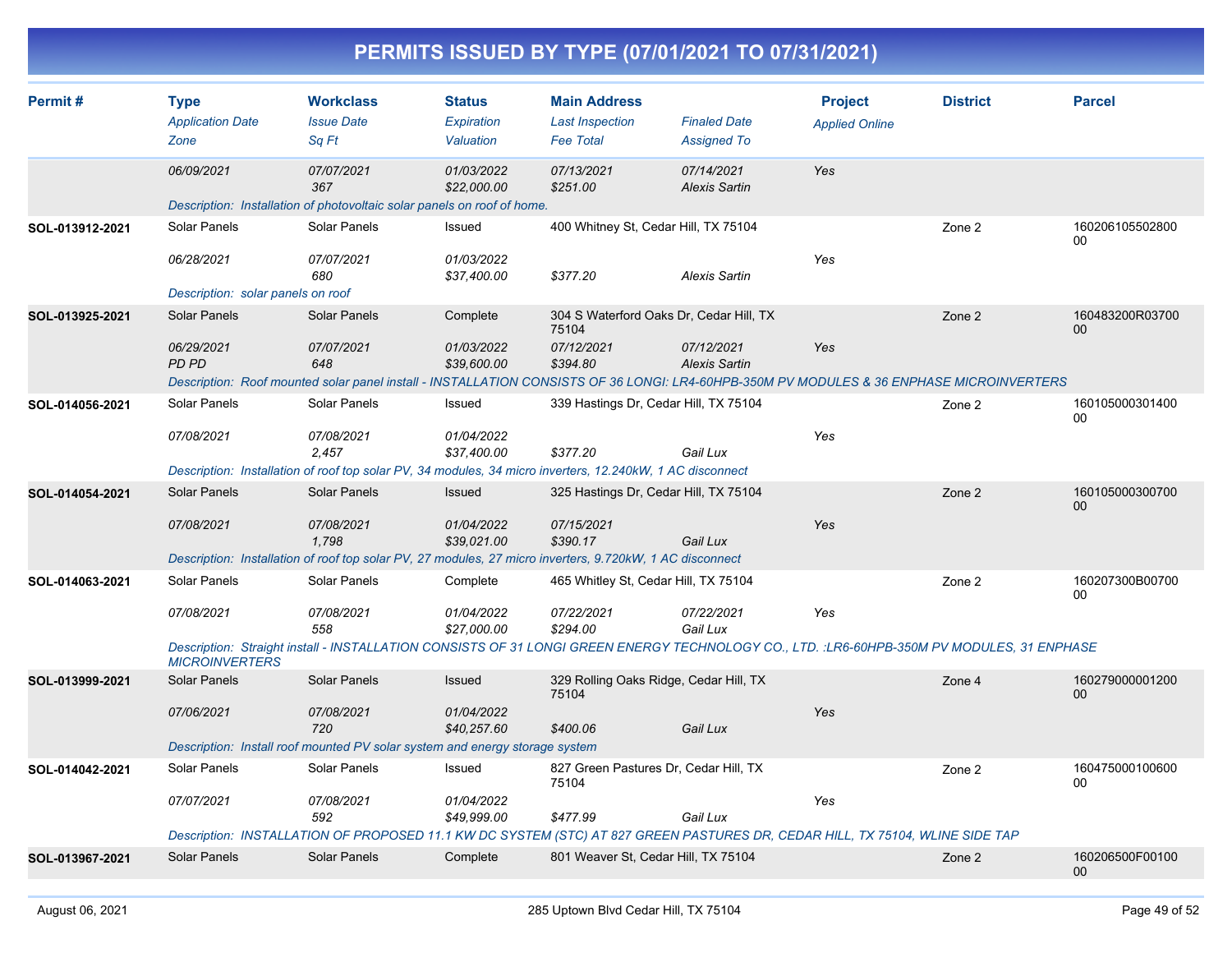| Permit#         | <b>Type</b><br><b>Application Date</b> | <b>Workclass</b><br><b>Issue Date</b>                                                                                          | <b>Status</b><br>Expiration | <b>Main Address</b><br><b>Last Inspection</b> | <b>Finaled Date</b>    | <b>Project</b><br><b>Applied Online</b> | <b>District</b> | <b>Parcel</b>                      |
|-----------------|----------------------------------------|--------------------------------------------------------------------------------------------------------------------------------|-----------------------------|-----------------------------------------------|------------------------|-----------------------------------------|-----------------|------------------------------------|
|                 | Zone                                   | Sa Ft                                                                                                                          | Valuation                   | <b>Fee Total</b>                              | <b>Assigned To</b>     |                                         |                 |                                    |
|                 | 07/01/2021                             | 07/09/2021<br>786                                                                                                              | 01/05/2022<br>\$40,442.00   | 07/28/2021<br>\$401.54                        | 07/28/2021<br>Gail Lux | Yes                                     |                 |                                    |
|                 |                                        | Description: Installation of solar panels on existing roof                                                                     |                             |                                               |                        |                                         |                 |                                    |
| SOL-013944-2021 | Solar Panels                           | Solar Panels                                                                                                                   | Issued                      | 1326 Old Clark Rd, Cedar Hill, TX 75104       |                        |                                         | Zone 1          | 160185000000100<br>$00\,$          |
|                 | 06/29/2021                             | 07/09/2021<br>216                                                                                                              | 01/05/2022<br>\$27,653.42   | \$299.23                                      | Gail Lux               | Yes                                     |                 |                                    |
|                 |                                        | Description: Installation of solar panels on existing roof                                                                     |                             |                                               |                        |                                         |                 |                                    |
| SOL-014044-2021 | <b>Solar Panels</b>                    | Solar Panels                                                                                                                   | <b>Issued</b>               | 714 Oak Hill Ln, Cedar Hill, TX 75104         |                        |                                         | Zone 1          | 160495000100400<br>00 <sup>°</sup> |
|                 | 07/07/2021                             | 07/09/2021<br>740                                                                                                              | 01/05/2022<br>\$29.941.00   | \$317.53                                      | Gail Lux               | Yes                                     |                 |                                    |
|                 |                                        | Description: Install (25) Enphase IQ7a inverters & (25) REC365AA Modules with Enphase Production Monitoring                    |                             |                                               |                        |                                         |                 |                                    |
| SOL-014064-2021 | Solar Panels                           | Solar Panels                                                                                                                   | Issued                      | 1537 Summers Dr, Cedar Hill, TX 75104         |                        |                                         | Zone 1          | 160059100301900<br>00              |
|                 | 07/08/2021<br>PD PD                    | 07/09/2021<br>476<br>Description: Install solar panel system on existing residential roof                                      | 01/05/2022<br>\$30,800.00   | \$324.40                                      | Gail Lux               | Yes                                     |                 |                                    |
|                 |                                        |                                                                                                                                |                             |                                               |                        |                                         |                 |                                    |
| SOL-014092-2021 | <b>Solar Panels</b>                    | <b>Solar Panels</b>                                                                                                            | Complete                    | 1512 Rocky Creek Cir, Cedar Hill, TX<br>75104 |                        |                                         | Zone 1          | 160180000200700<br>00 <sup>°</sup> |
|                 | 07/12/2021                             | 07/12/2021<br>508                                                                                                              | 01/08/2022<br>\$46,545.45   | 07/21/2021<br>\$450.36                        | 07/21/2021<br>Gail Lux | Yes                                     |                 |                                    |
|                 |                                        | Description: Installation of solar panels on existing roof                                                                     |                             |                                               |                        |                                         |                 |                                    |
| SOL-014108-2021 | <b>Solar Panels</b>                    | Solar Panels                                                                                                                   | Issued                      | 454 Mckinley St, Cedar Hill, TX 75104         |                        |                                         | Zone 2          | 160206105200900<br>00              |
|                 | 07/12/2021                             | 07/12/2021<br>592                                                                                                              | 01/08/2022<br>\$49,988.24   | \$477.91                                      | Gail Lux               | Yes                                     |                 |                                    |
|                 |                                        | Description: INSTALLATION OF PROPOSED PROPOSED 11.1 KW DCSYSTEM (STC) AT 454 MCKINLEY ST, CEDAR HILL, TX 75104, WLINE SIDE TAP |                             |                                               |                        |                                         |                 |                                    |
| SOL-014103-2021 | <b>Solar Panels</b>                    | Solar Panels                                                                                                                   | <b>Issued</b>               | 1808 Straus Rd, Cedar Hill, TX 75104          |                        |                                         | Zone 1          | 160060100900600<br>00 <sup>°</sup> |
|                 | 07/12/2021<br>PD PD                    | 07/12/2021<br>460                                                                                                              | 01/08/2022<br>\$27,500.00   | \$298.00                                      | Gail Lux               | Yes                                     |                 |                                    |
|                 |                                        | Description: installation of roof mounted solar panels                                                                         |                             |                                               |                        |                                         |                 |                                    |
| SOL-014129-2021 | <b>Solar Panels</b>                    | Solar Panels                                                                                                                   | Issued                      | 330 Short St, Cedar Hill, TX 75104            |                        |                                         | Zone 2          | 160035000400400<br>00              |
|                 | 07/14/2021                             | 07/19/2021<br>378                                                                                                              | 01/15/2022<br>\$28,213.15   | \$303.71                                      | <b>Alexis Sartin</b>   | Yes                                     |                 |                                    |
|                 |                                        | Description: INSTALLATION OF PROPOSED 6.09 KW DC SYSTEM (STC)<br>AT 330 SHORT ST, CEDAR HILL, TX 75104, W/MPU UPGRADE          |                             |                                               |                        |                                         |                 |                                    |
| SOL-014130-2021 | <b>Solar Panels</b>                    | <b>Solar Panels</b>                                                                                                            | <b>Issued</b>               | 812 Sebring Dr, Cedar Hill, TX 75104          |                        |                                         | Zone 3          | 160342000A00900<br>$00\,$          |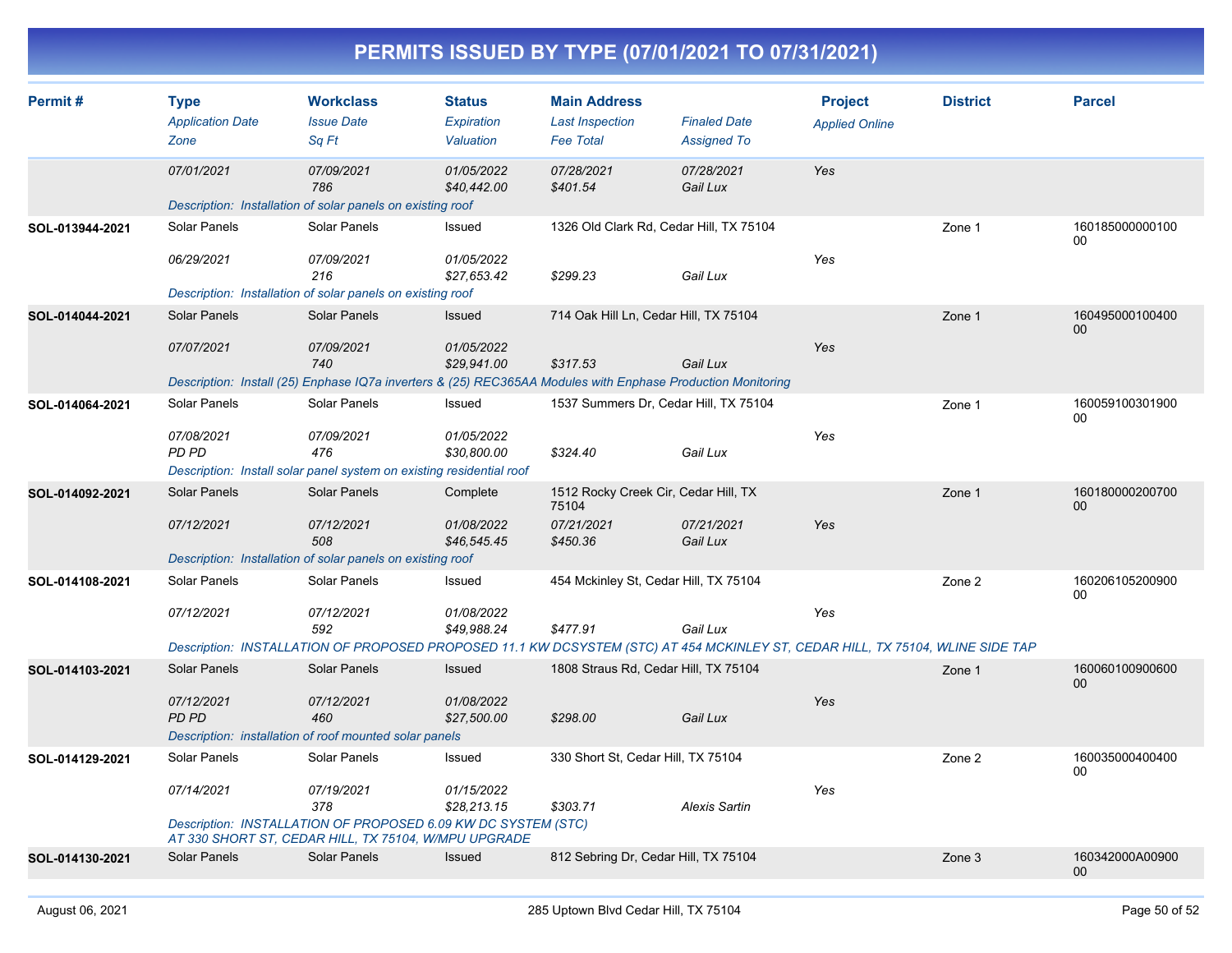|                 |                                                                              |                                                                                                           |                                          |                                                                   | PERMITS ISSUED BY TYPE (07/01/2021 TO 07/31/2021) |                                                                                                                                |                 |                                                                                                                                                                                 |
|-----------------|------------------------------------------------------------------------------|-----------------------------------------------------------------------------------------------------------|------------------------------------------|-------------------------------------------------------------------|---------------------------------------------------|--------------------------------------------------------------------------------------------------------------------------------|-----------------|---------------------------------------------------------------------------------------------------------------------------------------------------------------------------------|
| Permit#         | <b>Type</b><br><b>Application Date</b><br>Zone                               | <b>Workclass</b><br><b>Issue Date</b><br>Sq Ft                                                            | <b>Status</b><br>Expiration<br>Valuation | <b>Main Address</b><br><b>Last Inspection</b><br><b>Fee Total</b> | <b>Finaled Date</b><br><b>Assigned To</b>         | <b>Project</b><br><b>Applied Online</b>                                                                                        | <b>District</b> | <b>Parcel</b>                                                                                                                                                                   |
|                 | 07/14/2021<br><b>PD PD</b>                                                   | 07/19/2021<br>572                                                                                         | 01/15/2022<br>\$48,525.83                | \$466.21                                                          | Gail Lux                                          | Yes<br>Description: INSTALLATION OF PROPOSED 10.73 KW DC SYSTEM (STC) AT 812 SEBRING DR, CEDAR HILL, TX 75104, W/LINE SIDE TAP |                 |                                                                                                                                                                                 |
| SOL-013943-2021 | Solar Panels<br>06/29/2021<br>PD PD                                          | Solar Panels<br>07/19/2021<br>245<br>Description: Installation of a 5.74 kW roof mounted PV solar system. | Issued<br>01/15/2022<br>\$26,977.00      | 1805 Taylor St, Cedar Hill, TX 75104<br>\$293.82                  | <b>Alexis Sartin</b>                              | Yes                                                                                                                            | Zone 1          | 160060000200300<br>00                                                                                                                                                           |
| SOL-013397-2021 | <b>Solar Panels</b><br>05/21/2021<br>PD PD                                   | Solar Panels<br>07/19/2021<br>639<br>Description: Install solar panels to existing roof structure.        | Issued<br>01/15/2022<br>\$29,830.00      | 603 Perry Ct, Cedar Hill, TX 75104<br>\$316.64                    | Gail Lux                                          | Yes                                                                                                                            | Zone 2          | 160426803703200<br>00                                                                                                                                                           |
| SOL-014134-2021 | Solar Panels<br>07/14/2021<br>PD PD                                          | Solar Panels<br>07/20/2021<br>578<br>Description: Install solar panel system on existing residential roof | Issued<br>01/17/2022<br>\$37,400.00      | 432 Payne St, Cedar Hill, TX 75104<br>\$377.20                    | <b>Alexis Sartin</b>                              | Yes                                                                                                                            | Zone 3          | 160067202103500<br>00                                                                                                                                                           |
| SOL-014202-2021 | Solar Panels<br>07/19/2021                                                   | Solar Panels<br>07/21/2021<br>991<br>Description: install solar panels on existing residential rooftop    | Issued<br>01/17/2022<br>\$55,000.00      | 1350 Stoney Creek Dr, Cedar Hill, TX<br>75104<br>\$513.00         | <b>Alexis Sartin</b>                              | Yes                                                                                                                            | Zone 3          | 650136060100104<br>00                                                                                                                                                           |
| SOL-014230-2021 | Solar Panels<br>07/20/2021<br>PD PD<br>Description: Rooftop Solar PV Install | Solar Panels<br>07/21/2021<br>595                                                                         | Issued<br>01/17/2022<br>\$37,400.00      | 1511 Fuller Dr, Cedar Hill, TX 75104<br>\$377.20                  | <b>Alexis Sartin</b>                              | Yes                                                                                                                            | Zone 1          | 160159600500400<br>00                                                                                                                                                           |
| SOL-014236-2021 | Solar Panels<br>07/21/2021<br><b>Description: SOLAR ROOFTOP</b>              | Solar Panels<br>07/23/2021<br>686                                                                         | Issued<br>01/19/2022<br>\$52,920.00      | 309 Oak Ln, Cedar Hill, TX 75104<br>08/02/2021<br>\$498.44        | <b>Alexis Sartin</b>                              | Yes                                                                                                                            | Zone 3          | 160320000301700<br>00                                                                                                                                                           |
| SOL-014233-2021 | Solar Panels<br>07/21/2021                                                   | Solar Panels<br>07/23/2021<br>612                                                                         | Issued<br>01/19/2022<br>\$49,999.00      | 725 Bishop St, Cedar Hill, TX 75104<br>\$477.99                   | <b>Alexis Sartin</b>                              | Yes                                                                                                                            | Zone 2          | 160426902402600<br>00<br>Description: INSTALLATION OF PROPOSED 11.470 kW-DC-STC 10.000 kW-AC ROOFTOP SOLAR SYSTEM AT 725 BISHOP STREET . CEDAR HILL, TX, 75104, W/LINE SIDE TAP |
| SOL-014342-2021 | Solar Panels                                                                 | Solar Panels                                                                                              | Issued                                   | 813 Angel St, Cedar Hill, TX 75104                                |                                                   |                                                                                                                                | Zone 2          | 160207700H02400<br>00                                                                                                                                                           |